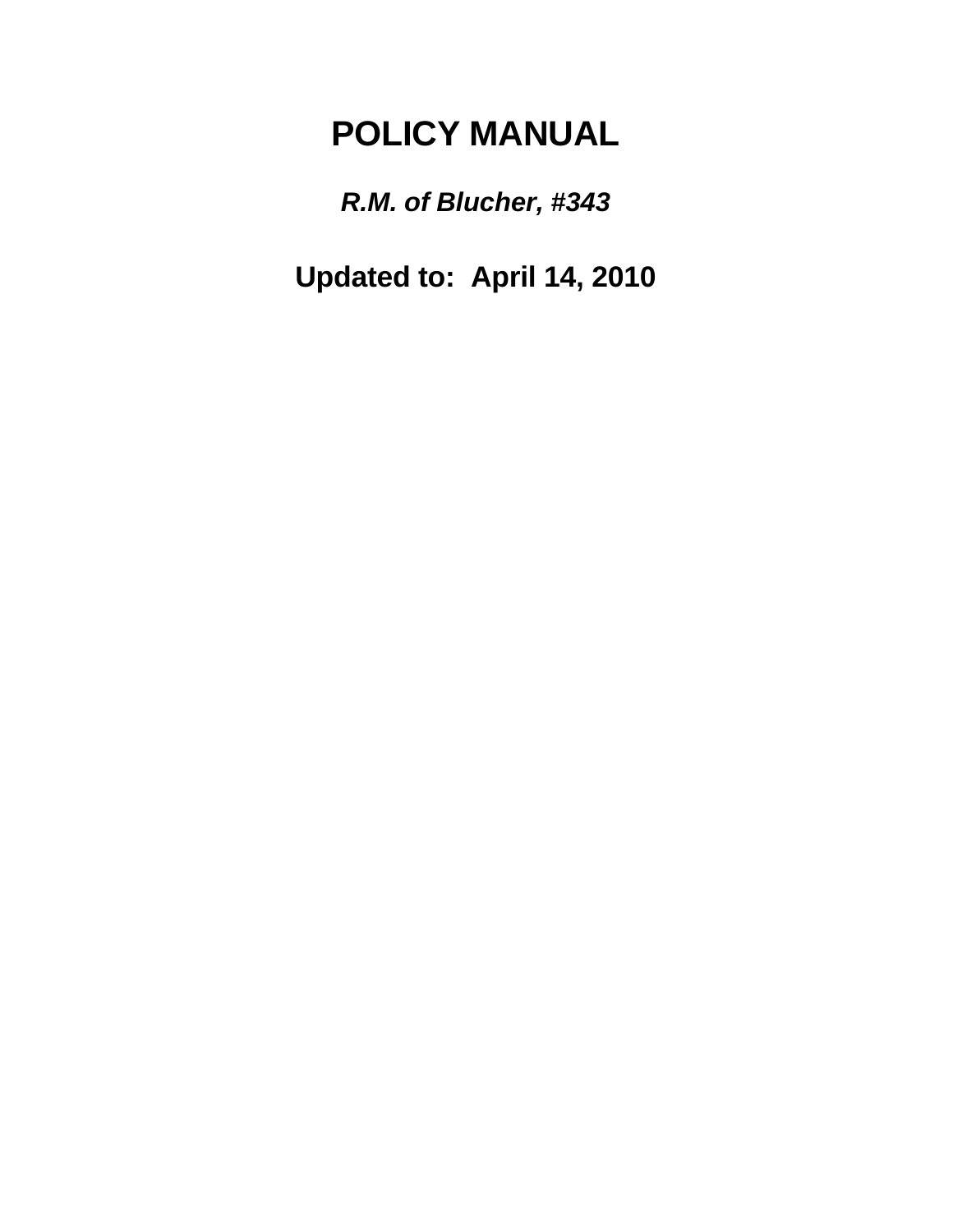# **Table of Contents**

| 2.8.3 LICENSING OF MOBILE HOMES NOT SITUATED WITHIN A MOBILE HOME PARK25 |  |
|--------------------------------------------------------------------------|--|
|                                                                          |  |
|                                                                          |  |
|                                                                          |  |
|                                                                          |  |
|                                                                          |  |
|                                                                          |  |
| Updated and approved by Council, Resolution #63-2001, February 26, 2001  |  |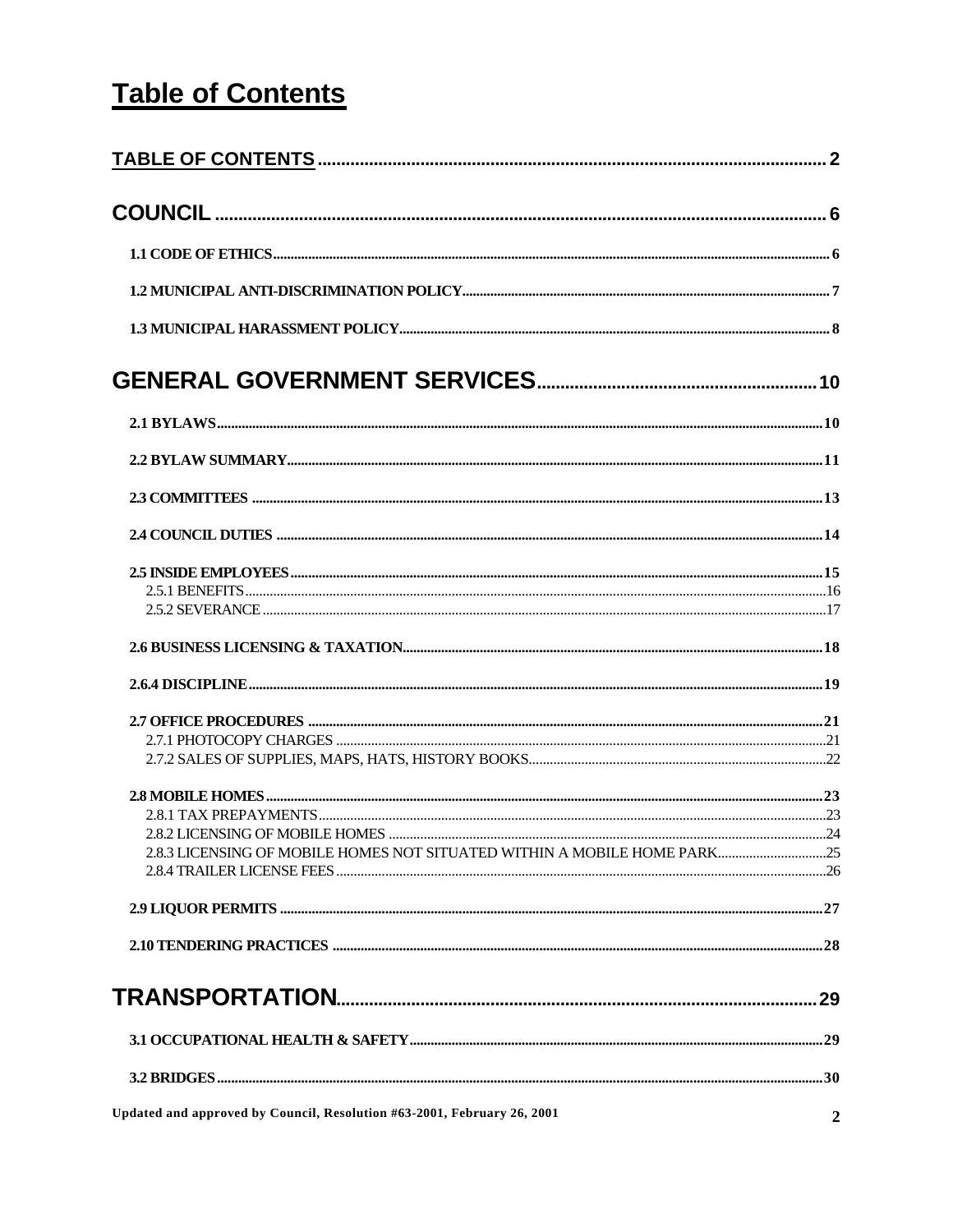Updated and approved by Council, Resolution #63-2001, February 26, 2001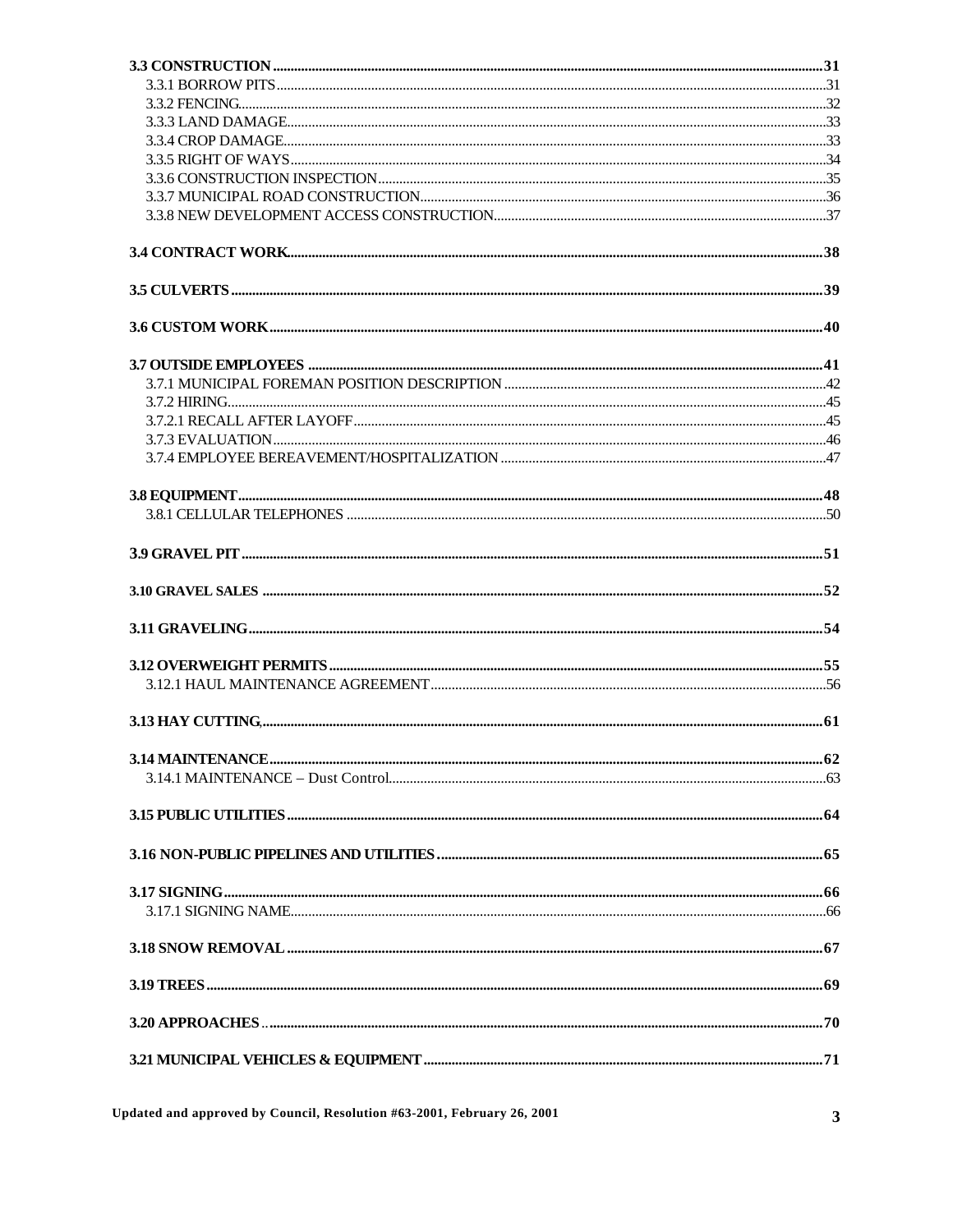| Updated and approved by Council, Resolution #63-2001, February 26, 2001 | $\overline{\mathbf{4}}$ |
|-------------------------------------------------------------------------|-------------------------|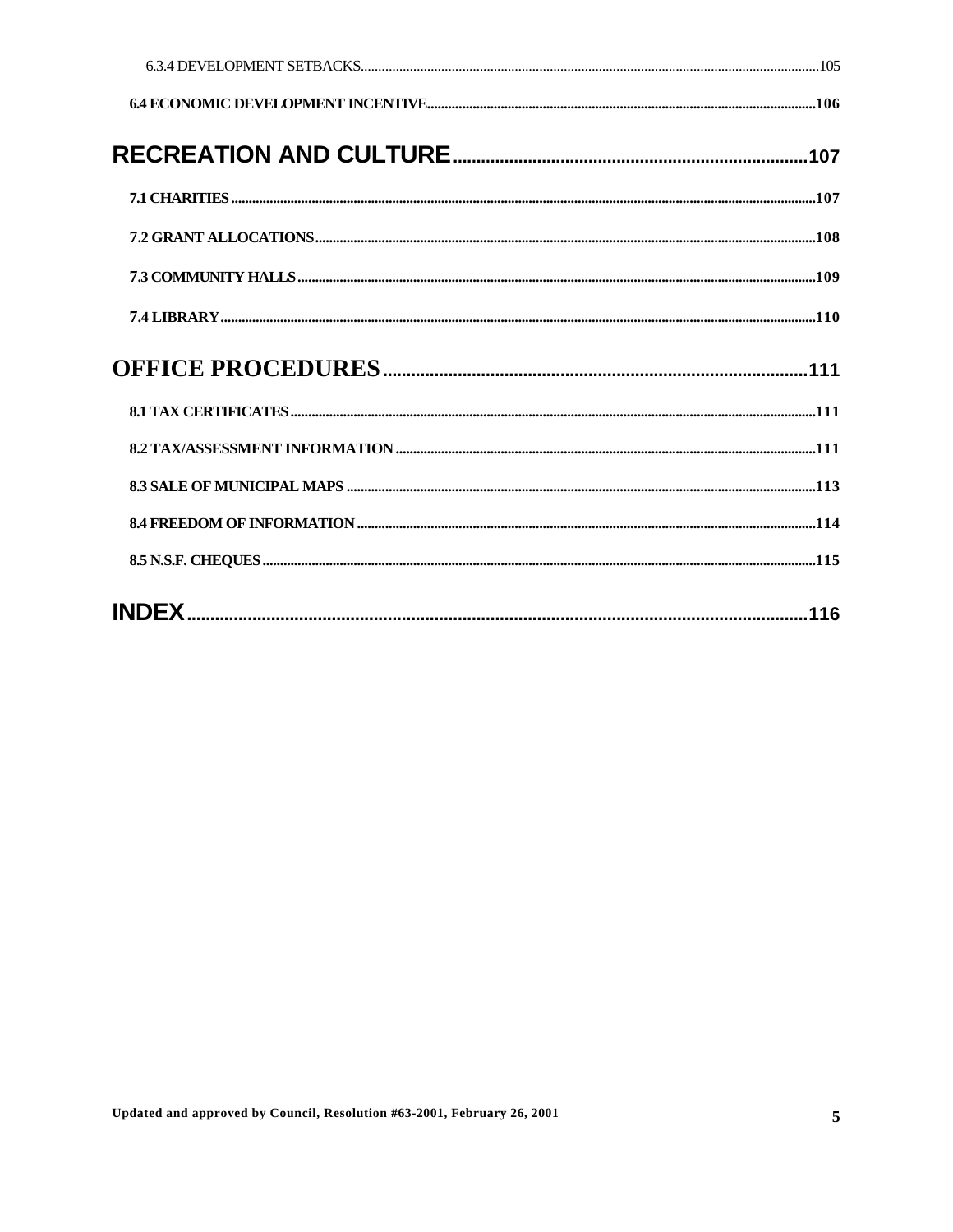## **COUNCIL**

### *1.1 CODE OF ETHICS*

#### *POLICY*

Every member of Council shall adhere and abide by the following Code of Ethics:

- 1. I will be motivated primarily by an earnest desire to serve my municipality and the people of my community to the best of my ability.
- 2. I will endeavor to attend all council meetings.
- 3. I will recognize that the expenditure of municipal funds is a public trust, and I will endeavor to see that all funds shall be expended efficiently, economically and in the best interest of the municipality.
- 4. I will not use the municipality or any municipal program for my own personal advantage or for the advantage of my friends.
- 5. I will do everything possible to maintain the integrity, confidence and dignity of the office of a rural municipal council member.
- 6. I will listen to what other council members; individuals or groups may have to say before making final decisions.
- 7. I will endeavor to avoid hostility and bitterness, to observe proper decorum and behavior, to encourage full and open discussions in all matters and not to withhold or conceal from my fellow council members any information or matter in which they should be concerned.
- 8. I will make no disparaging remarks, in or out of the council meeting, about other members of the council or their opinions, but I reserve the right to make honest and respectful criticism.
- 9. I will consider it unethical to pursue any procedure calculated to embarrass a fellow member of council, a member of the municipal staff or another local government body.
- 10. I will treat my fellow council members, the municipal staff and the public I serve with respect and consideration.
- 11. I will recognize that authority rests with the council in legal session, and not with individual members of the council.
- 12. I will abide by majority decisions of the council once they are made.
- 13. I will not discuss confidential business of council outside of council and committee meetings.
- 14. I will endeavor to keep informed on all local, provincial and national municipal developments of significance.
- 15. I will earnestly try to interpret the people's needs of the entire municipality and do my best to implement action to meet those needs, keeping in mind budget limitations of the municipality.

#### *RATIONALE*

In the spirit of fidelity and good government, every member of council must abide by a recognized Code of Ethics.

#### *AUTHORITY*

**Resolution #6–99 passed January 13, 1999**

**Updated and approved by Council, Resolution #63-2001, February 26, 2001 6**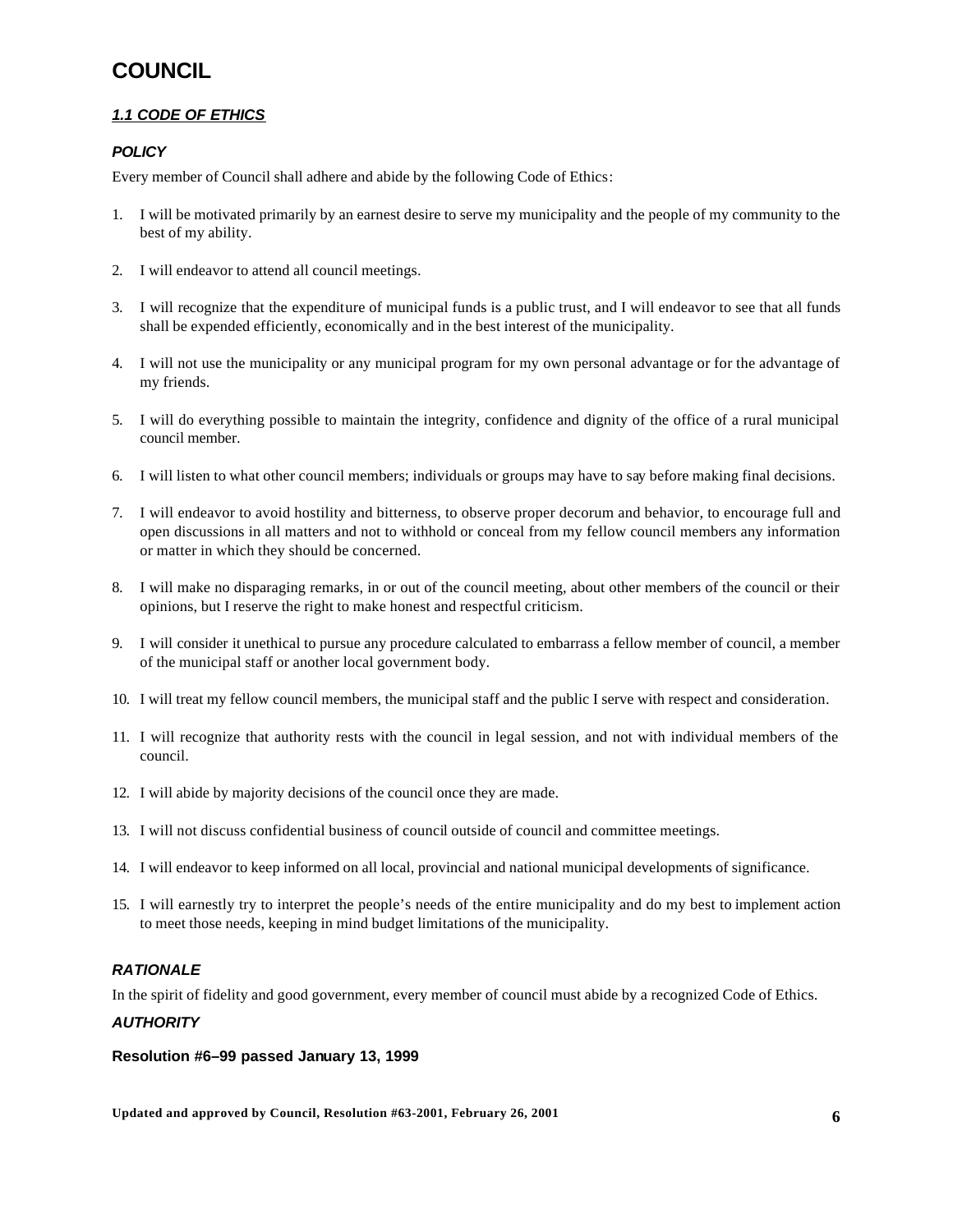### *1.2 MUNICIPAL ANTI-DISCRIMINATION POLICY*

### *POLICY*

The RM will follow policies and procedures which will not discriminate against employees or job applicants on the basis of:

- ? ? age (18-64)
- ? ? creed or religion
- ? ? family or martial status
- ? ? nationality, ancestry or place of origin
- ? ? physical or mental disability
- ? ? race or color
- ? ? receipt of public assistance
- ? ? sex (includes sexual harassment and pregnancy discrimination)
- ? ? sexual orientation

### *RATIONALE*

The Saskatchewan Human Rights Code prohibits discrimination in employment.

### *AUTHORITY*

**Resolution #261-2002 passed December 11, 2002**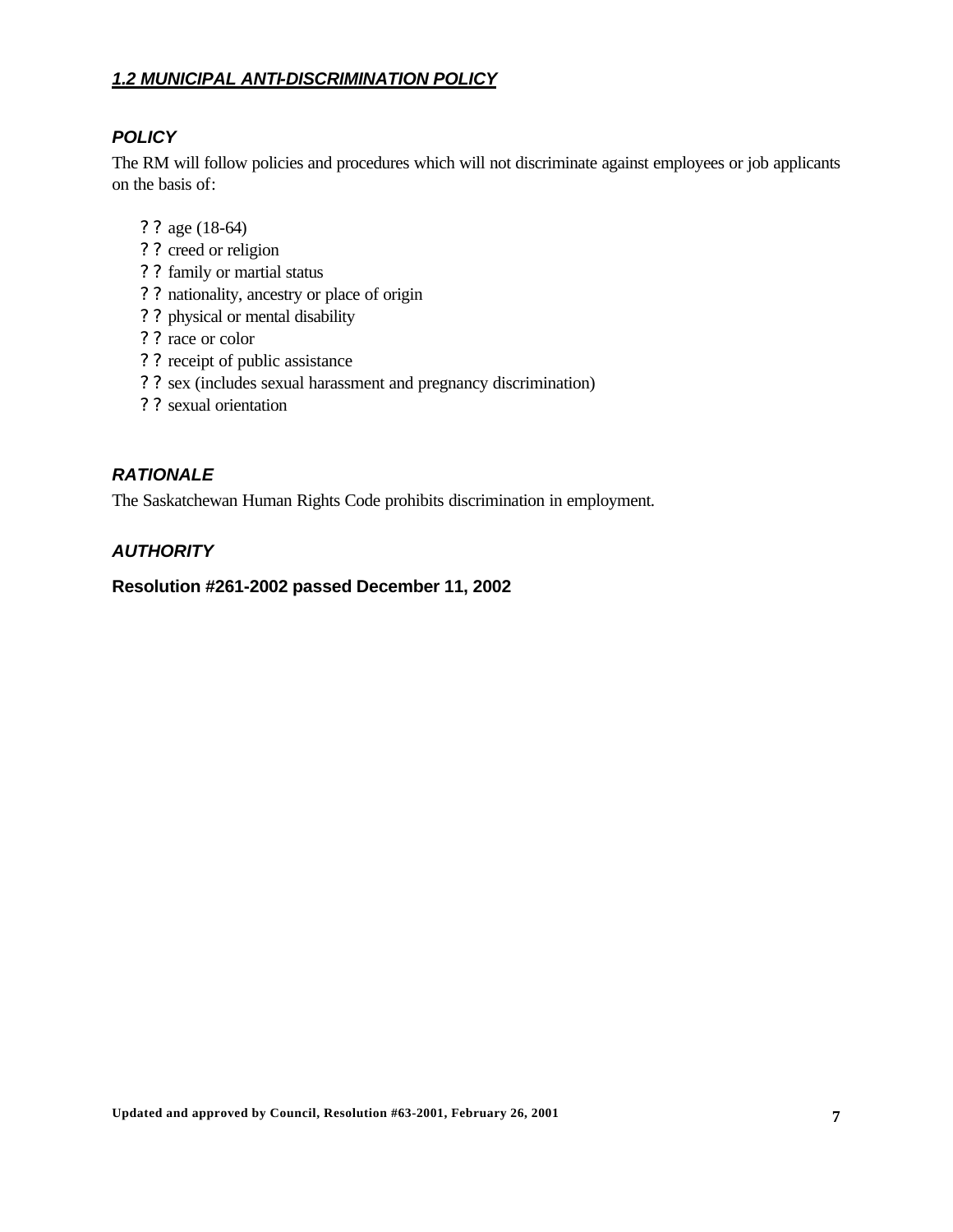#### *1.3 MUNICIPAL HARASSMENT POLICY*

#### *POLICY*

- 1. The RM will attempt to ensure that no worker is subjected to harassment at the place of employment.
- 2. No worker shall cause or participate in the harassment of another worker.

#### *PROCEDURE*

All complaints will be taken seriously. The rights of all concerned will be respected. Workers are encouraged to use these steps to address incidents of alleged harassment internally.

- 1. A worker who believes that he or she has been subjected to harassment is encouraged to first clearly and firmly make known to the alleged harasser that the harassment is objectionable and must stop.
- 2. Where this cannot be done, or is unsuccessful: ? ? the worker should report the alleged harassment to their supervisor.
- 3. In the event the alleged harassment complaint is not resolved: ? ? the worker should report the alleged harassment to the Reeve.
- 4. In the event that the complaint is against the Reeve: ? ? the worker should report the alleged harassment to the Deputy Reeve.
- 5. Once a report is received, the supervisor, Reeve or Deputy Reeve shall immediately notify the alleged harasser of the complaint; provide the alleged harasser with information concerning the circumstances of the complaint; and undertake a confidential investigation.
- 6. Following the conclusion of the investigation, the supervisor, Reeve or Deputy Reeve will inform the complainant and the alleged harasser of the results of the investigation.
- 7. Where harassment has been substantiated, the supervisor, Reeve or Deputy Reeve will take appropriate corrective action to resolve the complaint and, if considered necessary by council, consult a solicitor to assist in determining the appropriate action. Where harassment has not been substantiated, no action will be taken against a worker who has made a complaint in good faith.
- 8. The supervisor, Reeve or Deputy Reeve will not disclose the identity of the worker or the circumstances of the complaint, except where disclosure is necessary for the purpose of investigating or taking disciplinary action in relation to the complaint, or where such disclosure is required by law.
- 9. Nothing in this policy prevents or discourages a worker from referring a harassment complaint to the Occupational Health and Safety Division under: The Occupation Health and Safety Act, 1993; particularly sections 3 and 4; and The Occupational Health and Safety Regulations, 1996; particularly section 36. A worker may also file a complaint with the Saskatchewan Human Rights Commission under The Saskatchewan Human Rights Code, particularly sections 16, 17, 18 and 27. A worker retains the right to exercise any other legal avenues available. For more information, contact the Department of Labour, Occupational Health and Safety Division, at (306) 787-4496.

#### *RATIONALE*

- 1. Every worker is entitled to a working environment that is free of harassment.
- 2. "Harassment" means any objectionable conduct, comment or display by a person that:
	- i. is directed at a worker;
	- ii. is made on the basis of race, creed, religion, color, sex, sexual orientation, martial status, family status, disability, physical size or weight, nationality, ancestry or place of origin; and

#### **Updated and approved by Council, Resolution #63-2001, February 26, 2001 8**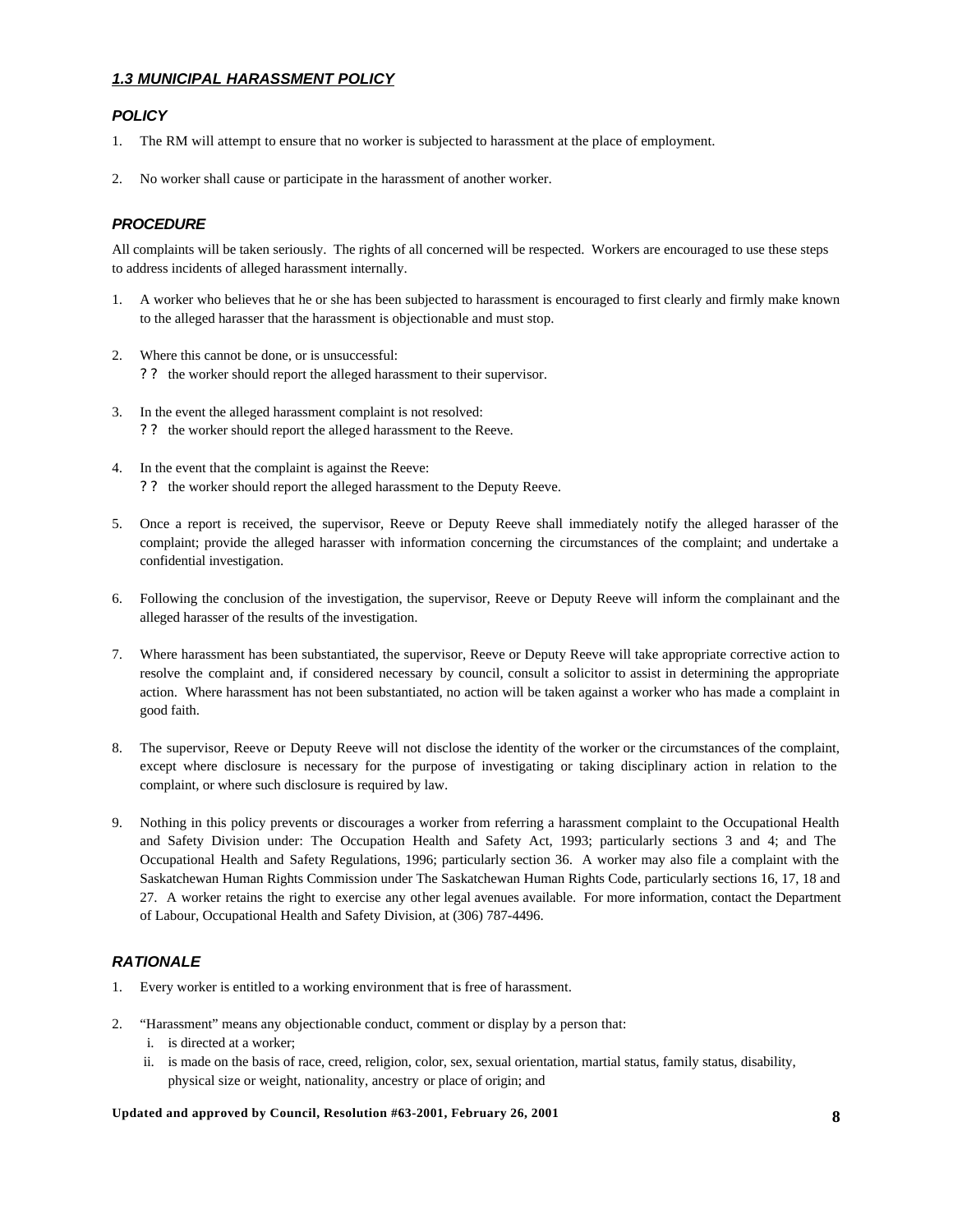iii. constitutes a threat to the health or safety of the worker.

### *AUTHORITY*

**Resolution #261-2002 passed December 11, 2002**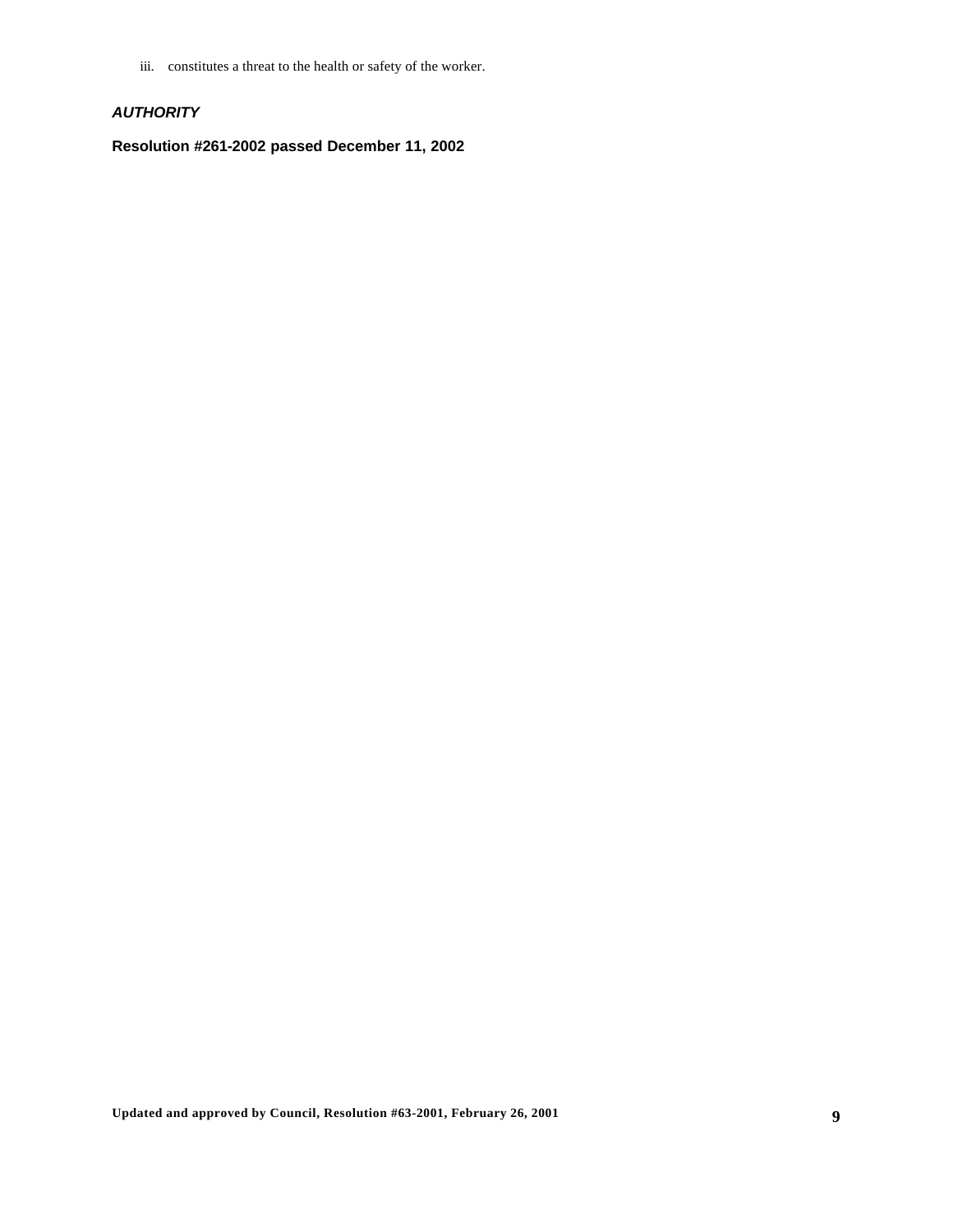# **GENERAL GOVERNMENT SERVICES**

### *2.1 BYLAWS*

### *POLICY*

### **Bylaws may be passed regarding any of the following subjects**

### **For Agricultural Purposes**

? ? Purchase and distribution of chemicals, purchase and resale of seed grain, feed grain and fodder, cleaning grain, extermination of certain animals and birds, etc.; extermination of insects.

#### **With respect to Vehicles**

? ? Maximum weight of vehicles; classifying vehicles; parking of vehicles; erecting of road signs, speed of motor vehicles in hamlets; bicycles; weight, movement of vehicles; permit to cut hay; removal of dirt, etc. from roads; encumbering roads; removal of drifted soil; snow ridges; restriction on situation of buildings, trees, shrubs, stone piles, etc.; removal of brush, trees, stone piles, portable structures, etc.

#### **With respect to Licensing**

? ? Places of amusement; automatic machines; billiard tables, bowling alleys, etc.; classifying and licensing mining contractors; owner of gravel pit plant and equipment and fee for gravel; occupants of trailers, etc. used for residential purposes; operators of trailer parks or camp and collection of license fees for residential purposes; transient traders.

### **With respect to Protection**

? ? Fire protection; fire prevention; burning of straw; restricting discharge of firearms; loose wire; noise; herding or grazing of livestock; keeping of livestock or poultry; control of dogs.

### **With respect to Agreements with Other Municipalities**

? ? To enhance or provide services, for example: Library, Fire Fighting, Emergency Measures, A.D.D. Board, Ambulance Board, etc.

### *RATIONALE*

Bylaws will be passed, as Council deems necessary for the betterment of ratepayers.

### *AUTHORITY*

**The Municipalities Act:** 

**Agricultural Purposes - Section 8**

**Vehicles Purposes - Section 8**

**Licensing Purposes - Sections 9 & 306**

**Protection Purposes - Section 8**

**Agreement Purposes - Sections 42 & 43**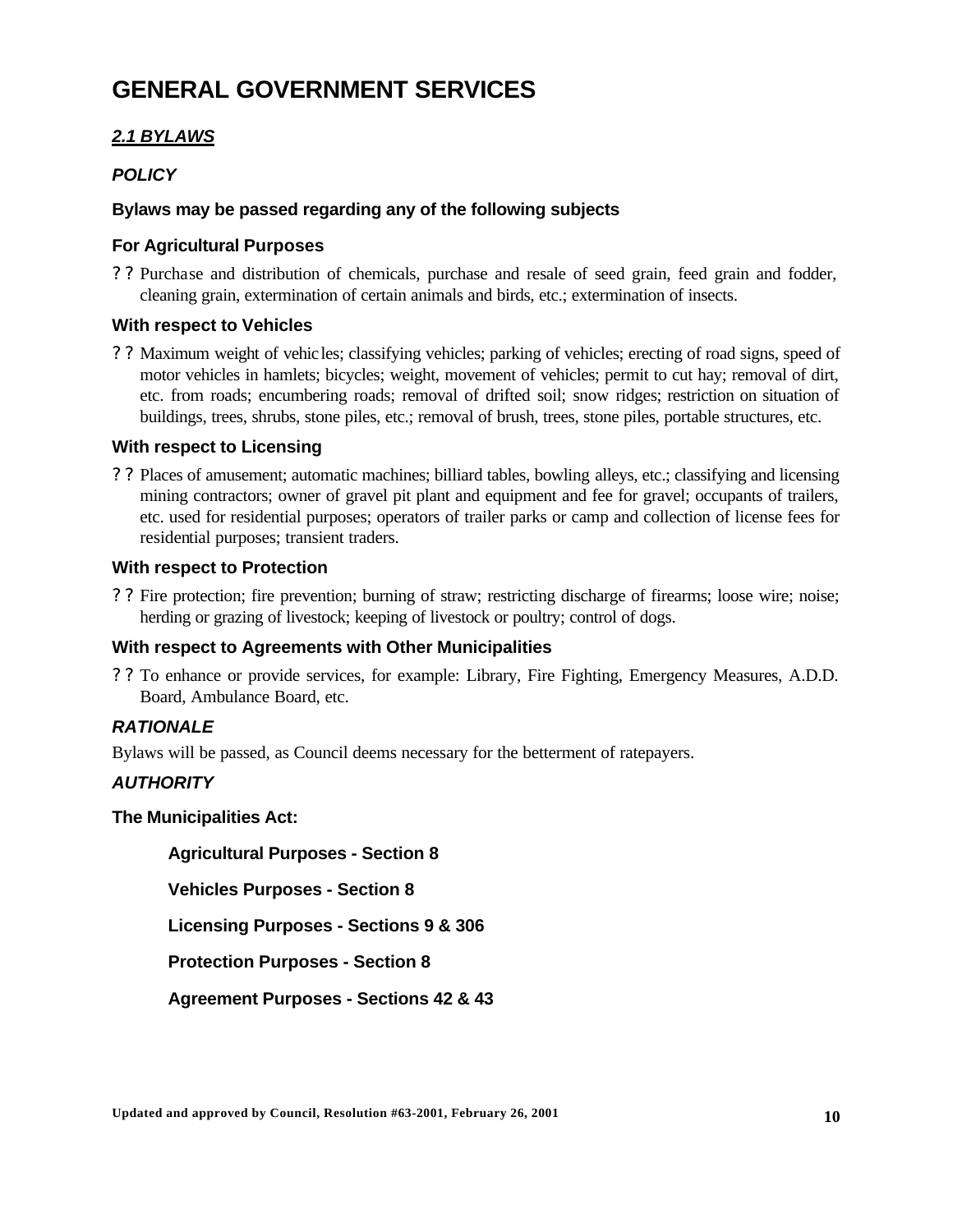### *2.2 BYLAW SUMMARY*

#### *POLICY*

**Bylaws will be passed as council deems necessary for the betterment of ratepayers**

| <b>Description</b>                              | Bylaw #                                                                 |
|-------------------------------------------------|-------------------------------------------------------------------------|
| Agreement re: Highway #316                      | 6-95                                                                    |
| Assessment Appeal Fee                           | 6-97                                                                    |
| Assessment Notice Mailing Dispensement          | $8 - 95$                                                                |
| Assessment Roll Completion Date                 | 5-2007, 12-2008, 3-2009                                                 |
| <b>Basic Planning Statement</b>                 | 3-2001, 6-2003, 1-2004, 1-2007, 8-2007                                  |
| Brush & Shrubs                                  | 1-2006                                                                  |
| <b>Building Tax By Installment</b>              | 11-86                                                                   |
| <b>Building Bylaw</b>                           | 10-2004                                                                 |
| <b>Building Setbacks</b>                        | 16-2001                                                                 |
| <b>Business License</b>                         | 2-2003                                                                  |
| <b>Business Tax - Home Based Businesses</b>     | $9 - 97$                                                                |
| <b>Bylaw Enforcement</b>                        | $1 - 90$                                                                |
| <b>Bylaw Enforcement Officer</b>                | 7-2005, 2-2008                                                          |
| <b>Bylaw Repeal</b>                             | 17-83, 6-85, 6-87, 5-91, 2-92, 18-97, 9-2000, 23-2001, 24-2001, 12-2005 |
| Cargill Limited - Waste Waster Treatment Plant  | 7-96                                                                    |
| Cheque Issuing                                  | 13-2005                                                                 |
| Christ Church Heritage Designation              | $9 - 84$                                                                |
| Closing & Leasing of Certain Roads              | 7-2006, 8-2006, 3-2007, 1-2008, 9-2008, 15-2008, 18-2008,               |
|                                                 | 19-2008, 7-2009                                                         |
| Dangerous Dogs                                  | 4-79                                                                    |
| Direct Sellers Act/Business License             | 2-2003                                                                  |
| Dirt, Stones, Rubbish Removal                   | 10-85                                                                   |
| District Board of Revision                      | $3-97$                                                                  |
| Effluent Treatment System - Sask Water Corp     | $3 - 96$                                                                |
| <b>Electronic Transfer</b>                      | 4-99                                                                    |
| <b>Emergency Funds</b>                          | 7-2001                                                                  |
| <b>Employee Contracts</b>                       | 5-2000, 4-2007, 14, 2008, 17-2008, 1-2010                               |
| Expropriation of Land                           | 6-2006                                                                  |
| Fire Cost Levying                               | $1 - 93$                                                                |
| Fire Protection - Allan                         | 10-99                                                                   |
| Fire Protection- Bradwell.                      | 7-99, 4-2008                                                            |
| Fire Protection - Clavet                        | 7-99, 7-2008                                                            |
| Fire Protection - Elstow                        | 7-99, 7-2008                                                            |
| Fire Protection - RM of Morris #312             | 7-99, 7-2008                                                            |
| Fire Protection - RM of Lost River #313         | 10-99                                                                   |
| Fire Protection-RM of Dundurn #314              | 7-99, 7-2008                                                            |
| Fire Protection - R.M. of Colonsay #342         | 9-99, 6-2008                                                            |
| Fire Protection - RM of Corman Park # 344       | 7-99, 7-2008                                                            |
| Fire Protection - R.M. of Aberdeen, #373        | 7-99, 7-2008                                                            |
| Fire Protection - City Of Saskatoon             | 17-2007                                                                 |
| Firearms Discharge Prohibition.                 | 2-96                                                                    |
| Firearms Discharge Prohibition - Sunset Estates | 7-2000                                                                  |
| <b>General Penalty Bylaw</b>                    | $1-90$                                                                  |

**Updated and approved by Council, Resolution #63-2001, February 26, 2001 11**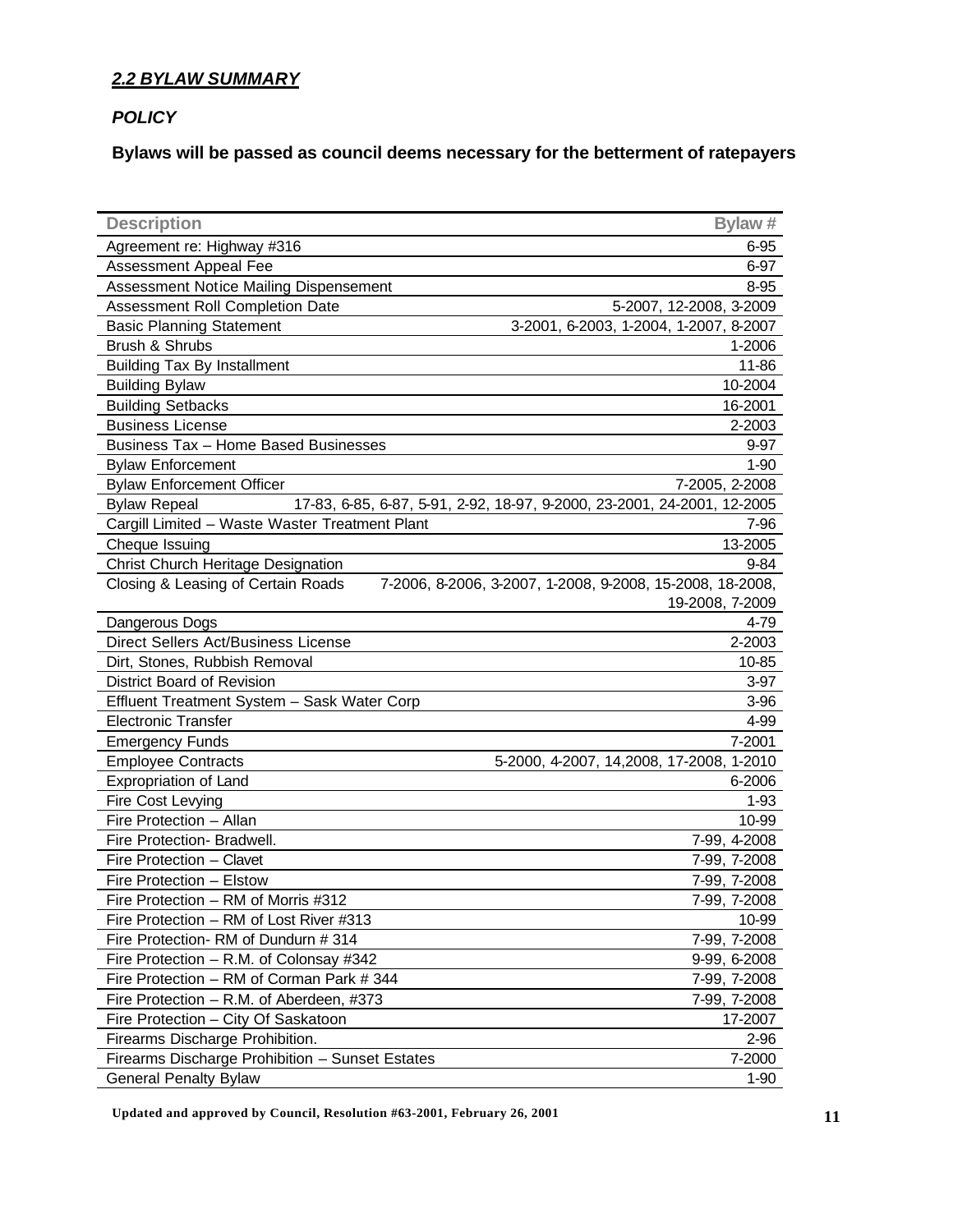| <b>Gravel Extraction Fee</b>                                                                 | $3 - 88$                                                |
|----------------------------------------------------------------------------------------------|---------------------------------------------------------|
| <b>Haying Policy</b>                                                                         | 13-2004                                                 |
| <b>Highway Traffic Signs</b>                                                                 | 10-2007, 14-2007, 5-2008                                |
| Highways Act Bylaw Amendment                                                                 | $7 - 87$                                                |
| Home/Yardsite Occupation                                                                     | 2-2003                                                  |
| Insurance, SARM Liability Agreement                                                          | 4-95                                                    |
| Insurance, SARM Property Insurance                                                           | 7-2002                                                  |
| Mill Rate Factors                                                                            | 6-2009                                                  |
| Noise Control - Sunset Estates                                                               | 8-2000                                                  |
| Penalties on Arrears                                                                         | 3-2008                                                  |
| Penalty (Fine) Bylaw                                                                         | $1 - 90$                                                |
| Property Tax Incentives & Penalties                                                          | 3-2008, 8-2009                                          |
| <b>Public Notice</b>                                                                         | 10-2005                                                 |
| <b>Public Sewage Utility</b>                                                                 | $2 - 97$                                                |
| <b>Public Utility Board</b>                                                                  | 1-99, 5-2001, 11-2008                                   |
| Raising of Rodents                                                                           | 7-2007                                                  |
| Rats                                                                                         | $7 - 82$                                                |
| Rec Assoc - Sunset Estates                                                                   | 3-87, 11-2007                                           |
| Regional Emergency Mutual Aid Agreement                                                      | 5-2006                                                  |
| Retention & Disposal of Documents                                                            | 8-2004                                                  |
| Saskatchewan Water Corp - Tower Hill & Settlers Ridge                                        | $3 - 99$                                                |
| <b>Scrap Tires</b>                                                                           | 8-99                                                    |
| Special Fee for Services (Curb Side Waste Collection)                                        | 12-2004                                                 |
| Speed of Motor Vehicles                                                                      | 16-2008                                                 |
| <b>SREDA</b>                                                                                 | 5-2002                                                  |
| Street Closure - Hamlet of Blucher                                                           | 3-2005                                                  |
| <b>Stone Piles</b>                                                                           | 1-2006                                                  |
| <b>Tax Certificates</b>                                                                      | 22-2001                                                 |
| <b>Tax Discounts</b>                                                                         | 3-2008                                                  |
| Temporary Closing of Roads                                                                   | 10-2001                                                 |
| Trailer Licenses, Outside A Mobile Home Park                                                 | 7-93                                                    |
| Trailer Licenses, Within A Mobile Home Park                                                  | 5-93                                                    |
| <b>Trailer Park Operator</b>                                                                 | $6 - 93$                                                |
| Trees, Stones, Buildings, Adjacent To Roadways                                               | 1-2006                                                  |
| <b>Truck Cover</b>                                                                           | $1 - 96$                                                |
| <b>Voting Hours</b>                                                                          | $9 - 89$                                                |
| Water Bylaw                                                                                  | 3-95, 6-2007                                            |
| <b>Weight Restriction On Roadways</b>                                                        | 14-2001                                                 |
| <b>Wheatland Regional Library</b>                                                            | 2-2001                                                  |
| Zoning Bylaw<br>4-2001, 15-2001, 3-2002, 5-2003, 8-2003, 5-2004, 6-2005, 2-2007, 12-2007, 8- |                                                         |
|                                                                                              | 2008, 10-2008, 13-2008, 20-2008, 1-2009, 2-2009, 5-2009 |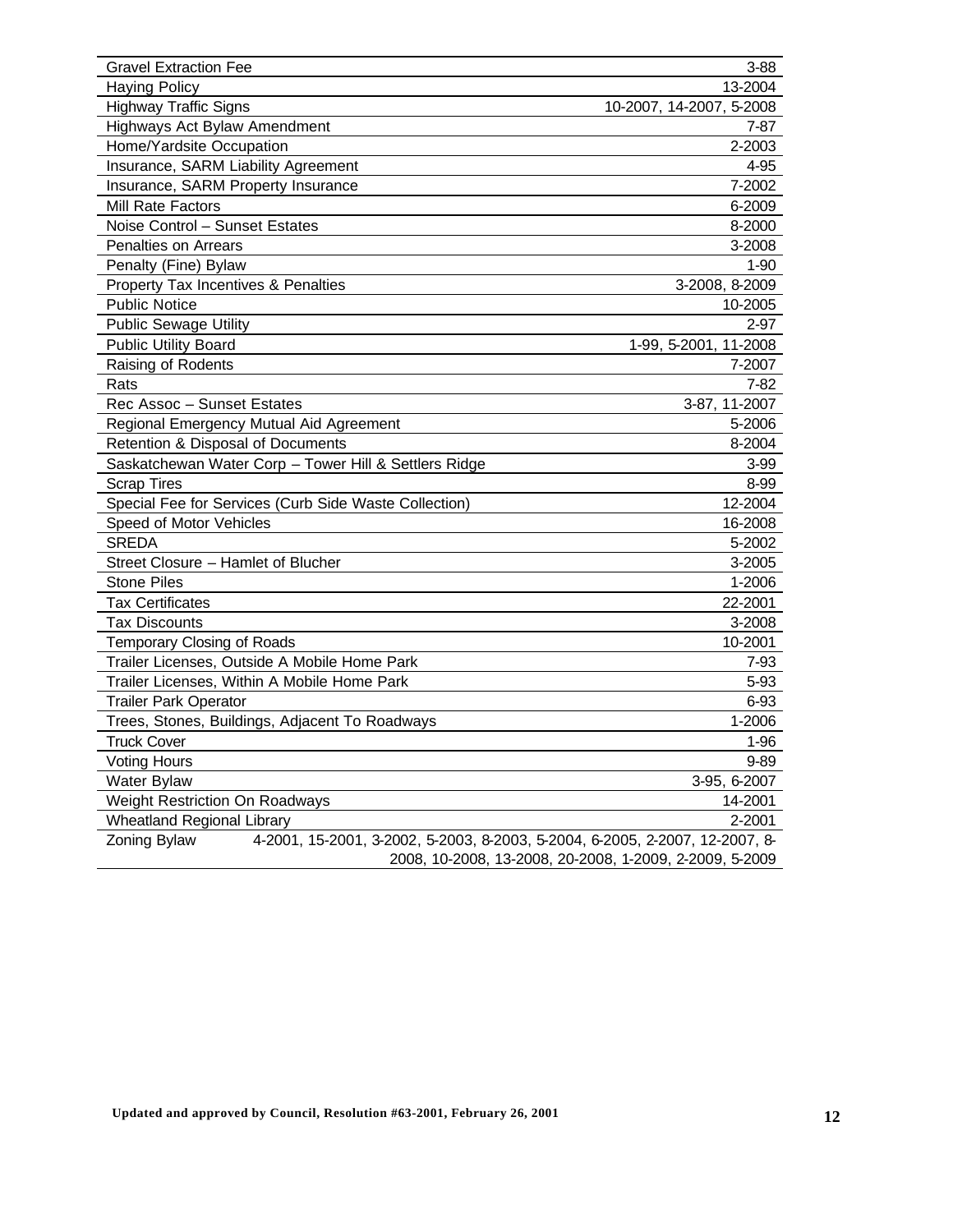### *2.3 COMMITTEES*

### *POLICY*

That we appoint committees to assist council in the management of the municipality.

### *TYPES*

Employee Committee Finance Committee Zoning Committee Development Appeals Board Saskatoon Health Region Community Advisory Network Fire Protection Committee Fire Chiefs Deputy Fire Chiefs Fire Rangers Employee Safety Committee Gravel Committee Gravel Source Committee EMO Executive Committee Road Ban/Weight Committee Wheatland Regional Library SREDA Joint Rat Control Committee Building Official Inter Municipal Cooperative Association South Sask River Watershed Saskatoon Planning Committee RCMP Community Consultative Group MD Ambulance

### *DUTIES*

Committee members should meet as necessary in order to satisfactorily perform their duties and inform council of any information, which may be pertinent.

### *RATIONALE*

This policy provides a distribution of duties for more efficient management of the municipality.

### *AUTHORITY*

#### **Resolution #299-2009 passed November 18, 2009**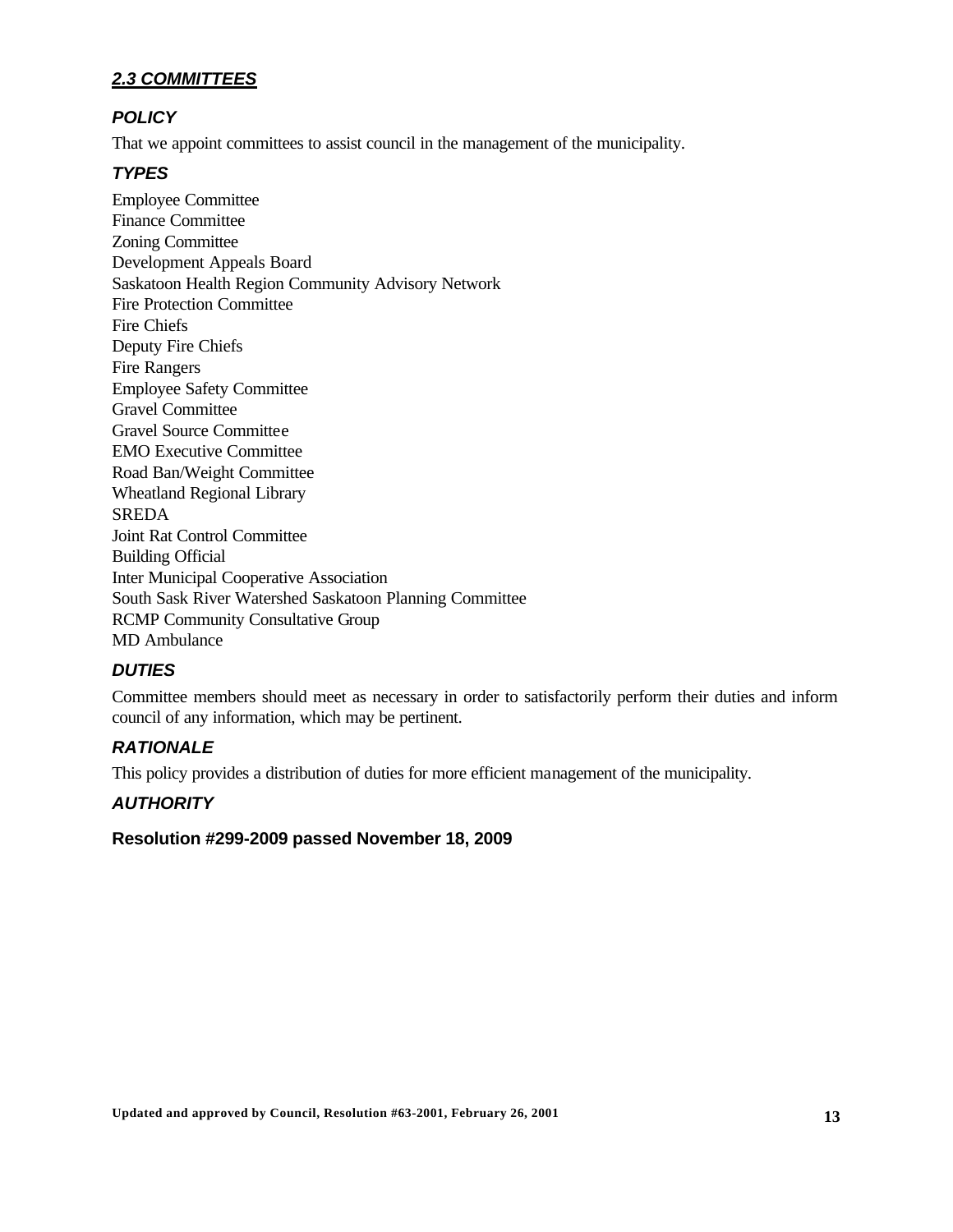### *2.4 COUNCIL DUTIES*

#### *POLICY*

#### *DUTIES*

Road inspections in division, including signs, ditches, culverts, road surfaces, etc. Fire Warden Weed control, report to Weed Inspector any noxious weeds Maintain municipal waterwells Liaison to ratepayers regarding Municipal, Provincial and Federal government policy To calmly attend to ratepayer's inquiries and comments In the event of an emergency, may authorize work, to a cost not exceeding \$1,000.00, **(NOTE: Any other work must be approved by Council before authorization.)**

To efficiently manage the affairs of the Municipality under the authority provided by Provincial statute, either by resolution or by Bylaw.

### *AUTHORITY*

**The Municipalities Act and various other provincial statutes**

**Bylaw No 7-2001, adopted by resolution of Council, March 12, 2001**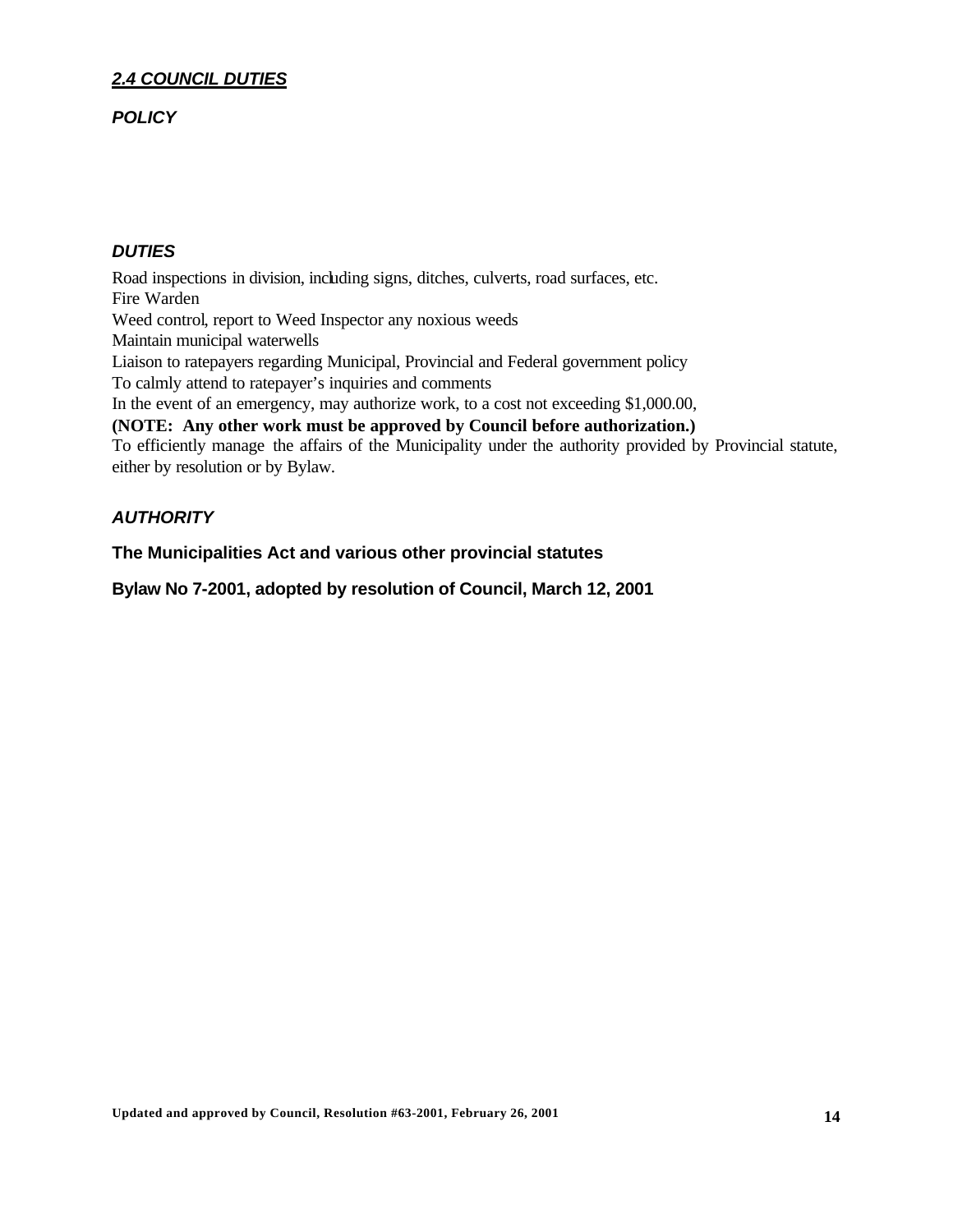### *2.5 INSIDE EMPLOYEES*

### *POLICY*

That we shall keep on staff an administrator and an assistant administrator.

### *DUTIES*

The administrator shall perform his duties as outlined in the applicable acts or as directed by council. The assistant shall aid in keeping the office operating in an efficient manner under the direct supervision of the Administrator. The administrator is instructed to, whenever possible, attend all S.A.R.M. and R.M.A.A. Conventions and seminars and any other applicable workshops or meetings.

### *RATIONALE*

In order to satisfactorily perform municipal administration, at the discretion of Council, two inside employees are required. The administrator must attend various meetings in order to keep abreast of current municipal matters.

### *AUTHORITY*

**Resolutions #320-2009 & #321-2009 passed December 16, 2009**

**The Municipalities Act - Sections 110, 111, 126, 159, 185, 186 & 272**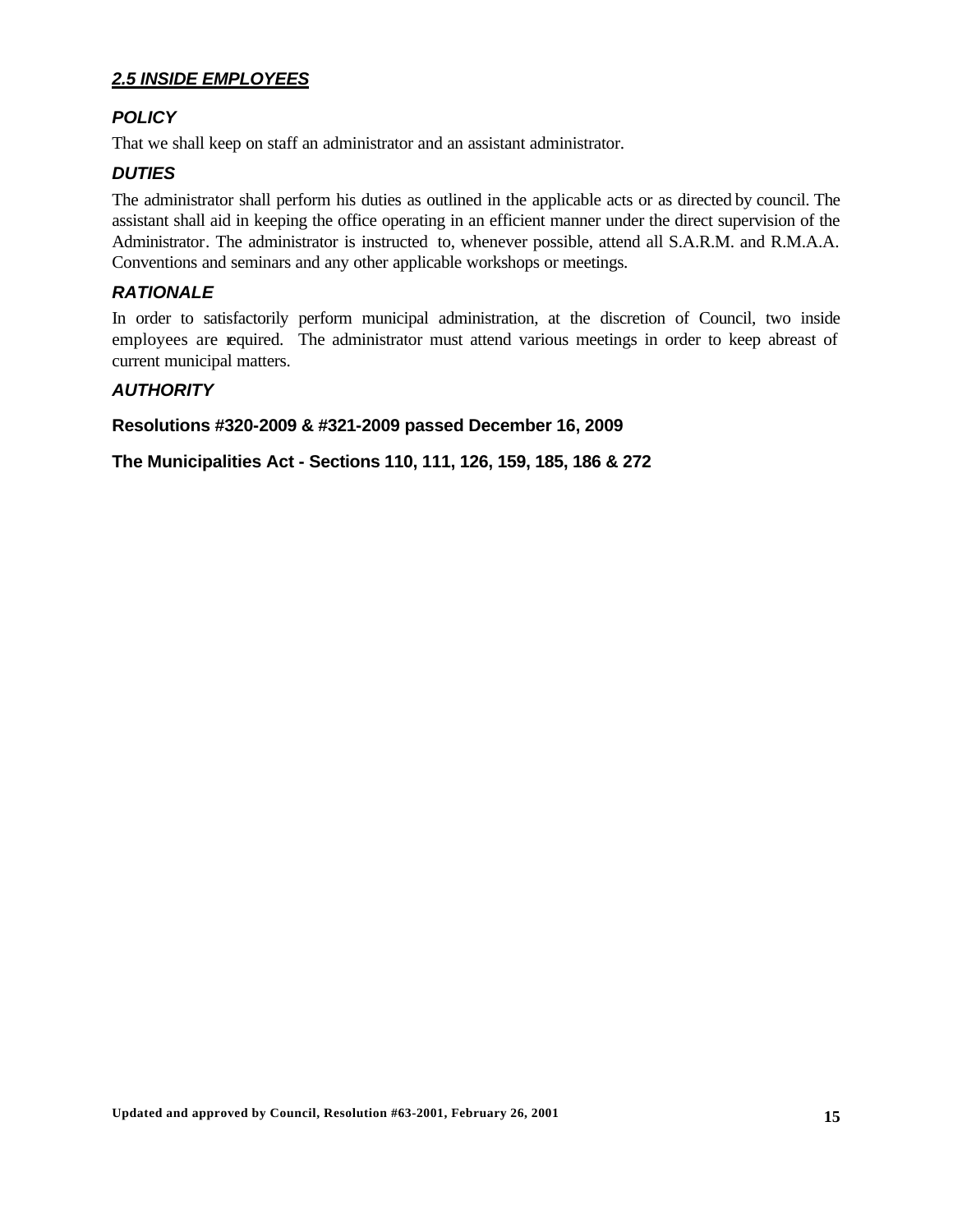### *2.5.1 BENEFITS*

### *POLICY*

That we will for permanent employees, provide S.A.R.M. Disability Benefits, Health & Dental Benefits, Municipal Superannuation and Saskatchewan Workers' Compensation Board coverage. We will also provide W.C.B. and S.A.R.M. Disability Benefits & Health & Dental Benefits coverage for Council at a rate as established by the annual industry average.

Above coverage NOT to be effective for any casual employee.

That when an employee is away from work on disability leave, that the employer will continue paying that employee's health & dental insurance premiums for as long as the employee is on disability leave, to a maximum period of 3 years from the date the employee left work due to the disability.

That we pay vacation pay on every pay cheque, for hourly rate employees.

### *FUNDING*

RM to pay:

- ? ? S.A.R.M. Short-Term Disability Benefits Program at 100% of cost.
- ? ? S.A.R.M. Long-Term Disability Benefits Program at 50% of cost.
- ? ? S.A.R.M. Health & Dental Benefits Program at 100% of cost
- ? ? Municipal Employees Superannuation plan as per the said plan's regulations.

### *AUTHORITY*

**Resolution #244-97 passed August 11, 1997**

**Resolution #180-2005 passed June 8, 2005**

**Resolution #248-2009 passed September 9, 2009**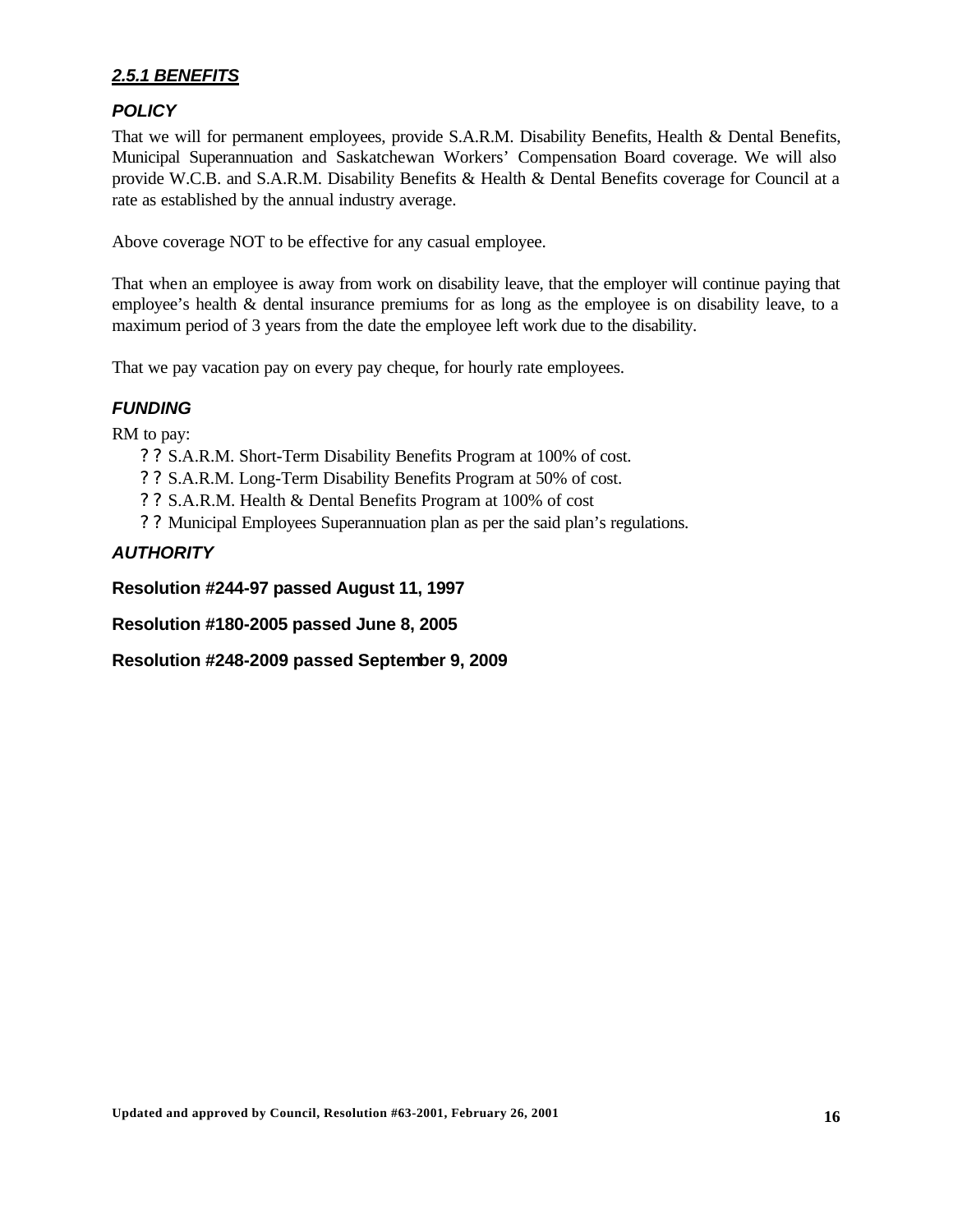#### *2.5.2 SEVERANCE*

### *POLICY*

That permanent, out of scope, employees with the R. M. of Blucher, # 343 shall be paid, in the case of job termination with out cause, and in addition to notice of termination, severance compensation in an amount equivalent to one-twelfth (1/12) of the employee's current annual salary for every one year of permanent employment with the R. M. of Blucher, # 343, or a pro-rated amount in the case of a partial year's permanent employment.

### *RATIONALE*

Out of scope employees have no collective agreement protection should their position with the R. M. of Blucher, # 343 be terminated with out cause and consequently, to acknowledge the employee's period of service to the R. M. of Blucher, # 343, severance compensation shall be awarded.

### *AUTHORITY*

**Resolution #104-2000 passed April 12, 2000**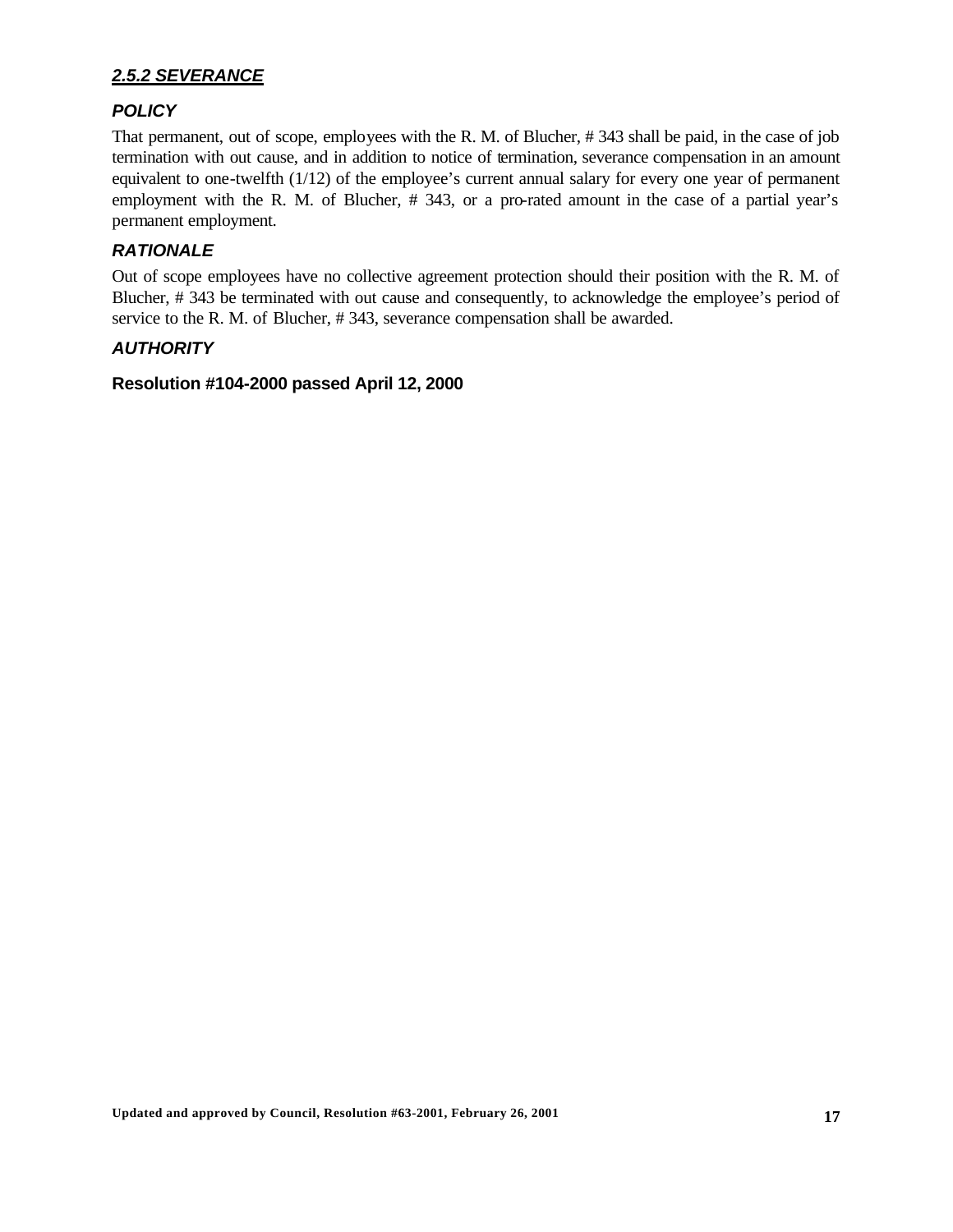### *2.6 BUSINESS LICENSING & TAXATION*

#### *POLICY*

Any building used primarily to derive commercial income shall be assessed and taxed. Any other home and yard site business occupation with no commercially assessable building shall pay a license fee.

### *APPLICATION*

- ? ? Any building used primarily for commercial income purposes shall be assessed and, following any applicable appeal process, a tax levy applied accordingly.
- ? ? Any other home or yard site business occupation, that has no commercially assessed and taxed building, shall pay the following license fee upon approval by Council:
	- ? ? Part time home occupation \$30 per year
	- ? ? Full time home occupation \$100 per year
	- ? ? Yard site occupation \$100 per year

### *RATIONALE*

In order to maintain equity and to effectively collect a business levy owing the munic ipality, a business license fee must be implemented.

#### *AUTHORITY*

**Bylaw #2-2003 passed February 12, 2003**

**Resolution #45-2003 passed February 12, 2003**

**The Municipalities Act - Section 8**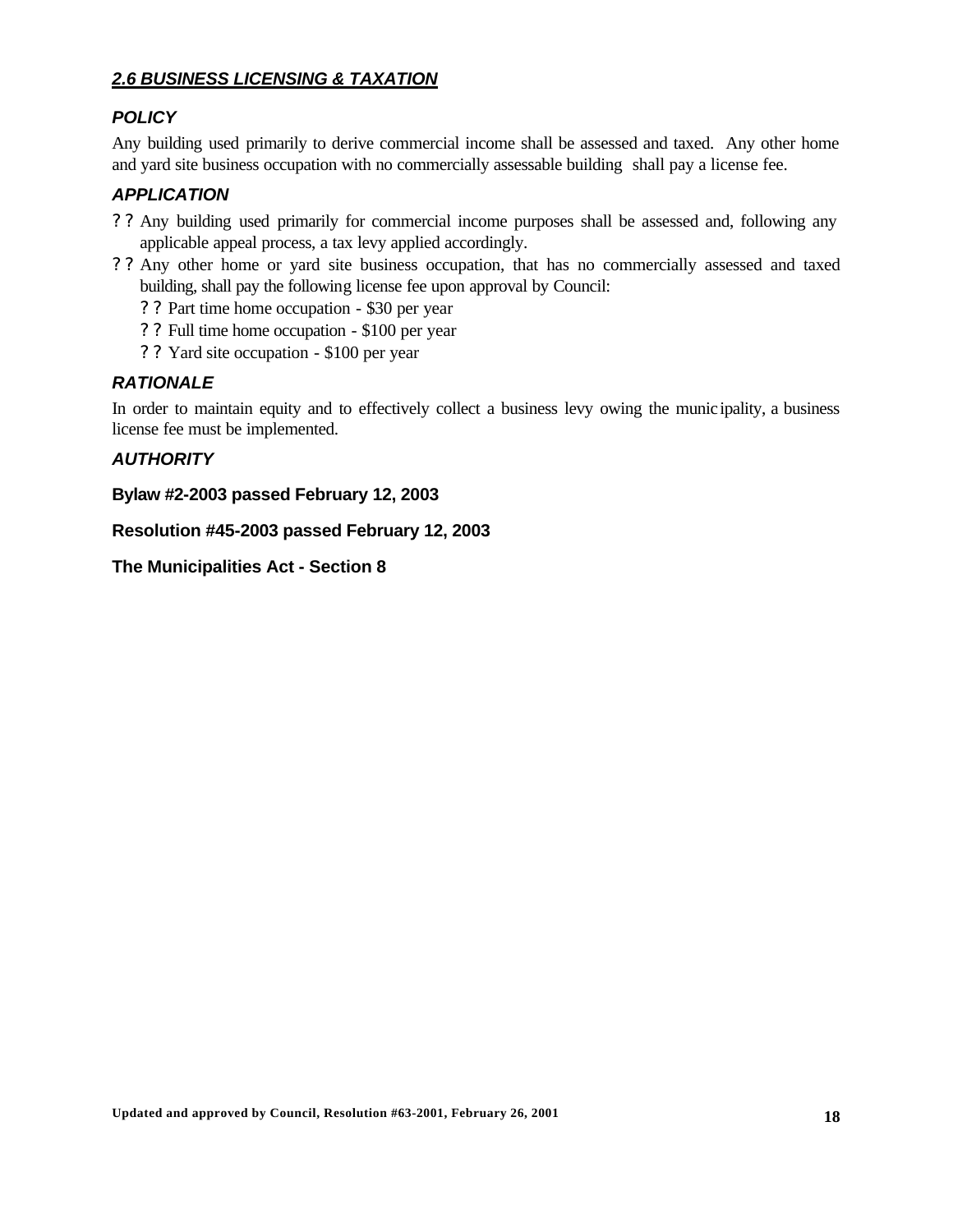### *2.6.4 DISCIPLINE*

### *POLICY*

The Municipality shall discipline its employees according to the procedure described below.

### *RATIONALE*

To operate this Municipality efficiently, the employer requires all employees to meet certain standards of work quality, safety and dependability at all times.

#### *PROCEDURE*

An Employee Committee Member may be present with any employee at any meeting called to impose discipline.

Step 1: Where an issue with an employee's conduct or work performance arises, the foreman will expla in clearly to the employee where he is failing, or what pattern of behavior needs correcting, to meet the required standards and what needs to be done to correct the situation. A summary of this interview will be recorded and signed by the foreman, employee and attending Employee Committee Member.

Step 2: If another incident of failing to meet the required standards occurs or if the pattern of behavior which was the subject of a Step 1 warning does not improve, the foreman and a member appointed by Council, will explain once again to the employee where he is failing, or what pattern of behavior needs correcting, to meet the required standards and what needs to be done to correct the situation. The employee will also be provided with a written warning signed by the foreman, employee and attending Employee Committee Member.

Step 3: If another incident of failing to meet the required standards occurs, or if the pattern of behavior which was requested by the foreman to be corrected in Step 2 does not improve, an interview will be held with the said employee, Employee Committee Member, a member appointed by council and the foreman. The employee shall be given an unpaid suspension and will be asked to consider seriously whether he intends to abide by the employer's standards. A summary of this interview will be recorded and signed by the foreman, council member, employee and attending Employee Committee Member.

Step 4: If there is a further occurrence of failing to meet the required standards or if the pattern of behavior which was requested by foreman to be corrected in Steps 1,2 & 3 does not improve, **termination of employment will result.**

The steps set out above are guidelines only. Depending upon the circumstances of the situation, the employer may skip any disciplinary steps.

An employee may be subject to **immediate dismissal** for the following serious infractions:

- 1. Failure to disclose to the Municipal foreman the events surrounding an accident.
- 2. Arriving at work under the influence of alcohol or other drugs.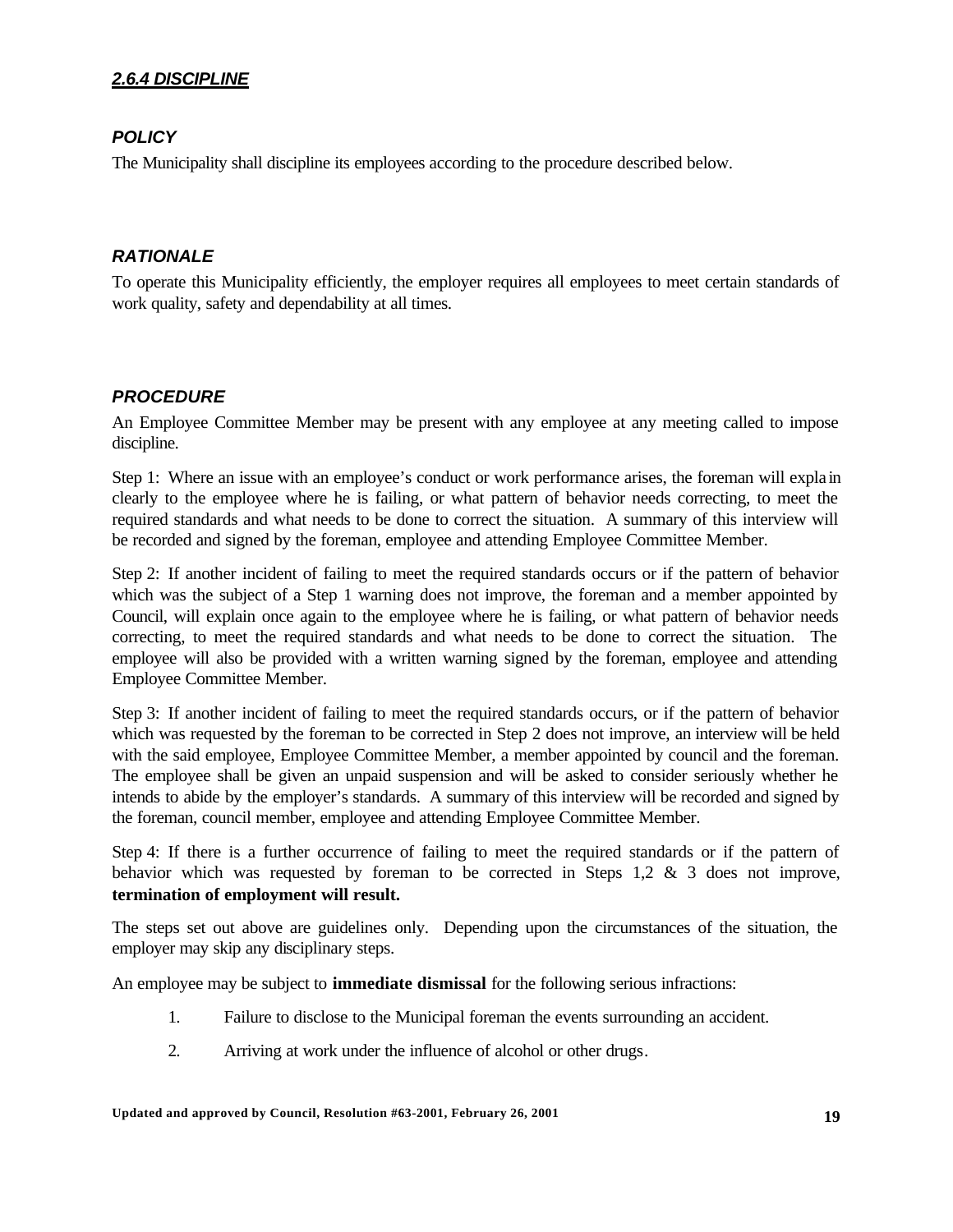- 3. Any physical, sexual or verbal harassment of any kind on Municipal property or job sites.
- 4. Theft of employer property or property of a fellow employee.
- 5. The use or possession of liquor or drugs on employer property or job sites.
- 6. Willful damage of employer property or property of a fellow employee.
- 7. Reckless disregard of safety rules.

### *AUTHORITY*

**Employee Agreement - Resolution #\_\_\_\_\_\_\_\_\_ passed \_\_\_\_\_\_\_\_\_\_\_\_\_\_\_\_\_\_\_\_\_\_\_\_\_**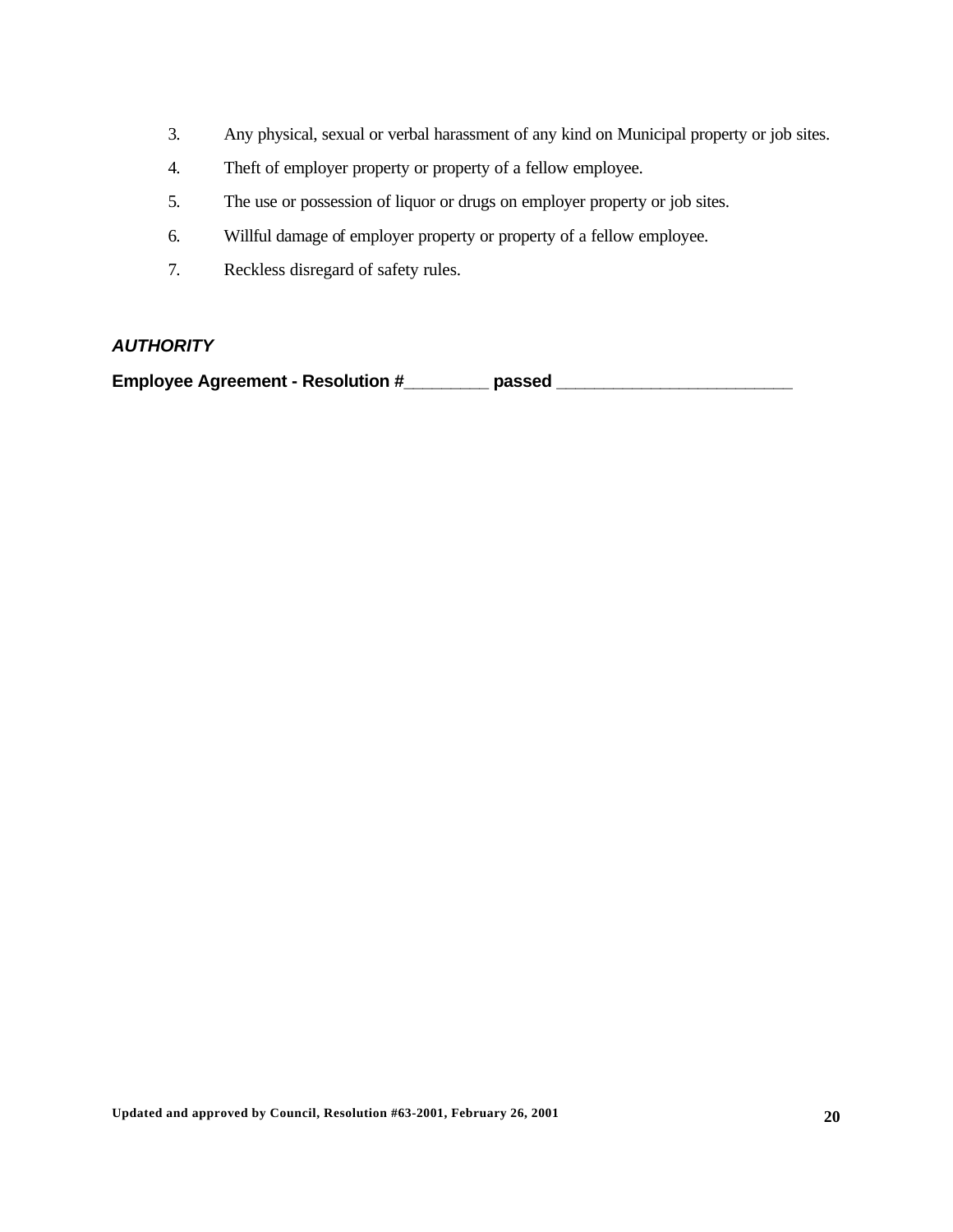### *2.7 OFFICE PROCEDURES*

### *2.7.1 PHOTOCOPY CHARGES*

### *POLICY*

*COSTS*

We shall charge for photocopies.

Village of Bradwell - \$35.00 per month

General Public - \$0.25 per copy for Black and White Copies - \$1.00 per copy for Color Copies

Charitable/Non-profit organizations - \$0.07 per copy

### *RATIONALE*

These charges will enable the municipality to cover the costs of copies not performed for municipal purposes.

### *AUTHORITY*

**Resolution #157-2009 passed June 10, 2009**

**Resolution #302-2009 passed November 18, 2009**

**Resolution #328-2009 passed December 16, 2009**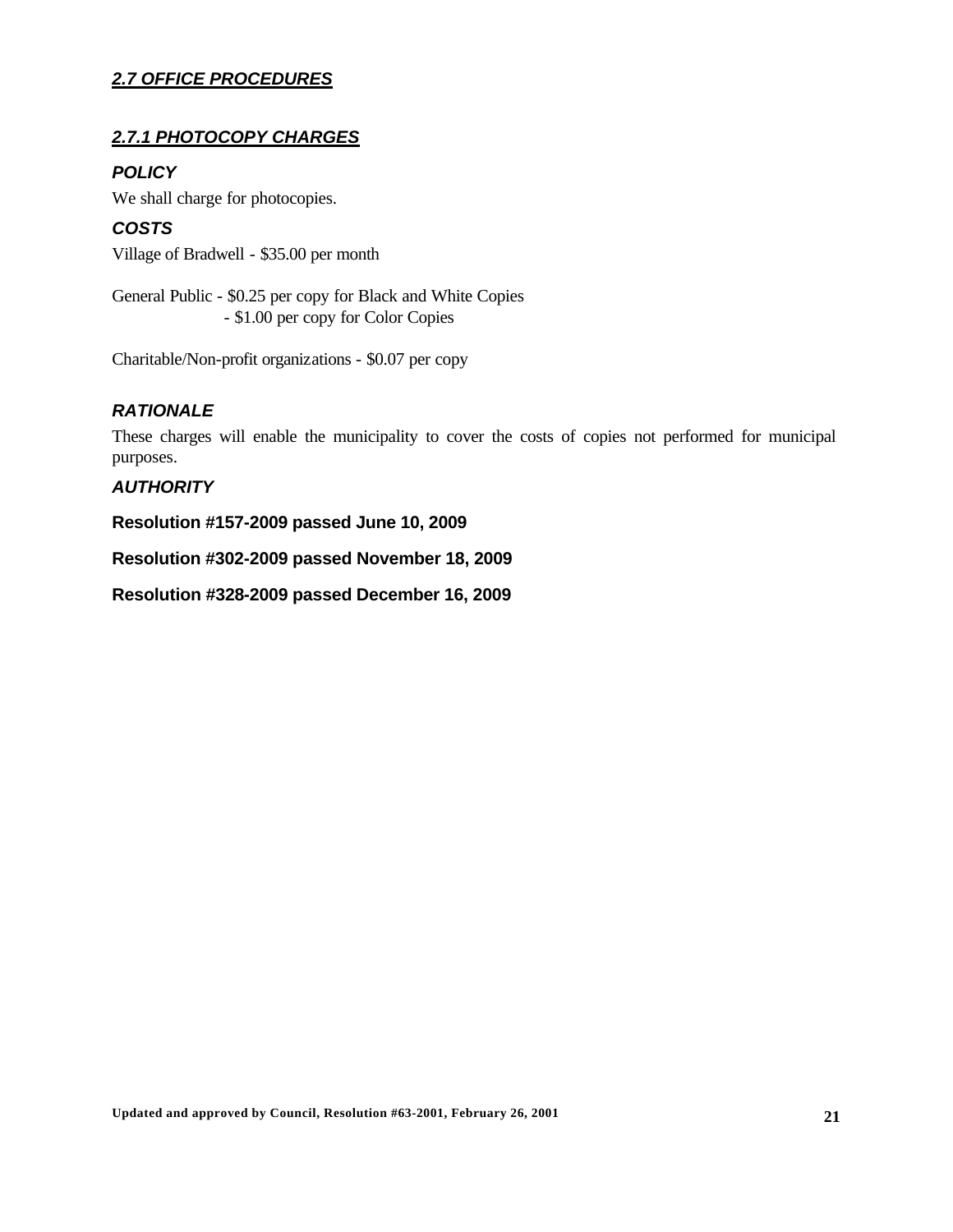### *2.7.2 SALES OF SUPPLIES, MAPS, HATS, HISTORY BOOKS*

### *POLICY*

That we sell hats and maps to the general public at cost. That in order to assist historical societies in selling local history books, we will have on display and for sale history books for this purpose. Map sales pursuant to Section 8.3

### *COSTS*

Maps - \$9.25 each including taxes

Pins - \$2.00 each including taxes

Fax Sending - \$1.50 per page

Fax Receiving - \$1.50 per page

| <b>History Books</b> | <b>Bradwell</b> | \$10.00 |
|----------------------|-----------------|---------|
|                      | Elstow          | \$20.00 |

### *RATIONALE*

It is our responsibility to provide reasonable services to the public.

### *AUTHORITY*

**Resolution #328-2009 passed December 16, 2009**

**Resolution #13-2010 passed January 6, 2010**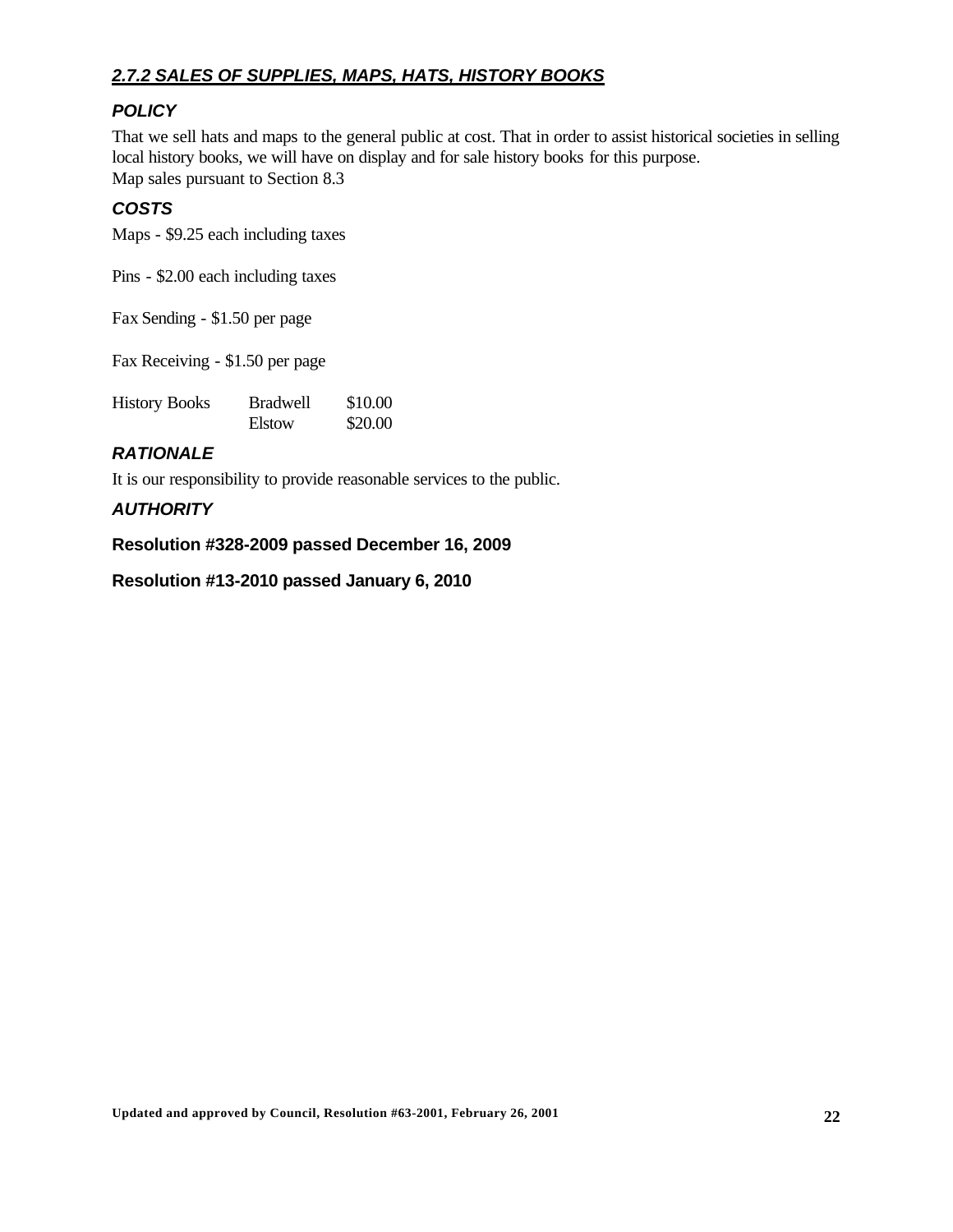### *2.8 MOBILE HOMES*

### *2.8.1 TAX PREPAYMENTS*

### *POLICY*

All owners of buildings situated on land belonging to another person, and outside a mobile home park must remit  $1/12^{th}$  of their annual property taxes monthly.

### *APPLICATION*

These remittances may be made monthly or by remitting post-dated cheques, said payment to be received by the  $15<sup>th</sup>$  of each month.

### *RATIONALE*

This policy provides that each property owner shall remit appropriate taxes, in order to prevent arrears and to ensure all property taxes are paid up to date should the building be removed mid-year.

### *AUTHORITY*

**The Municipalities Act - Section 301**

**Bylaw No 11-86, adopted by resolution of Council, December 8, 1986**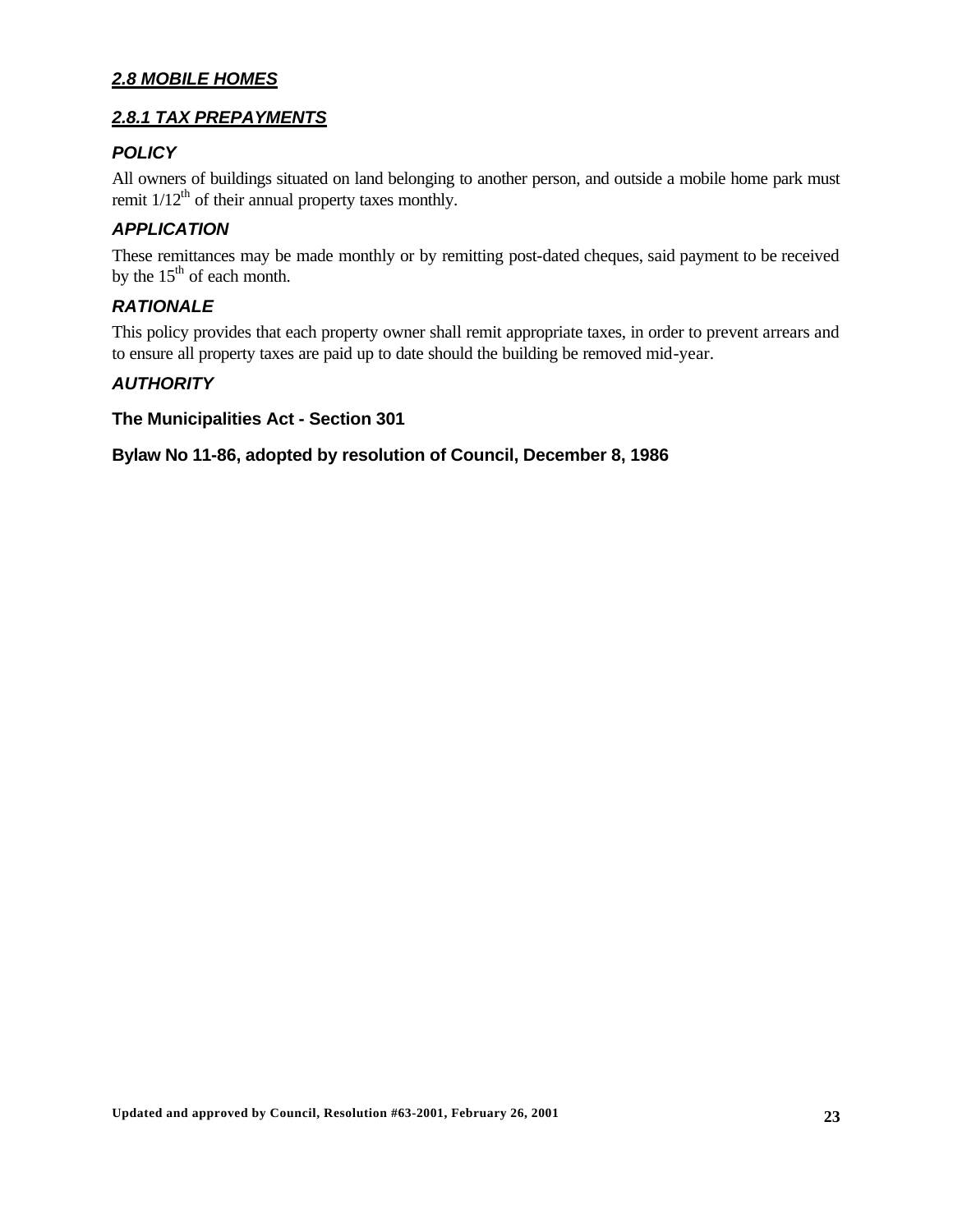### *2.8.2 LICENSING OF MOBILE HOMES*

### *POLICY*

Each mobile home situated in the municipality and within a mobile home park shall be licensed.

### *RATIONALE*

The Municipalities Act states that these mobile homes may be licensed.

### *APPLICATION*

This shall apply to all mobile homes situated within a mobile home park. The park manage must collect a monthly license fee for each mobile home and remit the fees to the municipality.

### *AUTHORITY*

**The Municipalities Act - Sections 9 & 306**

**Bylaw No 5-93 & Bylaw No 6-93, adopted by resolution of Council, October 13, 1993**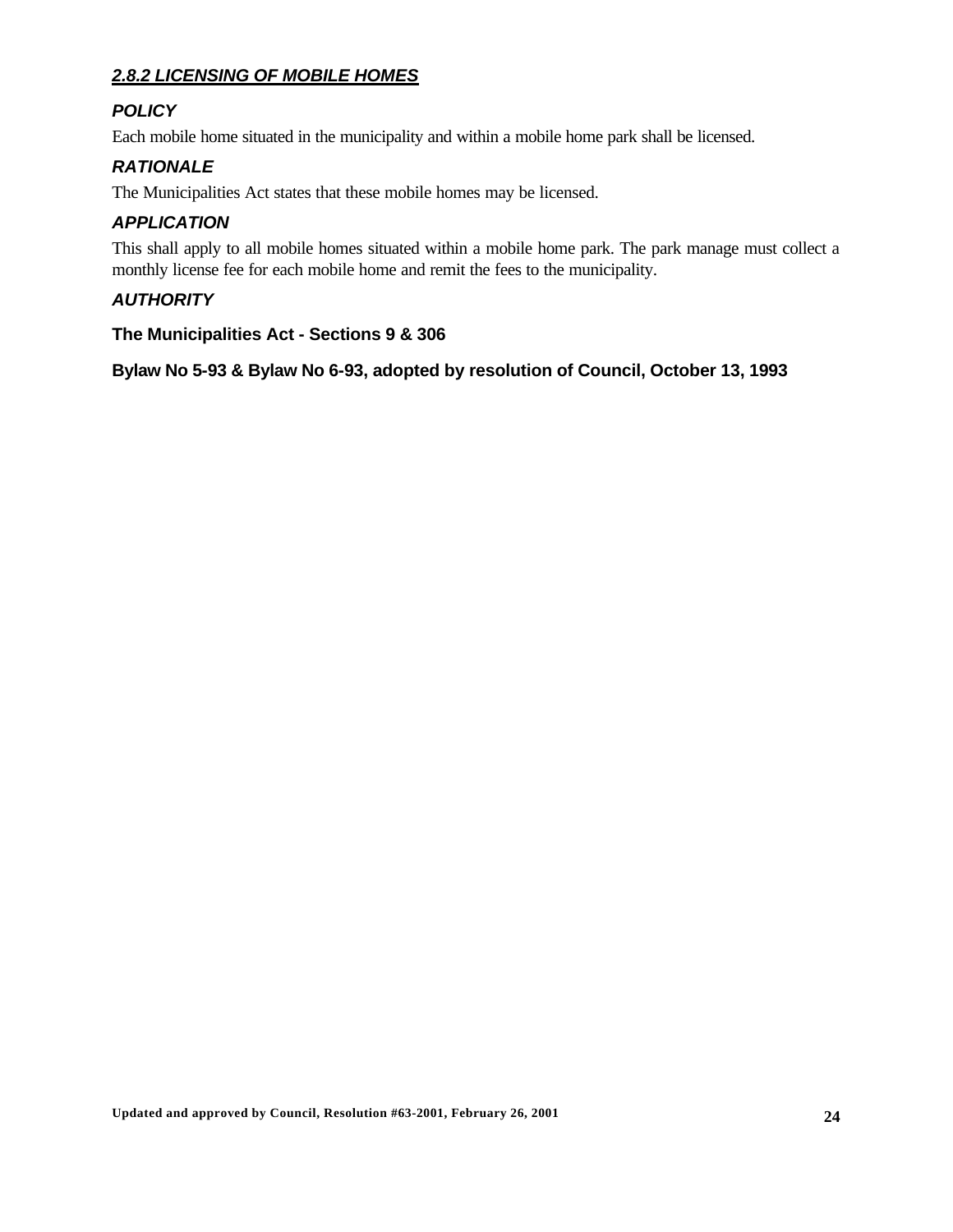### *2.8.3 LICENSING OF MOBILE HOMES NOT SITUATED WITHIN A MOBILE HOME PARK*

### *POLICY*

Each mobile home situated in the municipality and not within a mobile home park shall be licensed for the balance of the current year. The following year, the mobile home shall be assessed and taxed.

### *RATIONALE*

The Municipalities Act states that these mobile homes may be licensed.

### *APPLICATION*

This shall apply to all mobile homes not situated within a mobile home park. Every occupant of these mobile homes shall, within 30 days of entry into the municipality, pay a monthly license fee for the balance of the current year.

### *AUTHORITY*

**The Municipalities Act – Sections 9 & 306**

**Bylaw No 7-93, adopted by resolution of Council, October 13, 1993**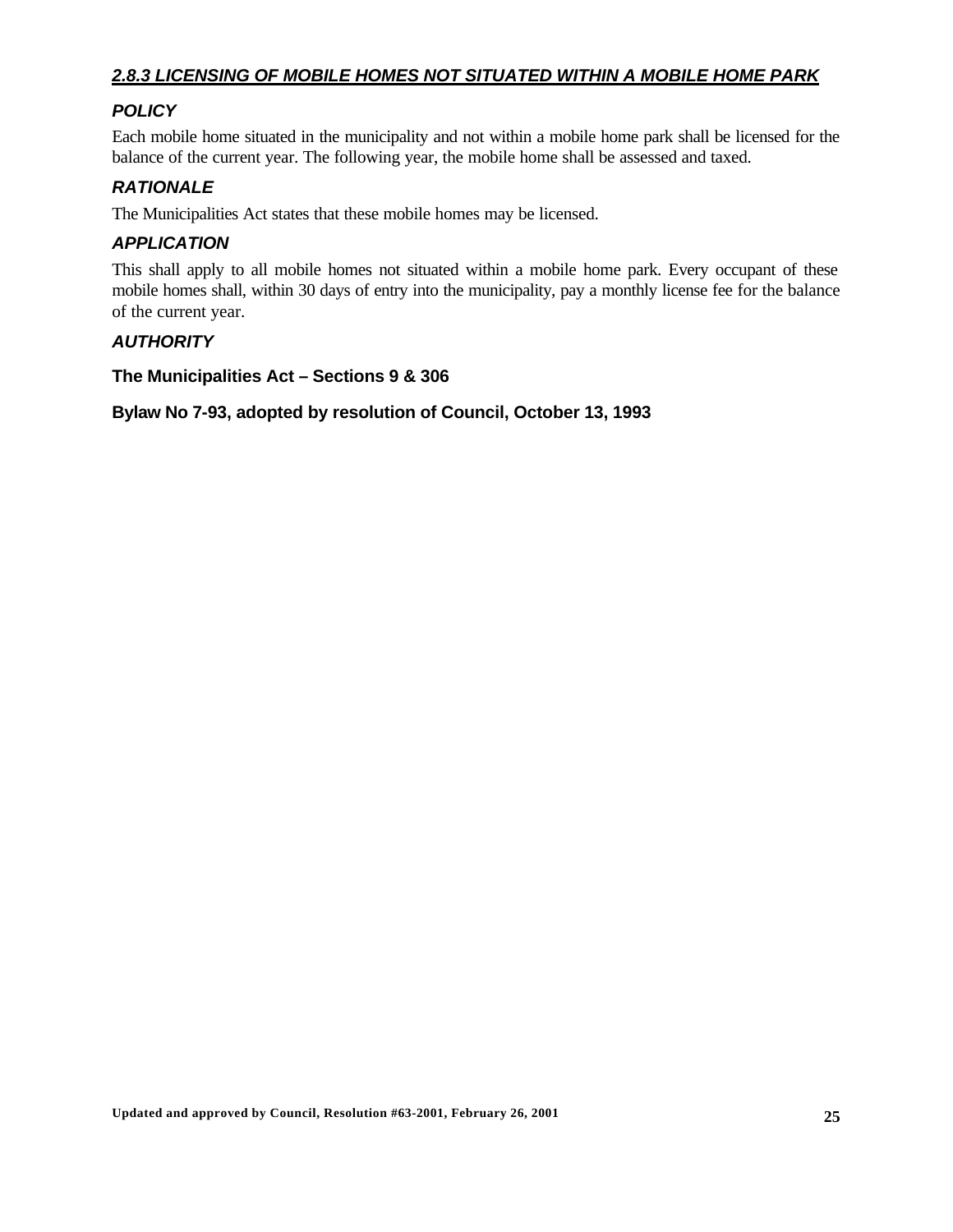### *2.8.4 TRAILER LICENSE FEES*

### *POLICY*

Any trailer situated in the municipality, which has not yet been assessed or is situated within a mobile home park, is subject to trailer license fees based on the square footage of the trailer

### *FEE SCHEDULE*

| Less than |                | 300 sq. ft     | $$13.00$ per month |
|-----------|----------------|----------------|--------------------|
| 301       |                | $400$ sq. ft   | $$15.50$ per month |
| 401       |                | $500$ sq. ft   | \$19.00 per month  |
| 501       |                | $600$ sq. ft   | $$21.50$ per month |
| 601       |                | $700$ sq. ft   | $$24.00$ per month |
| 701       |                | $800$ sq. ft   | $$28.00$ per month |
| 801       |                | 900 sq. ft     | \$30.00 per month  |
| 901       |                | $1,000$ sq. ft | $$32.00$ per month |
| 1,001     |                | $1,100$ sq. ft | $$36.00$ per month |
| 1,101     |                | $1,200$ sq. ft | \$38.50 per month  |
| 1,201     | $\overline{a}$ | $1,300$ sq. ft | $$42.00$ per month |
| 1,301     | $\overline{a}$ | $1,400$ sq. ft | \$44.00 per month  |
| 1,401     |                | $1,500$ sq. ft | \$47.50 per month  |

### *APPLICATION*

License fees are to be paid monthly effective the beginning of the month following the trailer moving in to the municipality and to be received by the municipal office no later than the  $15<sup>th</sup>$  of each month. Post-dated cheques will be accepted.

### *AUTHORITY*

**The Municipalities Act – Sections 9 & 306**

**Bylaw No 5-93 & No 6-93 & No 7-93, adopted by resolution of Council, October 13, 1993**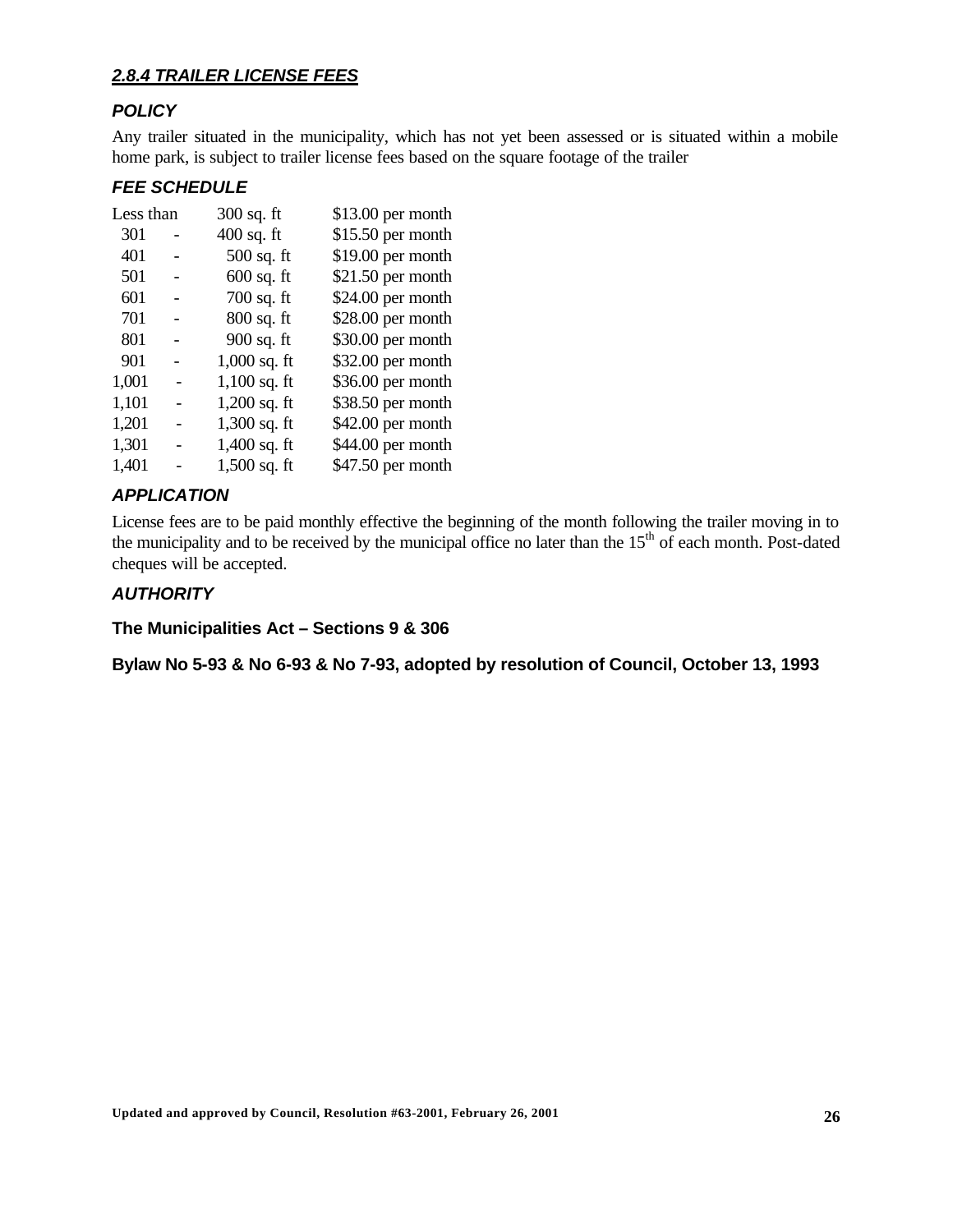### *2.9 LIQUOR PERMITS*

#### *POLICY*

That the Councilor for Division 6 be responsible for authorizing the issuing of liquor permits at the Sunset Estates Mobile Home Park and report to Council at their next meeting for ratification.

### *RATIONALE*

Sask. Liquor & Gaming requires Council's approval before issuing liquor permits in the Municipality.

Since an event may arise between council meetings, it may be impractical to wait until the next meeting for permit approval.

Consequently, one Councilor be given the authority to approve the issuing of the permits subject to approval of the entire Council at their next meting.

### *AUTHORITY*

#### **Resolution #274-94 passed October 2, 1996**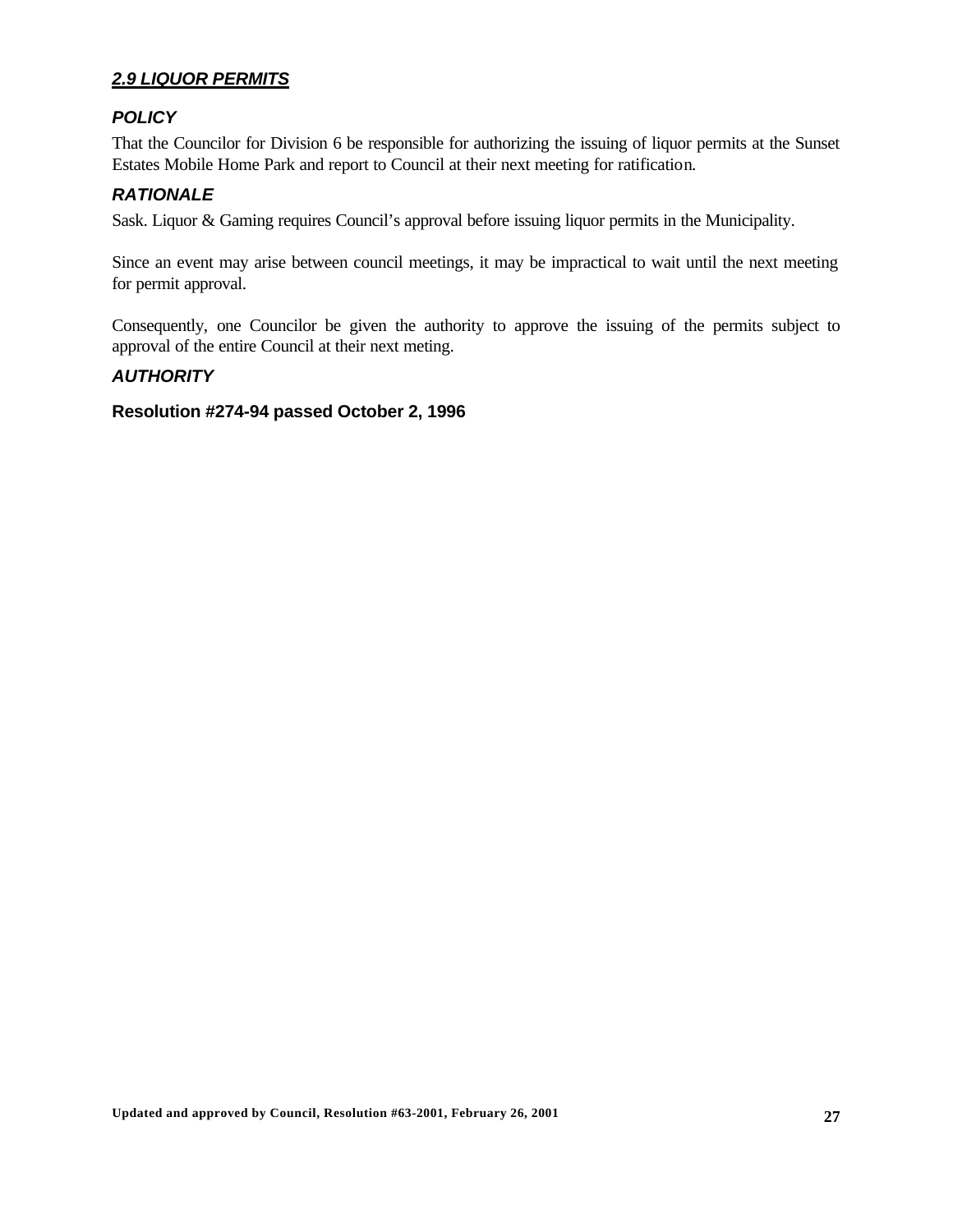### *2.10 TENDERING PRACTICES*

### *POLICY*

That the Municipality not divulge the number of tenders received until the actual tender opening.

That the Municipality releases only the successful tender bid.

### *RATIONALE*

In order to guarantee the integrity of the tender process, the number of tenders received must not be revealed until the actual tender opening, nor should the unsuccessful bids be released.

### *AUTHORITY*

**Resolution #321-97 passed November 17, 1997**

**Resolution #120-98 passed April 30, 1998**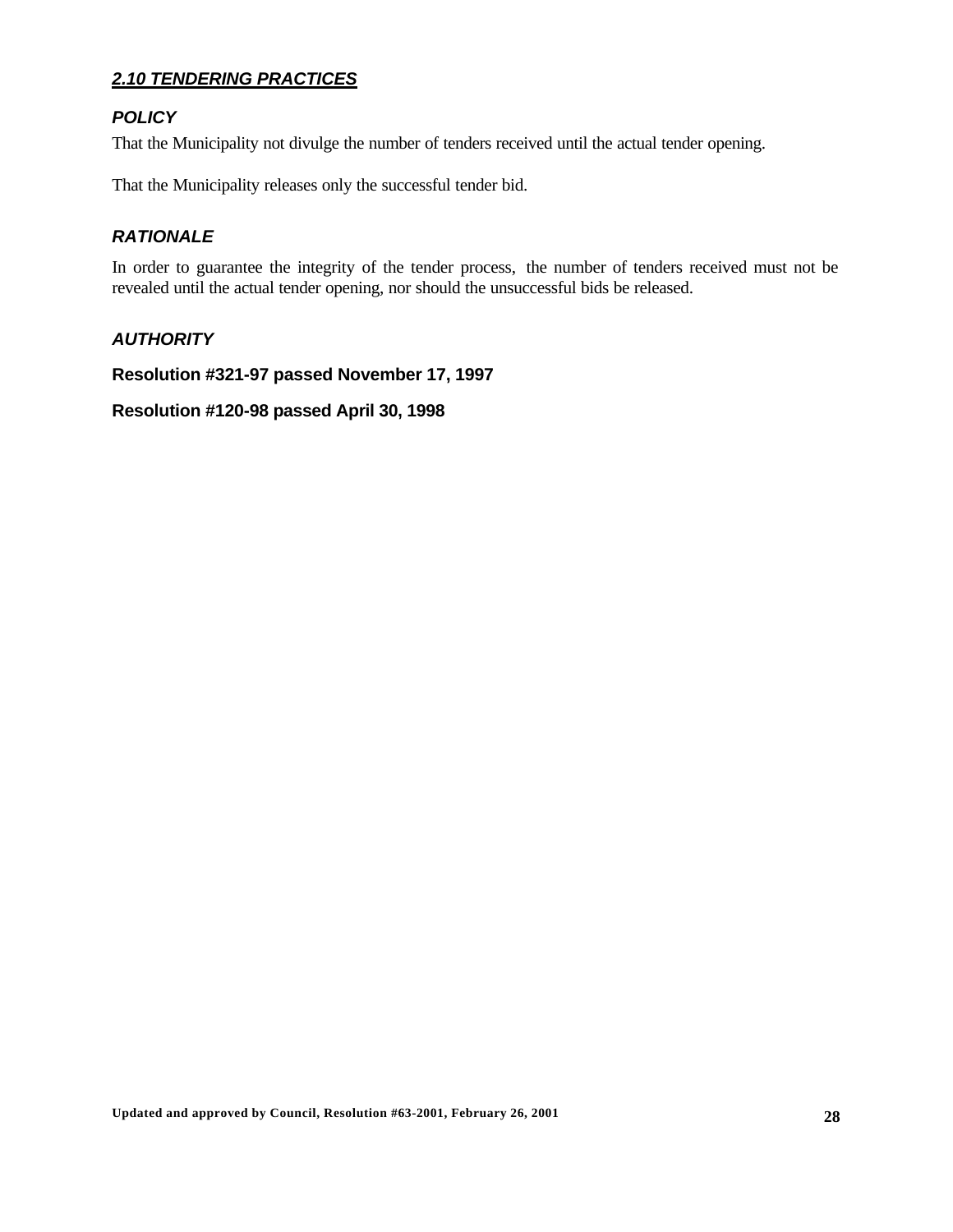## **TRANSPORTATION**

### *3.1 OCCUPATIONAL HEALTH & SAFETY*

### *POLICY*

The Council of the Rural Municipality of Blucher, No. 343 is committed to providing a safe and healthy work environment for all employees.

The RM recognizes the roles, rights and responsibilities of all municipal employees in the field of occupational health and safety (O H  $\&$  S).

The RM is committed to establish and maintain an O H & S program to ensure the goals of this policy and the right of participation of all employees.

All municipal employees are required to support the O H & S program and are accountable for implementing this program.

The RM is committed to the support of safe work procedures by enhancing safety consciousness and through the funding of reasonable equipment and training.

By fulfilling our safety responsibility, everyone will share the benefits of a safe workplace.

### *RATIONALE*

An occupational health and safety program is an important health and safety tool. Effective occupational health and safety programs have been proven to reduce accidents and illness in the workplace. Every employer would benefit from implementing an effective occupational health and safety program, but the act and regulations say employers in moderate to high hazard industries, such as Rural Municipalities with 10 or more workers, must implement a program.

### *AUTHORITY*

**Section 13 & Regulation 22 of the Occupational Health & Safety Act**

**Resolution #296-99 passed December 9, 1999**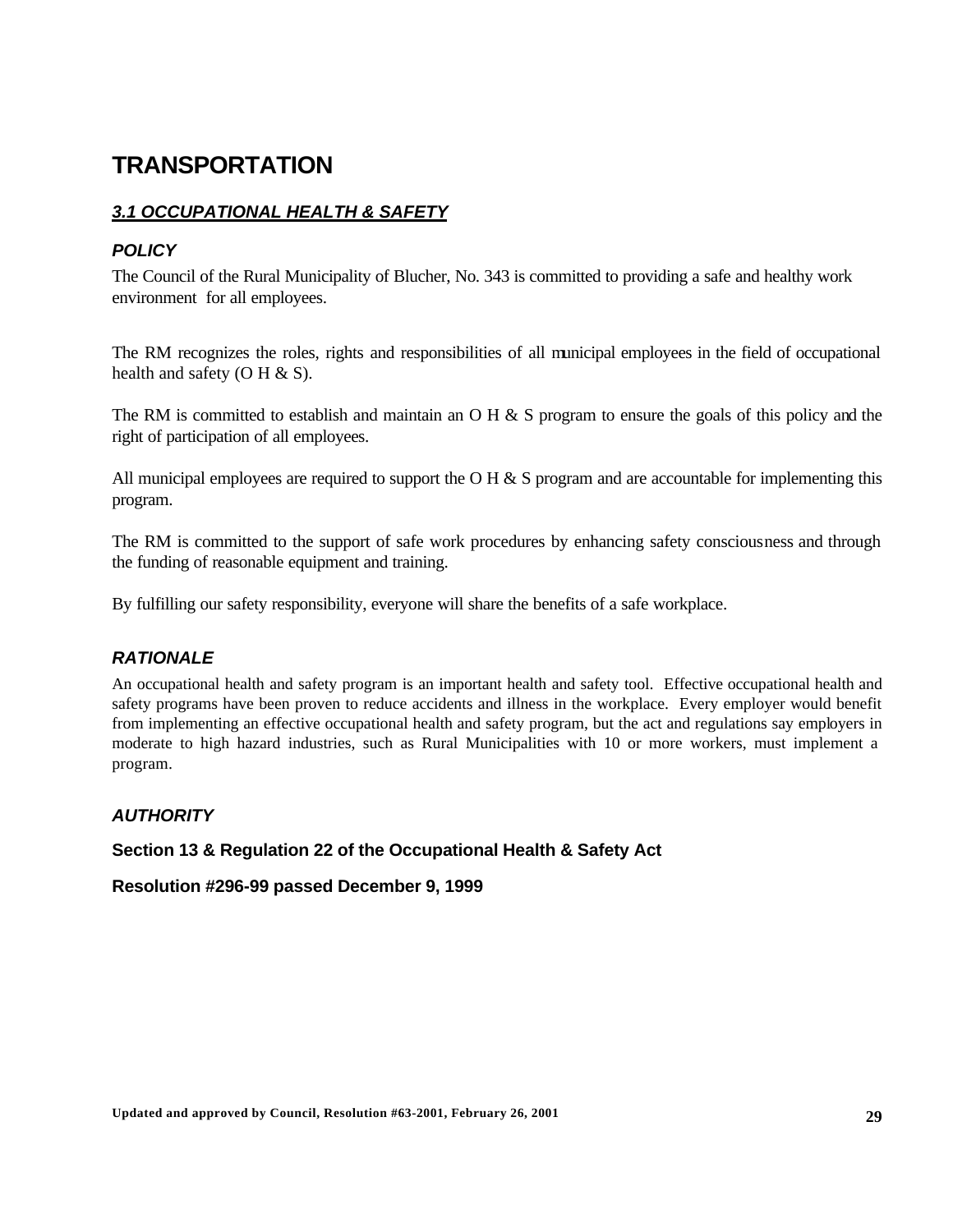### *3.2 BRIDGES*

#### *POLICY*

No structure, conveyance assembly, ditch or canal is to be placed on our road allowances without formal consent of the Council. Prior to any new bridge construction, a formal agreement must be entered into between the municipality and the appropriate party indicating the respective financial, maintenance and replacement responsibilities. The municipality is by statute responsible for the structured liability of existing bridges, however, the municipality may, by agreement, recover applicable maintenance and replacement costs from the appropriate party. All parties are responsible for maintenance and repair when it relates to the purpose, operation and the integrity of the ditch or canal and for the effect those works have on structures used by the traveling public.

#### *AUTHORITY*

**The Municipalities Act - Section 12**

**and Policy guidelines for Local Government Structure**

**installations as prepared by Sask. Rural Development**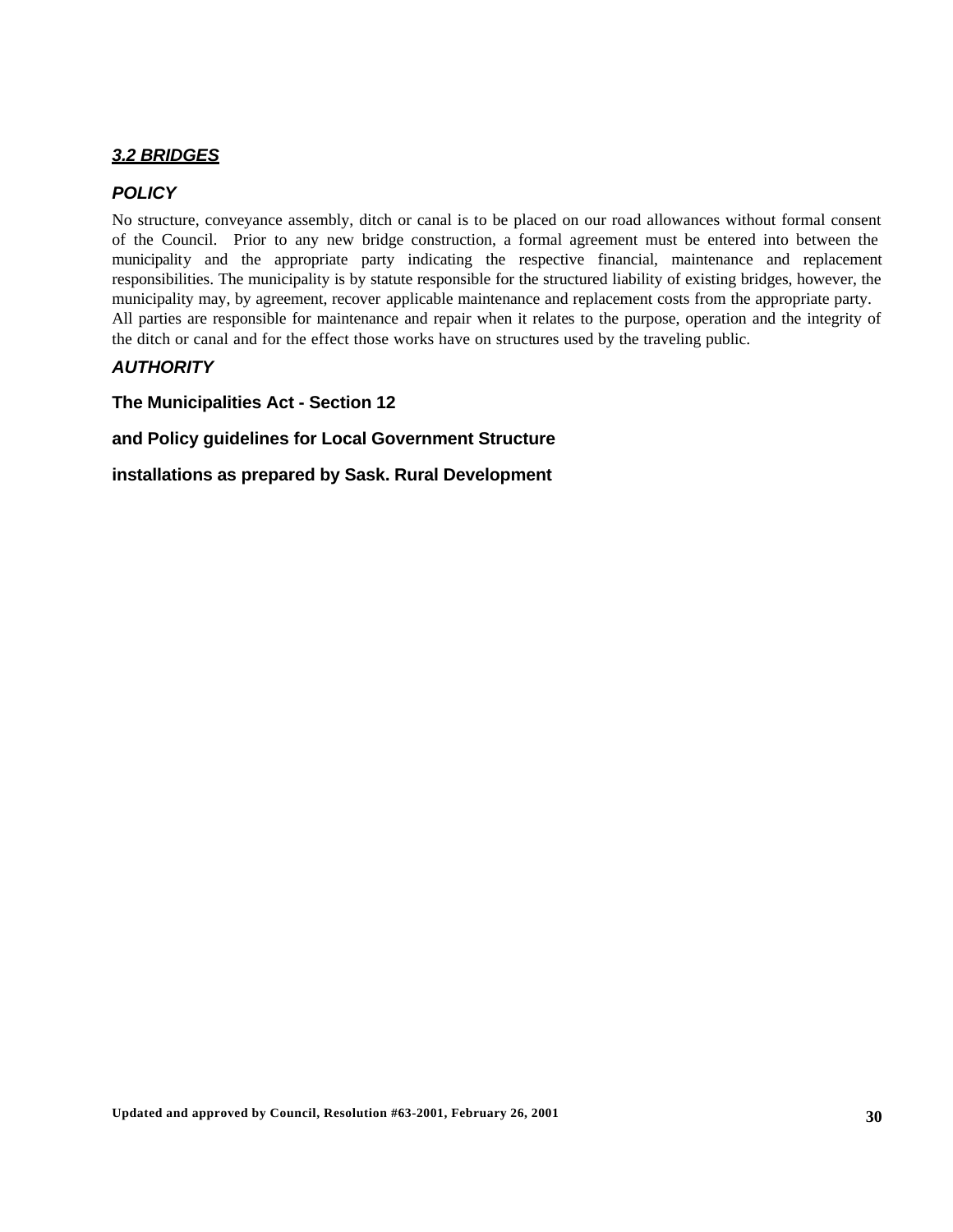### *3.3 CONSTRUCTION*

### *3.3.1 BORROW PITS*

### *POLICY*

That we provide payment for borrow pits when necessary in order to accommodate municipal roadwork. Negotiation for Borrow pits should be left to each individual Councilor, said negotiations to be in writing and subject to final approval by Council.

Payment Schedule:

\$500 per acre

#### *RATIONALE*

This policy gives landowners reasonable compensation for borrow areas taken out of production.

#### *AUTHORITY*

#### **Resolution #180-2006 passed July 12, 2006**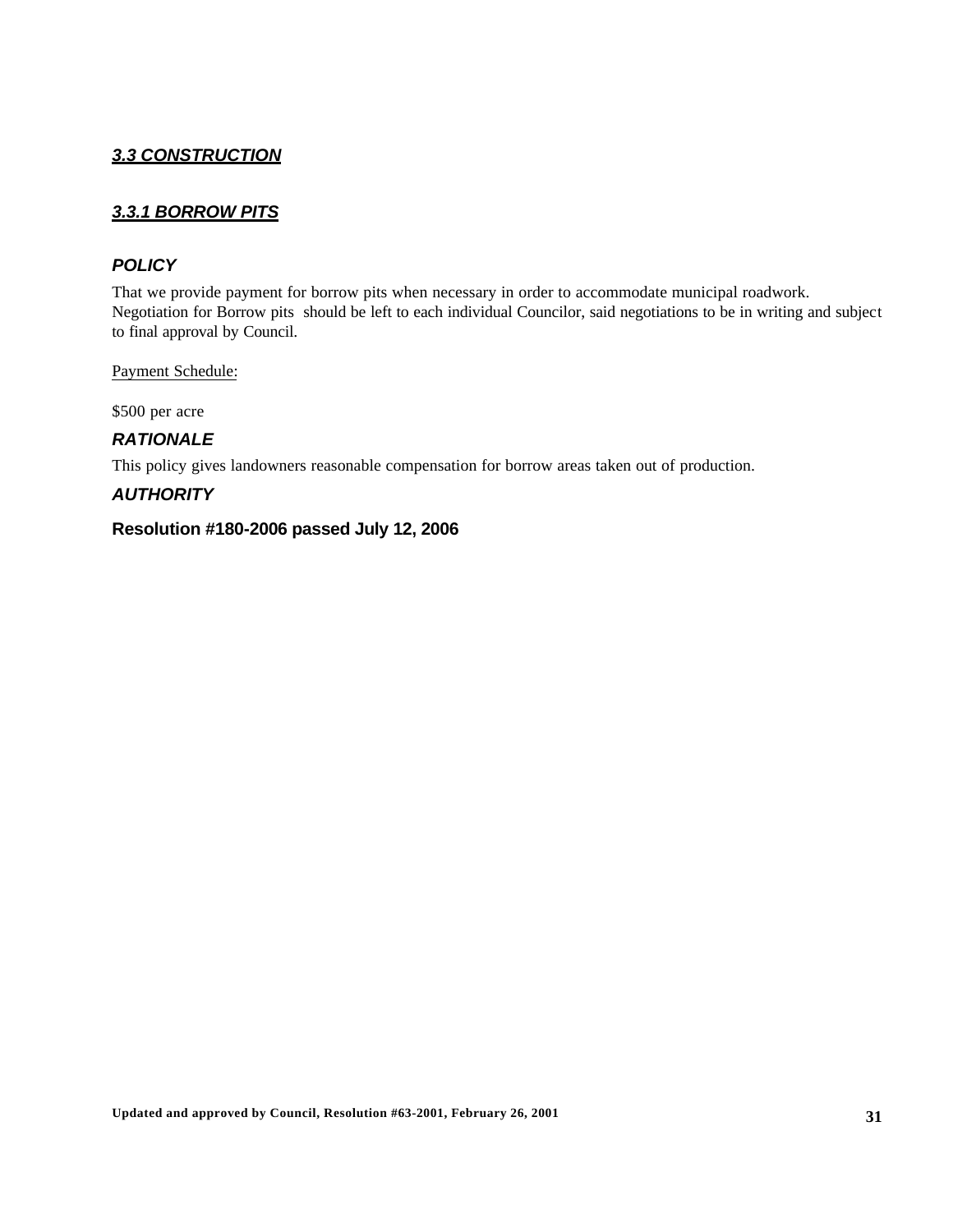### *3.3.2 FENCING*

### *POLICY*

That we provide payment for fence removal and replacement when necessary in order to accommodate municipal roadwork.

### *PAYMENT SCHEDULE AND CONDITIONS*

\$1,000.00 per mile for removal, \$2,500.00 per mile for replacement, providing the owner does the removal and/or replacement. Municipality will remove and/or replace a fence, however, in this case, no payment will be made to owner and the owner must supply the materials.

Should the owner wish, the Municipality will contract the fence removal/replacement. The Councilor to make the arrangements for their respective divisions and advice Council at their next meeting for ratification.

### *RATIONALE*

This policy gives landowners compensation for labour and costs involved in fence removal and replacement, when necessary, in order to accommodate municipal road work. Otherwise the Municipality will contract the work out.

### *AUTHORITY*

**Resolution #306-87 passed December 14, 1987**

**Resolution #233-96 passed August 14, 1996**

**Resolution #186-98 passed August 12, 1998**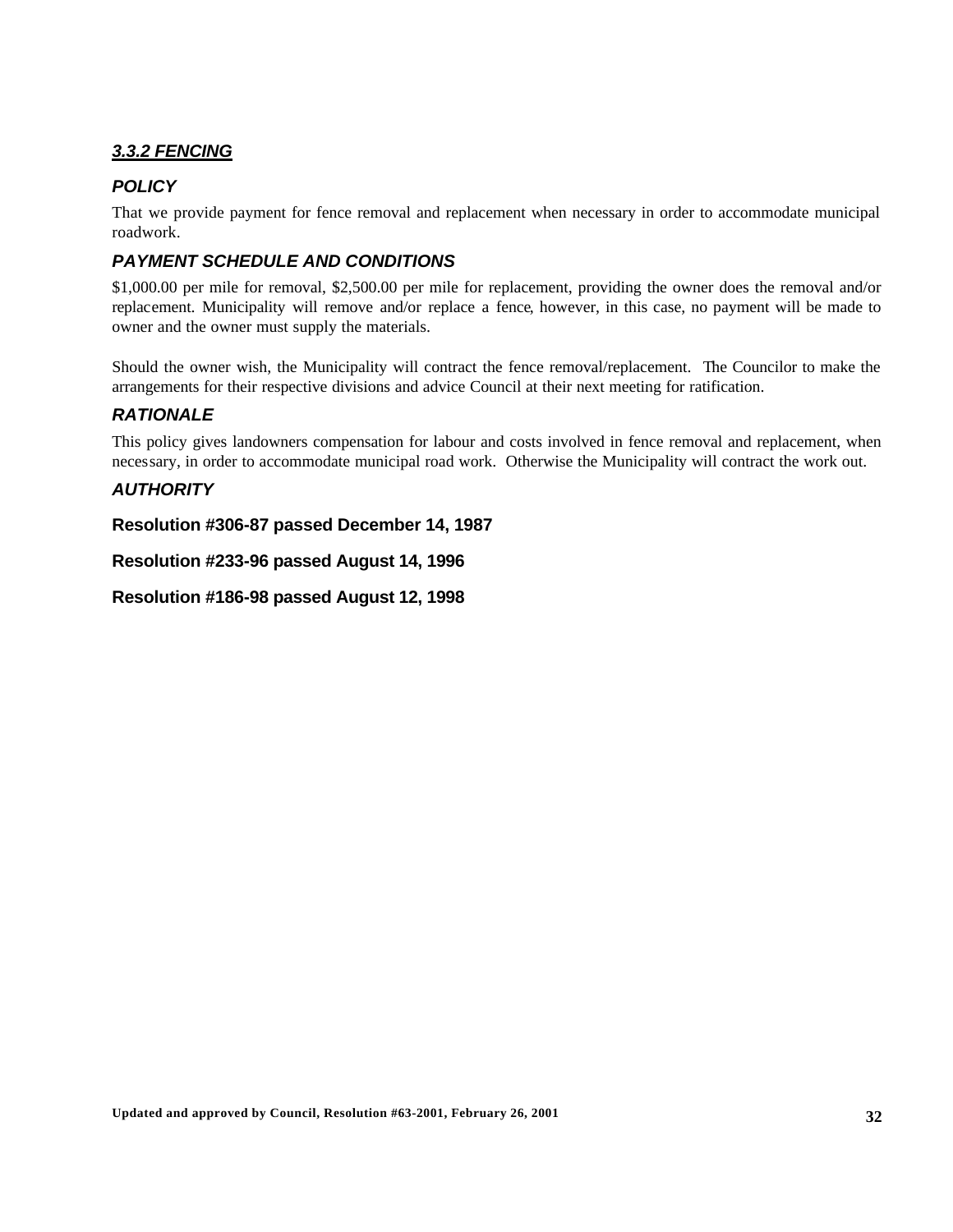#### *3.3.3 LAND DAMAGE*

#### *POLICY*

That we provide payment for land damage when necessary in order to accommodate municipal roadwork. Negotiation for Land Damage should be left to each individual Councilor, said negotiations to be in writing and subject to final approval by Council.

### *RATIONALE*

Due to the varying circumstances, flexibility must be given so that the Councilor may negotiate a satisfactory arrangement.

### *3.3.4 CROP DAMAGE*

### *POLICY*

That we will provide payment for crop damage when necessary in order to accommodate municipal roadwork.

### *COMPENSATION*

We will pay \$600.00 per acre of damaged crop with the said area damaged to be determined by legal survey, or as negotiated by the Councilor.

### *RATIONALE*

In order to facilitate municipal road construction we will pay the approximate cost of damaged crops.

### *AUTHORITY*

#### **Resolution #162-2008 passed April 9, 2008**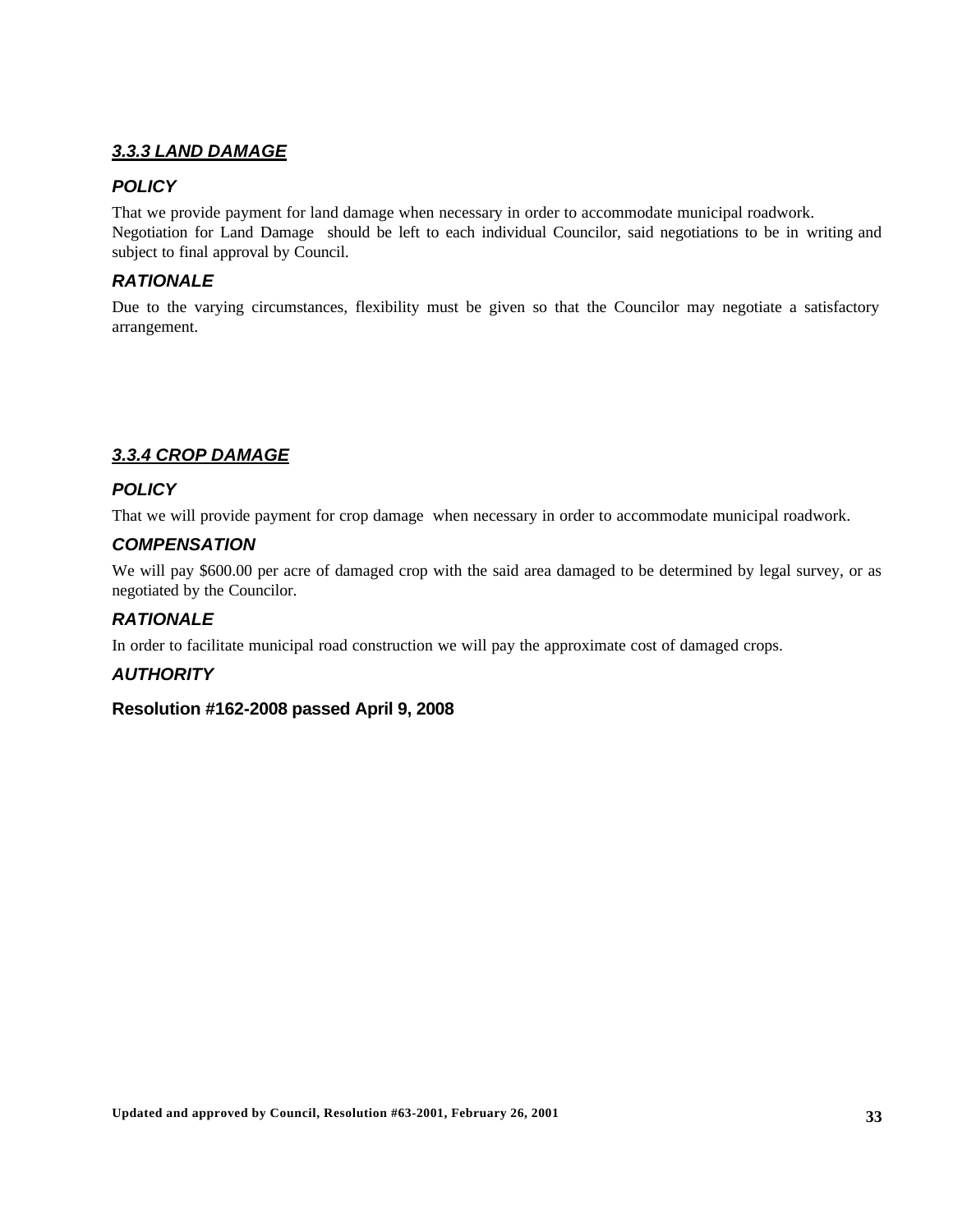#### *3.3.5 RIGHT OF WAYS*

#### *POLICY*

When building or upgrading roads, we will obtain the required easements, or, if necessary, we will purchase additional municipal right-of-ways.

### *Right of Way Purchase*

We will pay a flat rate of \$1,200 per acre X the number of acres required. Exact acreage required to be determined by legal survey.

### *Easements*

No payment.

#### *APPLICATION*

We will obtain the necessary easement, or if required, offer to purchase right of way at established rates. If we are unable to negotiate a satisfactory agreement, expropriation may be necessary.

### *RATIONALE*

It is our responsibility to provide roads within the municipality and in so doing expanded right of ways may be required.

### *AUTHORITY*

**The Municipalities Act - Section 8**

**The Municipal Expropriation Act, Section 3(1)**

**Resolution #287-96 passed December 8, 1996**

**Resolution #327-2006 passed December 13, 2006**

**Resolution #162-2008 passed April 9, 2008**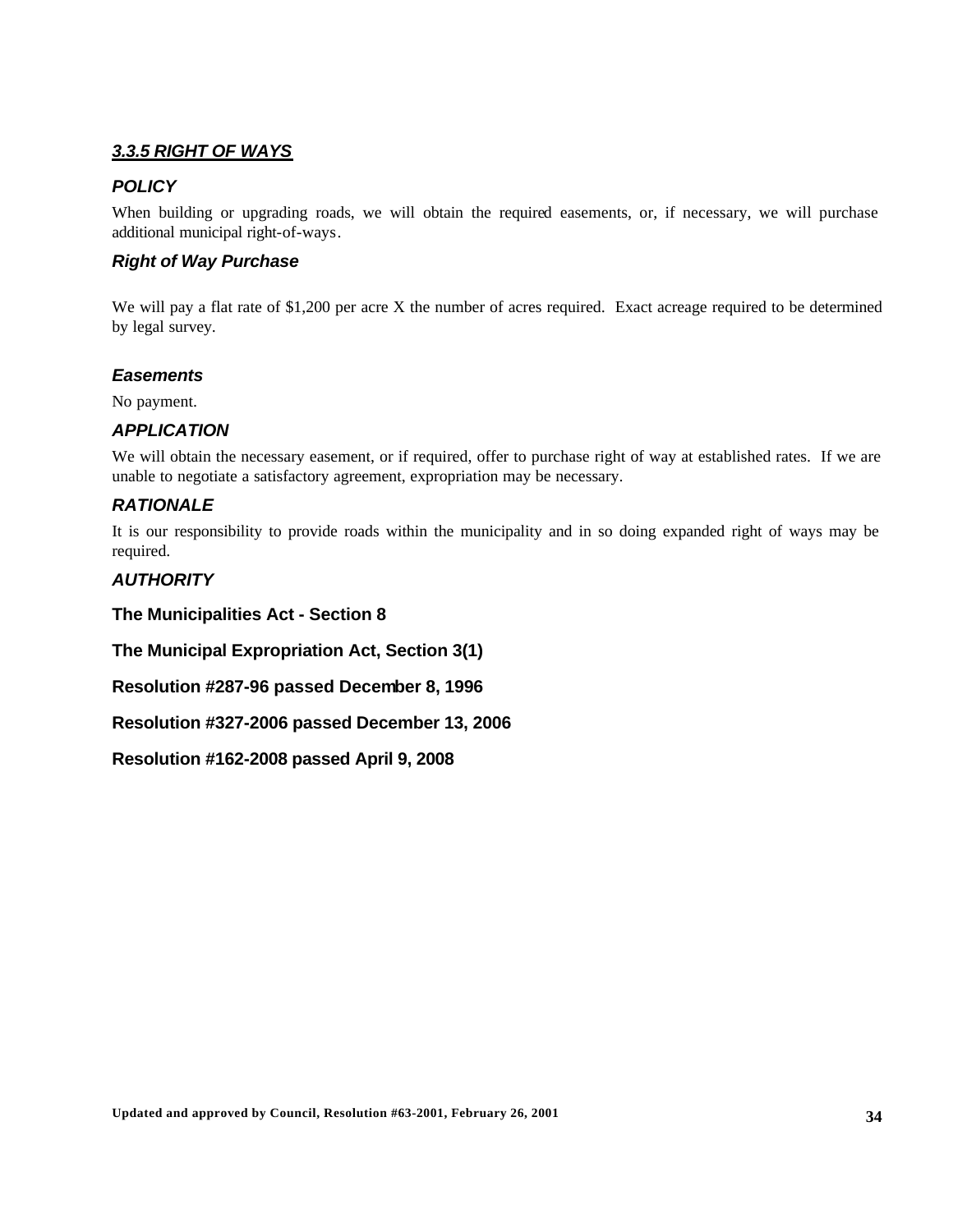#### *3.3.6 CONSTRUCTION INSPECTION*

### *POLICY*

All designated road construction shall be inspected by the Reeve, Councilor for the division, which the road is located, and the municipal foreman, with a report submitted to Council for approval, prior to any construction contractor release being authorized.

### *APPLICATION*

The Reeve, appropriate Councilor, and the municipal foreman shall attend the final inspection, together with the municipal consulting engineer and Sask. Highways district engineer. They shall then submit a report to Council requesting Council's approval of the construction, or detailing what remedial action is necessary before approval is to be given.

### *RATIONALE*

The adequacy of the construction must be ensured, to Council's satisfaction, prior to the contractor being released from any further action.

### *AUTHORITY*

### **Resolution #186-94 passed August 10, 1994**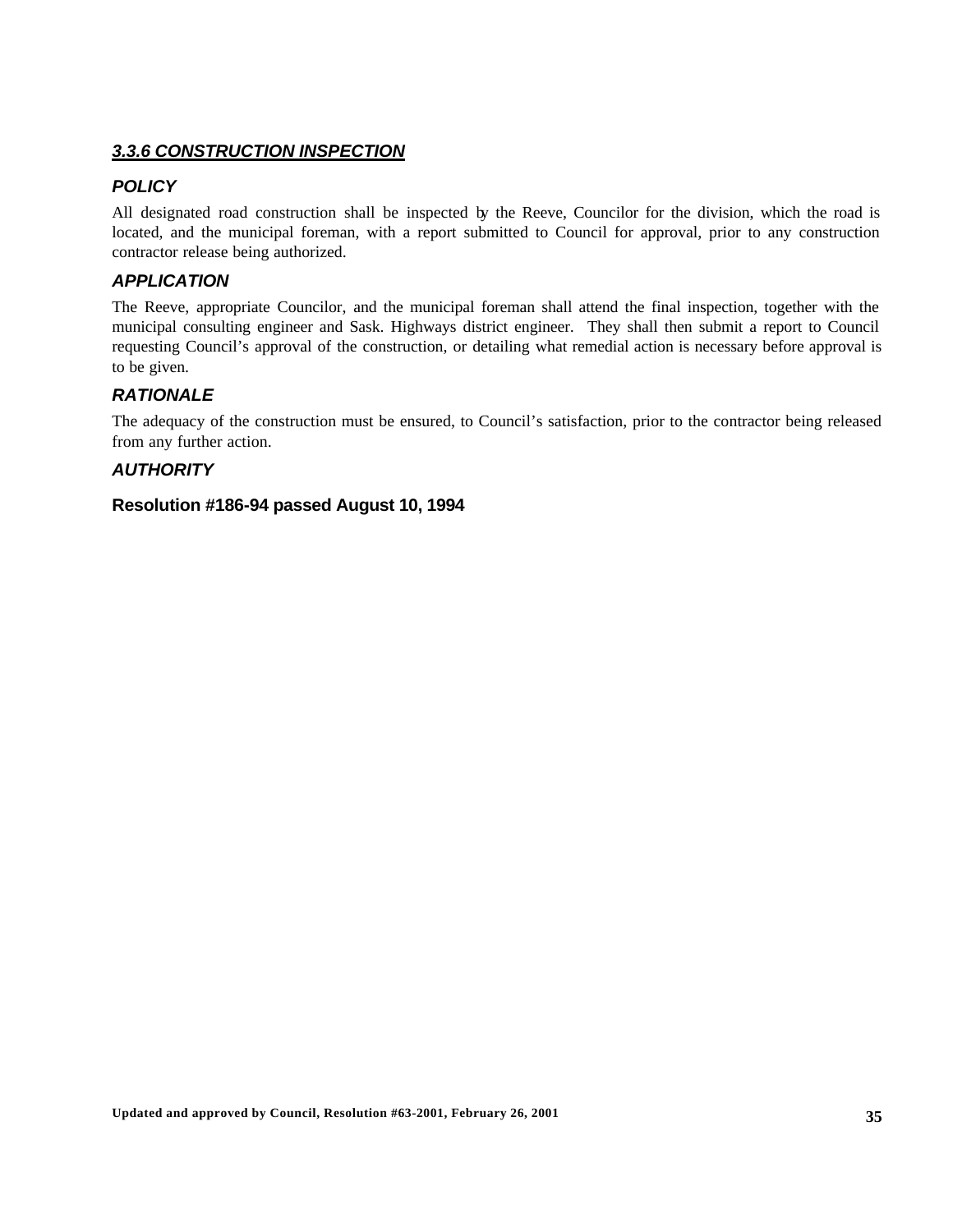### *3.3.7 MUNICIPAL ROAD CONSTRUCTION*

### *POLICY*

All municipal road construction, , whether done by contractors or by municipal equipment, shall be authorized by resolution of Council.

### *RATIONALE*

Council must be aware of, and approve, the expenditures of municipal funds for road construction either by a private contractor or through the use of municipal equipment.

### *AUTHORITY*

**The Municipalities Act - Section 8 & 159**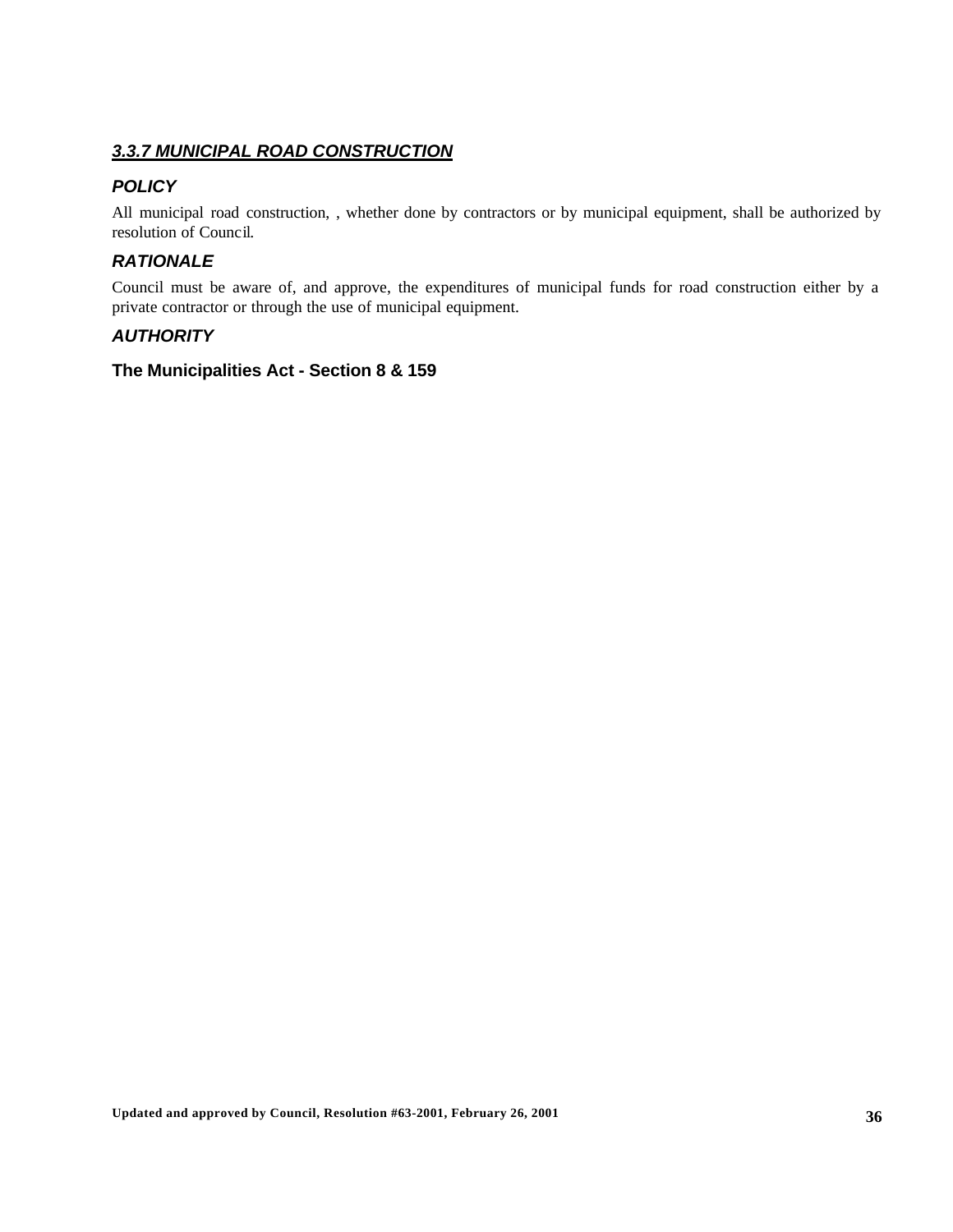# *3.3.8 NEW DEVELOPMENT ACCESS CONSTRUCTION*

# *POLICY*

The developer shall be responsible for the entire cost of upgrading any municipal access to the following local access standards unless otherwise specified by the Municipality.

#### **Local Access Specifications:**

- 1. Legal Survey to determine location of existing road allowance.
- 2. Construction of all graded and graveled roadways to the following standards:
	- a) Minimum Right of Way Width
		- i)  $20 \text{ m}$
	- b) Full width of right of way to be cleared and brush disposed
	- c) Minimum roadway height 1.2 m
	- d) Roadway top width 7 m
	- e) Roadway side slopes 3:1
	- f) Roadway back slopes 5:1
	- g) Roadway maximum gradient 9 %
	- h) Installation of all necessary drainage structures, culverts, approaches and ditches according to drainage plan
	- i) Roadway minimum design speed 40 km/hr
	- j) Roadway gravel surface
		- i) Maximum size 1"
		- ii) 230 m3/km (480 yds/mile) applied over two years
	- k) Roadway top  $-5\%$  clay (binder) in top 6"

The Municipality will assist in obtaining any necessary right of way, however the developer shall be responsible for all costs for obtaining this right of way.

Once the said access has been constructed and approved by the Municipality, the Municipality shall be responsible for the maintenance of the said access subject to any servicing agreement.

# *RATIONALE*

Any development must have access to an appropriate standard of roadway.

Should such a roadway not exist, or not be to the appropriate standard, the developer shall be responsible to improve the said roadway to meet the appropriate standard specifications as determined by the Municipality.

It is not the Municipality's responsibility to develop all roadways in the Municipality.

The Municipality will be responsible for maintaining the said roadway, subject to any servicing agreement, upon the satisfactory construction completion of the said roadway.

# *AUTHORITY*

# **Resolution #25–2000 passed January 12, 2000**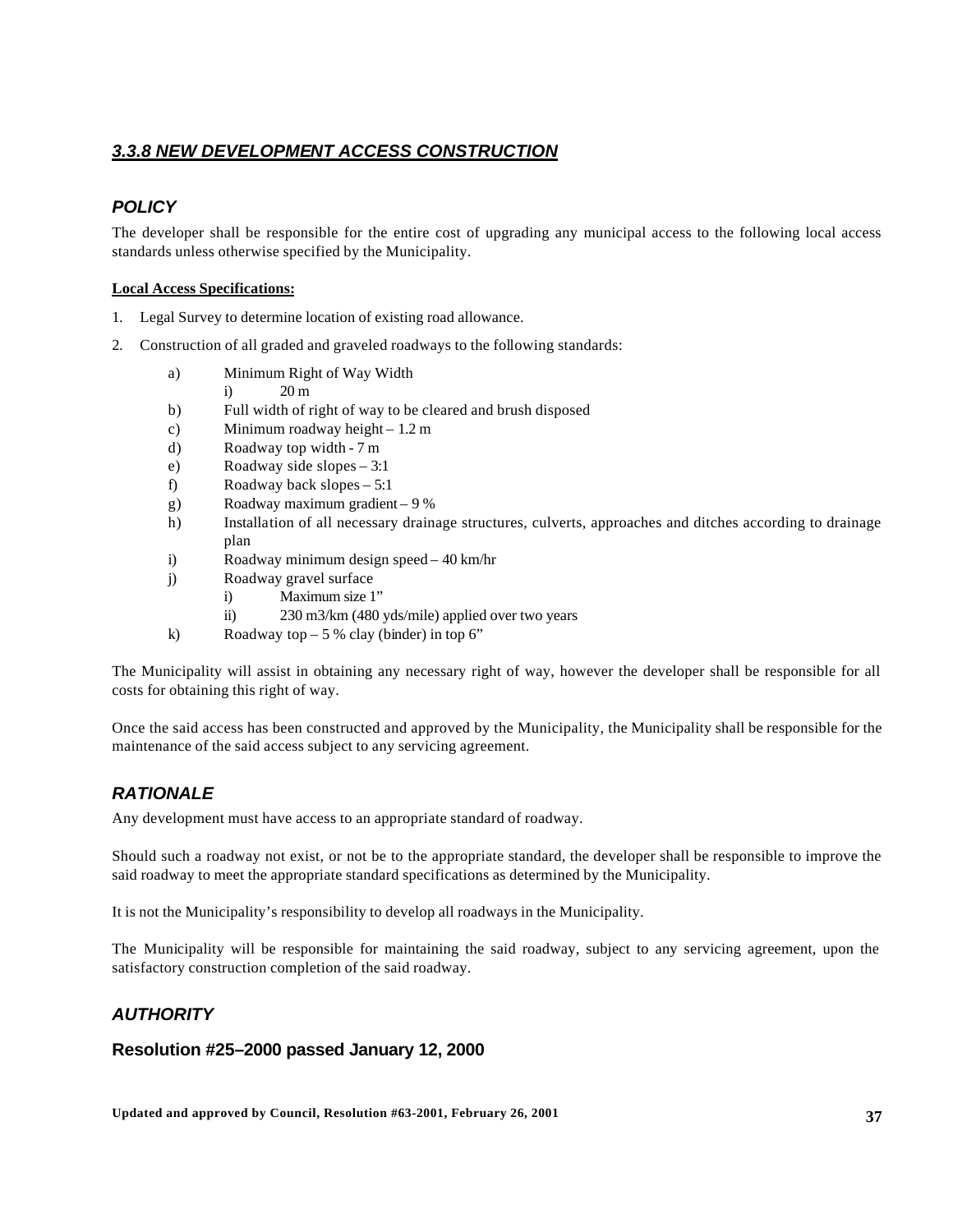### *3.4 CONTRACT WORK*

### *POLICY*

Whenever necessary, and subject to approval of Council, this municipality or any developer, may hire outside contractors to perform jobs such as road building, gravel crushing, etc.

All municipal road construction shall be inspected by the Reeve, Councilor for the division the road is located, the municipal foreman, and the developer if applicable, with a report submitted to Council for approval, prior to any construction contractor release being authorized.

The Contractor must provide a performance bond, satisfactory and payable to the Municipality, equivalent to 50 % of the contract price.

The Contractor must provide proof, satisfactory to the Municipality, of liability insurance protection for a minimum of \$ 2 million coverage.

### *APPLICATION*

Generally, such contract work shall be tendered out, with the council or the developer to make the final decision based on the quoted prices, as well as the capability of the contractor.

A letter from the Municipality, acknowledging receipt of the appropriate performance bond and a copy of the liability insurance policy, must be issued prior to any contractor commencing work.

The Reeve, appropriate Councilor, the municipal foreman, and the developer if applicable, shall attend the final inspection, together with the municipal consulting engineer. They shall then submit a report to Council requesting Council's approval of the construction, or detailing what remedial action is necessary before approval is to be given.

### *RATIONALE*

Some municipal operations cannot be adequately and/or efficiently performed using municipal equipment and engaging private contractors may be necessary. To ensure Municipal specifications are being met, the adequacy of the construction must be to Council's satisfaction, prior to the contractor being released from any further action.

### *AUTHORITY*

**The Municipalities Act - Section 8 & 159**

**Resolution #186-94 passed August 10, 1994**

**Resolution #120-98 passed April 30, 1998**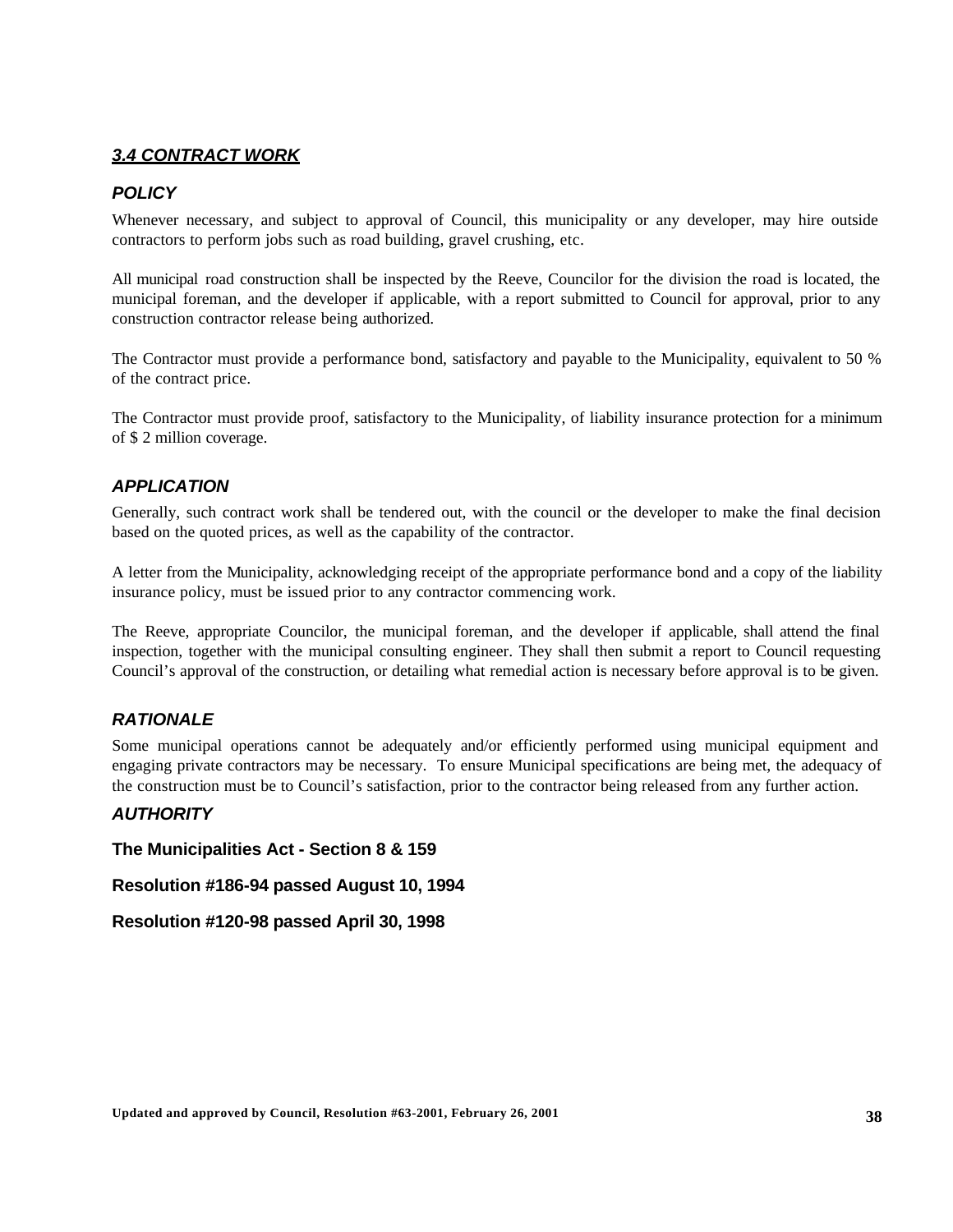# *3.5 CULVERTS*

# *POLICY*

Whenever necessary, culverts will be installed in municipal roadways in order to facilitate proper drainage. We will annually replace a number of existing cement culverts, with metal culverts, the number to be replaced to be determined each year at the budget meeting, with a priority being given to those cement culverts causing the greatest problems.

### *APPLICATION*

At the present time culverts shall be purchased from Prairie Steel Products, Clavet, providing culvert pricing is competitive, however, all large culvert orders will be awarded at the discretion of Council.

# *RATIONALE*

Proper drainage is a necessity and therefore adequate culverts must be installed. Prairie Steel Products is a ratepayer, and as a result, the municipality should support the company if their prices are competitive. In addition, due to their location, the municipality does not have to carry any culvert inventory, thereby making culvert supply more convenient.

Concrete culverts are deteriorating and are beginning to plug up from within. Therefore, in order to permit the natural flow of water with the least amount of difficulty, these culverts must be replaced as soon as practical.

# *AUTHORITY*

#### **Resolution #326-88 passed November 14, 1988**

**Resolution #111-2006 passed April 12, 2006**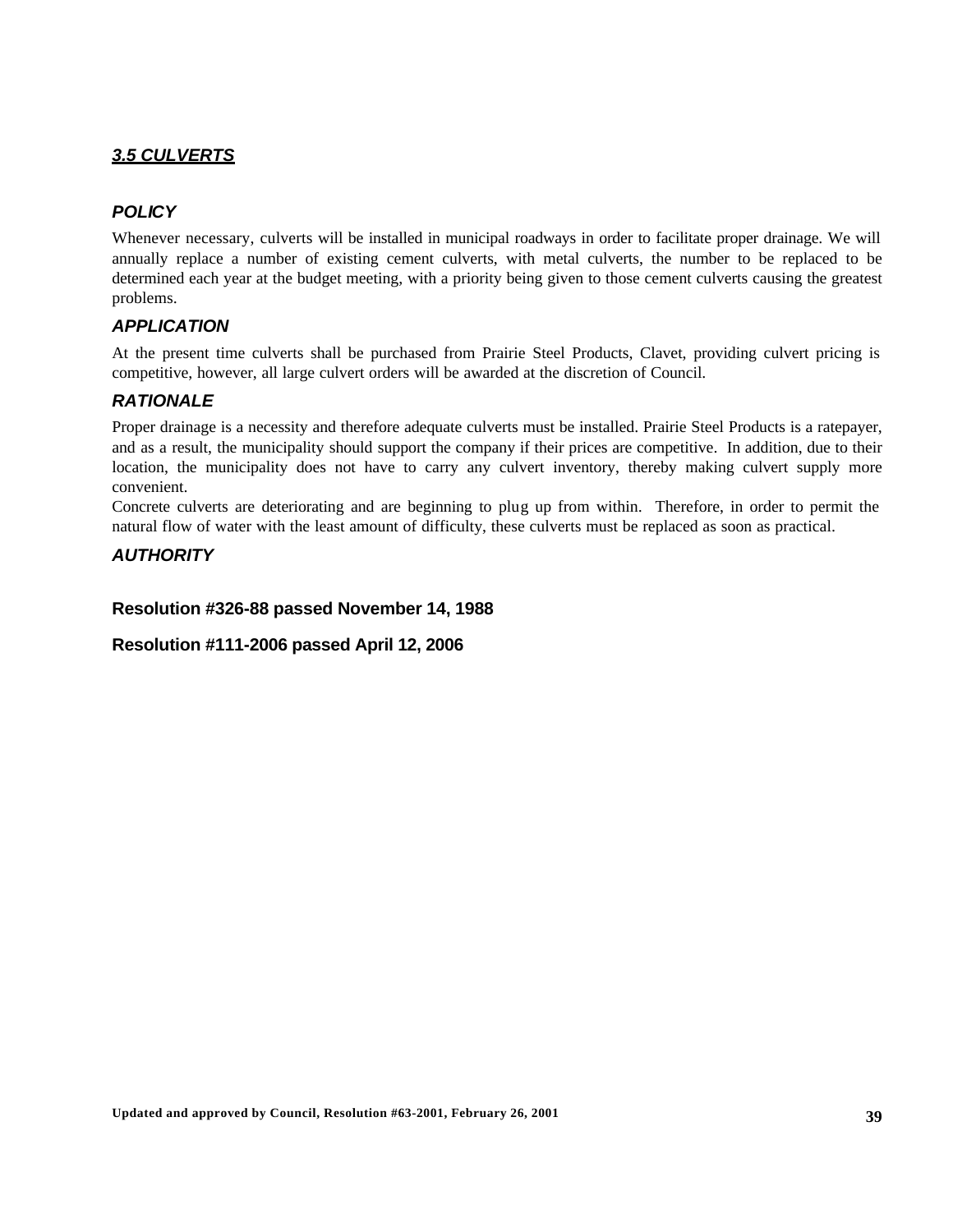#### *3.6 CUSTOM WORK*

#### *POLICY*

That we will provide custom work, except as detailed below, the date for performing the work to be at the discretion of the foreman providing:

- ? ? municipal equipment is available
- ? ? municipal operations are not negatively impacted
- ? ? those requesting the custom work sign a waiver absolving this municipality for any liability risk
- ? ? under no circumstances will a municipal Councillor or employee use municipal equipment for the purpose of towing or aiding a private citizen or corporation in an effort to become unstuck from a field or road without the owner first signing a liability waiver absolving the RM of any responsibility for damages;

and further, the operator or the foreman may refuse to perform the work if they deem it unsafe or unnecessary.

The Councilor for the respective division to be notified by the foreman before custom work commences.

All outstanding custom work charges as at December 31, of any year, shall be added to and form part of the property taxes on the land on which the said custom work was performed.

#### *RATES*

| Motor Grader - \$100.00/hour                   | Loaders - $$100.00/h$ our                                  |
|------------------------------------------------|------------------------------------------------------------|
| Snow Blower - \$100.00/hour                    | Mowers $-$ \$75.00/ hour                                   |
| Motor Scraper - \$200.00/hour                  | Gravel truck - \$75.00/hour                                |
| Water Tank - \$5.00 per mile plus water charge | Hand Spraying (Weed control) - \$25.00/hour, plus chemical |

*- Minimum 1(one)-hour charges, charged time to commence at job site.*

*- Custom-mowing operations***,***to be restricted to roadway slide slopes and ditches.*

#### *RATIONALE*

We wish to provide services to ratepayers, non-ratepayers, towns and villages within the municipality and surrounding areas providing this custom work is not to the detriment of ongoing municipal operations. However, a waiver is required so that the municipality does not expose itself to any unnecessary risk.

#### *AUTHORITY*

**The Municipalities Act - Section 405**

**Resolution #26-94 passed January 12, 1994**

**Resolution #161-2008 passed April 9, 2008 and Resolution #288-2008 passed August 13, 2008**

**Resolution #11-2010 passed January 6, 2010**

#### *Ratepayer Rates for Custom Work*

In order for a ratepayer to be charged ratepayer rate for municipal custom work, supplies, pit run, base, rock, aggregate, etc., the ratepayer must have the product delivered to a site within the municipality's jurisdiction and the said custom work or material must be for the sole use and enjoyment by the ratepayer at this site.

#### *AUTHORITY*

#### **Resolution #341-2001 passed November 13, 2001**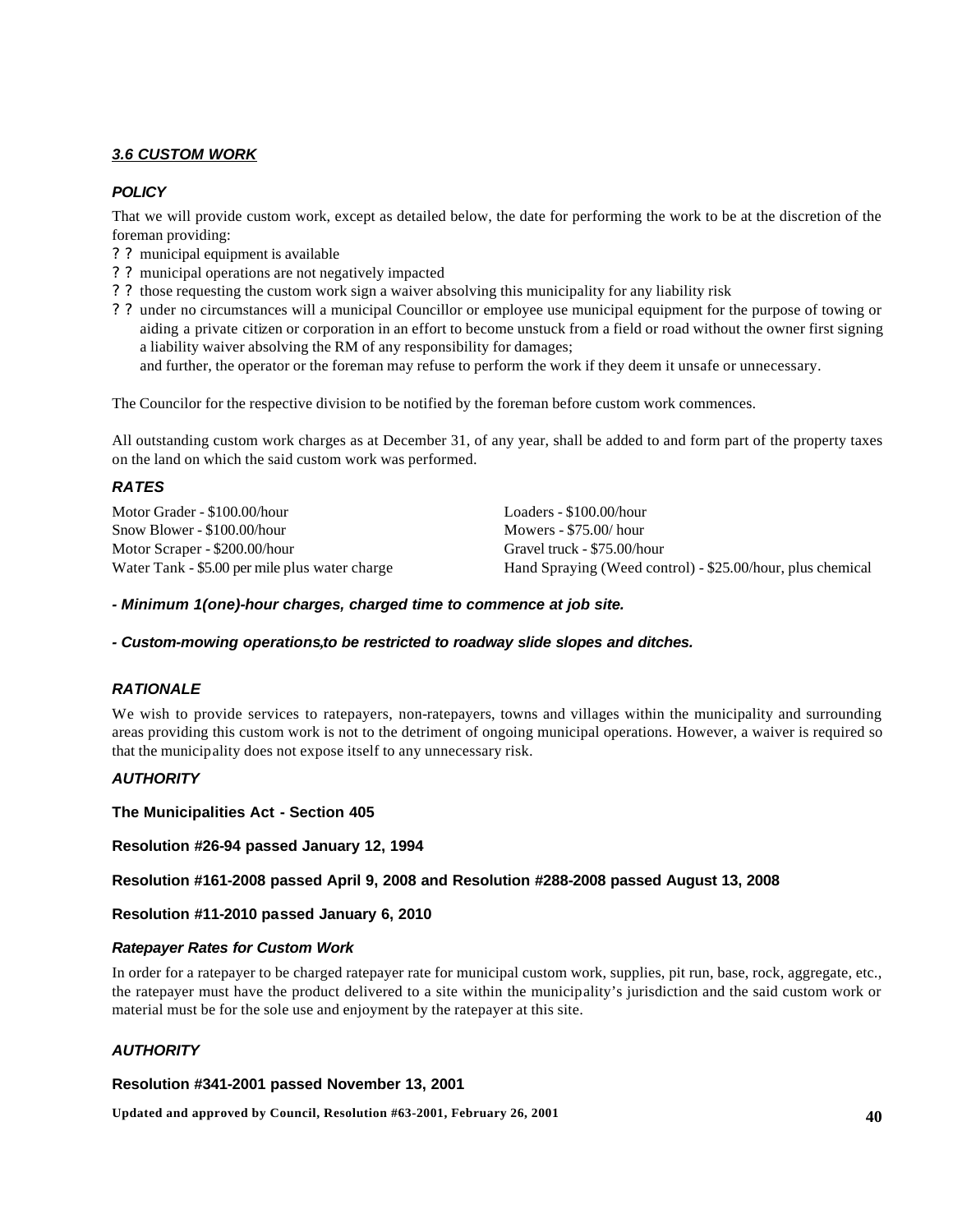### *3.7 OUTSIDE EMPLOYEES*

### *POLICY*

That we shall employ a road foreman and as many employees as necessary to satisfactorily perform outside maintenance operations.

### *DUTIES*

Foreman - as instructed by council. (See Section 2.6.1) Employees - as instructed by foreman.

# *RATIONALE*

In order to satisfactorily perform outside municipal operations, a Foreman and sufficient number of employees are required.

# *AUTHORITY*

**Employee Agreement - Resolution #\_\_\_\_\_\_\_\_\_\_\_\_\_\_\_ passed \_\_\_\_\_\_\_\_\_\_\_\_\_\_\_\_\_\_\_\_\_\_\_**

**The Municipalities Act - Section 126**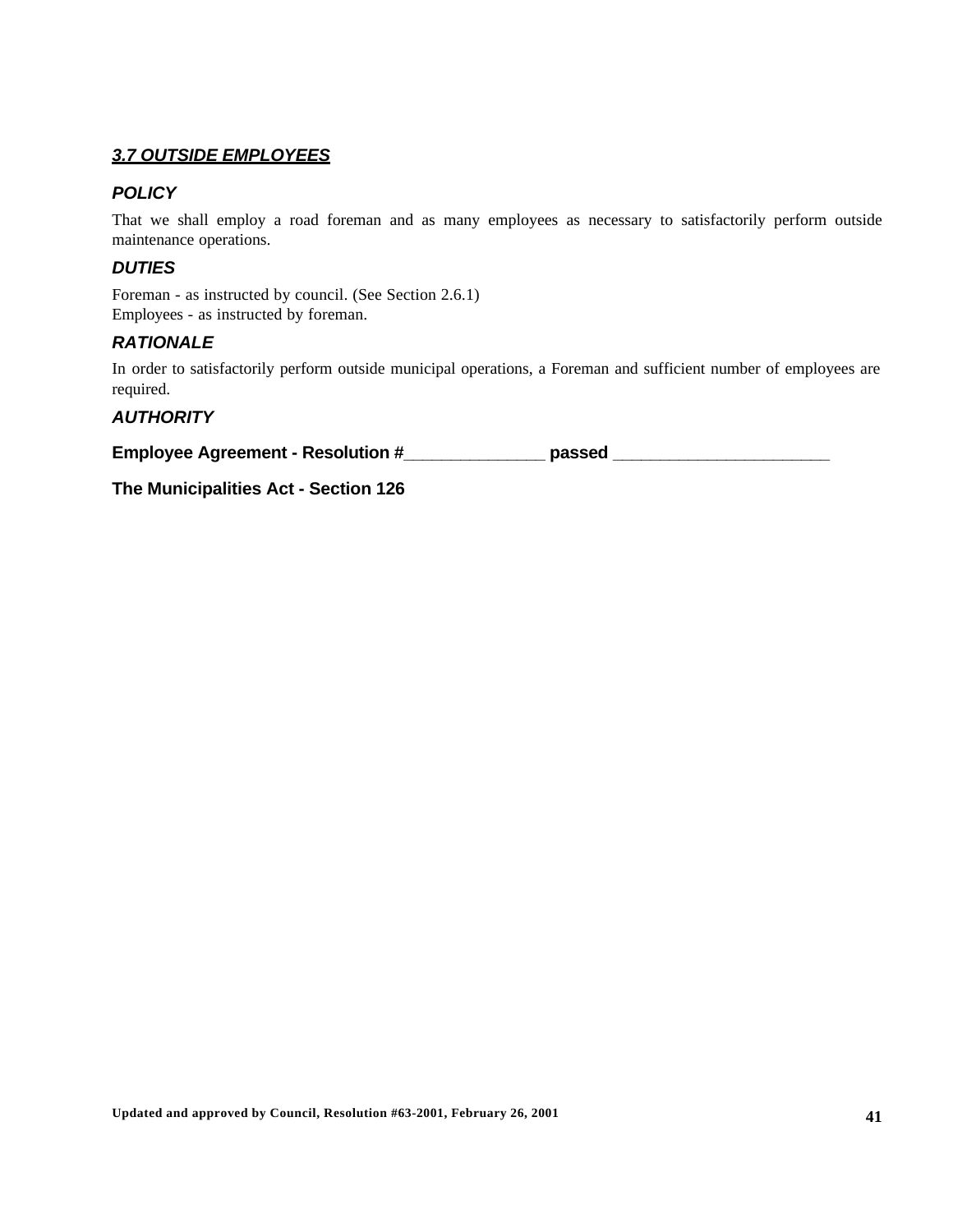# *3.7.1 MUNICIPAL FOREMAN POSITION DESCRIPTION*

# *POLICY*

The Municipal Foreman receives directives from Council with the Administrator and works in close cooperation with both Council and the Administrator. In general the duties include the planning, organization and supervision of all Municipal employees, equipment and workshops associated with the construction, repair, and related maintenance performed in support of Public Works within the Municipality.

### *DUTIES*

### **General Duties:**

Administration:

- ? ? Preparing budgets to provide Council with information and advise on the financial administration of the Public Works Program.
- ? ? Developing and maintaining charts and reports showing equipment and related operating costs.
- ? ? Preparing a report for submission to Council at its first meeting each month summarizing the activities of the department and making recommendations thereto, and attend such meetings.
- ? ? Verifying accounts related to his Department prior to payment of same.
- ? ? Maintaining close liaison with Councilors in each division when work other than regular maintenance is being undertaken in that division.
- ? ? Recommending with regard to equipment purchases etc.
- ? ? Maintaining such wage and equipment costing records as may be prescribed by the Administrator.
- ? ? Advising on construction techniques and recommending priorities for construction and maintenance of roads.

Operational:

- ? ? Scheduling and assigning work schedules.
- ? ? Planning present and future operations.
- ? ? Inspecting for safety hazards and ensure safe work habits.
- ? ? Training staff.
- ? ? Making operational field decisions not covered by policy.
- ? ? Controlling work quality and production.
- ? ? Participating on the Municipal Occupation Health & Safety Committee.
- ? ? Overseeing the activities of Contractors.
- ? ? Designing roadway specifications.
- ? ? Liaising with consulting engineers on roadway design.
- ? ? Overseeing the operations of the Municipal gravel pit including the controlling and scheduling of gravel deliveries.
- ? ? Overseeing and scheduling of Municipal custom work.
- ? ? Receiving day-to-day messages from the Administrator.

#### **Specific Duties:**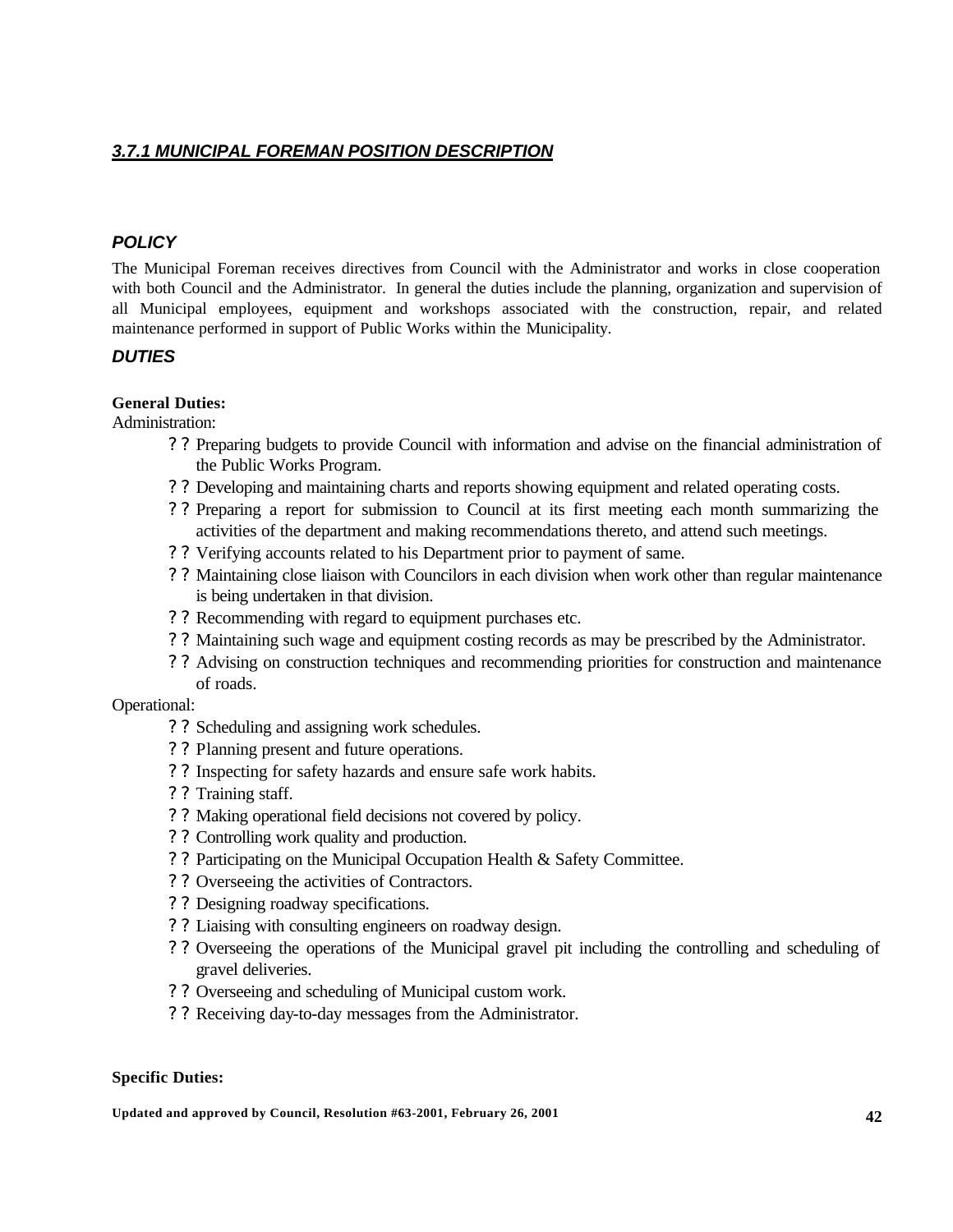This list does not include all duties to be performed but rather, taking general directions from the Foreman Position Description, highlights some specific activities and when they are to be performed.

### **DAILY**

- ? ? Regularly check the cellular telephone for messages.
	- ? ? Check for messages at least every 3 hours.
- ? ? Contact the Municipal Office, either personally or by telephone, to receive messages, gravel/custom work orders, etc.

### **WEEKLY**

? ? Ensure Municipal loader is sent to the Municipal waste disposal site to clean up the site and push metal, lumber, etc. into the appropriate piles. Also ensure an adequate fireguard is maintained at the site.

#### **MONTHLY**

- ? ? 2-3 days before each monthly council meeting review and authorize all Public Works Department invoices with the Administrator.
- ? ? Attend monthly council meetings and present report to Council summarizing Public Works Department activities and making appropriate recommendations.

### **ANNUALLY**

- ? ? Prepare annual public works equipment maintenance budget and submit to Administrator prior to March 1st.
- ? ? Prepare annual 5-year public works capital expenditure plan and submit to Administrator prior to March 1st.
- ? ? Prepare gravel pit inventory detailing quantities and locations of stock piled material in the Municipal gravel pit and submit to Administrator prior to April 1st and December 31st.
- ? ? Prepare annual 5 year Road Construction plan and submit to Administrator prior to May 1st.
- ? ? Sometime in April meet each Councilor individually and spend the day inspecting their respective divisions. From this inspection prepare and submit to the Administrator prior to May 1st.
	- ? ? Annual gravel reports detailing location and estimated quantities of gravel to be applied.
	- ? ? Annual Municipal non-designated road improvement report detailing locations and estimating improvement costs and any contract work required.
- ? ? Ensure the Municipal loader visits the waste disposal sites of Allan, Elstow, and Sunset Estates a maximum of 8 times per year to clean up the said sites.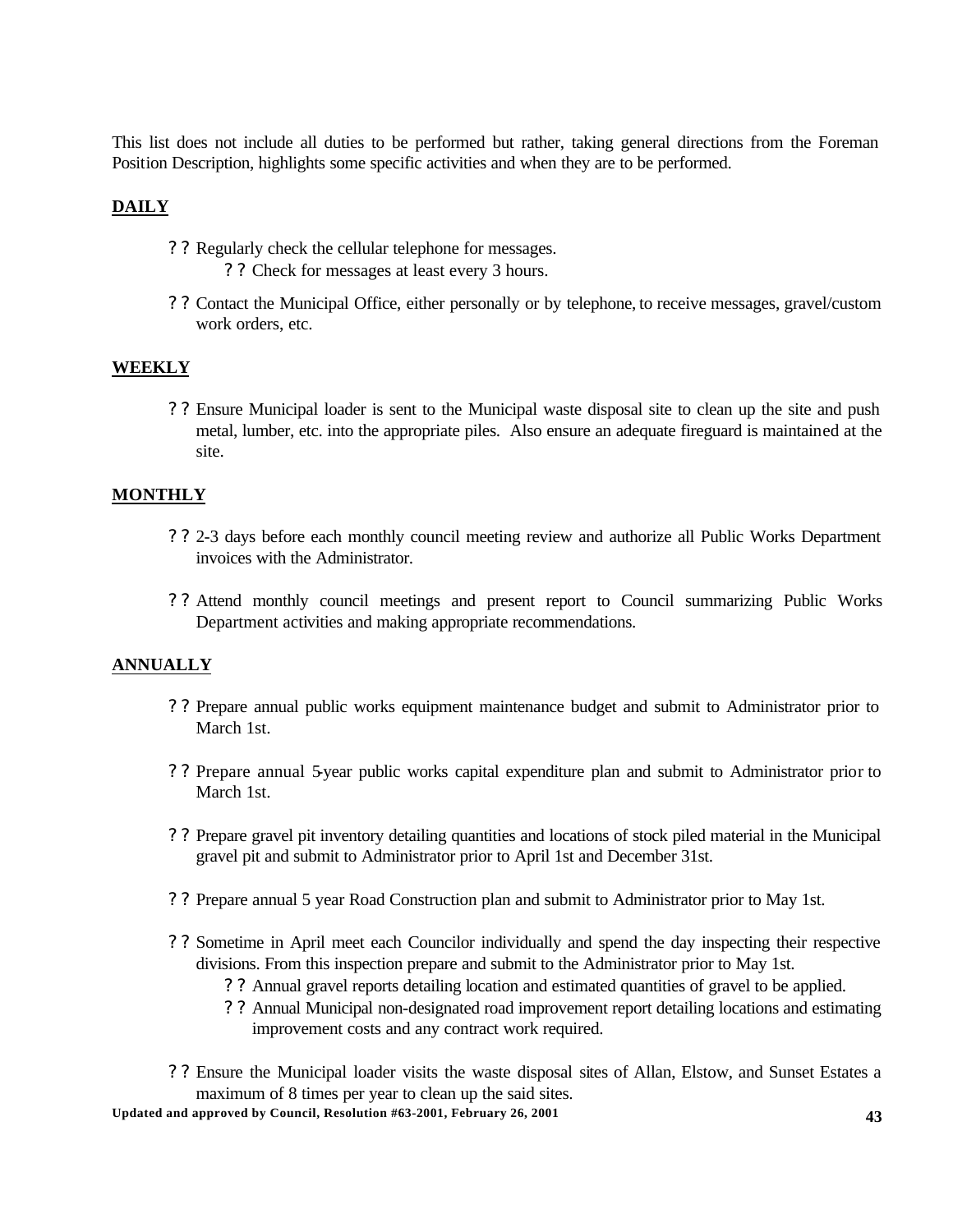#### **ON-GOING**

- ? ? Comply with all directions of the Municipal Policy Manual, some examples being:
	- ? ? Maintain regular communication with each individual councilor.
	- ? ? Ensure all provisions of the employee agreement are being met including taking all reasonable precautions to provide occupational safety.
	- ? ? Custom gravel orders of less than 50 cubic yards are to be delivered within 3 working days of order unless extenuating circumstances prohibit. Any extenuating circumstances to be reported to Council at their next meeting.
	- ? ? Coordinate gravel deliveries to ensure all gravel deliveries are made on time and that delivery is receipted by customer.
	- ? ? No custom snow removal or custom work to be performed without first completing a municipal custom work application, detailing type of work, estimating costs, and having the application signed by the contracting party.
	- ? ? Advising the appropriate councilor when municipal equipment is performing nonmaintenance activities in his division. Some examples being:
		- ? ? road improvement and back sloping
		- ? ? custom work
	- ? ? Ensure all gravel and pit run removed from the Municipal gravel pit is recorded on a gravel ticket. Gravel tickets to be kept in numerical order and detail date, quantity, pile from where material was removed, material destination and truck number or name. Two copies of every gravel ticket are to be submitted to R.M. office weekly.
	- ? ? Ensure employee time sheets detail daily hours worked and specifying locations worked.
	- ? ? Perform employee evaluations as per Section 3.7.5.

#### *AUTHORITY*

**Resolution #34-96 passed January 24, 1996**

**Resolution #339-2009 passed December 16, 2009**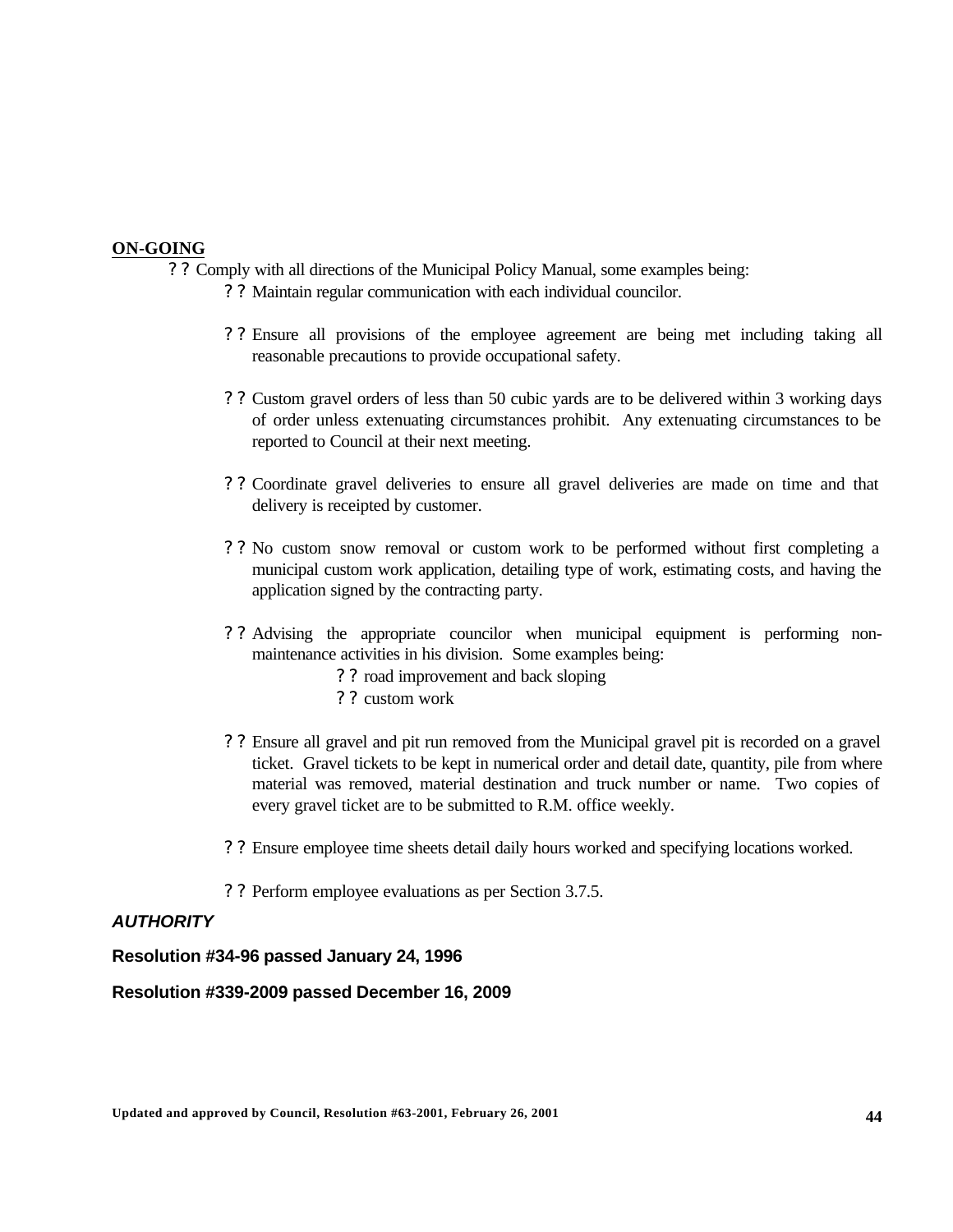# *3.7.2 HIRING*

# *POLICY*

That foreman shall hire municipal outside employees, subject to the approval of the council.

# *RATIONALE*

The council will maintain the final authority of the hiring practices of this municipality.

Foreman has practical knowledge of the type of employee required. Foreman must have hiring authority in order to maintain employee control. In some cases immediate action is necessary which is not possible if council resolution is required. Council may reverse foreman's decision and reinstate employee at any time..

# *AUTHORITY*

### **Resolution #339-2009 passed December 16, 2009**

### **The Municipalities Act - Section 114 & 126**

# *3.7.2.1 RECALL AFTER LAYOFF*

### *POLICY*

Employees shall be recalled in the order of their seniority providing they are qualified to perform the work required to be performed.

The Employer shall notify such Employee by registered mail addressed to the Employee's last known address. (A minimum of 10 days in advance of recall date) The Employee concerned must notify the Employer within ten (10) days of the date of mailing such registered letter stating his/her acceptance or refusal of the employment offered.

If any Employee fails to notify the Employer of his/her acceptance or refusal of the employment offered within ten (10) days of the date of mailing such registered letter, he/she shall be deemed to have resigned.

# *RATIONALE*

In order to allow an employee time to prepare for returning to work after a layoff, reasonable notice must be provided.

In order to allow the employer the opportunity to fill the position, should an employee fail to return to work after a layoff, a termination deadline must be provided..

### *AUTHORITY*

**Employee Agreement - Resolution #\_\_\_\_\_\_\_\_\_\_\_\_\_\_\_ passed \_\_\_\_\_\_\_\_\_\_\_\_\_\_\_\_\_\_\_\_\_\_\_**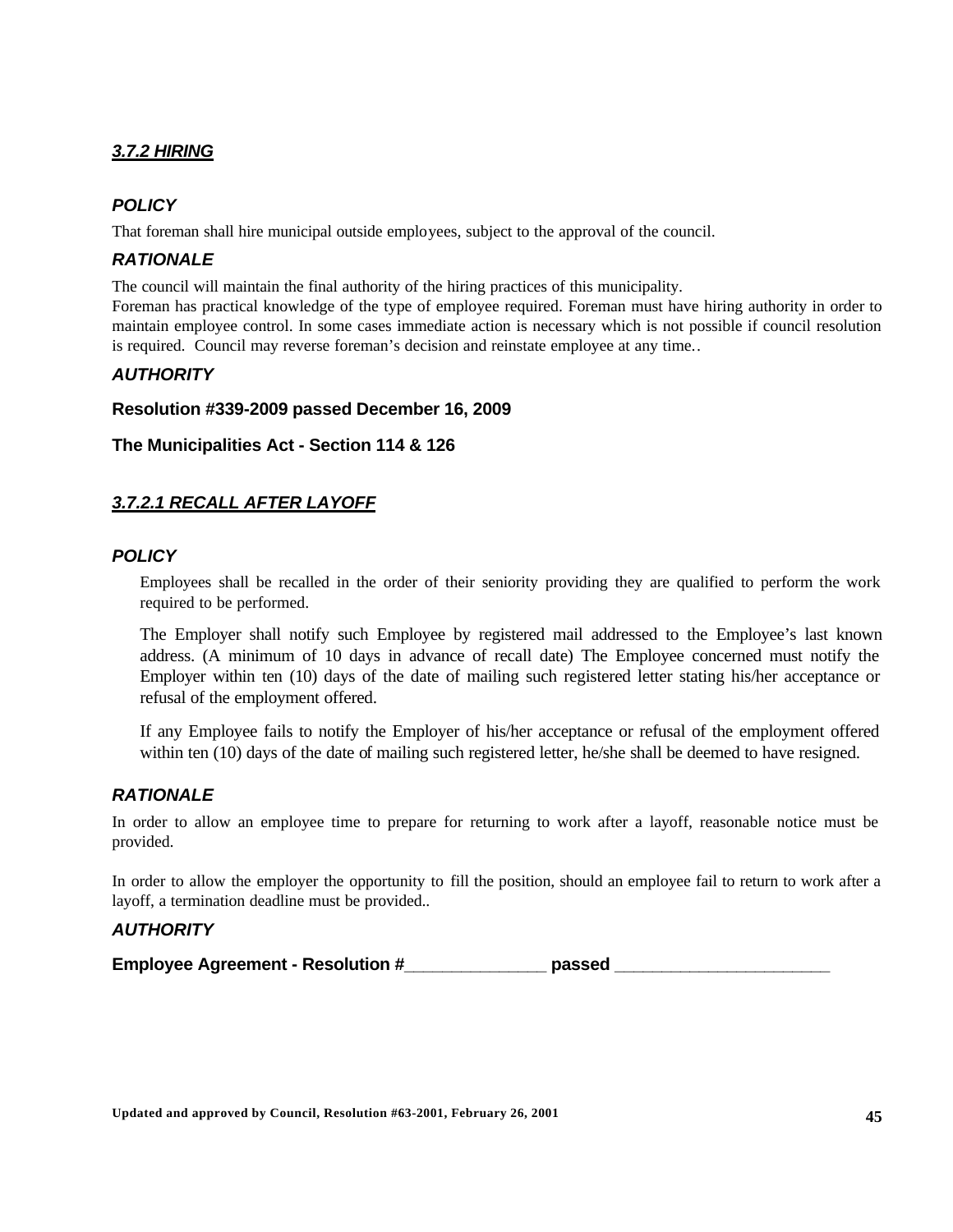### *3.7.3 EVALUATION*

### *POLICY*

The employee's immediate supervisor shall follow the following employee evaluation schedule:

Probationary Employee:

- ?? first evaluation no later than 45 calendar days after initial commencement of employment
- ?? second evaluation no later than 75 calendar days after initial commencement of employment

Permanent Employee:

- ?? evaluation within a period of 30 calendar days after employment start date in that year
- ?? evaluation within a period of 10 30 calendar days before employment layoff date in that year
- ?? any other time that the supervisor believes an evaluation is necessary to review an employee's performance

Training Employee:

- ?? first evaluation no later than 5 working days after initial commencement of training
- ?? second evaluation no later than 10 working days after initial commencement of training

### *RATIONALE*

In order to:

- ?? provide the employee with constructive criticism so as to enable the employee to improve performance
- ?? allow the evaluator to receive feedback from the employee on the employee's satisfaction with the current working arrangement and/or the employee's goals
- ?? provide historical documentation respecting performance

# *AUTHORITY*

**Resolution #208-97 passed June 11, 1997**

**Resolution #54-98 passed February 11, 1998**

**Resolution #63-2001 passed February 26, 2001**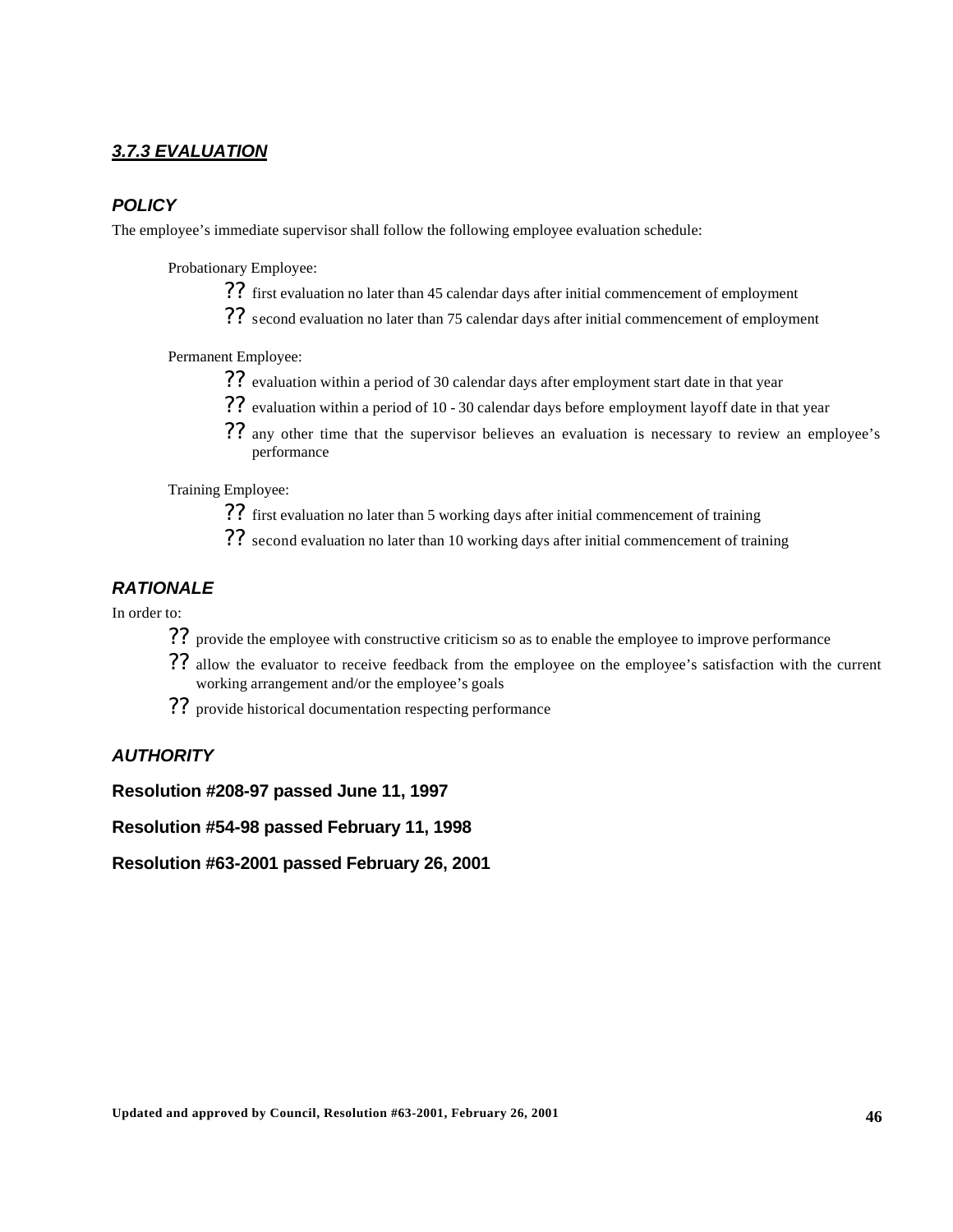# *3.7.4 EMPLOYEE BEREAVEMENT/HOSPITALIZATION*

# *POLICY*

An appropriate gift shall be sent to an employee or council member in the event of hospitalization or death of an employee or council member, or their immediate family.

# *APPLICATION*

In the event of the hospitalization or death of any employee, council member, or any of their spouse, parent or child, a fruit basket or flower arrangement costing approximately \$30 shall be sent to the employee or council member's residence.

# *RATIONALE*

To provide an appropriate gesture of support in a time of need.

# *AUTHORITY*

### **Resolution #205-2003 passed September 10, 2003**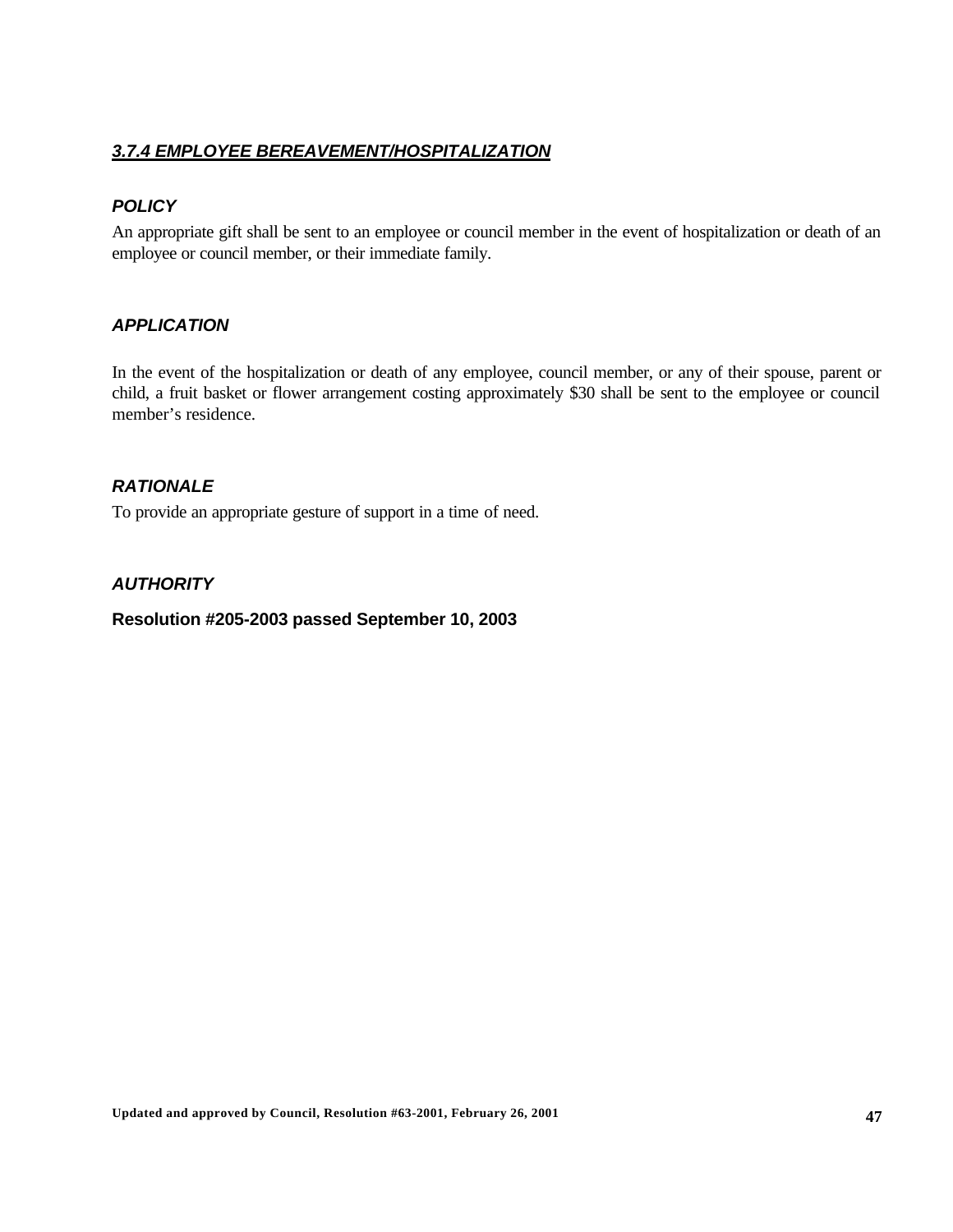# *3.8 EQUIPMENT*

#### *POLICY*

That we purchase and maintain a sufficient amount of equipment to effectively conduct municipal operations.

#### *APPLICATION*

This equipment is to be used at the foreman's discretion and may be subject to instruction by individual councilors.

| <b>EQUIPMENT LISTING</b>                                        | <b>PURCHASE</b> | <b>2009 INSURED VALUE</b> | <b>2010 INSURED VALUE</b> |
|-----------------------------------------------------------------|-----------------|---------------------------|---------------------------|
|                                                                 | <b>COST</b>     |                           |                           |
| 2006 TEREX TS14G MOTOR SCRAPER                                  | 400,000         | 325,000                   | 400,000                   |
| 2005 CAT 140 H II MOTOR GRADER                                  | 252,092         | 165,000                   | 284,000                   |
| 2007 CAT 160 H MOTOR GRADER                                     | 252,700         | 200,000                   | 270,000                   |
| 2007 CAT 140 H MOTOR GRADER                                     | 231,700         | 180,000                   | 250,000                   |
| 2008 VOLVO 960 MOTOR GRADER                                     | 213,500         | 200,000                   | 240,000                   |
| 1990 644E LOADER                                                | 114,700         | 55,000                    | 55,000                    |
| 2005 JD 644J LOADER                                             | 199,020         | 160,000                   | 210,000                   |
| 1997 JD 310 BACK HOE                                            | 36,000          | 25,000                    | 25,000                    |
| 1994 MACK CH 613                                                | 96,229          | 20,000                    | 20,000                    |
| 2009 MIDLAND TRIDEM GRAVEL TRAILER                              |                 | 0.00                      | 45,000 $&$ plate value    |
| 2000 WESTERN STAR TRUCK                                         | 64,200          | 25,000                    | 25,000                    |
| 2004 ARNES TRI AXLE GRAVEL TRAILER                              | 48,676          | 25,000                    | 25,000                    |
| 2006 WESTERN STAR GRAVEL TRUCK                                  | 99,139          | 80,000                    | 80,000                    |
| 1993 MACK CH 613                                                | 57,450          | 15,000                    | 15,000                    |
| 2009 JD 7730 TRACTOR                                            | 112,090         | 0.00                      | 100,000                   |
| 2004 JD 7820 TRACTOR                                            | 139,140         | 90,000                    | 150,000                   |
| 2002 SCHULTE MOWER                                              | 18,507          | 8,000                     | 8,000                     |
| 2004 DEGLEMAN 1510 MOWER                                        | 17,720          | 10,000                    | 10,000                    |
| 2004 DEGLEMAN SIDE ARM                                          | 13,100          | 10,000                    | 10,000                    |
| 2005 CAPITAL I SOD MULCHER                                      | 24,627          | 10,000                    | 10.000                    |
| 1984 DODGE RAM (Allan Emerg Response Vehicle)                   |                 | 5,000                     | 5,000                     |
| 1993 FORD F 700 TRUCK USED AS FIRE TRUCK (Clavet)               | 23,375          | 50,000                    | 50,000                    |
| 1969 GMC FIRE TRUCK C/W FIRE FIGHTING EQUIPMENT (Sun Est)       | 15,000          | 40.000                    | 50.000                    |
| 1995 GMC 1 TON FIRE TRUCK C/W FIRE FIGHTING EQUIPMENT (Sun Est) | 30,000          | 30,000                    | 30,000                    |
| 1976 FORD 2 TON FIRE TRUCK C/W FIRE FIGHTING EQUIPMENT          | 29.000          | 30,000                    | 30,000                    |
| 1995 FERRERA INTRUDER FIRE TRUCK                                |                 | 0.00                      | 44,990                    |
| 1999 FORD 250 TRUCK                                             | 42,667          | plate value               | plate value               |
| 2004 FORD 250 TRUCK                                             | 47,309          | plate value               | plate value               |
| <b>2008 FORD 250 TRUCK</b>                                      | 42,910          | plate value               | plate value               |
| 1994 ADVANCE 5,800 GAL WATER TRAILER                            | 8.858           | 8,000 & plate value       | 8,000 & plate value       |
| 2006 UTILITY TRAILER                                            |                 | 5,000                     | 5,000                     |
| <b>1989 TREE PLANTER</b>                                        | 3,300           | 2,000                     | 2,000                     |
| 2003 CRAIG SNOW WING                                            | 13,000          | 5,000                     | 5,000                     |
| RDX SCHULTE AVALANCHE SNOW BLOWER                               | 12,489          | 15,000                    | 15,000                    |
| 2006 CAPITAL I SNOW PLOW                                        | 30,572          | 15,000                    | 15,000                    |
| 2007 CAPITAL I SNOW PLOW                                        | 31,208          | 15,000                    | 15,000                    |
| 2007 CAPITAL I SNOW WING                                        | 20,653          | 5,000                     | 15,000                    |
| CAPITAL I QUICK ATTACH DOZER BLADE                              |                 | 0.00                      | 8,400                     |
| <b>EZ MUV PACKER</b>                                            | 16,970          | 15,000                    | 15,000                    |
| WALK N ROLL PACKERS                                             | 21,145          | 10,000                    | 10,000                    |
| 5,000 LITRE FUEL TANKS (2)                                      | 13,235          | 12,000                    | 12,000                    |
| <b>ACKLANDS ARC WELDER</b>                                      | 2,700           | 3,000                     | 3,000                     |
| COMMERCIAL EQUIPMENT                                            |                 | 300,000                   | 300,000                   |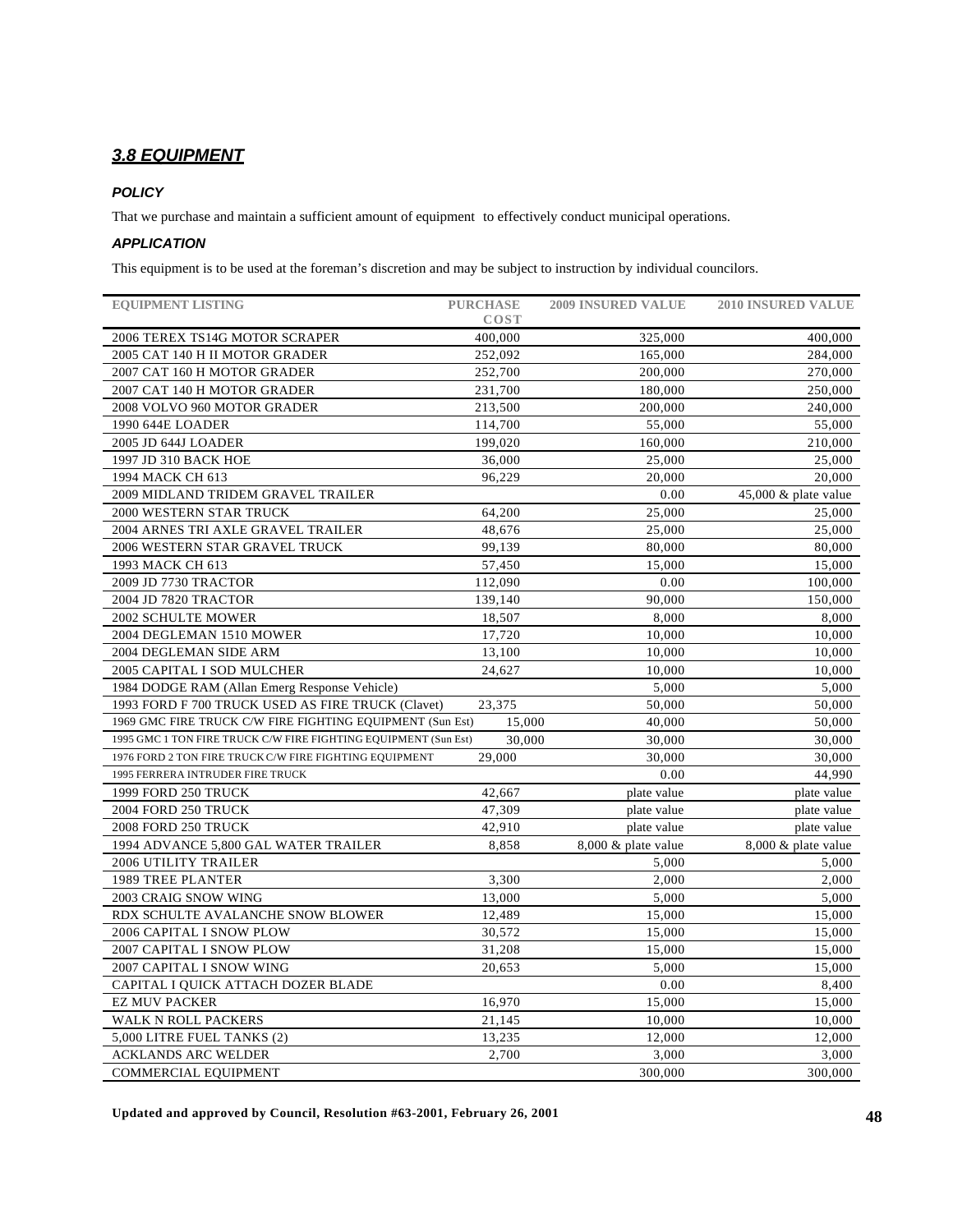*AUTHORITY*

**Resolution #417-2008 passed December 10, 2008**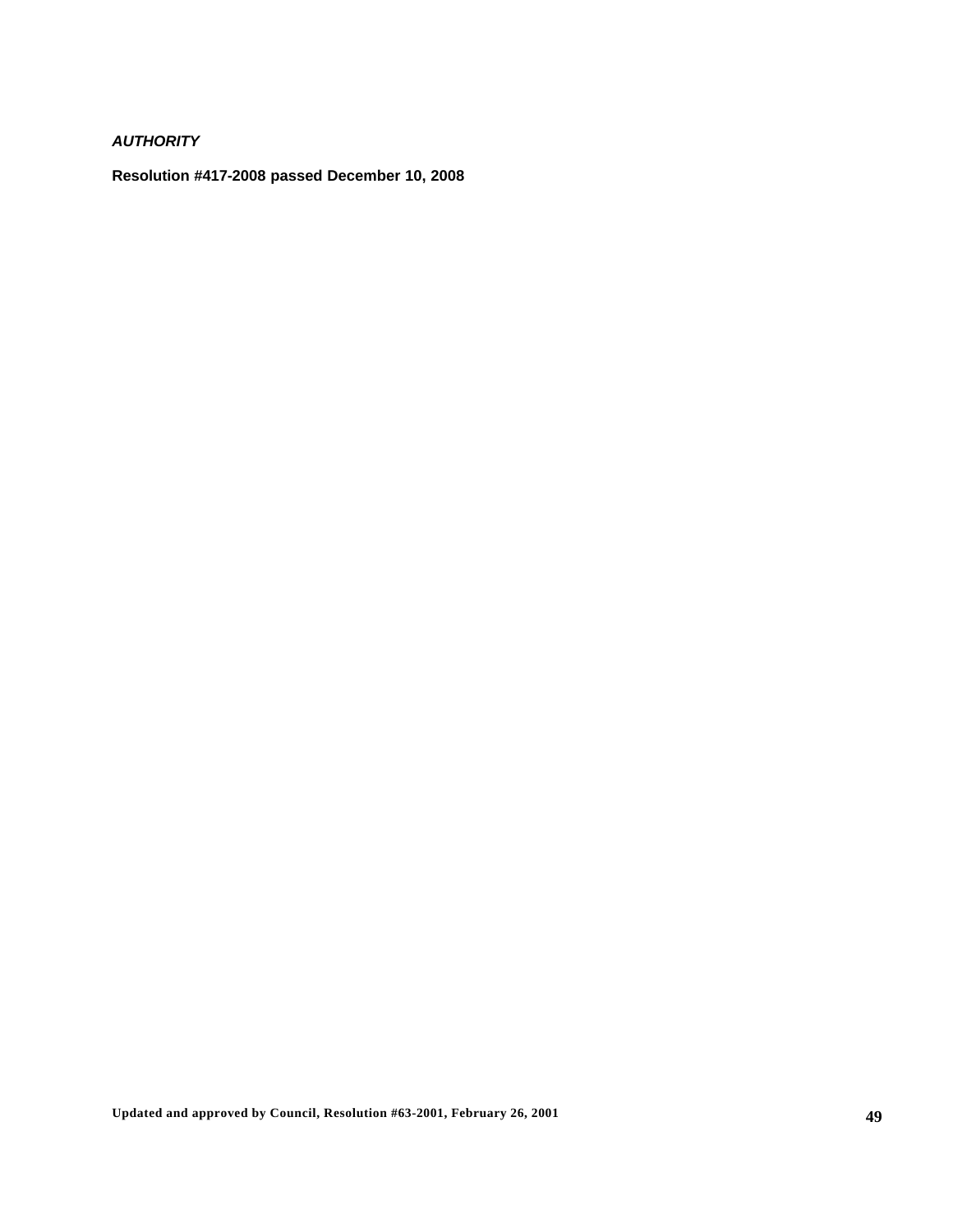# *3.8.1 CELLULAR TELEPHONES*

# *POLICY*

That operators of municipal equipment, other than light duty trucks, are not to operate a cellular telephone except during rest periods, lunch or in case of an emergency.

# *RATIONALE*

In order to safely and effectively operate municipal equipment, operators of heavy vehicles and equipment are prohibited to use a cellular telephone during operating hours.

# *AUTHORITY*

### **Resolution #83-2005 passed March 16, 2005**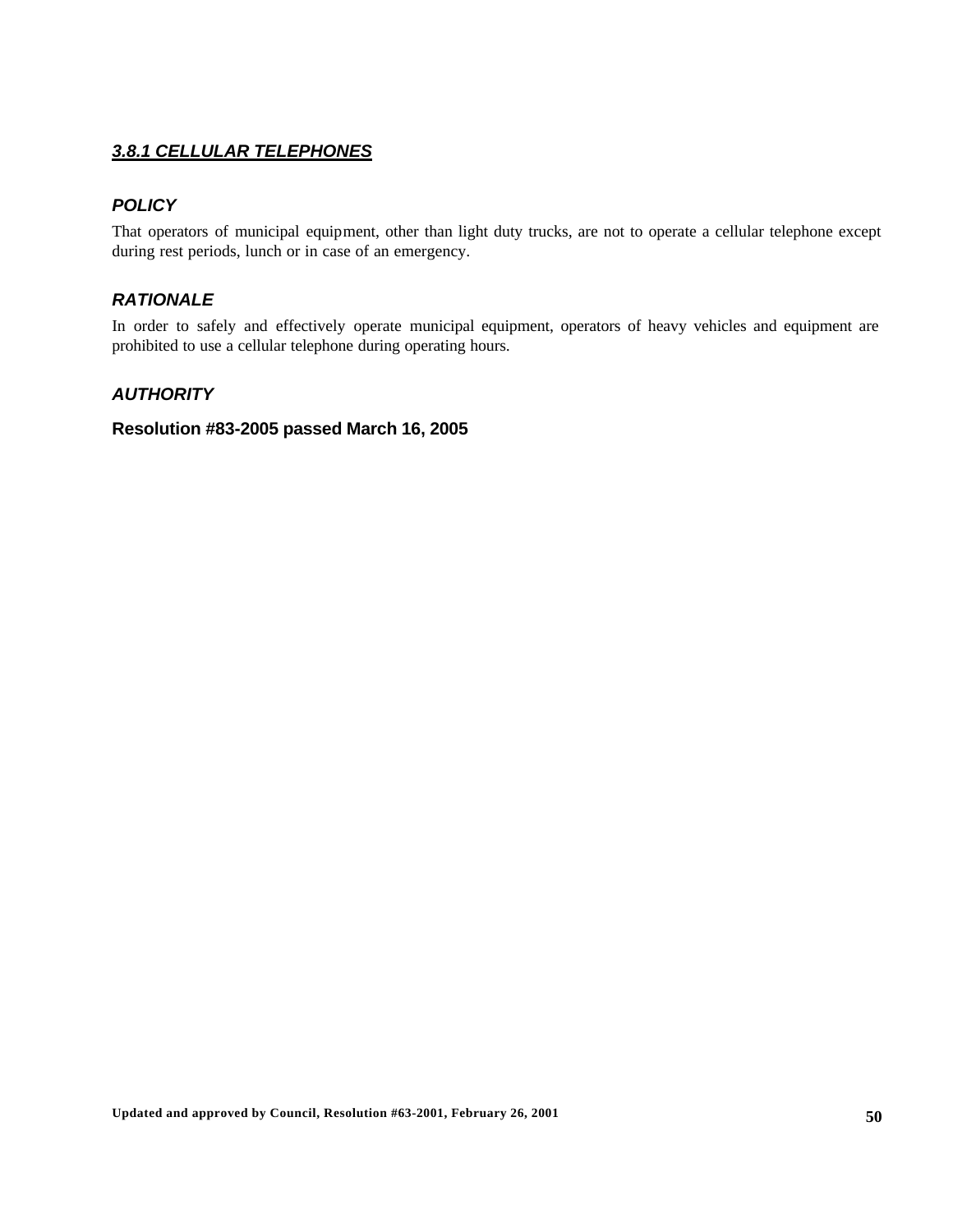# *3.9 GRAVEL PIT*

# *POLICY*

The gravel pit is a no trespass area.

# *IMPLEMENTATION*

We will post "No Trespassing - Danger - Private Property" signs.

### *RATIONALE*

We wish to prevent unauthorized people entering the pit and being injured.

### *AUTHORITY*

### **Resolution #88-87 passed March 26, 1987**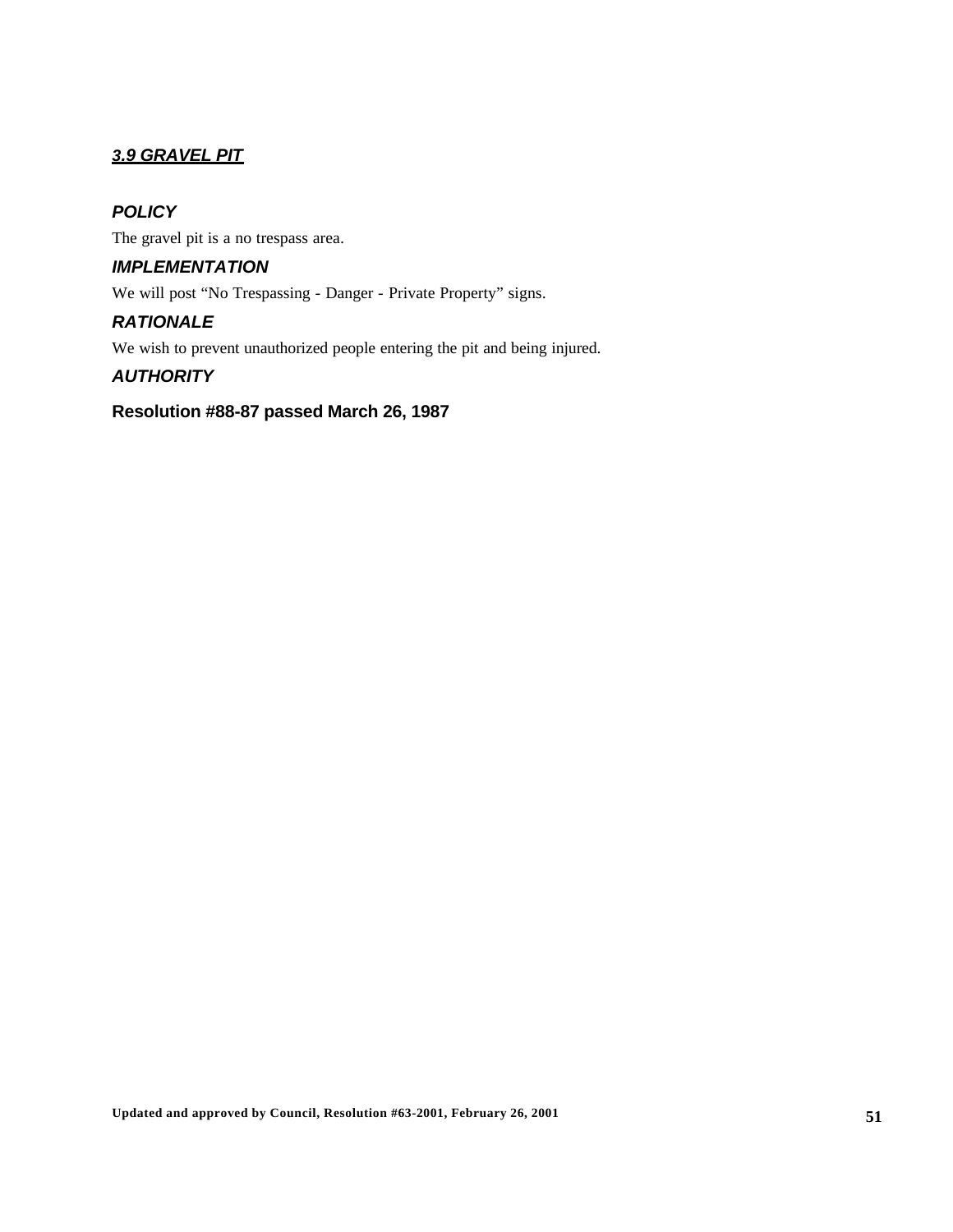#### *3.10 GRAVEL SALES*

#### *POLICY*

That we will commercially sell gravel from the municipal gravel pit.

- ? ? All gravel orders to be made through the municipal office,
- ? ? Foreman to then co-ordinate the gravel delivery with ratepayers.
- ? ? Gravel orders of less than 50 yards to be delivered within 3 working days unless extenuating circumstances prohibit. Any extenuating circumstances to be reported to Council at their next meeting.
- ? ? Aggregates and custom work **are to be utilized within the boundaries of the municipality**, unless otherwise approved by resolution of Council.

#### *RATES*

That for 2010, that we charge the following rate for Municipal aggregate commercially sold:

|                                | Price       | <b>Hauling</b> |
|--------------------------------|-------------|----------------|
|                                |             | per mile       |
| Price per yard                 |             |                |
| Pit Run                        |             |                |
| - Ratepayer                    | 3.50        | .50            |
| - Non Ratepayer                | 4.50        | .70            |
|                                |             |                |
| Road Gravel/Base - 3/4" - 1"   |             |                |
| - Ratepayer                    | 8.50        | .50            |
| - Non Ratepayer                | 14.25       | .70            |
| Seal Coat or Crushed Rock - 1" |             |                |
| - Ratepayer                    | 15.75       | .50            |
| - Non Ratepayer                | 26.25       | .70            |
|                                |             |                |
| Fine Crush/Screenings          |             |                |
| - Ratepayer                    | 5.25        | .50            |
| - Non Ratepayer                | 6.25        | .70            |
|                                |             |                |
| Strippings/Fill                |             |                |
| - Ratepayer                    | 1.00        | .50            |
| - Non Ratepayer                | 2.00<br>.70 |                |
|                                |             |                |
|                                | Price       | <b>Hauling</b> |
|                                |             | per mile       |
| Price per tonne Pit Run        |             |                |
| - Ratepayer                    | 2.75        | .39            |
| - Non Ratepayer                | 3.54        | .55            |
| Road Gravel/Base - 3/4" - 1"   |             |                |
| - Ratepayer                    | 6.60        | .39            |
| - Non Ratepayer                | 10.70       | .55            |
|                                |             |                |
| Seal Coat or Crushed Rock - 1" |             |                |
| - Ratepayer                    | 12.40       | .39            |
| - Non Ratepayer                | 20.65       | .55            |
|                                |             |                |
| Fine Crush/Screenings          |             |                |
| - Ratepayer                    | 4.39        | .39            |
| - Non Ratepayer                | 5.18        | .55            |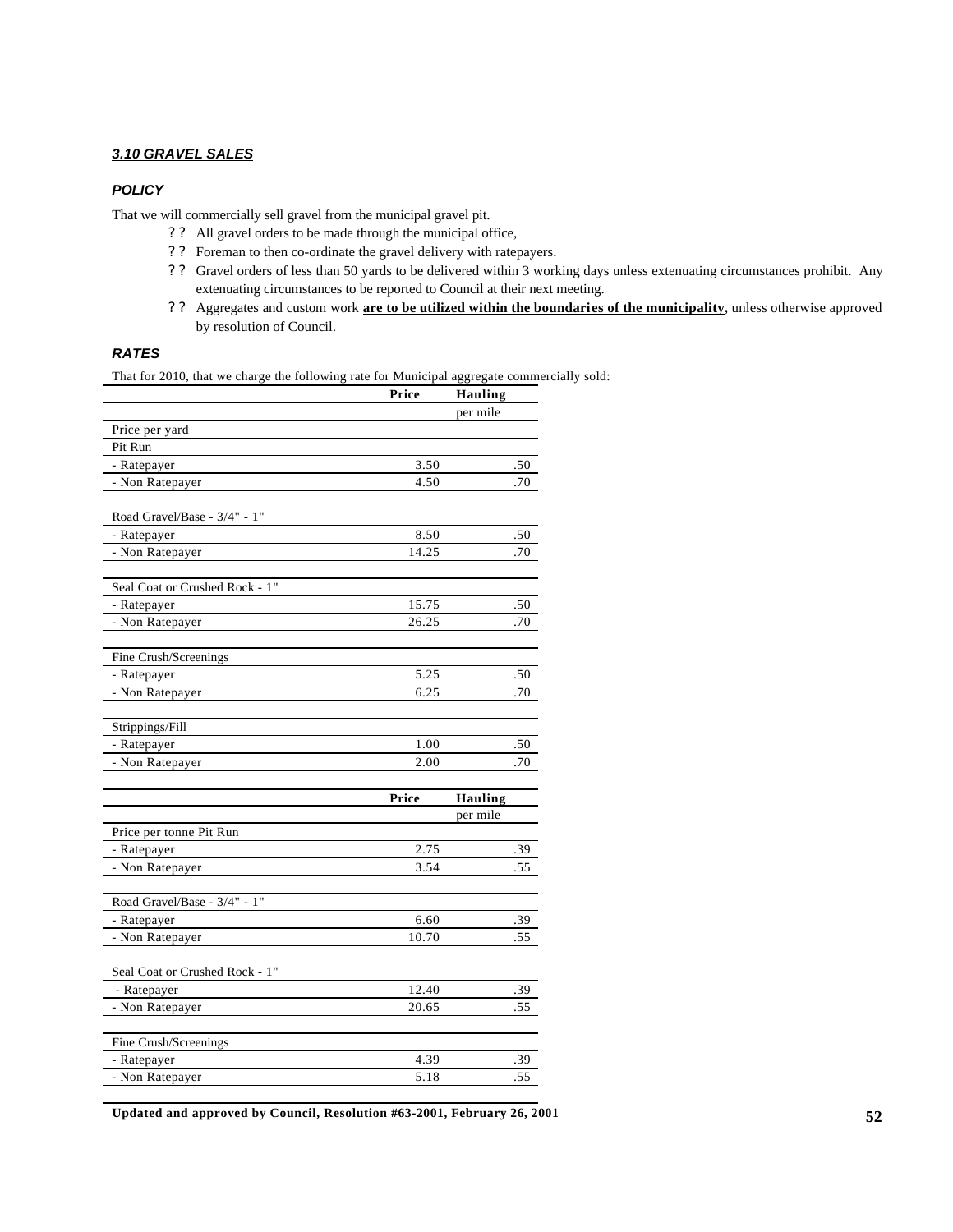| Strippings/Fill |    |  |
|-----------------|----|--|
| - Ratepayer     | 76 |  |
| - Non Ratepayer |    |  |

# *RATIONALE*

This policy provides a discounted rate for municipal ratepayers and yet ensures revenue for the municipality through the sale of gravel.

### *AUTHORITY*

**Resolution #302-95 passed October 18, 1995**

**Resolution #34-96 passed January 24, 1996**

**Resolution #88-2010 passed April 14, 2010**

#### **Ratepayer Rates for Gravel Sales**

In order for a ratepayer to be charged ratepayer rate for municipal custom work, supplies, pit run, base, rock, aggregate, etc., the ratepayer must have the product delivered to a site within the municipality's jurisdiction and the said custom work or material must be for the sole use and enjoyment by the ratepayer at this site. **Aggregates and custom work are to be utilized within the boundaries of the municipality, unless otherwise approved by resolution of Council.**

### *AUTHORITY*

**Resolution #341-2001 passed November 13, 2001**

**Resolution #379-2008 passed November 12, 2008**

Carried.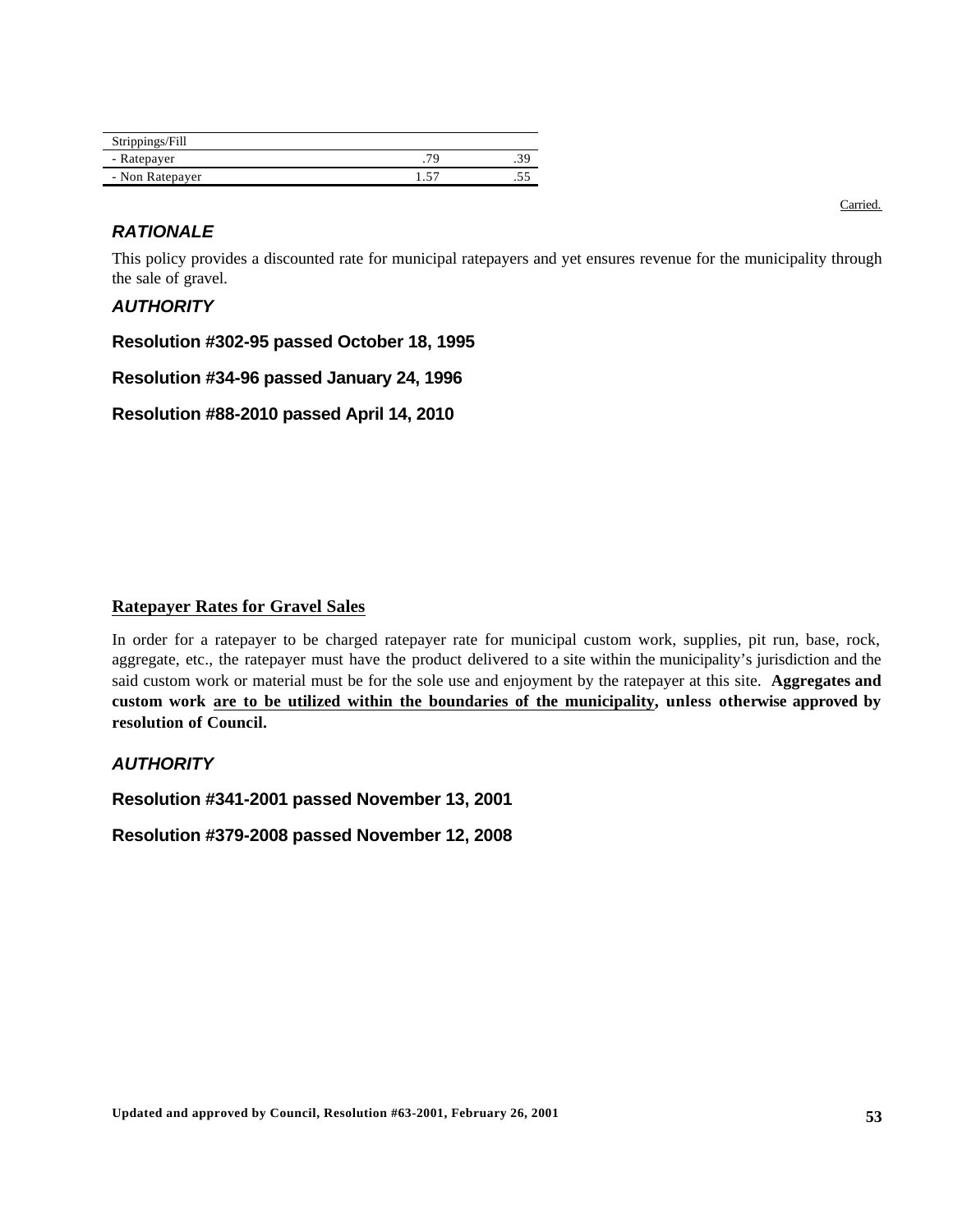# *3.11 GRAVELING*

# *POLICY*

We will keep roads graveled for the safety of the motoring public.

### *APPLICATION*

The foreman shall ensure that all roads are graveled as necessary during the year or when requested by a member of Council.

Outside contractors may be hired, if required to assist with the gravel haul, but only when authorized by Council.

Following the Foreman's traveling with each Councilor in April, as specified in Section 3.7.1, the Foreman shall prepare a gravel map detailing location and estimated quantities of gravel to be applied. This map is to be submitted to the Administrator prior to May 1st.

### *RATIONALE*

In order to maintain roads properly, routine graveling is necessary.

### **Resolution #54-98 passed February 11, 1998**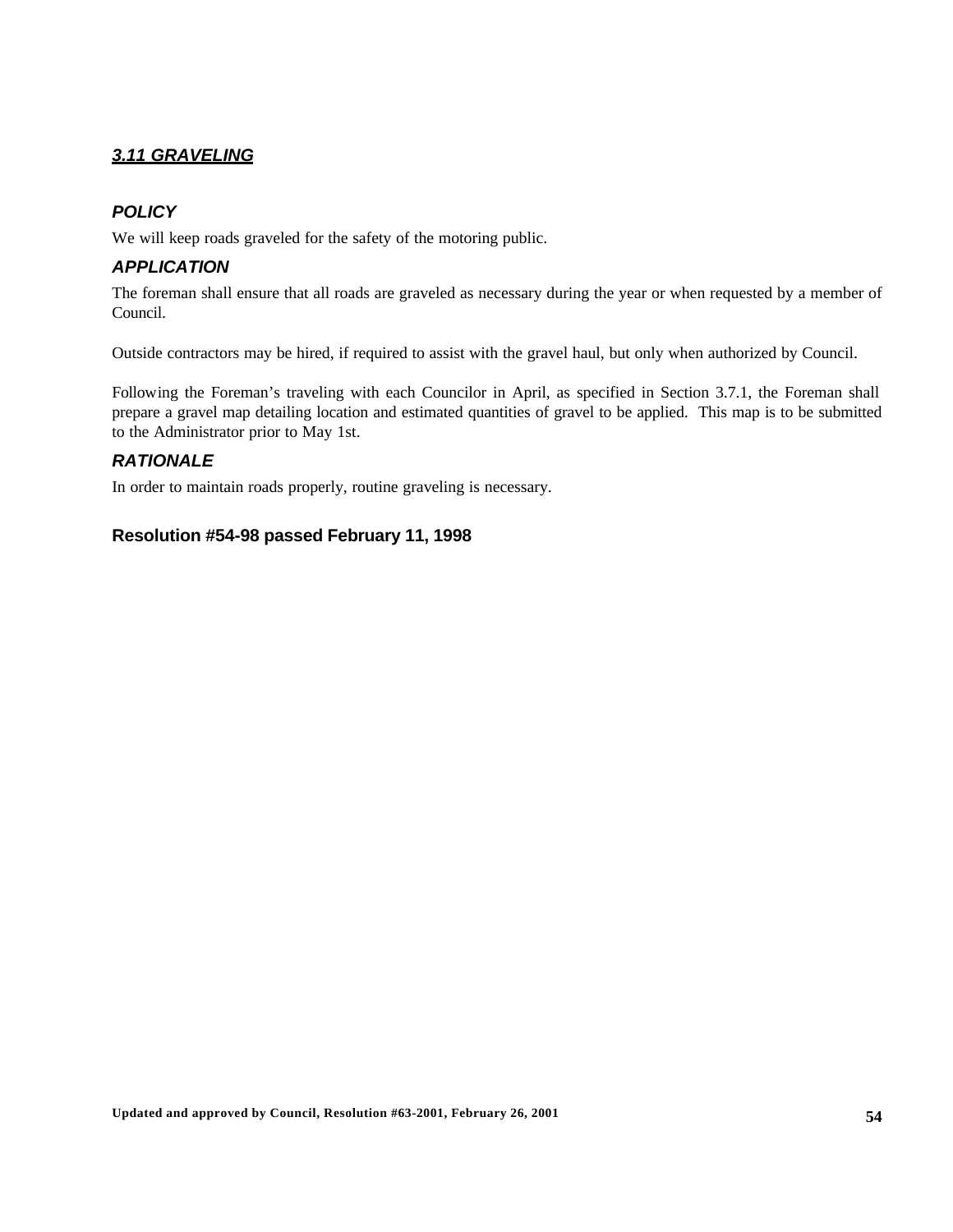# *3.12 OVERWEIGHT PERMITS*

### *POLICY*

That primary weights be permitted to be hauled on all municipal roads except during spring road bans.

### *APPLICATION*

No permit will be issued nor will existing permits be valid, during the spring road ban unless approved by the road ban committee. During the spring road ban period, ratepayers will be able to obtain overweight permit approval from the municipal office over the telephone subject to authorization from the road ban committee. This permit is subject to any and all conditions as stated on the attached permit application form.

# *AUTHORITY*

**The Highways & Transportation Act - Section 51**

**Resolution #54-98 passed February 11, 1998**

**Resolution #194-2000 passed July 12, 2000**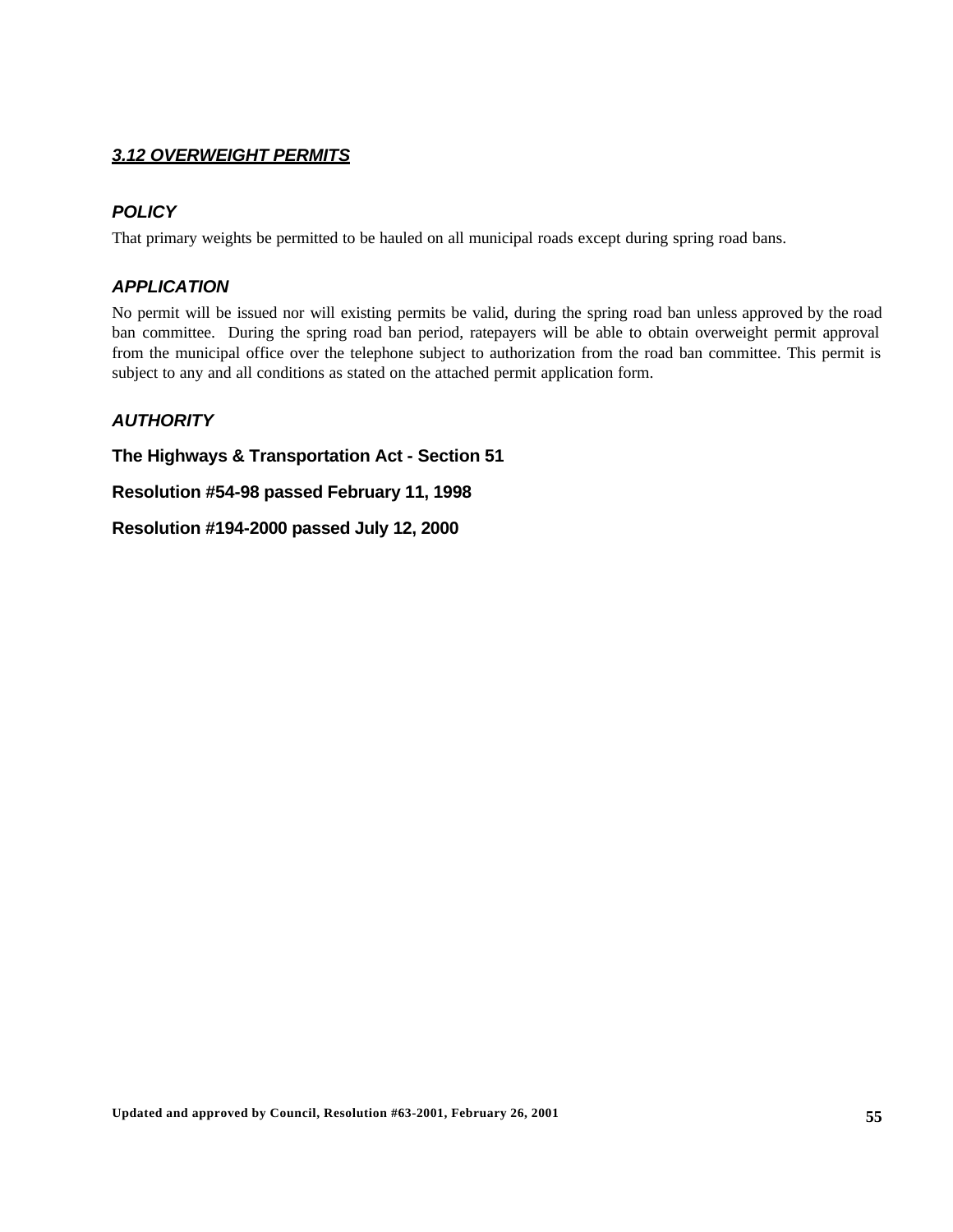# *3.12.1 HAUL MAINTENANCE AGREEMENT*

# *POLICY*

All individuals transporting quantities of goods, to non ratepayers, that in the opinion of council are significant in nature must into a haul maintenance agreement with the municipality.

# *RATES*

|                                                                        | Tonne Mile   |
|------------------------------------------------------------------------|--------------|
| Road Restoration                                                       | 0.0216c      |
| Road Maintenance                                                       | $0.0253\phi$ |
| Dust Control                                                           |              |
| ? ? If haul is less than 160,900 tonne miles, actual cost to a maximum |              |
| of \$1,000.00                                                          |              |
| ? ? If Haul is greater than 160,900 tonne miles, actual cost to a      |              |
| maximum of                                                             | 0.0178c      |

# *APPLICATION*

Applicants must complete the required agreement and pay the prescribed fee. The applicant is subject to any and all conditions as stated in the said agreement.

# *AUTHORITY*

### **The Municipalities Act - Section 22**

### **Resolution #14-2010 passed January 6, 2010**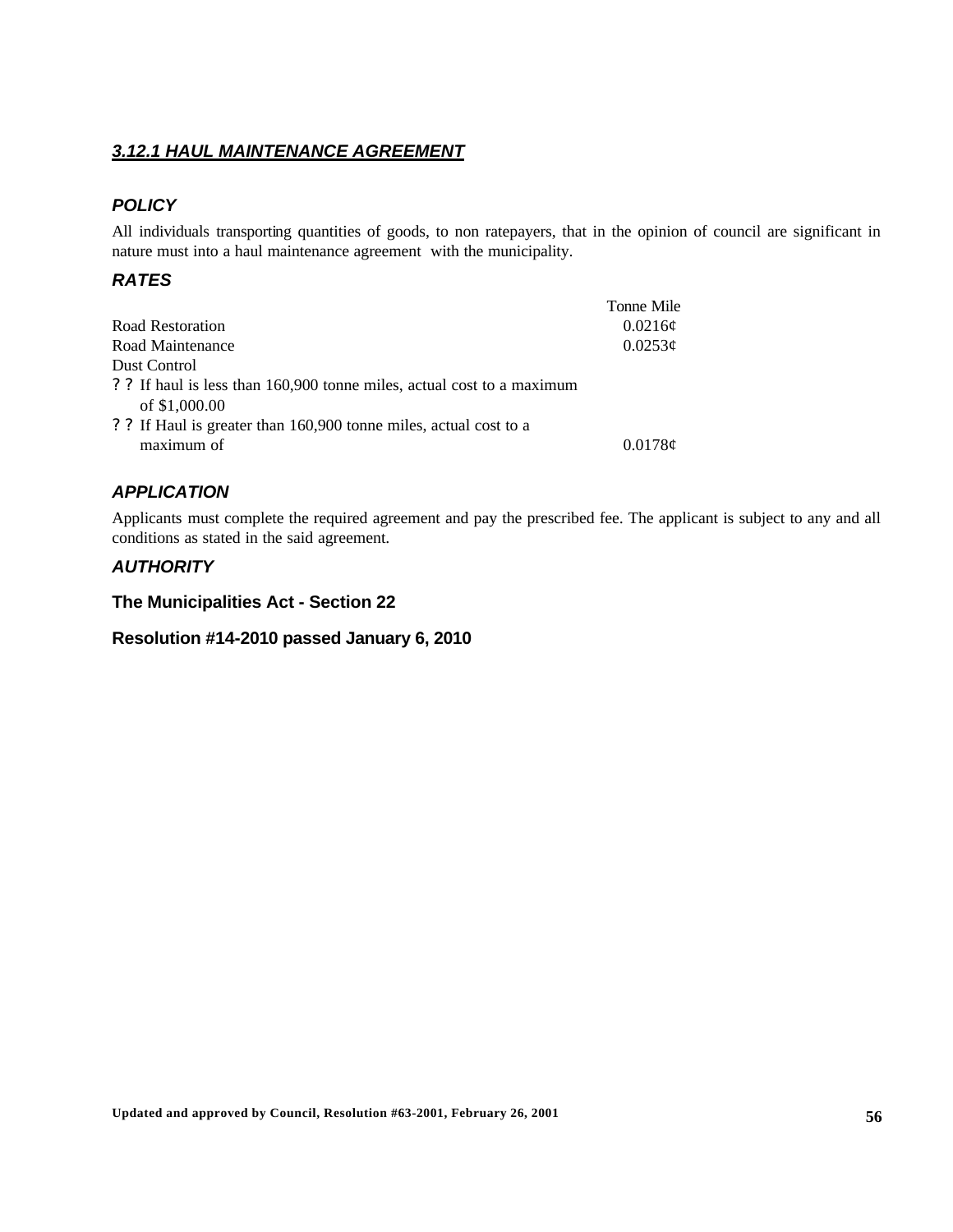#### **THIS AGREEMENT is made in duplicate;**

BETWEEN:

#### **The Rural Municipality of Blucher, No. 343**

*(hereinafter called the "municipality")*

and

**«Title»«FirstName» «LastName» «Company»** «Address1» «City» «State» «PostalCode» *(hereinafter called the "hauler")*

#### **WHEREAS**:

- ? ? The hauler wishes to haul goods and materials over certain public roads within the municipality;
- ? ? The movement of these goods and materials is, in the RM's opinion, likely to result in damage to the said roads;
- ? ? The RM therefore considers it in the public interest to require the Hauler to enter into a road maintenance agreement, as permitted by Section 22 of the Municipalities Act.
- 1. Definitions
	- a) Unless the context otherwise requires, the terms used herein shall have the meanings ascribed to them in the Municipalities Act and the Road Maintenance & Restoration Agreement Regulations.

#### **The parties agree as follows:**

- 2. The hauler shall:
	- a) Haul the following goods and materials only:

on or over the following MUNICIPAL ROADS: (Municipal roads are roads constructed to graded and drained standards).

and on or over the following UNDEVELOPED ROADS: (Undeveloped roads are roads not meeting municipal road standards, eg: prairie trails, bladed trails).  $\rm N/A$ 

(hereinafter referred to as the "haul road");

- b) Agree that all vehicles, whether empty or loaded shall use only the route mentioned in Section a. above.
- **c) Abide by the following speed restrictions:**
	- **i. W 30, 31-36-2 W 3 50 km per hour**
	- **ii. Thru 15-36-3 W 3 50 km per hour**

**d) Tarp all loaded gravel trailers and gravel boxes while traveling in the municipality.**

e) Within 21 days following the end of each month based on the estimated quantities of goods and materials hauled on the MUNICIPAL ROADS pay to the municipality as compensation for providing extra maintenance and repairs a sum equal to the estimated quantities times a rate of 2.53 $\varphi$  per tonne mile (1.57 $\varphi$ ) per tonne km.) The balance to be paid within 60 days of the completion of the haul and will be based on verified quantities.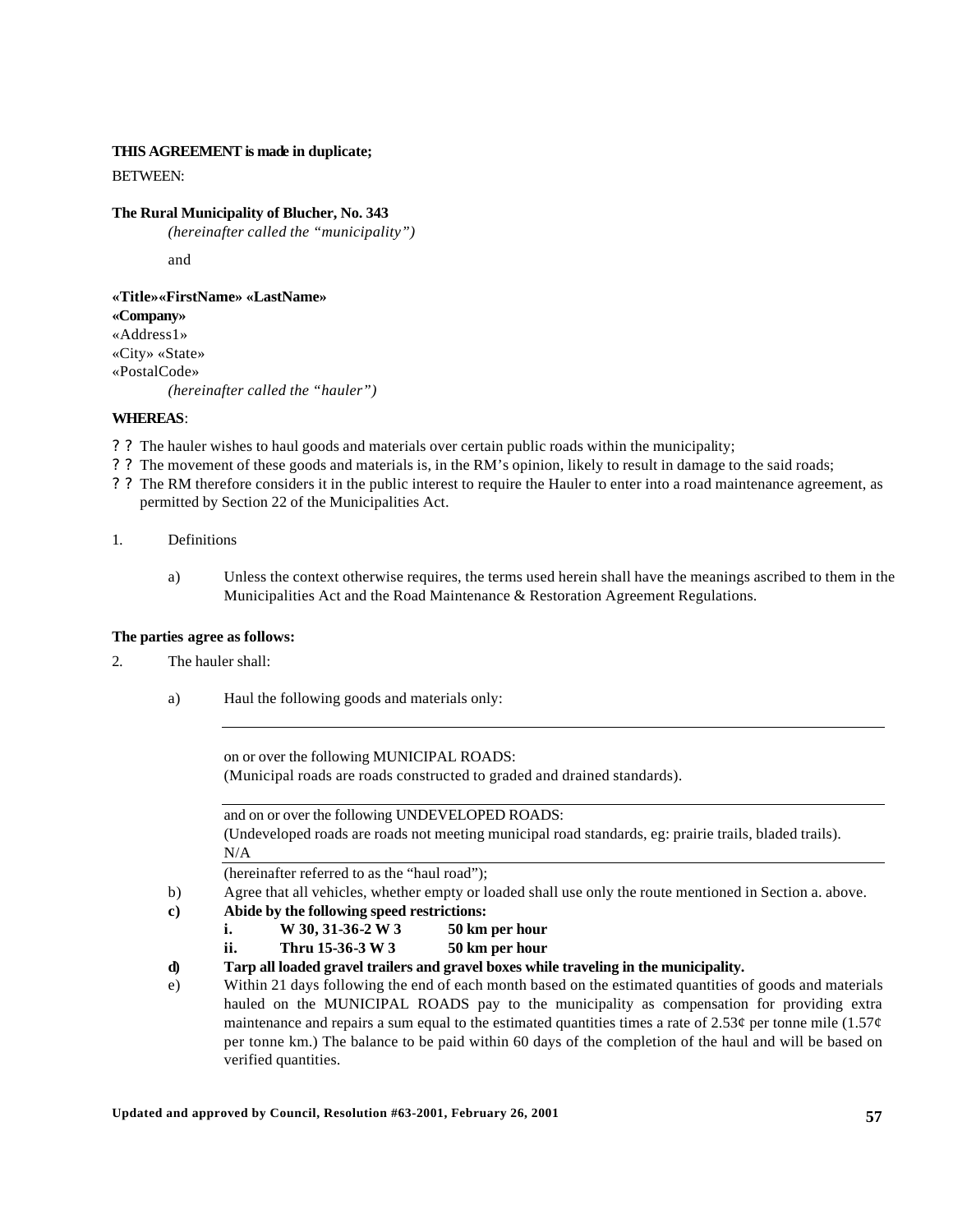- f) Maintain and repair UNDEVELOPED ROADS in a suitable condition to ensure that users may travel safely and permit speeds of a minimum of 40 km per hour to a maximum of 80 km per hour.
- g) Upon completion of the haul, repair and restore UNDEVELOPED ROADS to the condition in which these existed before the haul or otherwise as may be agreed with the municipality.
- h) Before commencing the haul estimate the total quantity of goods and materials to be hauled on MUNICIPAL ROADS and pay to the municipality as compensation for the capital road loss to the MUNICIPAL ROADS as a sum equal to 80% of the estimated total quantity times a rate of 2.16¢ per tonne mile  $(1.34¢$  per tonne km.) The balance to be paid within 60 days of the completion of the haul and will be based on verified quantities.
- i) Repair bridges, culverts or any other structures damaged as a result of the bulk haul or pay to the municipality its costs of repair within 30 days of written notification of damages.
- j) Pay to the municipalities as compensation for dust control, when requested by the municipality, a sum equivalent to actual costs to a maximum of:
	- i) \$1,000.00 if haul is less than 160,900 tonne miles (100,000 tonne km);
	- ii) 1.78¢ per tonne mile of haul if greater than 160,900 tonne miles.
		- 1.10¢ per tonne km of haul if greater than 100,000 tonne miles.
			- ?? adjacent to occupied residences or businesses which are within 100 metres of the centerline of the haul road;
			- ?? at locations where road dust may be dangerous to public safety; and
			- ?? at other locations deemed by the municipality to require dust control.

Locations requiring dust control include, but are not limited to:

- k) Conduct the bulk of hauling operation so as to minimize interference with traffic on the haul road; and
- l) Suspend the bulk haul during periods of inclement weather when the roads are, in the opinion of the RM, susceptible to structural or surface damage.
- m) Abide by the following weight restrictions:
	- **Primary Highway Weight**
- n) Permit the municipality, or it's representative, access to the site where the haul is originating and/or terminating in the municipality in order to verify the quantity hauled.
- 3. The municipality shall:
	- a) Permit the hauler to use the haul road subject to the terms of this agreement; and
	- b) Allow the Hauler to haul weights as stated in the Highways and Transportation Act and pursuant to Section 2 m).
	- c) Maintain and repair MUNICIPAL ROADS in a suitable condition to ensure that users may travel safely and permit speeds of a minimum of 65 km per to a maximum of 80 km per hour.
	- d) Reserve the right to stop hauling operation during times of inclement weather when, in the opinion of Council or an appointed agent, severe road damage is likely to occur.
	- e) Upon completion of the haul, repair, gravel and restore the MUNICIPAL ROADS to condition in which it existed before the haul.
	- f) Provide for dust control as described in clause 2.j., when this dust control compensation (as specified in clause 2.j.) is paid by the hauler.

#### 4.

- a) In the event the Hauler either:
	- i) fails to provide dust control as required above; or
	- ii) fails to maintain, repair or restore the undeveloped roads as required above;
		- the RM, upon giving twenty-four hours notice by phone, fax or e-mail to the Hauler, may proceed to have the work done a the expense of the Hauler.
- b) The Hauler shall be required to pay any costs incurred by the RM pursuant to the preceding clause with 30 days of the RM advising the Hauler of the costs incurred.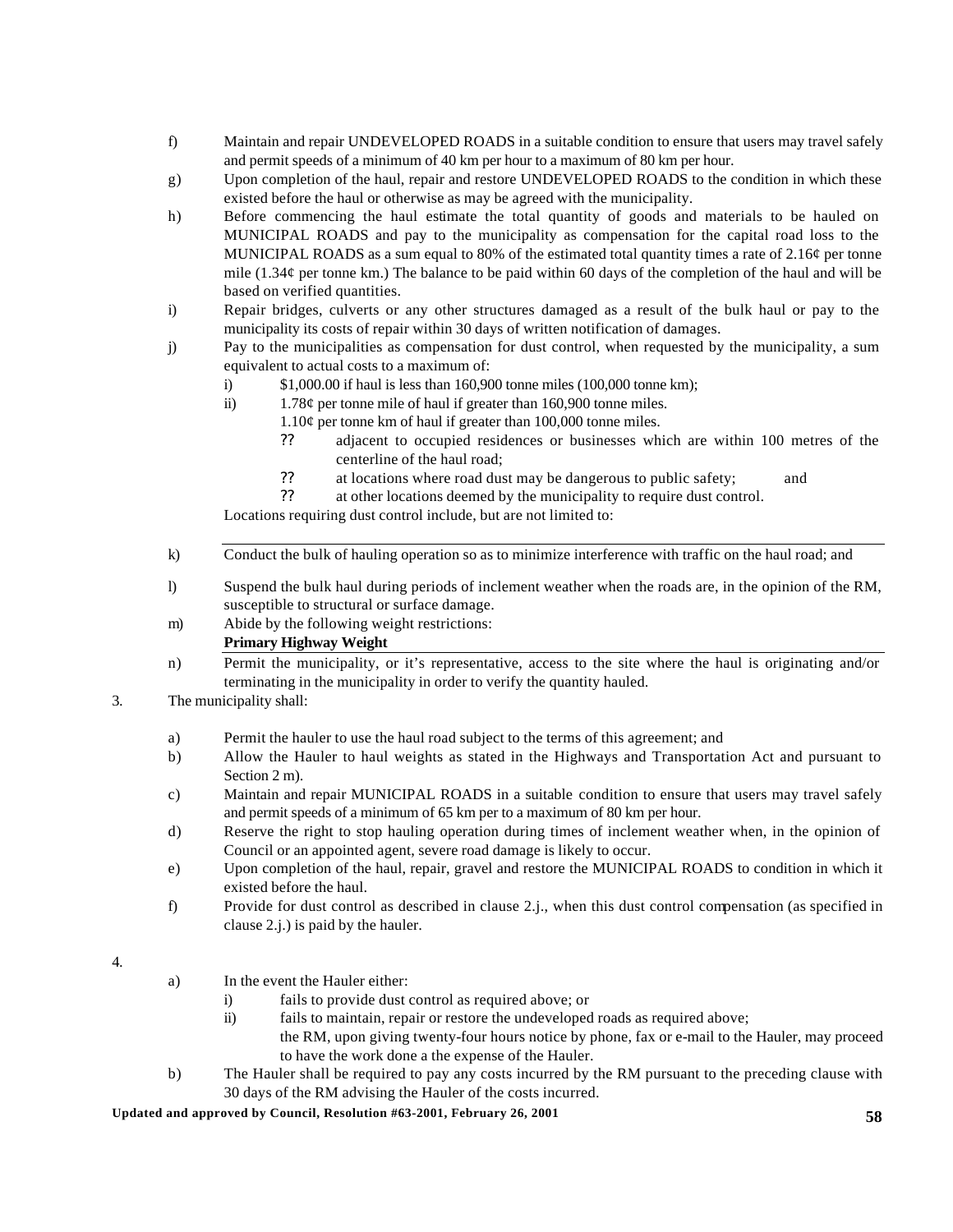c) In addition, in the event the Hauler breaches any part of this agreement or fails to meet any of its obligations under this agreement, the municipality reserves the right to cancel the agreement and cease the hauling operation.

### 5. Each party shall agree to the following special provisions: **When meeting oncoming school buses, all trucks to slow to 20 km/hr. No truck to pass/overtake a school bus.**

6.

- a) Each party shall appoint a representative for the purpose of this section.
- b) The representatives shall inspect the haul road together prior to commencement of the haul to establish the condition of the road.
- c) Following the completion of the haul, the representatives shall again inspect the road for the purpose of determining that the conditions of this agreement respecting restoration of the road, have been satisfied and a release issued by the municipality.
- d) If either party is of the opinion that the other party has not complied with any term or terms of this agreement, that party shall give notice in writing to the other party within 30 days of the final inspection completed pursuant to clause 4 b). In the absence of written notice pursuant to this clause, the agreement shall be deemed to be properly completed and no action may be maintained by either party respecting any breach of this agreement.
- e) In the event the parties are unable to resolve any complaint with respect to which notice in writing has been given pursuant to clause 4 c)., the matter or matters in dispute shall be submitted to binding arbitration by a single arbitrator.
- f) In the event that the parties are unable to agree upon an arbitrator within 30 days of the date of notice, either party may apply to the Minister of Municipal Affairs for the Province of Saskatchewan who shall appoint the arbitrator.
- g) Clause f. does not apply to the Crown or agents of the Crown.
- h) The decision of the arbitrator shall be final and binding on both parties.
- i) The provisions of The Arbitration Act, R.S.S. 1978, CH a-24 shall apply to the appointment of an arbitrator if the Crown or an agent of the Crown is the hauler or to all arbitrations conducted under this section, to the extent that the Act is not inconsistent with the provisions of this agreement.
- 7. Any notices or communications required or permitted to be given pursuant to this Agreement shall be in writing any may be delivered to, or sent by prepaid registered or certified mail addressed to:
	- a) in the case of a notice or communication to the municipality;

**Rural Municipality of Blucher, #343 Box 100 Bradwell, Saskatchewan S0K 0P0**

b) in the case of a notice or communication to the hauler:

**«Title»«FirstName» «LastName» «Company»** «Address1» «City» «State» «PostalCode»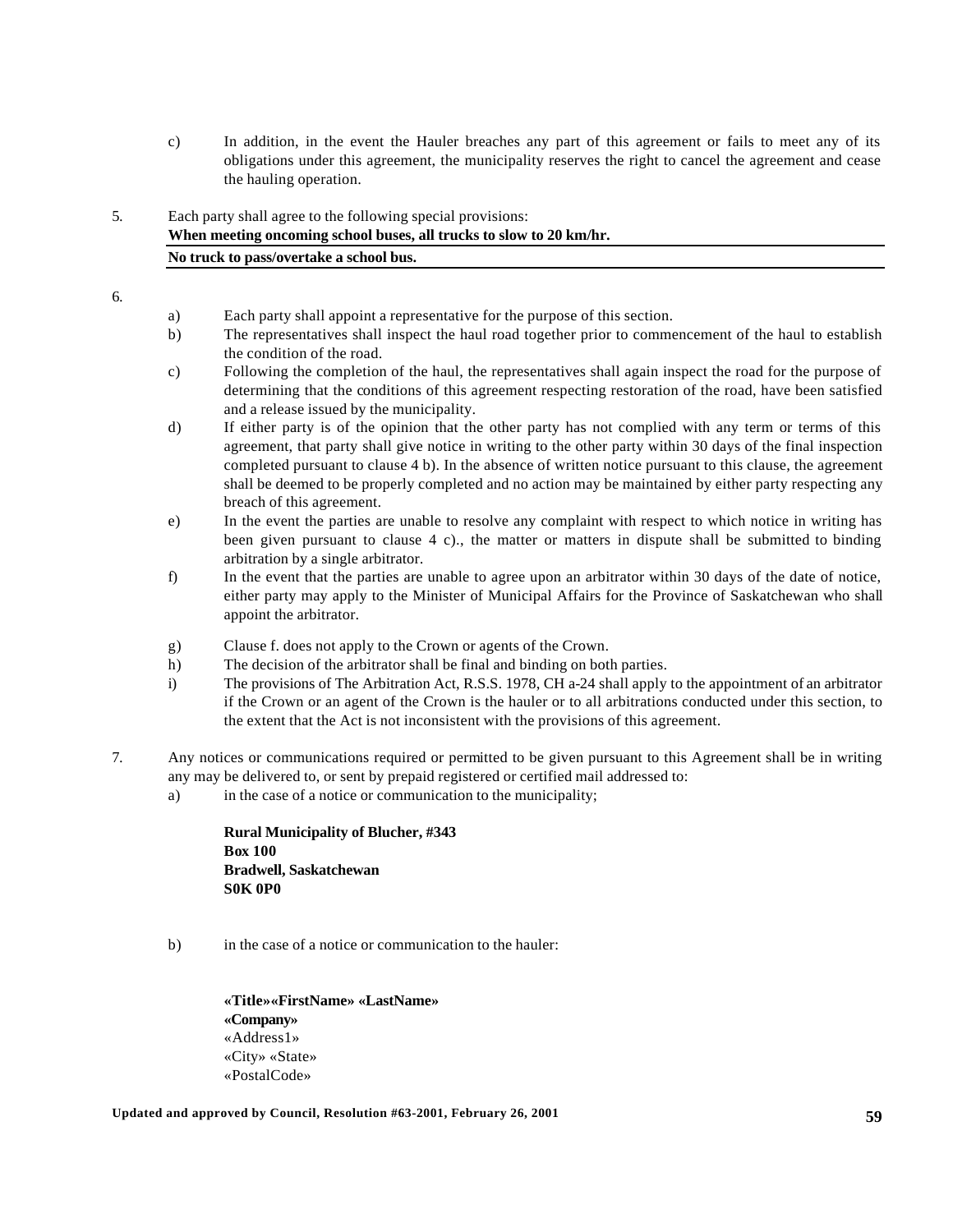or to such other address as either party may notify the other in accordance with this section, and if so delivered shall be deemed to have been given when delivered, and if so mailed shall be deemed to have been given on the third business day after the date of mailing, except in the case of a mail strike or other disruption of postal service in which case it shall be deemed to have been given on the third business day after such strike or disruption ceases.

8. This agreement shall be valid from \_\_\_\_\_\_\_\_\_\_\_\_\_\_\_, \_\_\_\_ to \_\_\_\_\_\_\_\_\_\_\_\_\_\_, \_\_\_\_, but shall not include the period of spring road ban, as ordered by Saskatchewan Highways and Transportation, unless specific authorization is received from the municipality.

**Agreed this ............ day of ......................., ……........**

The Rural Municipality of Blucher, #343

**S E A L**

**S E A L**

Reeve

Administrator

Signature

Signature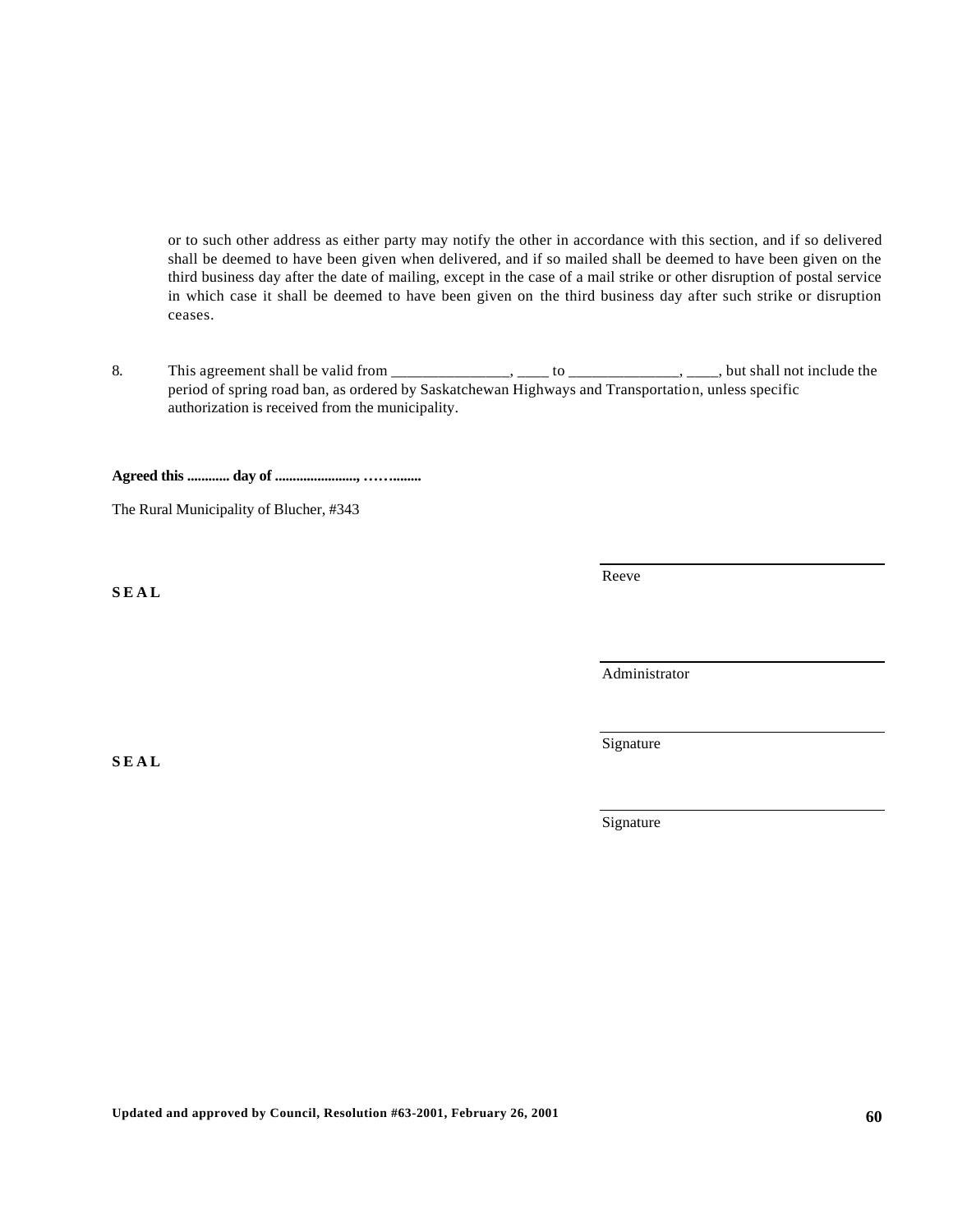# *3.13 HAY CUTTING,*

### *POLICY*

The municipality will permit the cutting of hay in municipal road allowances

### *APPLICATION*

Permission is subject to the following:

The adjacent landowner or lessee in the case of rented land, has first option to salvage hay along municipal roads. Other persons must contact the adjacent landowner or lessee to salvage hay on or before July 15 in each year. After July 15, any person may cut and salvage hay without the permission of the adjacent landowner or lessee, provided the adjacent landowner or lessee has not begun salvage operations.

The right of way must be left in a neat appearance by the person salvaging the hay. Bales of hay must be at least 8 meters from the edge of the shoulder of the roadway. All bales must be removed from the right of way by August 15 of the year of baling , or the municipality shall have the right to remove the bales, with the bales so removed becoming the property of the municipality, and the cost for the said bale removal shall be considered as custom work and charged as such to the original party salvaging hay.

The Council reserves the privilege and right for its members, employees, and/or agents to enter upon said right of way for the maintenance and/or reconstruction of said roadway or for other such purposes as may be deemed necessary, and at no compensation or reimbursement to the party salvaging hay there from. The municipality assumes no liability for laborers, machinery or bales relating to the salvage of hay operations. No person shall cut, salvage, bale or remove hay on any portion of a public highway located in this municipality during the period from one-half hour after sunset until one-half hour before sunrise.

No person shall cut hay on any portion of a public highway located in this municipality so as to obstruct the traveled portion of the public highway.

# *AUTHORITY*

**Bylaw No 13-2004, adopted by resolution of Council, December 9, 2004**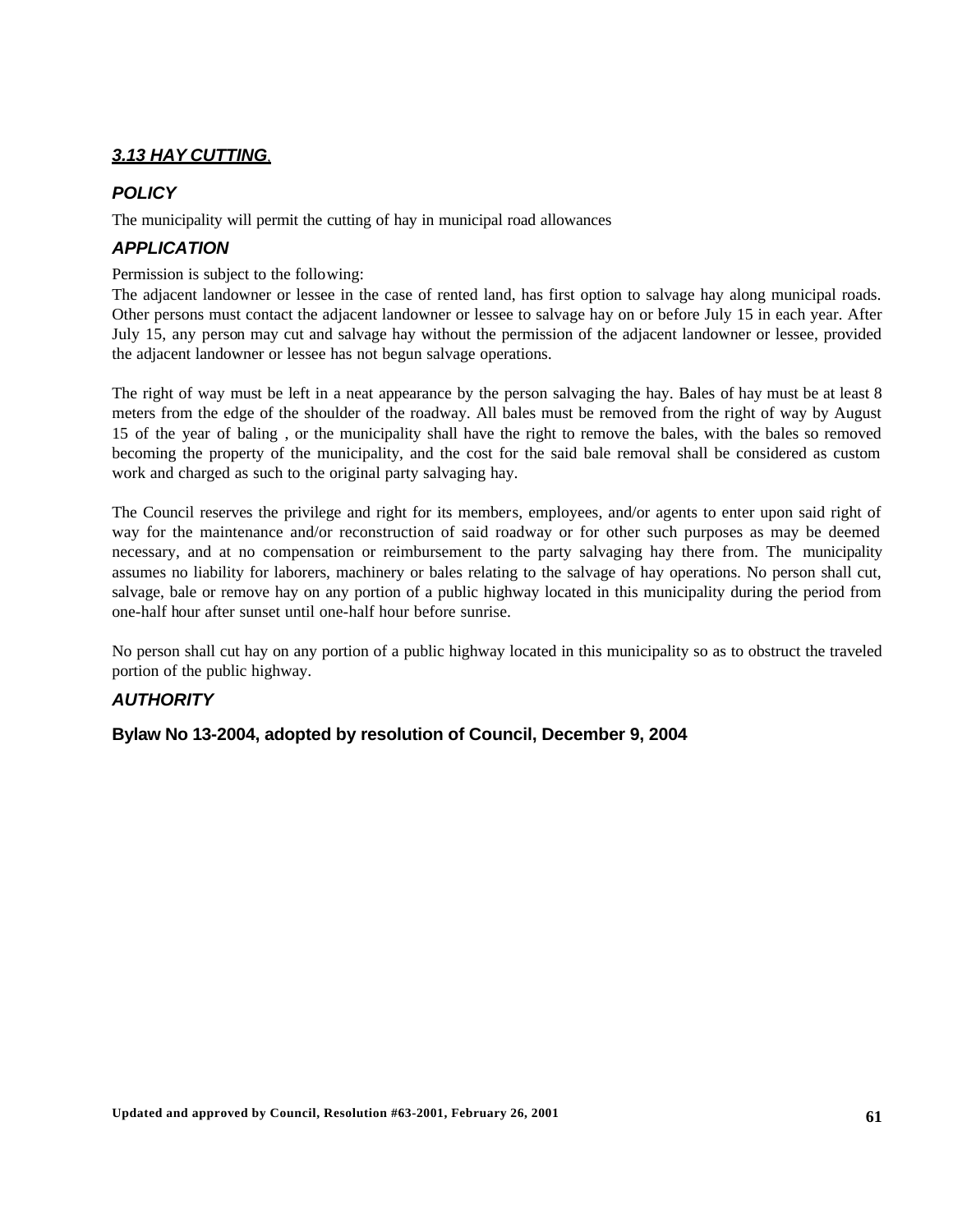# *3.14 MAINTENANCE*

# *POLICY*

The foreman is to ensure that the following operations are carried out:

### **Spring Maintenance**

- clear out ice-blocked culverts, if possible, repair & replace culvert as necessary.
- surface blade roads to fill in ruts and spread out gravel and replace the road crown.
- remove any loose rocks
- repair frost heaves, washouts and eroded ditch grade, riprap eroded culvert ends.

### **Summer Maintenance**

- surface blade after each rain
- remove any rocks visible on the road surface and the hole filled in with clay
- gravel as required in Section 2:10 of Rural Development Policy Manual
- inspect & maintain all necessary signs as per section 2.15
- control noxious weeds on roadway
- inspect and maintain all bridges
- if necessary, perform first cut of road ditches

### **Fall Maintenance**

- mow ditches as required.
- remove brush if necessary
- replace road shoulder

### **Winter Maintenance**

- Remove snow as requested as per Section 3.6

Council may request additional work performed.

# *RATIONALE*

In order to prepare and maintain municipal roadways, ditches and drainage structures in an adequate condition.

# *AUTHORITY*

### **Sask. Rural Development Policy Manual**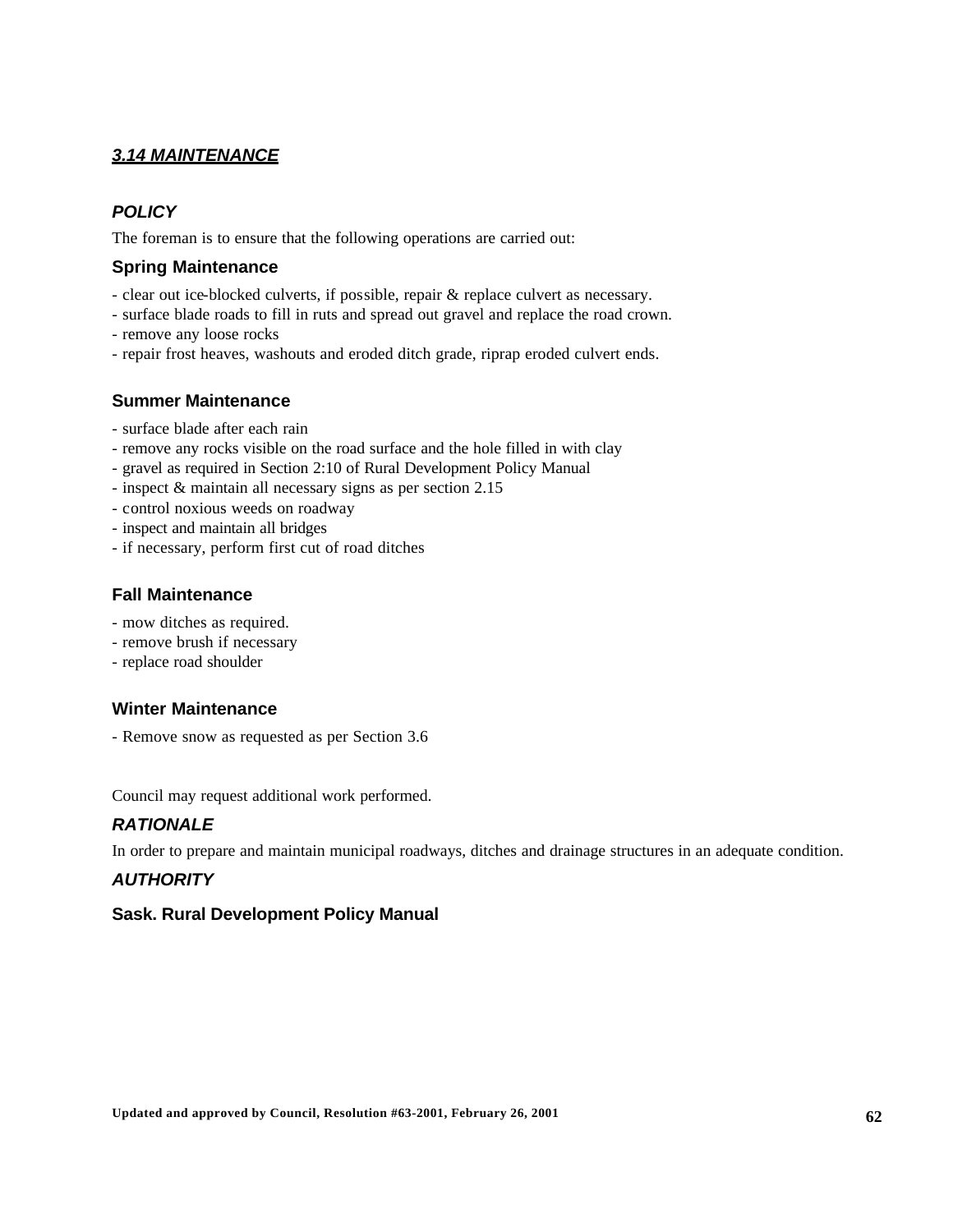# *3.14.1 MAINTENANCE – Dust Control*

# *POLICY*

The Municipality will provide equipment, at no cost, to facilitate dust control applications to municipal roads.

The applicant must pay for all applicable dust control materials and delivery of the materials to the site.

Any dust control applications to be received by May  $31<sup>st</sup>$  to be eligible for application in the current year.

# *APPLICATION*

The applicant must request the dust control in writing. The RM will perform the work when Municipal operations permit which will constitute custom work within the meaning of the Municipalities Act and will be subject to applicable charges and collection proceedings for the material costs.

# *RATIONALE*

If required by an applicant, and when Municipal operations permit, the municipality will provide equipment, at no cost, to facilitate dust control operations. However, in order to control municipal costs, the applicant must pay for the dust control material applied and the material delivery costs. Also, in order to effectively coordinate the dust control applications, in a current year, the applications must be received by May 31 of the current year.

# *AUTHORITY*

**Resolution #235-98 passed October 14, 1998**

### **Resolution #180-2005 passed June 8, 2005**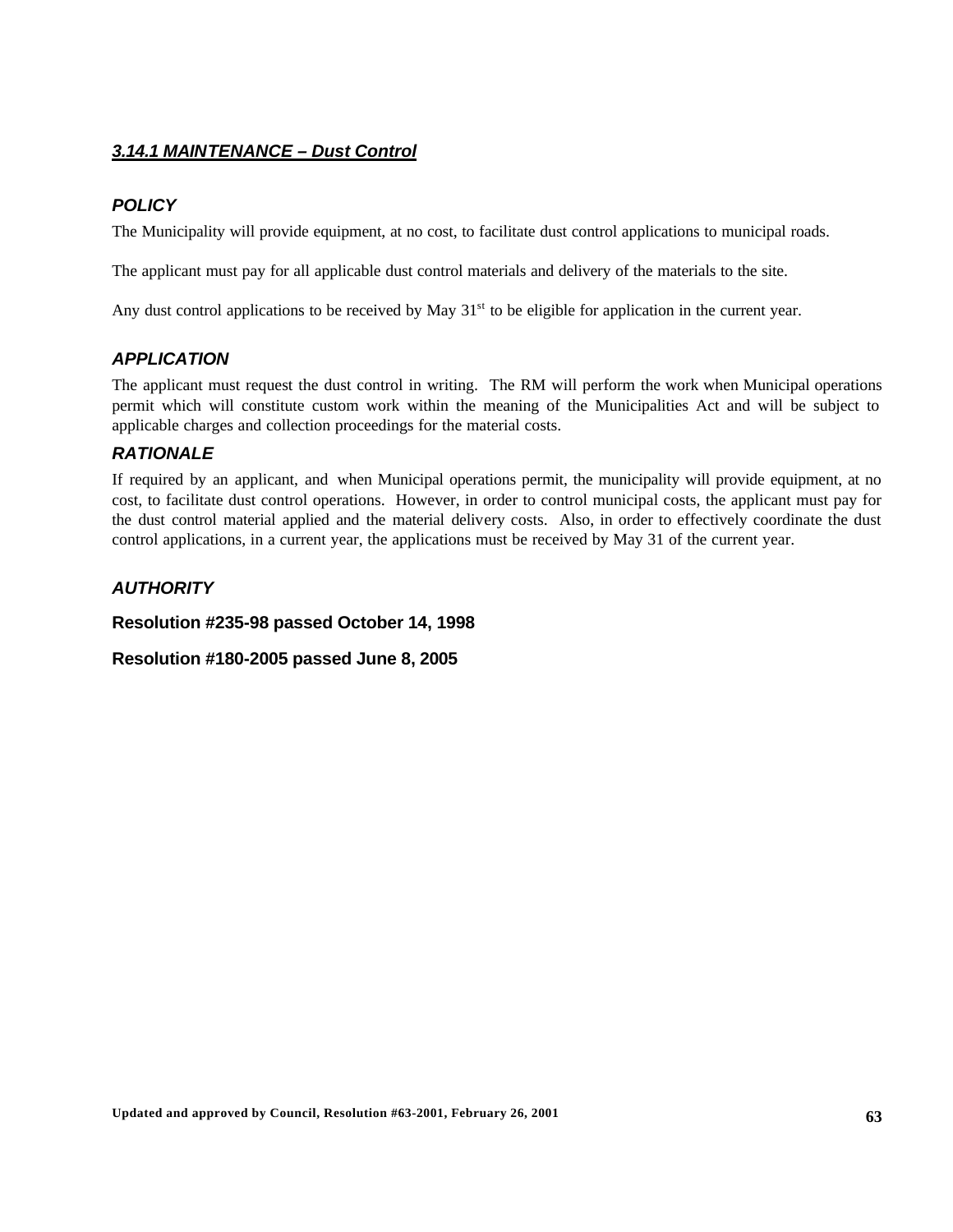### *3.15 PUBLIC UTILITIES*

### *POLICY*

Except for the most outside 18" of municipal right of way, no public utilities will be permitted on municipal road allowances, unless the public utility agrees to the following conditions:

- the public utility indemnifies and saves harmless the R.M. of Blucher, #343 from any claims, judgments or any other matter that the public utility may create or cause to be created; and

- the public utility be buried a minimum of 2.8 meters below ditch bottom, or;

- the public utility guarantees to be responsible for any and all future relocation costs of the public utility's structures and/or equipment to facilitate municipal road maintenance or construction.

# *RATIONALE*

This policy will permit public utilities access to road allowance, but will minimize or remove the onus from Council as to the responsibility and liability for these utilities.

### *AUTHORITY*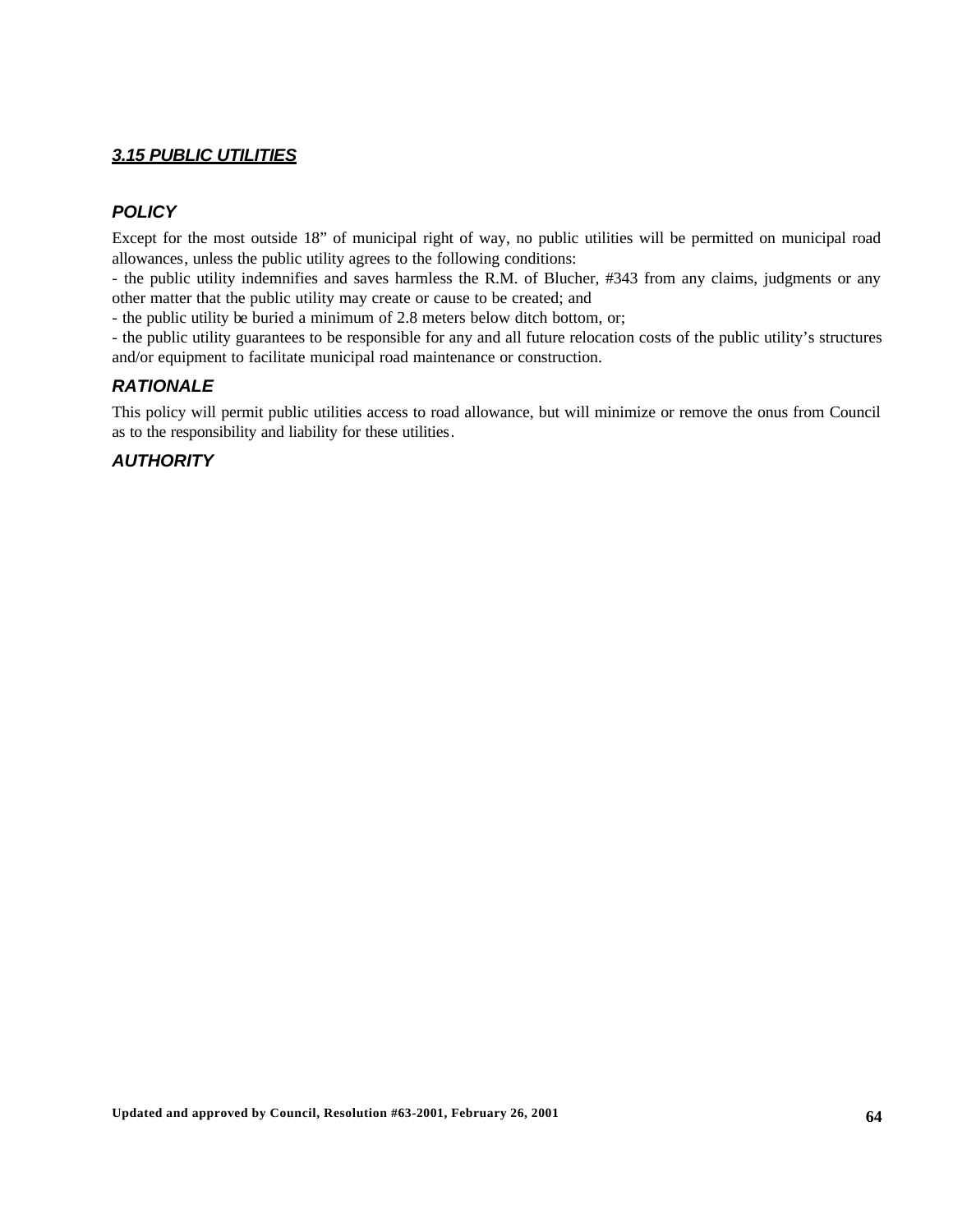### *3.16 NON-PUBLIC PIPELINES AND UTILITIES.*

# *POLICY*

That non-public pipelines and utilities will be permitted under municipal road allowances subject to council approval. However, certain conditions must be met and each request will be considered separately..

# *GENERAL CONDITIONS*

The RM must receive from the individual or company requesting the pipeline or utility a \$1,000 deposit.

- ? ? the deposit to be refunded providing all of the conditions stated in the approving resolution are met in a manner satisfactory to the municipality, or
- ? ? the deposit to be used to pay for any remedial action necessary to meet the conditions stated in the approving resolution

The individual or company requesting the pipeline or utility must guarantee to move or lower the pipeline or utility at their expense to facilitate any municipal work or construction of the road allowance.

The applicant shall restore the roadways, approaches and ditch bottoms to their original state, as they were prior to the pipeline or utility installation, or shall provide for the work to be done at their cost.

Any pipeline or utility shall remain the responsibility of the applicant with regards to breakage, replacement, maintenance and liability

### *RATIONALE*

This policy will permit others access to municipal road allowances for pipeline or utility purposes and yet will allow council to consider the merit of each application and further will remove the onus from council as to the responsibility and liability for any pipelines or utilities.

### *AUTHORITY*

**Resolution #257-87 passed October 7, 1987**

**Resolution #327-2006 passed December 13, 2006**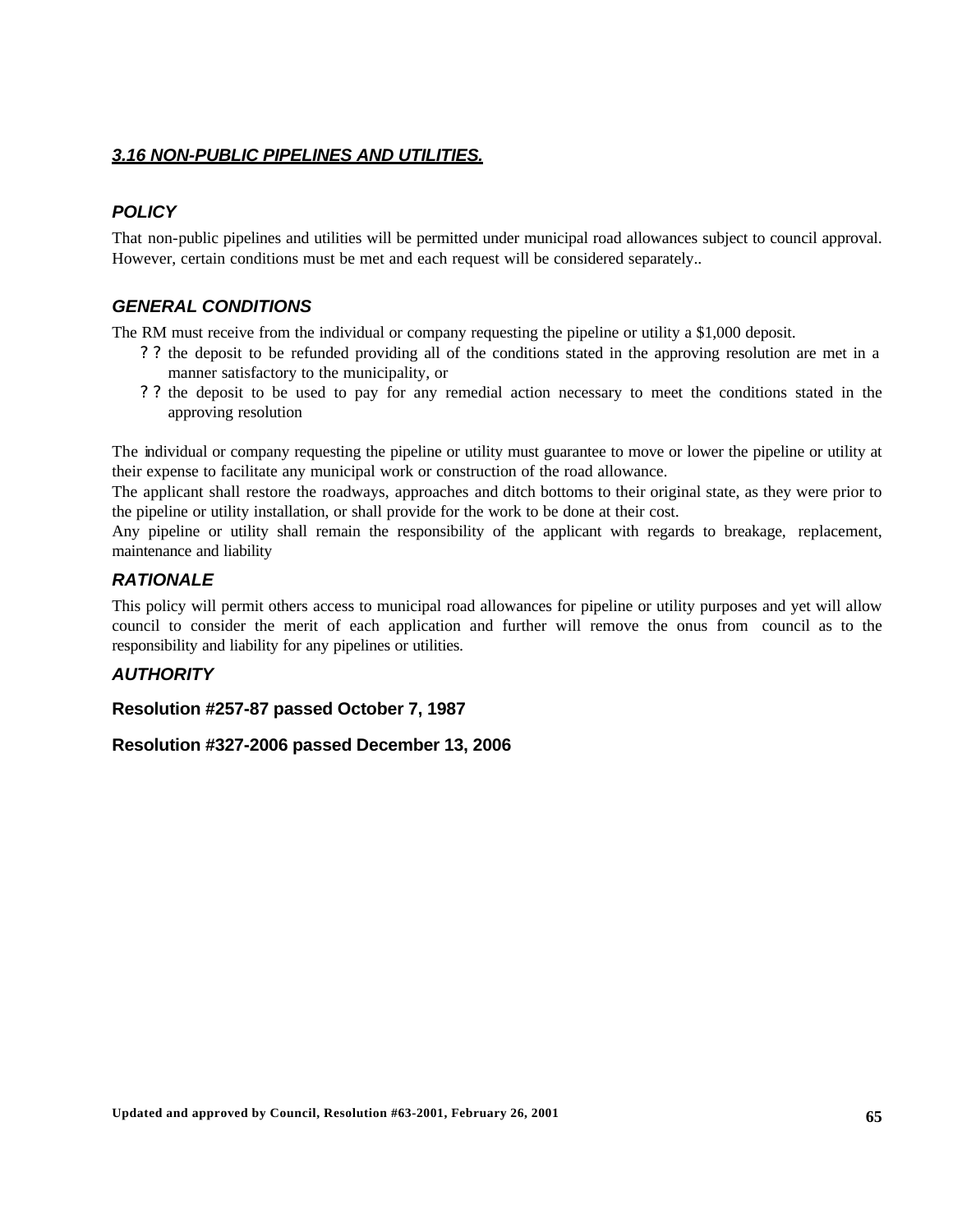# *3.17 SIGNING*

# *POLICY*

In order to ensure safety for the traveling public, adequate road signing will be maintained.

### *TYPES*

Various

# *APPLICATION*

**As per Rural Development signing map and as per council's request**

# *3.17.1 SIGNING NAME*

### *POLICY*

Upon application, the RM may request Sask Highways to name a road intersecting a Provincial Highway, or the municipality may name any other municipal road.

### *APPLICATION*

- ? ? the name must be appropriate and have relevance to the road.
- ? ? a fee of \$650 must be received from the applicant.
	- ? ? this fee to cover the initial sign installation cost and 2 year's maintenance.
	- ? ? any maintenance required after 2 years must be paid by the applicant or the sign will be removed.

# *AUTHORITY*

### **Resolution #259-2001 passed August 13, 2001**

**Resolution #158-2009 passed June 10, 2009**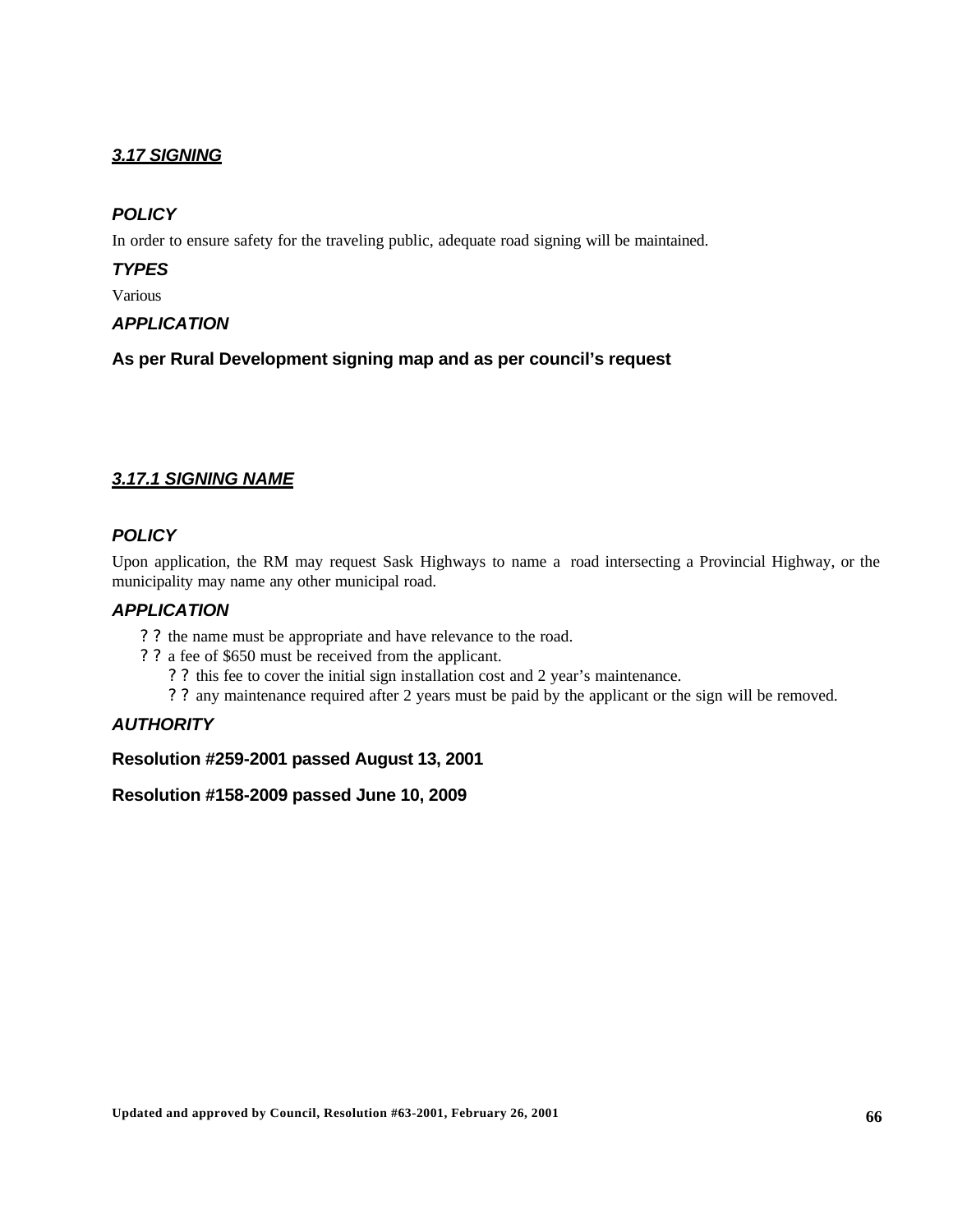### *3.18 SNOW REMOVAL*

# *POLICY*

That we shall have our municipal equipment or if necessary, snowplow clubs, , remove snow so as to make municipal roads passable throughout the winter.

That we will provide custom work snow removal subject to terms and conditions as stated in custom work policy 3.6.

### *CLASSIFICATIONS*

According to conditions, the following shall be the order in which snow is removed.

- 1. Main grid roads
- 2. School bus routes
- 3. Municipal access roads
- 4. Custom work.

Location rotation to be reversed each occurrence, depending on conditions. ie: if SW corner of RM bladed first and NE corner of RM last for one occurrence, then NE corner first, SW corner last for the next occurrence.

# *RATIONALE*

We will do our utmost to prevent anyone being snowed in for any length of time. In extreme circumstances, we will call in laid off employees to assist in clearing snow. Snowplow clubs will also be utilized providing they enter into the required agreement and comply with the conditions stated in the said agreement.

### *RATES*

For Snow Plow Clubs: \$20.00 per hour, maximum \$70.00 per mile. Municipal: Motor Grader - \$100.00 per hour Loader - \$100.00 per hour Snow blower - \$100.00 per hour

**(Minimum 1 (one) hour charged, charged time to commence at job site)**

### *AUTHORITY*

**Resolution #54-98 passed February 11, 1998**

**Resolution #76-2004 passed April 14, 2004**

**Resolution #11-2010 passed January 6. 2010**

**Resolution #12-2010 passed January 6, 2010**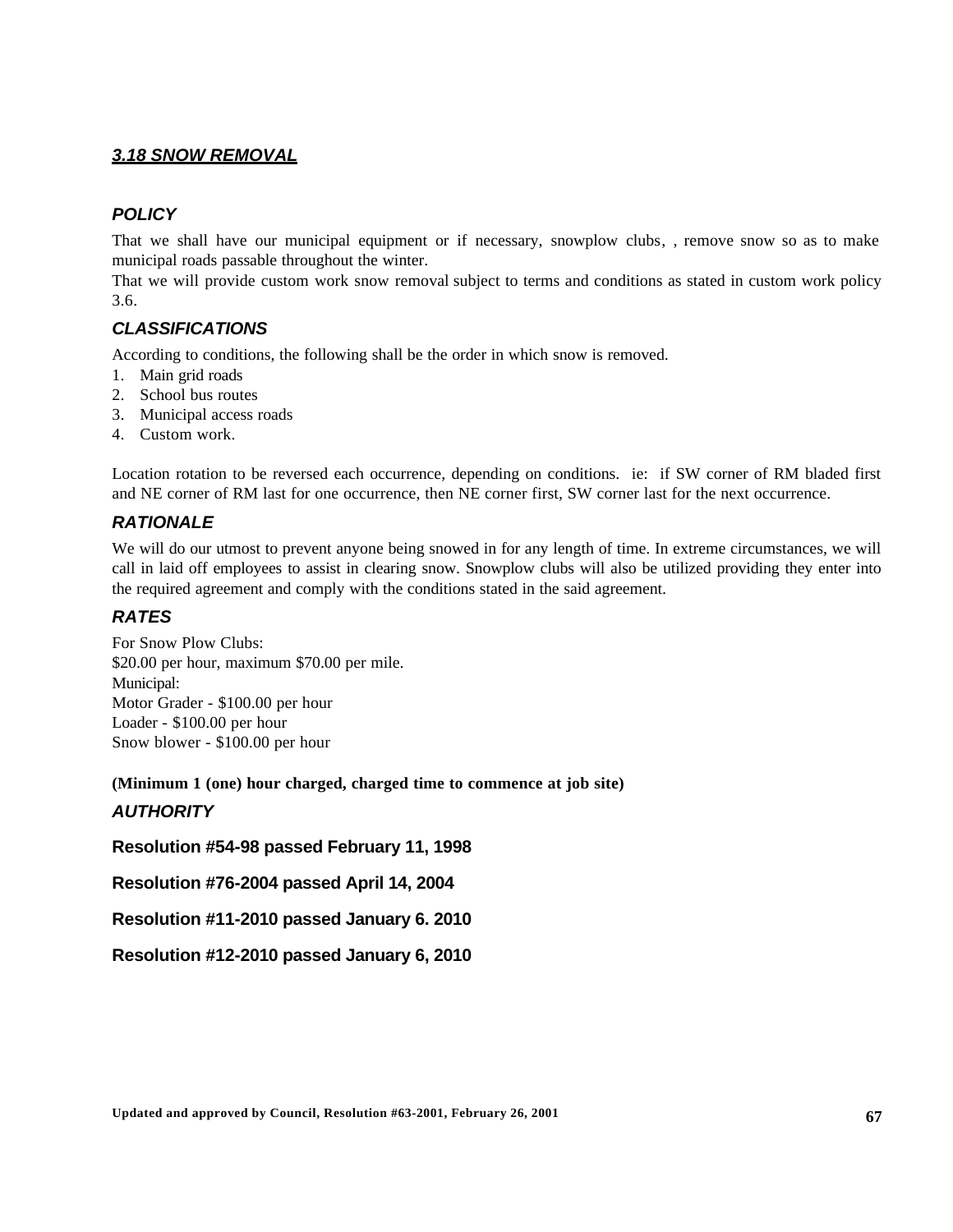# *SNOW PLOW CLUB AGREEMENT*

### **WITNESSETH as follows, that is to say:**

This agreement is made for the purpose of snow removal from roads in the Municipality for the benefit of the community and members of the Club for the winter season of ..........

In consideration of this agreement with the Municipality the Club covenants and agrees as follows:

- 1. To provide and install one or more amber beacon(s) that emits a light that is visible from 125 meters on a clear night, on each plow unit (either on the tractor or on the plow) and to locate such warning flasher lights not less than eight feet above the road level and in such a manner so that these lights are visible from all sides of the machine. (A beacon is a lamp that emits a rotating or flashing light that is visible from any horizontal angle around the lamp. Hazard lights are not beacons.)
- 2. To provide two warning flares for each snow plow unit for use in case of an emergency as to danger warning to approaching traffic.
- 3. To use such methods of snow removal as shall insure the preservation, without damage or injury, to culverts, bridges, or approaches thereto, roadbeds or the grading thereof. The Club and its members shall be held responsible and liable to the municipality for the sum of money sufficient to cover the costs required to repair any damage done resulting from the operation of the snowplow.
- 4. To keep a record of all work done and hours employed by members of the Club while snow plowing roads, and to deliver to the Municipality no later than the  $30<sup>th</sup>$  of April next following the date hereof, a certified statement of the wages earned, the hours worked and the name of each snow plow operator.
- 5. To supply the municipality with a list of any and all operators who will be snow plowing roads for the Club.

In consideration of the above covenants the municipality agrees as follows:

- 1. To accept members of the Club as employees of the Municipality.
- 2. To pay the amount of wages earned by each operator member of the Club as shown on the statement mentioned and described in Section (4) above. The rate to be paid shall be \$20.00 per hour, \$70.00 per mile maximum.
- 3. To provide liability insurance protection for members of the Club.
- 4. To provide Workmen's Compensation Insurance protection for members of the club.
- 5. Both the Municipality and the Club agree and covenant that the payment of wages by this Municipality to the members of the Club as set out in Section b. and the payment to be made to the Municipality by the Club as set out in Section 5, shall be made as follows:

On receipt of the pay sheet for man hours worked snow plowing, the Municipality will issue a cheque payable to the Club and the amount of the cheque and this shall be entered as a grant made by the Municipality to the Club.

PROVIDED that this agreement may be terminated by either party hereto, by giving seven days written notice to the other party thereto. Such termination notice to be delivered direct or sent by registered mail.

IN WITNESS HEREOF the parties hereto have caused this agreement to be signed by their property officers in their behalf.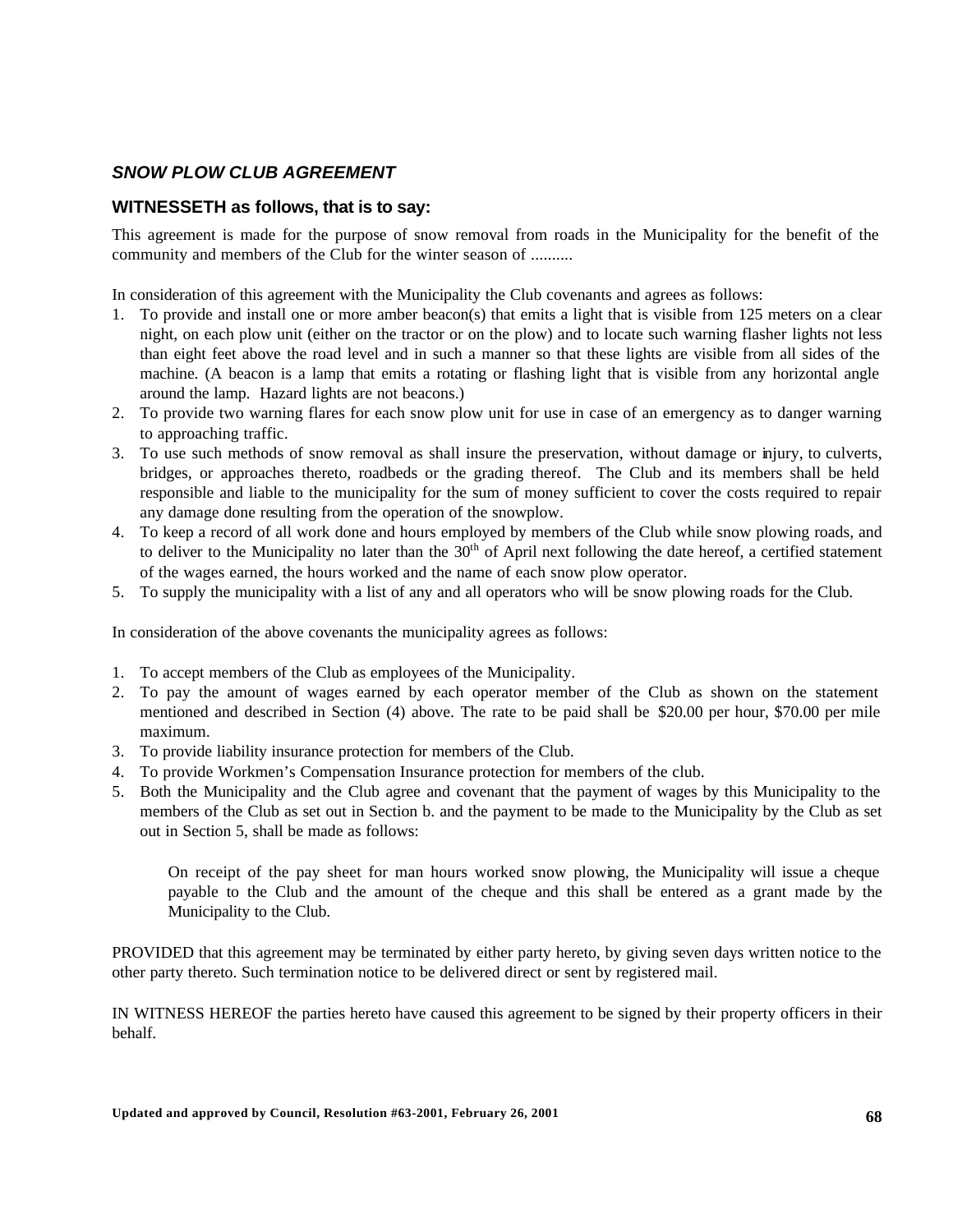# *3.19 TREES*

# *POLICY*

No person shall plant brush, trees, or shrubs or place stone, earth or gravel piles, portable structures, machinery or other objects on private property:

- a) within 22.87 meters (75 feet) from the center line of any road; or
- b) within 90 meters (295.29 feet) from the intersection of two or more roads.

No person shall plant brush, trees, or shrubs or place stone, earth or gravel piles, portable structures, machinery or other objects on private property:

- a) within 15 meters (49.2 feet) from the center line of any internal collection road within a Medium Country Residential District (MCR); or
- b) within 15 meters (49.2 feet) from the center line of any internal collection road within a Intensive Country Residential District (ICR)

The council may, from time to time by resolution, provide for the removal, at the expense of the municipality, of any native brush, trees or shrubs growing on private property, or stone, earth or gravel piles, portable structures, machinery or other objects placed on private property:

- a) within 22.87 meters (75 feet) from the center line of any road; or
- b) within 90 meters (295.29 feet) from the intersection of two or more roads.

### *RATIONALE*

In order to prohibit snow accumulation on the roads and to facilitate proper sight triangle clearance at intersections, these regulations must be enforced.

### *AUTHORITY*

**Bylaw No 1-2006, adopted by resolution of council, January 11, 2006**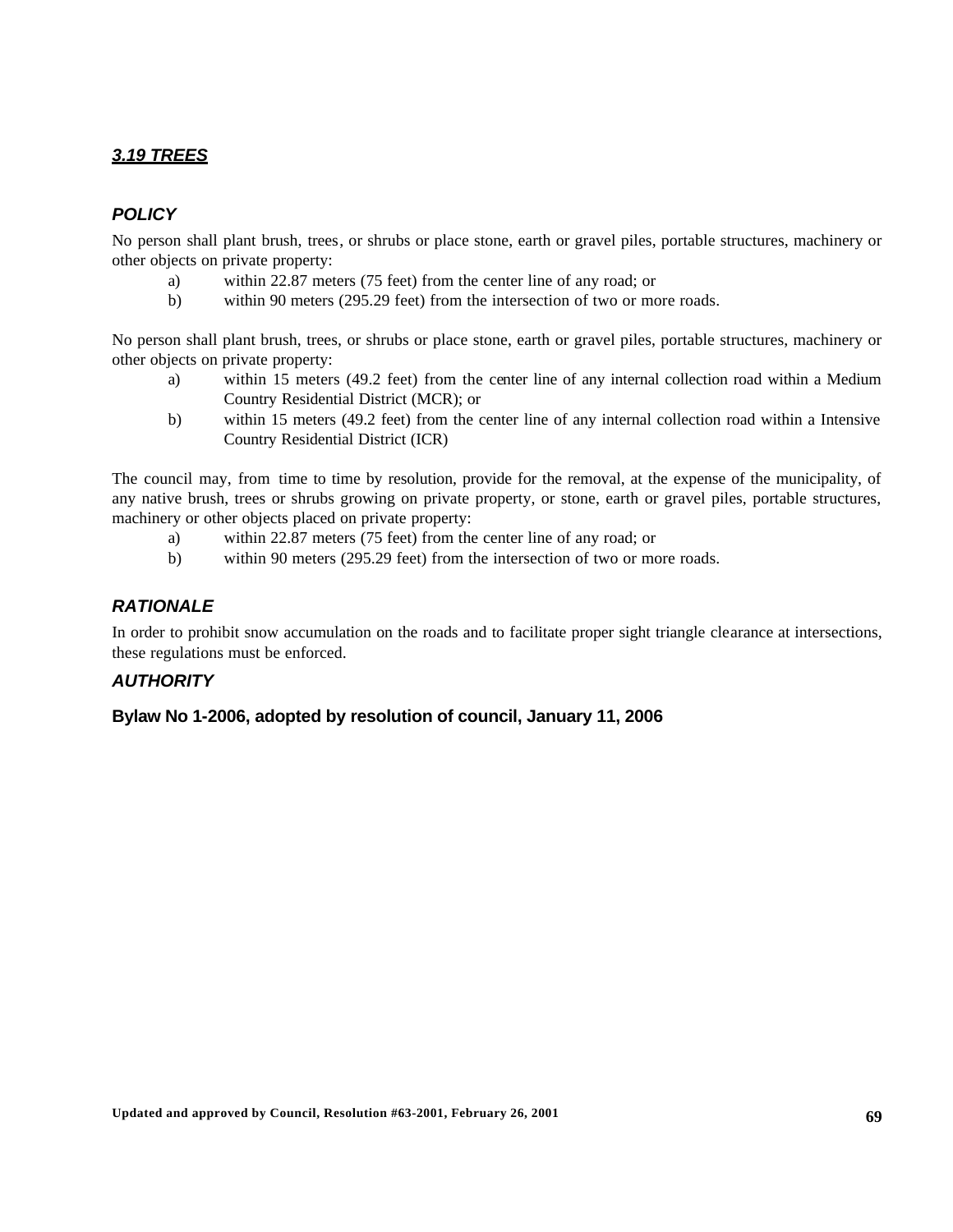# *3.20 APPROACHES*..

# *POLICY*

The Municipality will construct one approach per parcel granting access from a municipal road to the parcel.

Any additional approaches are subject to approval of Council and at the cost of the property owner.

# *RATIONALE*

To control municipal costs associated with construction and maintaining access approaches.

To control the number and location of access approaches to ensure traffic safety.

### *AUTHORITY*

### **Resolution #234-95 passed August 2, 1995**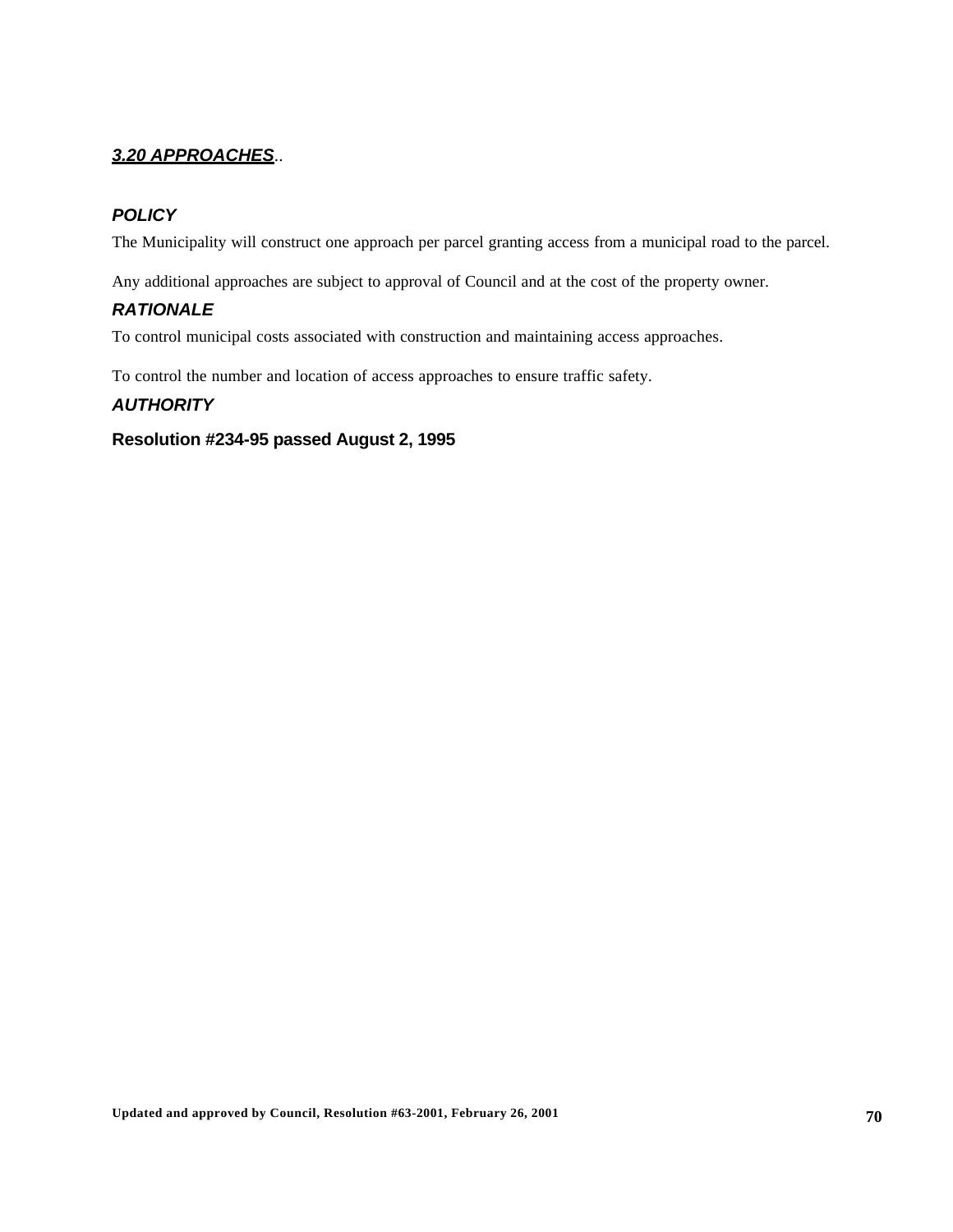### *3.21 MUNICIPAL VEHICLES & EQUIPMENT*

### *POLICY*

- ? ? All Municipal vehicles and equipment to be used strictly for municipal purposes.
	- ? ? No personal use.
	- ? ? Only Municipal employees, or council, shall be permitted in municipal vehicles or equipment. No passengers.
- ? ? All operators must have a valid Saskatchewan driver's license and a driving record suitable to the Municipality's insurance carrier.
	- ? ? Operators must sign any necessary insurance carrier's driving record request.
- ? ? All operators must keep a fuel log detailing date, kilometer or hours and fuel purchase.
- ? ? All operators must keep a maintenance log detailing date, kilometer or hours and type of any and all vehicle or equipment maintenance.
- ? ? All operators must keep the vehicle or equipment in a clean condition inside and out.

### *RATIONALE*

Municipal vehicles and equipment are purchased for municipal purposes only. Insurance provisions prohibit nonmunicipal employees as passengers in municipal equipment. To ensure proper municipal equipment maintenance and care, logs and cleanliness must be maintained.

### *APPLICATION*

? ? Foreman and/or Council to routinely inspect municipal vehicles and equipment to ensure policy compliance.

? ? Foreman to monthly submit vehicle and equipment fuel and maintenance logs for Council inspection.

### *AUTHORITY*

**Resolution #93-98 passed April 1, 1998**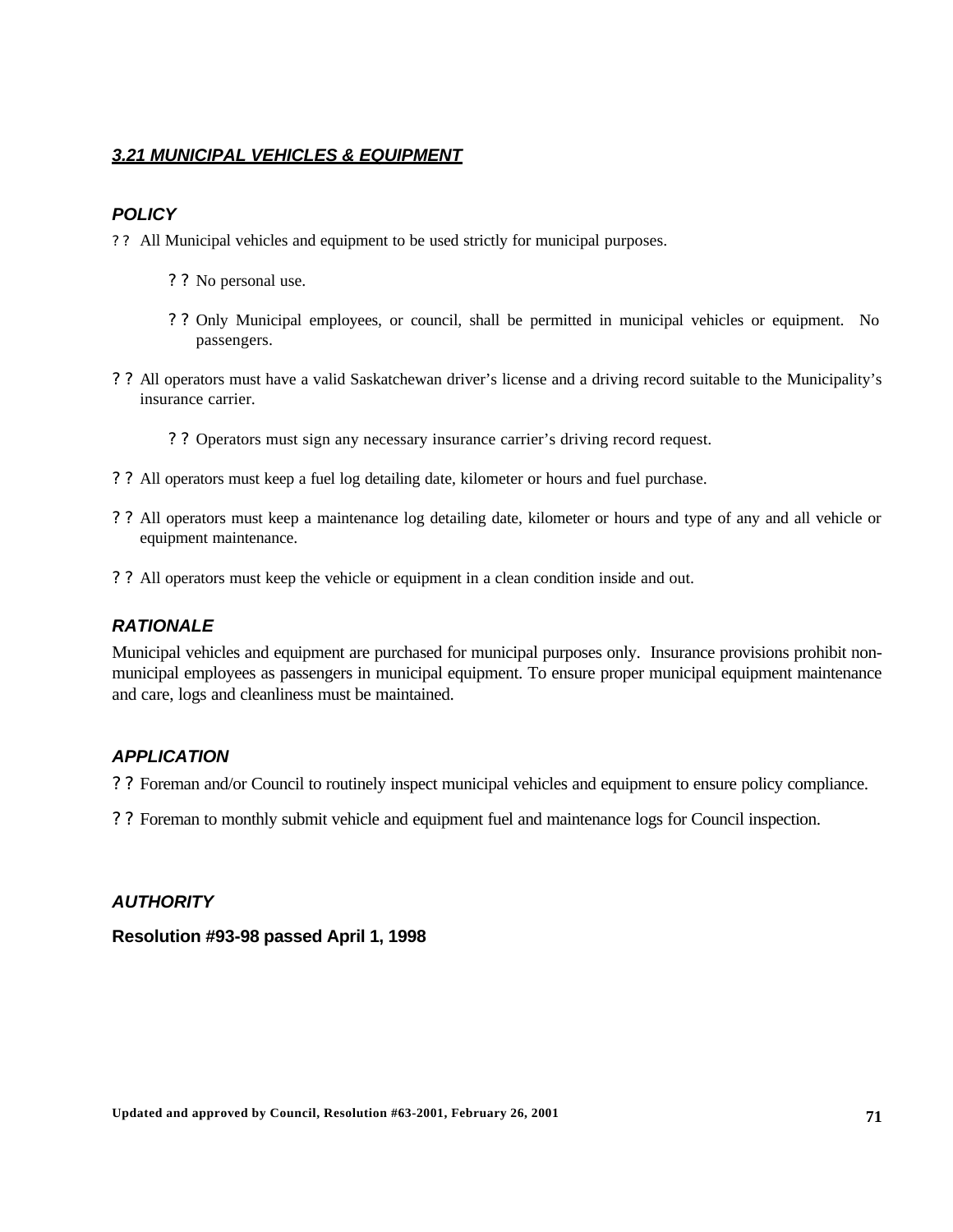### *3.22 ROAD CLOSURE AND/OR LEASE*

# *POLICY*

Upon application, the RM may close and lease any unused road allowance to an adja cent landowner.

### *APPLICATION*

- ? ? a fee of \$200 must be received from the applicant.
- ? ? a road lease agreement with the municipality must be executed by the applicant.
- ? ? public notice of the road closure must be advertised.
- ? ? a signed statement from other adjacent property owners approving the road lease must be received.
- ? ? approval from all public utilities must be received.

### *AUTHORITY*

### **Resolution #260-2001 passed August 13, 2001**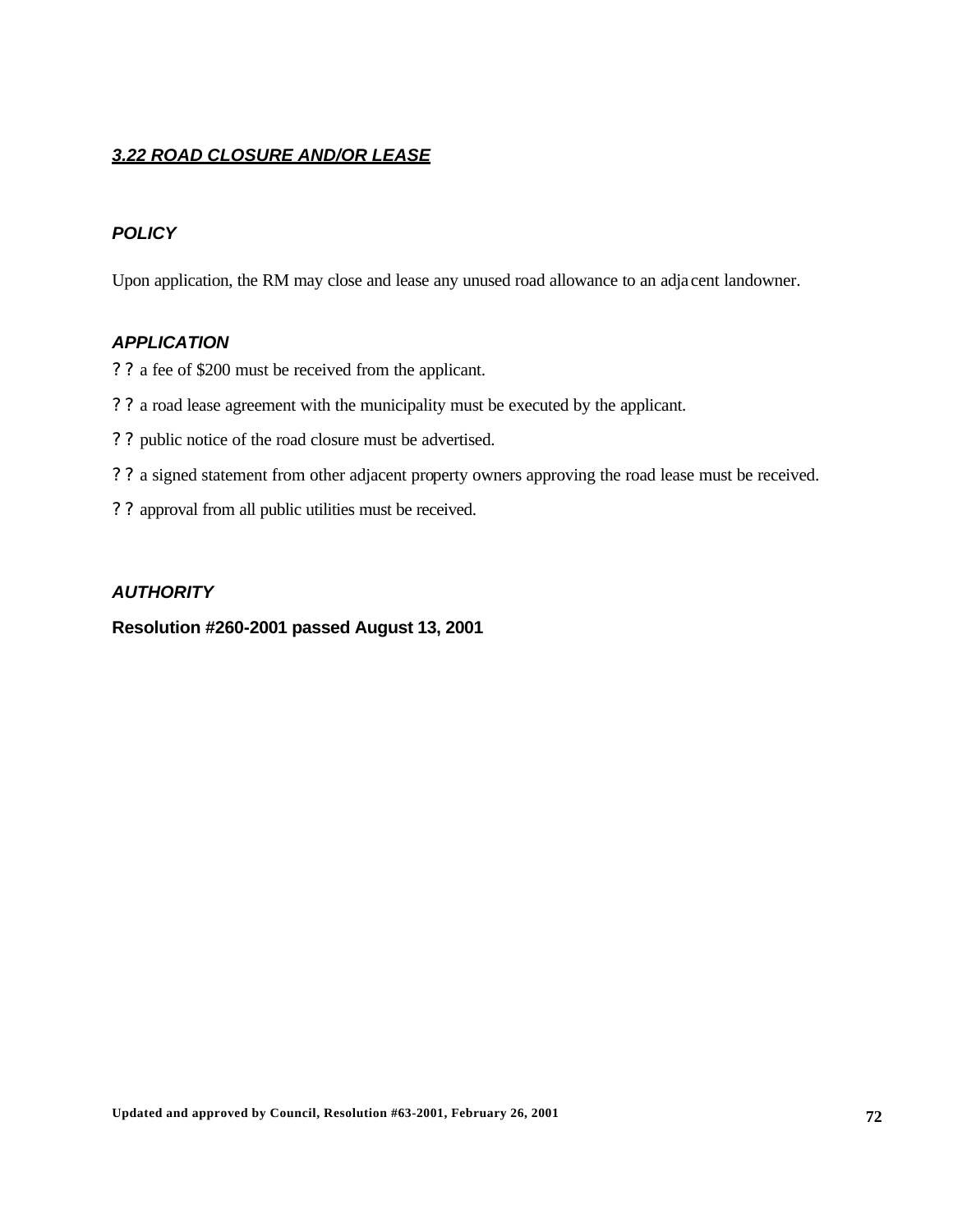# **PROTECTIVE SERVICES**

# *4.1 BYLAW ENFORCEMENT*

# *POLICY*

That we hire necessary personnel to enforce our bylaws, and further; that violators be given one warning and if they persist we shall charge them with a bylaw violation and prosecute when necessary.

# *RATIONALE*

Bylaws are passed for the benefit of the municipality and when adopted, must be enforced. However, one warning will be given to violators before commencing prosecution.

## *AUTHORITY*

**The Municipalities Act – Sections 8 & 373**

**Bylaw No 7-2005, adopted by resolution of Council, May 11, 2005**

**Bylaw No 2-2008, adopted by resolution of Council, January 9, 2008**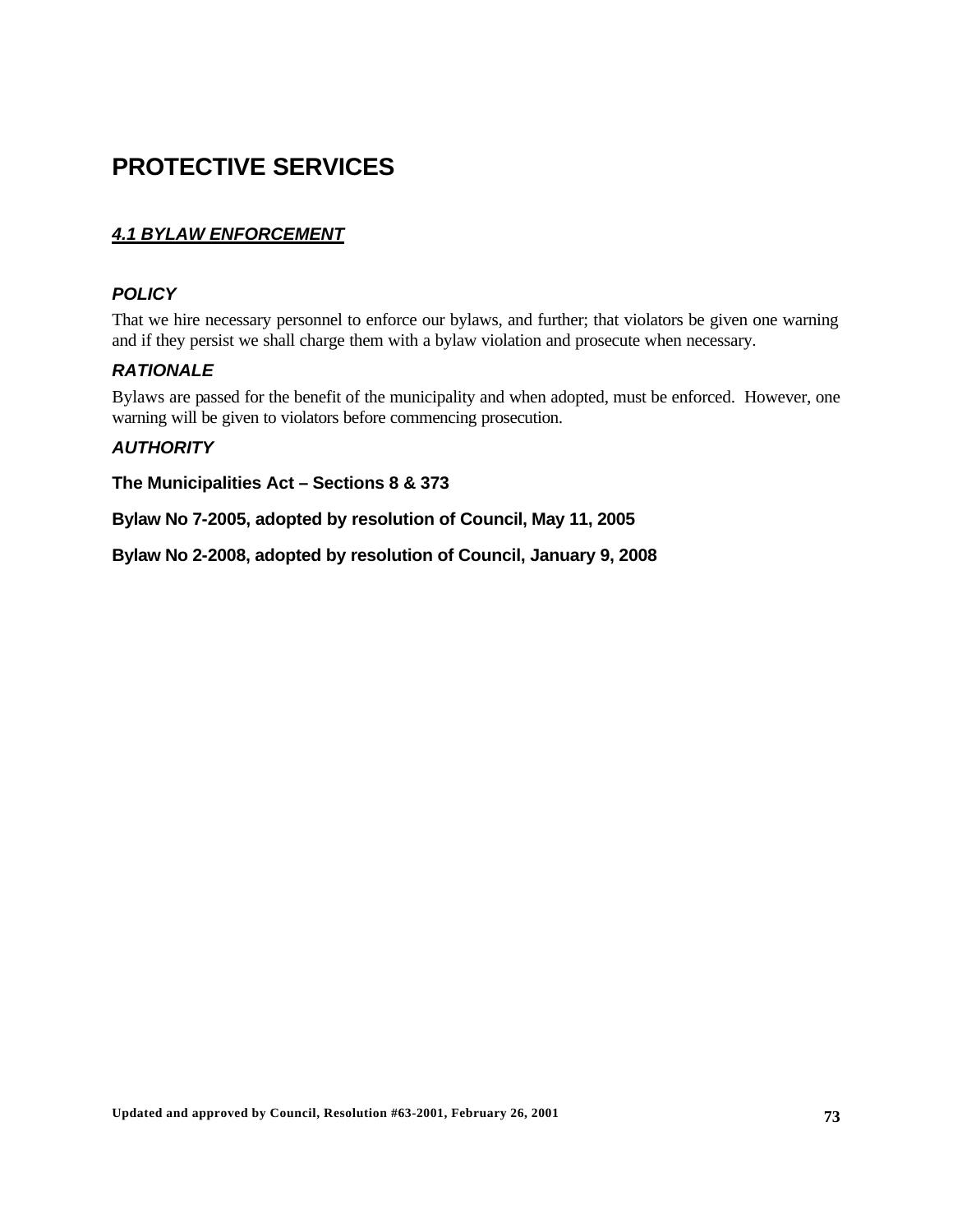# *4.2 EMERGENCY MEASURES ORGANIZATION*

# *POLICY*

That we establish an emergency measures organization, which shall consist of two branches

- the executive committee comprised of three council members,

- the planning committee comprised of the EMO Coordinator, and representatives of the Allan, Bradwell, Clavet, and Sunset Estates fire departments.

That a maximum of 0.15 % of the annual municipal levy per year be allocated to emergency response costs.

# *RATIONALE*

We will implement E.M.O. guidelines in order to protect and assist our ratepayers in any way during an emergency situation or disaster.

# *AUTHORITY*

**Bylaw #5-2006 passed July 12, 2006**

**Resolution #113-93 passed May 3, 1993**

**Resolution #126-93 passed June 2, 1993**

**Resolution #139-95 passed May 10, 1995**

**Resolution #94-97 passed March 18, 1997**

**Resolution #303-99 passed December 9, 1999**

**Resolutions #320-2009 & #321-2009 passed December 16, 2009**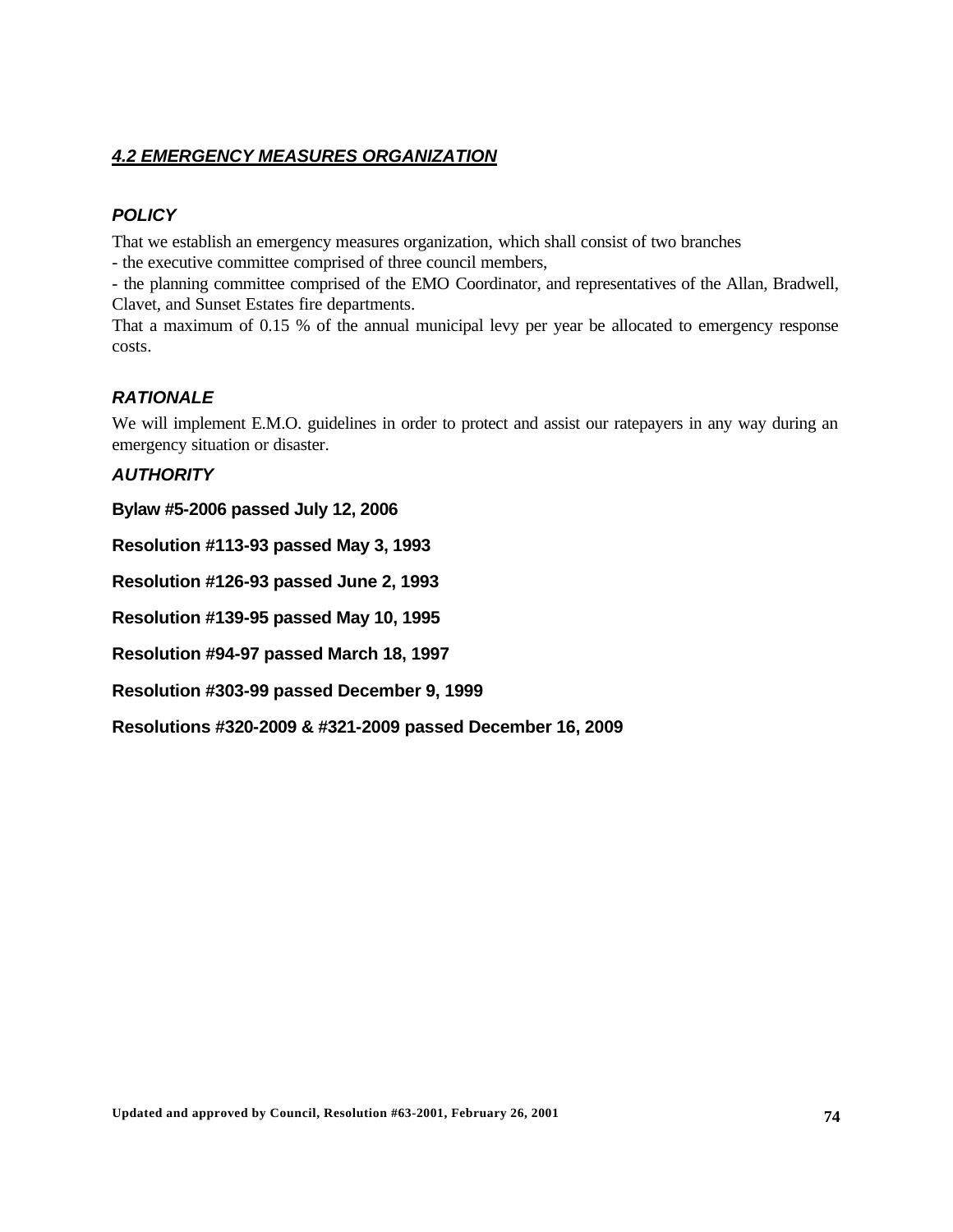# *4.3 FIREARMS*

# *POLICY*

That no person shall discharge any firearms within the limits of the Rural Municipality of Blucher, No. 343, Province of Saskatchewan

## EXCEPTIONS:

- ? ? Any person on land on which he is in actual occupation.
- ? ? Any person on the said land owned by any member of his family or by any other person with his permission.
- ? ? Any person permitted to hunt under the Migratory Birds Convention Act (Canada) or the regulations there under.
- ? ? During the open season, by a holder of a license to hunt big game or game birds issued to him under The Game Act.
- ? ? Any gun club issued a special permit by Council.
- ? ? RM appointed Bylaw Enforcement/Pest Control Officer(s) during the course of their pest control duties.

## *TYPES*

This refers to any pistol, rifle, shotgun, revolver or any other device, which uses an explosive to propel bullets, pellets, darts, arrows, or any other thing.

## *RATIONALE*

We wish to make the municipality as safe as possible from the unauthorized discharge of firearms.

## *AUTHORITY*

**Bylaw No 2-96, adopted by resolution of Council, April 10, 1996**

**Resolution #200-2001 passed June 4, 2001**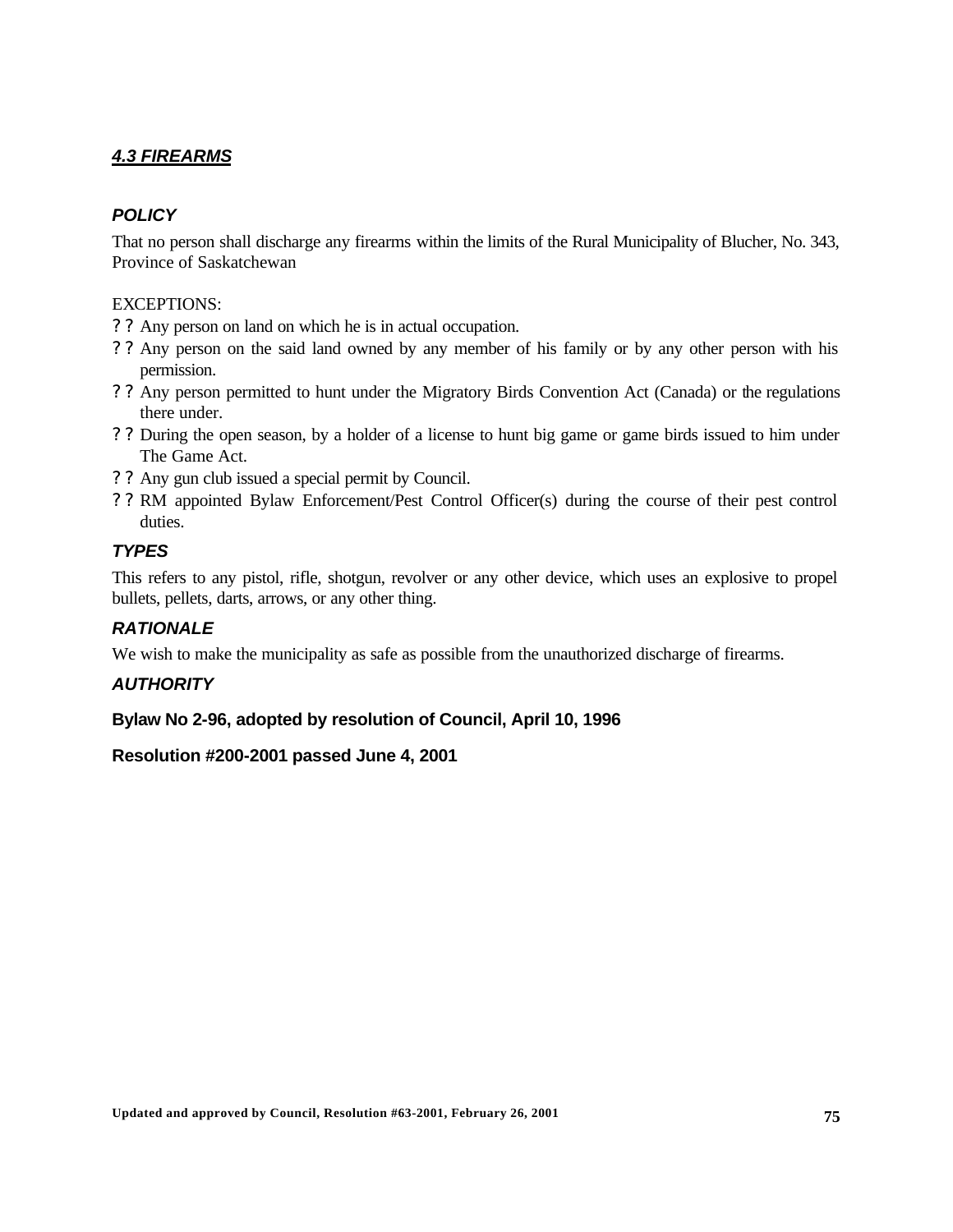# *4.4 FIRE PROTECTION*

# *4.4.1 BLUCHER-LOST RIVER EMERGENCY SERVICES DISTRICT*

## *POLICY*

In conjunction with the Rural Municipality of Lost River # 313 and the Town of Allan that we establish a emergency services agreement by bylaw in order to provide emergency services.

## *APPLICATION*

The agreement shall encompass the whole of the R.M. of Blucher, No. 343, and in the R.M. of Lost River, No. 313, Township 33-1 W 3; 33-2 W3, 32-1 W3, excluding Sections 6 and 7, 32-2, excluding Section 1-12 and 17-30; 31-1 W3, excluding Sections 1-24, 30 and 31.

## *FEES*

Schedule "B" Fire Protection Agreement Fee Schedule

- 1. Fees will be based on an alarm basis, not on the number of units responding.
- ? ? 1 alarm fire ( i.e.: small grass fire, auto fire, fire monitoring)
	- ? ?  $1<sup>st</sup>$  hour –  $1<sup>st</sup>$  hour fee
	- ? ? additional hours or part thereof hourly fee for one unit

? ? 2 alarm fire (i.e.: large grass fire, major highway accident, non-interior structural incident)

- ? ?  $1<sup>st</sup>$  hour –  $1<sup>st</sup>$  hour fee plus one additional unit's hourly fee
- ? ? additional hours or part thereof two times additional hourly fee

## ? ? 3 alarm fire(i.e.: major grass fire, interior structural incident)

- ? ?  $1<sup>st</sup>$  hour –  $1<sup>st</sup>$  hour fee plus two additional unit's hourly fee
- ? ? additional hours or part thereof three times additional hourly fee
- 2. Fee:
- $?$  ? 1<sup>st</sup> hour: \$900.00
- ? ? Each additional hour or part thereof \$150.00 (per unit)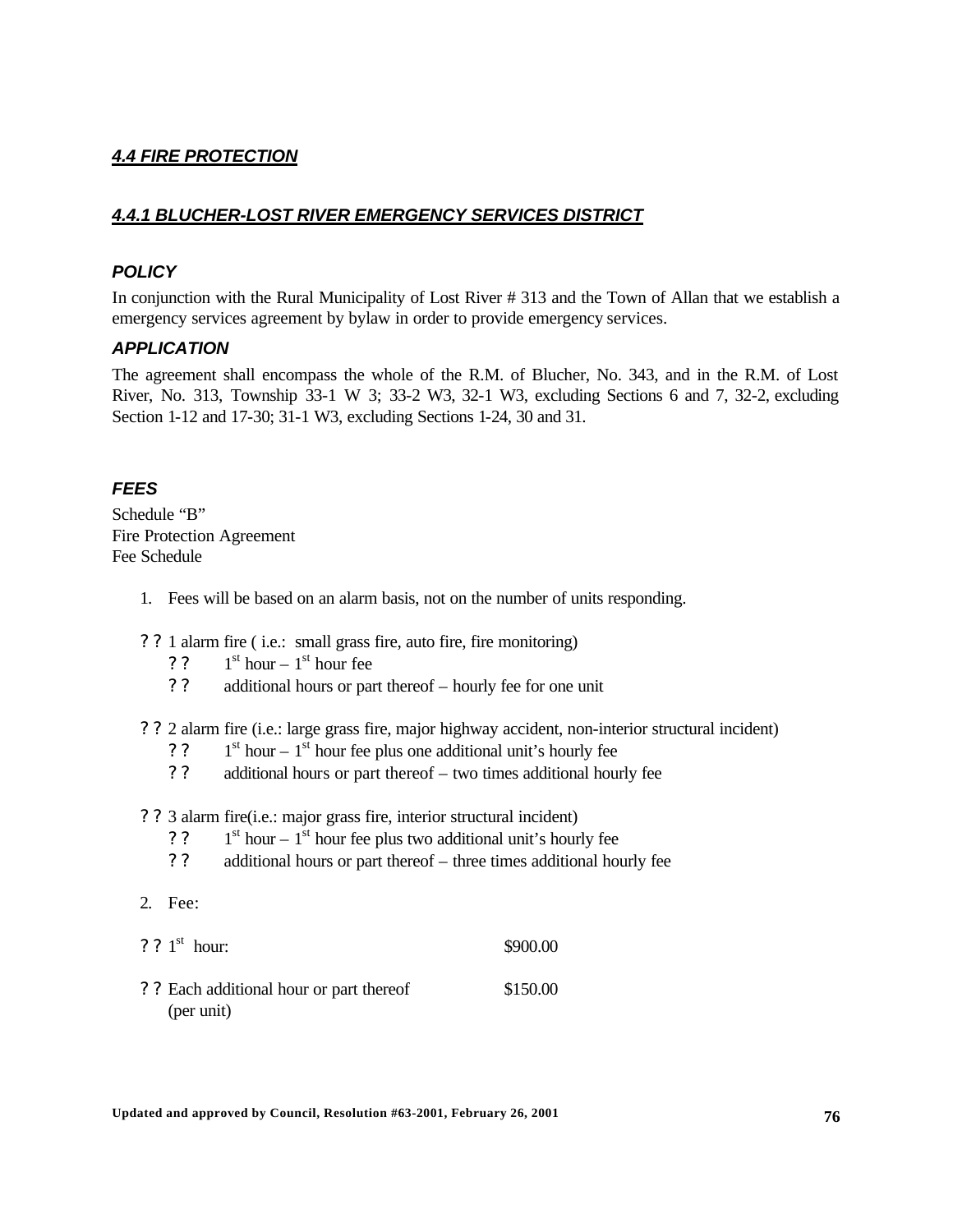For example:

- ? ? **1 alarm fire** ( i.e.: small grass fire, auto fire, fire monitoring)
	- ? ? \$900 for first hour, \$150 for each additional hour, or part there of
- ? ? **2 alarm fire** (i.e.: large grass fire, major highway accident, non-interior structural incident)
	- ? ? \$900 for first hour for one truck, plus \$150 for first hour for second truck
	- ? ? (\$150 x 2) for each additional hour or part thereof
	- ?  $? = $1050$  for the first hour, plus \$300 for each additional hour or part thereof
- ? ? **3 alarm fire**(i.e.: major grass fire, interior structural incident)
	- ? ? \$900 for first hour for one truck, plus \$150 for first hour for second truck, plus \$150 for first hour for third truck
	- ? ? (\$150 x 3) for each additional hour or part thereof
	- ?  $? = $1200$  for the first hour, plus \$450 for each additional hour or part thereof

## *AUTHORITY*

## **Bylaw No. 10-99, adopted by resolution of Council, December 9, 1999**

Note: Under this agreement, the municipality has stationed a fire truck in the Town to Allan to be manned by the Blucher-Lost River Volunteer Fire Department .

The municipality also has stationed a fire truck in the Village of Clavet, to be manned by the Clavet Volunteer Fire Department.

The Sunset Estates Volunteer Fire Department has also agreed to provide fire protection service to this municipality but is not a participant to the emergency services district.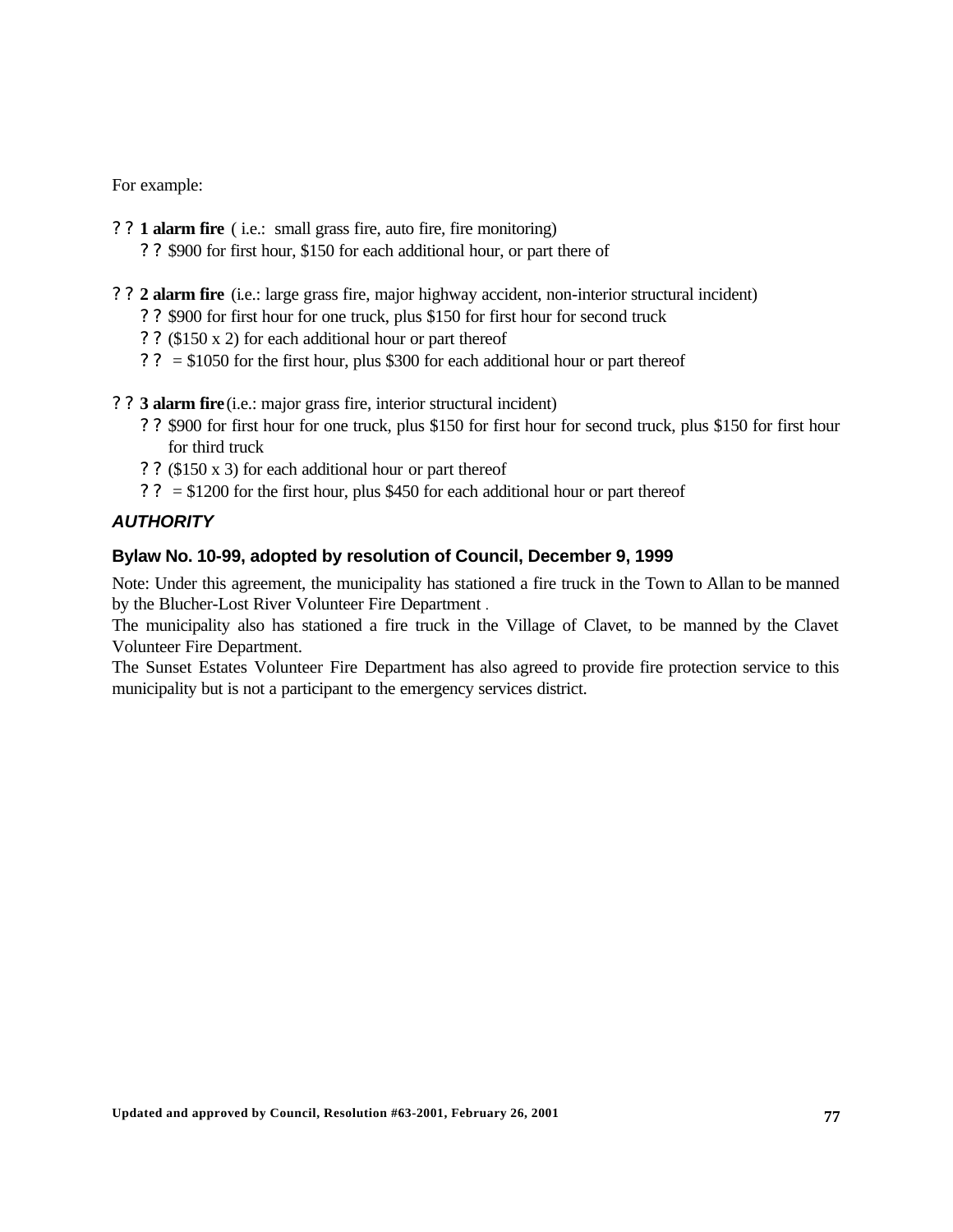# *4.4.2 INTER-MUNICIPAL FIRE PROTECTION AGREEMENTS*

# *POLICY*

That this municipality will enter into agreements with neighboring fire departments to provide fire protection services for reasonable charges incurred during a first call out or requested by a fire chief.

# *RATIONALE*

In order to provide the best first call out and requested back-up services as possible to this Municipality's Ratepayers, a fire protection agreement must be entered into by the municipality.

## *AUTHORITY*

**The Municipalities Act - Sections 42 & 43**

**Bylaw No 7-99 & No 4-2008 respecting the Village of Bradwell**

**Bylaw No 7-99 & No. 7-2008 respecting the Village of Clavet and Elstow**

**Bylaw No 7-99 & No. 7-2008 respecting the R.M. of Morris, #312, Dundurn, # 314, Corman Park, #344, and Aberdeen, #373**

**Bylaw No 9-99 & No. 6-2008 respecting the Town of Colonsay and R.M. of Colonsay, #342**

**Bylaw No 10-99 respecting the Town of Allan, R. M. of Lost River, # 313**

**Bylaw No 17-2007 respecting the City of Saskatoon**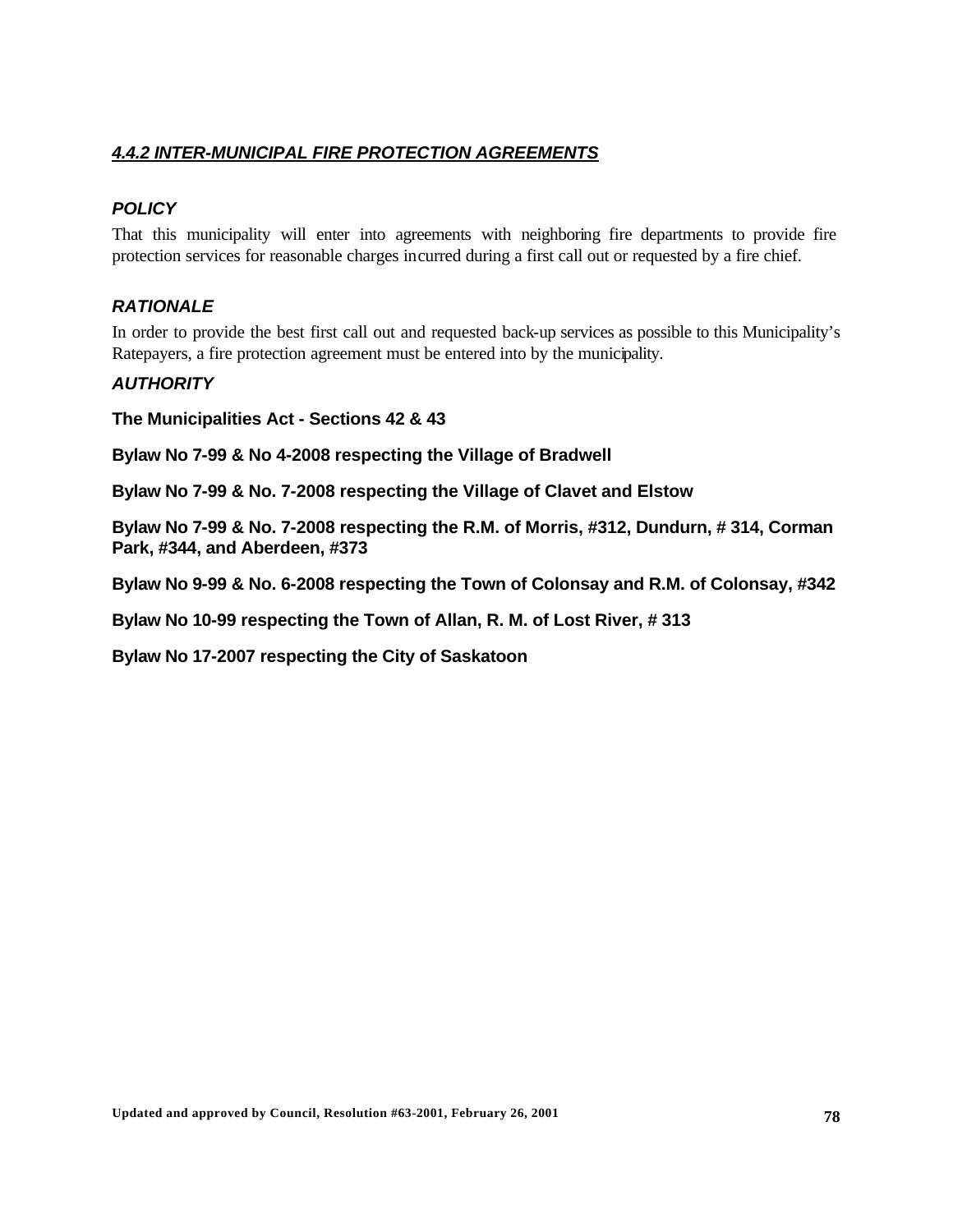# *4.4.3 VOLUNTEER FIRE DEPARTMENT REMUNERATION*

# *POLICY*

That we pay an honorarium of \$200.00 per year to the fire chiefs of the Blucher-Lost River, Bradwell, Clavet and Sunset Estates volunteer fire departments.

That we pay the Blucher-Lost River, Bradwell and Clavet volunteer fire department a grant equivalent to \$20.00 per hour per volunteer, to a maximum of 6 volunteers, when performing fire department duties for this municipality.

## *RATIONALE*

That we acknowledge the effort and time spent by volunteers manning the various volunteer fire departments servicing the municipality.

# *AUTHORITY*

**Resolution #25-2000 passed January 12, 2000**

**Resolution #182-2006 passed July 12, 2006**

**Resolution #327-2006 passed December 13, 2006**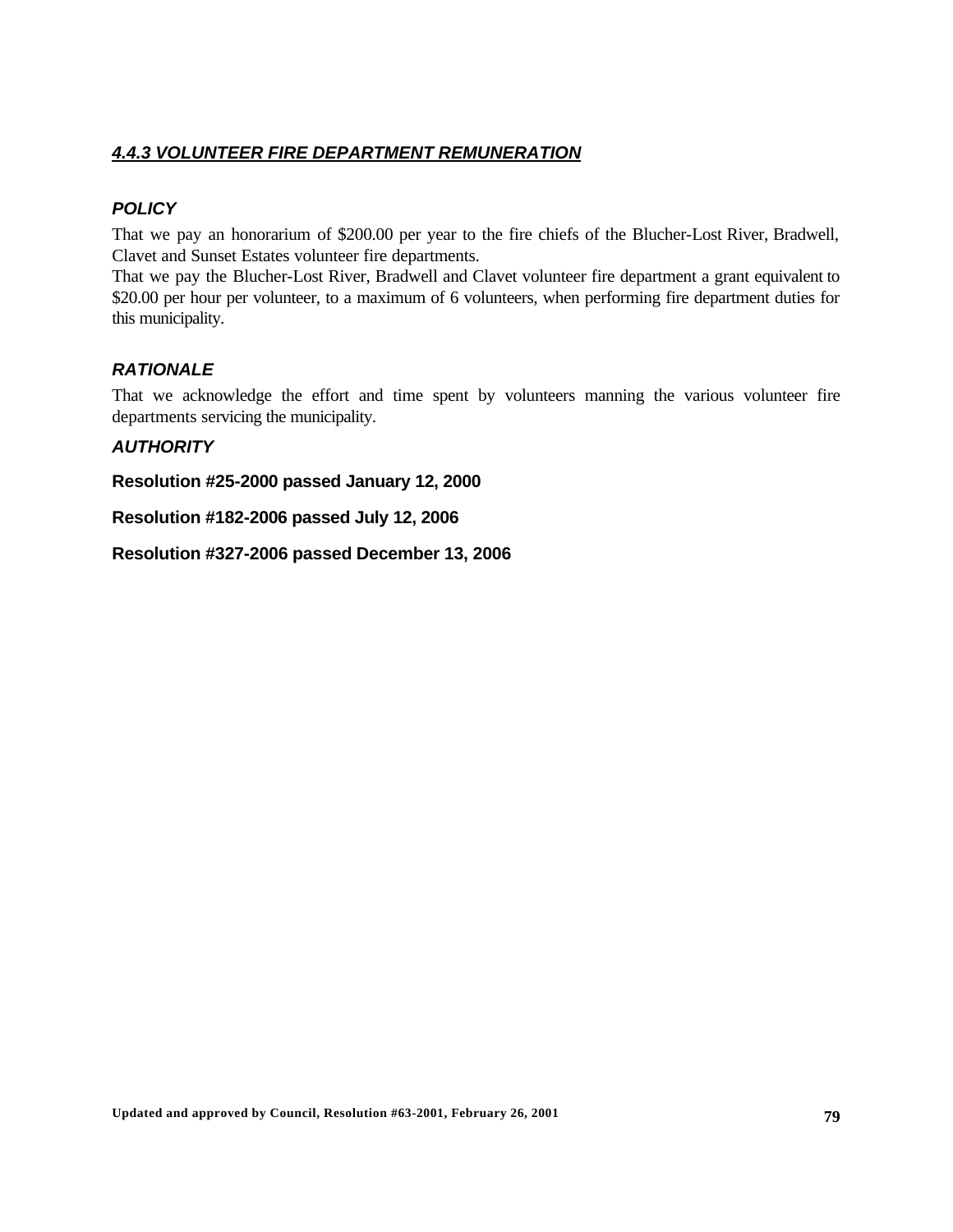#### *4.4.4 VOLUNTEER FIRE DEPARTMENT FUNDING*

## *POLICY*

That we allocate a maximum of 3.60 % of the annual municipal levy per year to fire protection.

- ?? 67% of the allocation to the Blucher Fire Protection District
	- ?? Only RM trucks to be funded
	- ?? District wide protective equipment to be funded
	- ?? District wide training to be funded
- ?? 33% of the allocation to the Sunset Estates Fire Department
- ?? Year end fiscal statements to be submitted indicating fund use

#### *RATIONALE*

That adequate fire protection is required, however a limit must be set on funding fire protection.

#### *AUTHORITY*

**Resolution #139-95 passed May 10, 1995**

**Resolution #146-96 passed May 8, 1996**

**Resolution #94-97 passed March 18, 1997**

**Resolution #303-99 passed December 9, 1999**

#### *4.4.5 USE OF RM EQUIPMENT FOR FIRE FIGHTING*

#### *POLICY*

Use of RM equipment to assist in fire fighting may be permitted by the RM foreman or delegate upon authorization from the on scene fire chief or fire warden.

At the fire scene all RM equipment will be under the direct control of the on scene fire chief or fire warden.

At any time RM employees reserve the right to refuse operating in any unsafe conditions.

#### *RATIONALE*

RM equipment may be used to facilitate fire fighting. However, appropriate personnel must authorize and coordinate the use of this equipment. Also, at all times, employee safety must be protected.

#### *AUTHORITY*

#### **Resolution #282-2005 passed November 7, 2005**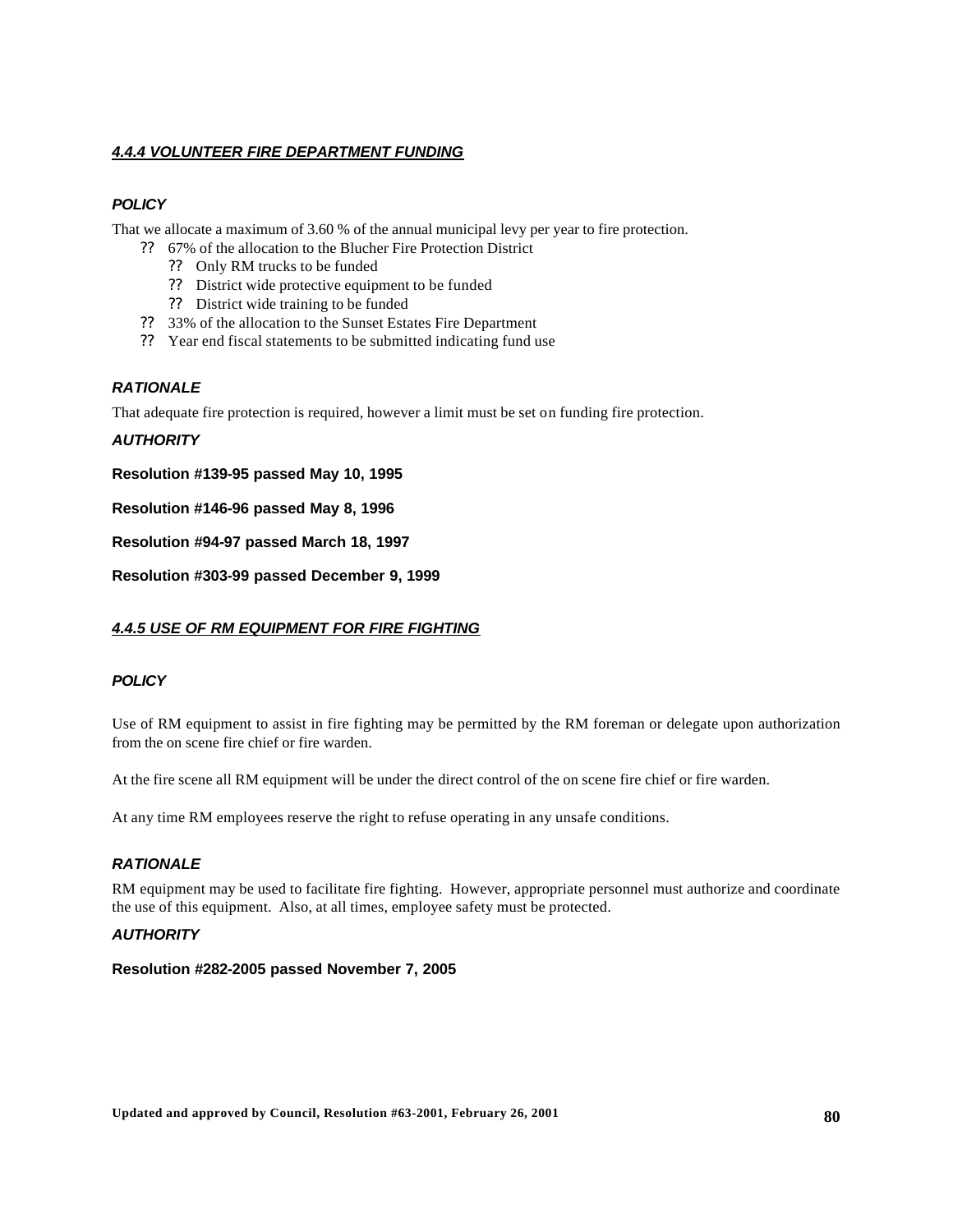## *4.5 FIRST RESPONDERS*

## *POLICY*

That a maximum of .0.15 % of the annual municipal levy per year be allocated to first responder costs. The municipality will train and equip a maximum number of first responders per division as indicated:

| Division 1 | 2 Division 4 |   |
|------------|--------------|---|
| Division 2 | 2 Division 5 | 2 |
| Division 3 | 3 Division 6 | 3 |

## *RATIONALE*

It is important for our ratepayers to be protected and have immediate medical care available.

## *AUTHORITY*

**Resolution #139-95 passed May 10, 1995**

#### **Resolution #94-97 passed March 18, 1997**

**Resolution #303-99 passed December 9, 1999**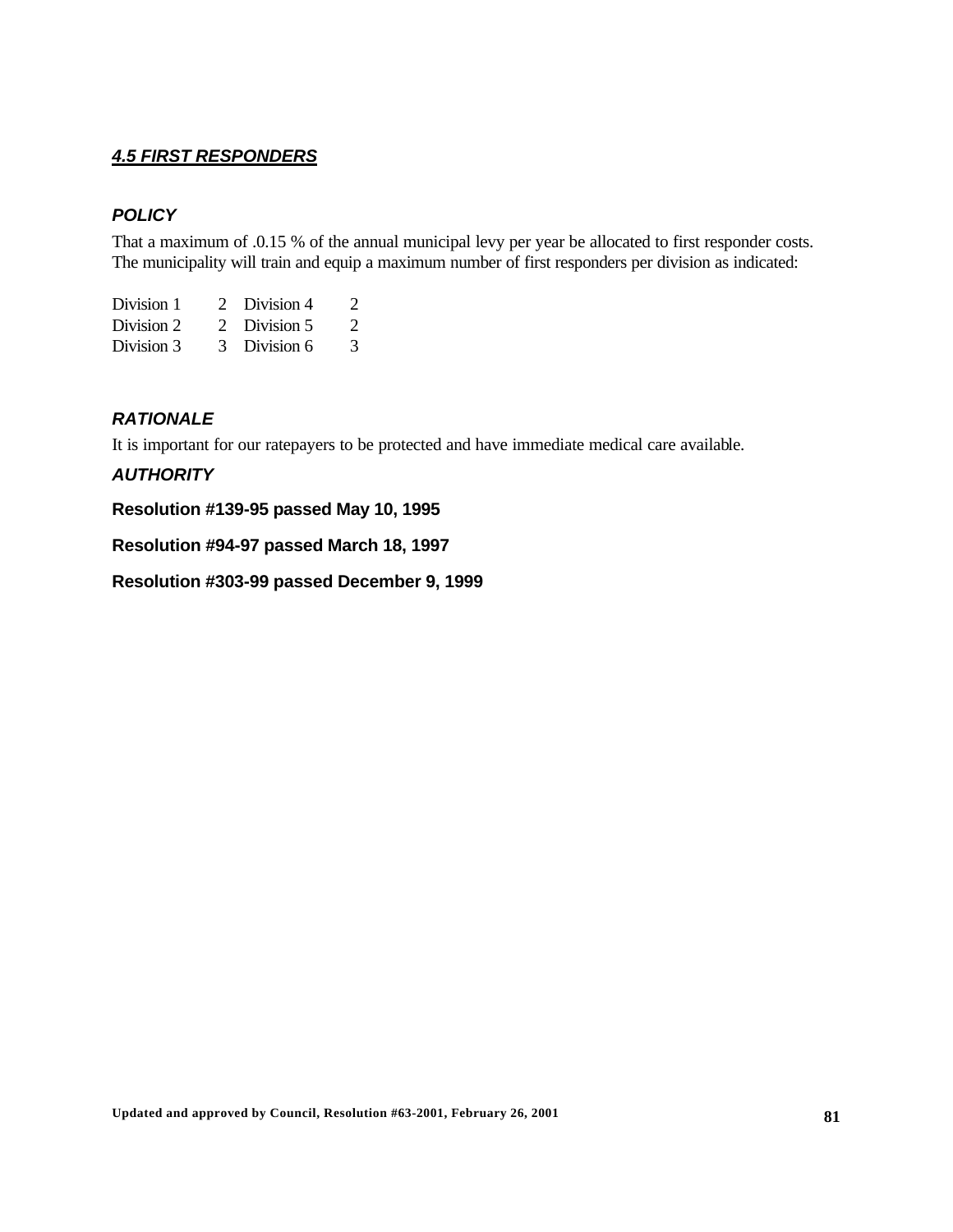# *4.6 PEST CONTROL*

# *4.6.1 REPORTING PROCEDURES*

## *POLICY*

In order to ensure adequate pest control in the municipality, ratepayers should make a reasonable effort to maintain their property in a clean and pest free condition and report any pest problems to the municipal office.

## *APPLICATION*

The municipality will use the power of the Pest Control Act to control pests if necessary.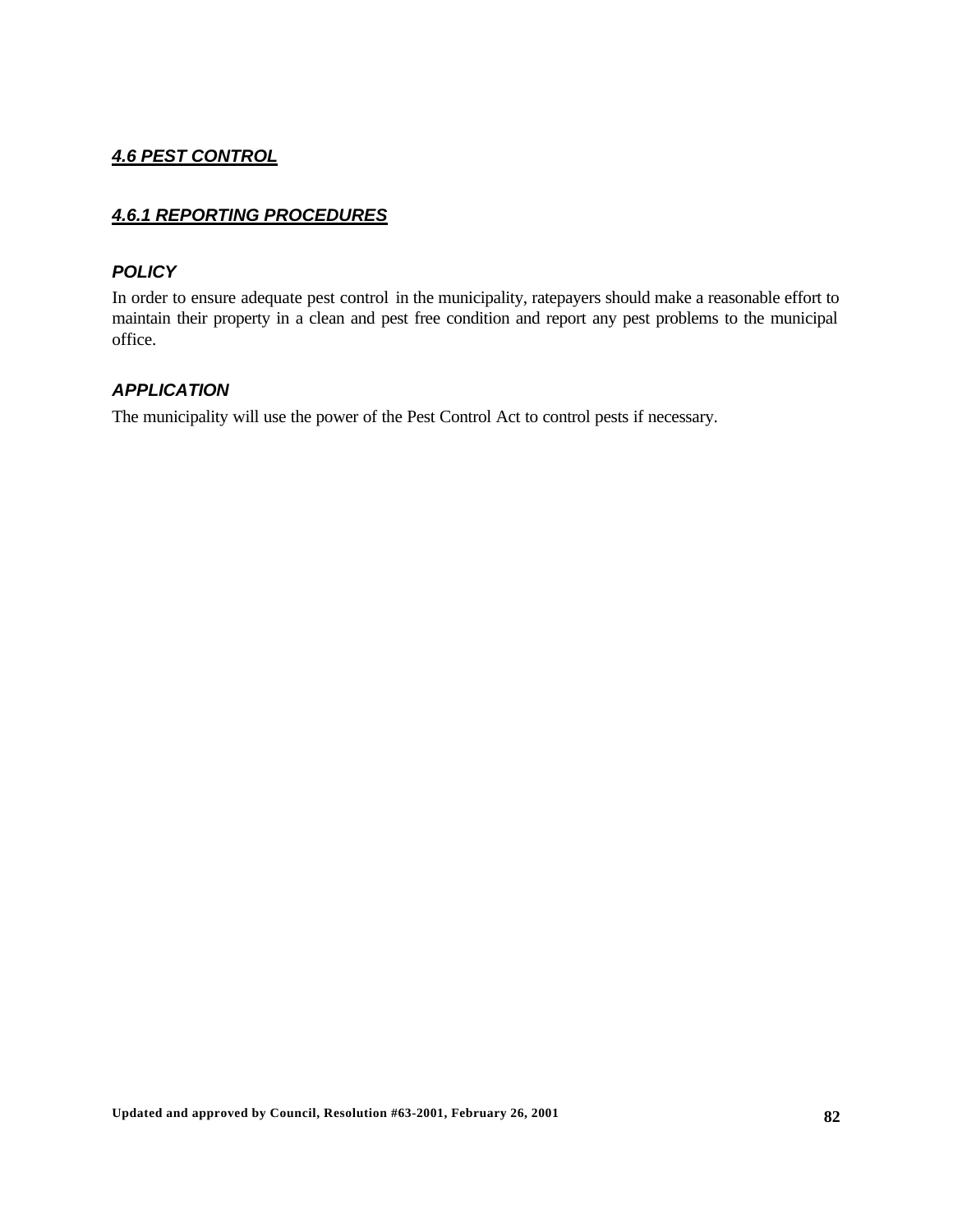# *4.6.2 INSPECTING PROCEDURES*

# *POLICY*

This municipality will administer *The Pest Control Act.* The P.C.O. will make routine inspections, making a minimum of one inspection of per vacant farmyard or granary site with additional visits where necessary to control problem sites. When a report has been received, the municipality will dispatch our P.C.O.

The municipality will pay for a maximum of two visits per farmyard. The landowners will be charged for any additional visits at the rate of \$15.00 per visit. Bait will be provided free of charge to all ratepayers.

## *APPLICATION*

That this municipality administer the Pest Control Act and supply pest control bait free of charge to ratepayers.

This municipality shall pay for a maximum of two visits per occupied yard site per year, one visit per year to vacant yard sites and granary sites, with the land owner to pay for any additional visits at a rate of \$15.00 per visit.

## *RATIONALE*

In order to maintain adequate pest control in the municipality, the Pest Control Act must be enforced and bait provided.

## *AUTHORITY*

## **Resolution #140-95 passed May 10, 1995**

**Resolution #338-2009 December 16, 2009**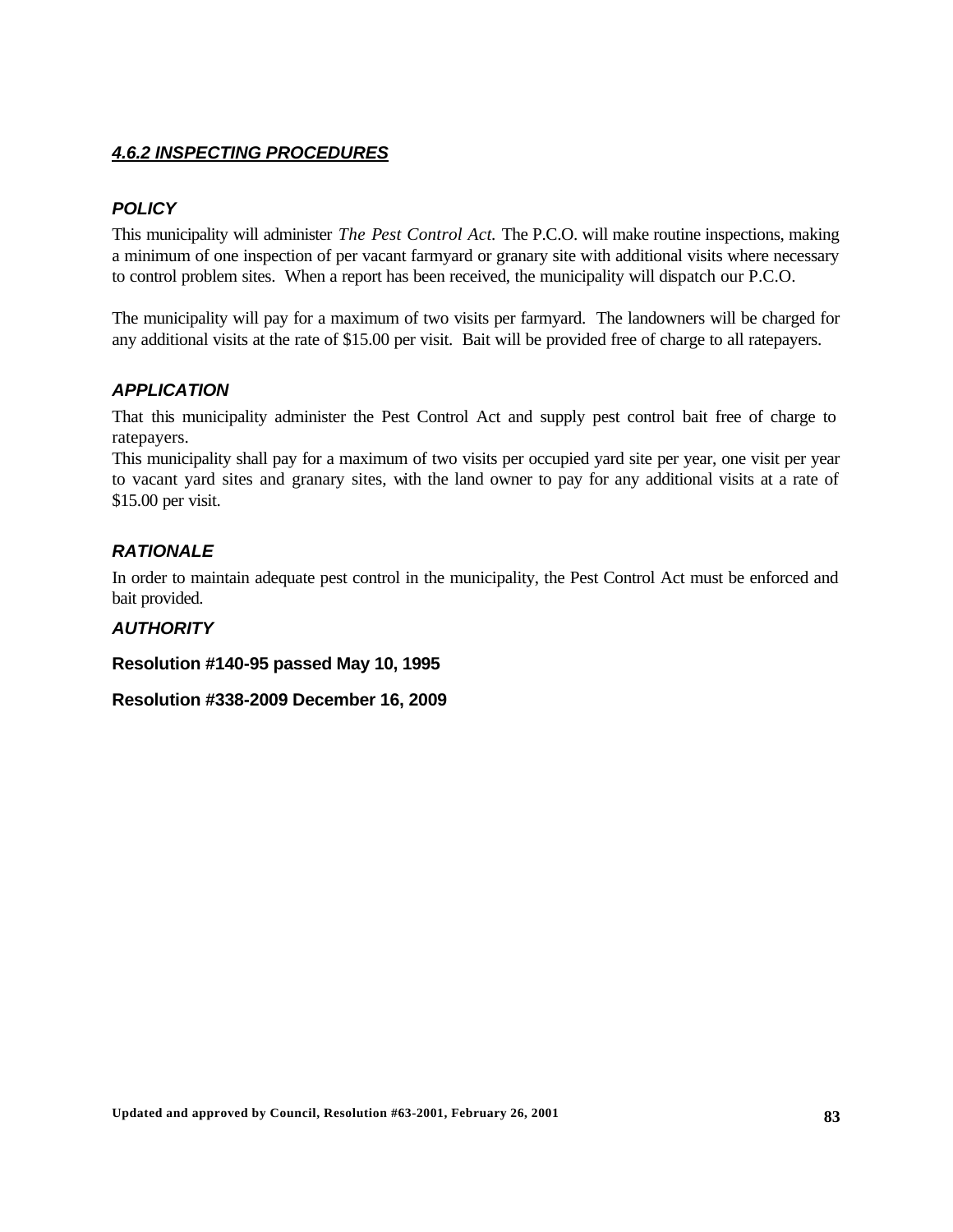# **ENVIRONMENTAL HEALTH**

## *5.1 ENVIRONMENTAL ISSUES*

#### *POLICY*

The municipality will seek public input on all environmental issues via public meeting in the community hall closest to the proposed area affected.

#### *RATIONALE*

In order to avoid misconceptions and misinformation the public must be fully advised of all proposed environmental matters.

#### *AUTHORITY*

#### **See "Administrator's Report, November 5, 1990 minutes**

#### *5.2 TREE PLANTER*

#### *POLICY*

The municipality will require a deposit of \$100 before permitting the use of the municipal tree planter. The deposit will be refunded upon the return of the municipal tree planter in good condition.

#### RATE:

? ? \$15 per ½ day (if returned by 1 p.m.) ? ? \$25.00 per day

## *RATIONALE*

In order to ensure the proper use and return of the tree planter in a cost recovery method.

#### *AUTHORITY*

**Resolution #143-97 passed April 9, 1997 and Resolution #127-2006 passed May 10, 2006**

## *5.3 RODENT CONTROL*

#### *POLICY*

The municipality will have rodent control equipment available for rent by ratepayers.

#### RATE:

| ? ? EXIT rodentcide applicator | \$25.00 per day |
|--------------------------------|-----------------|
|                                |                 |

? ? Grasshopper bait spreader \$25.00 per day

#### *RATIONALE*

To assist ratepayers with rodent control in a cost recovery method.

## *AUTHORITY*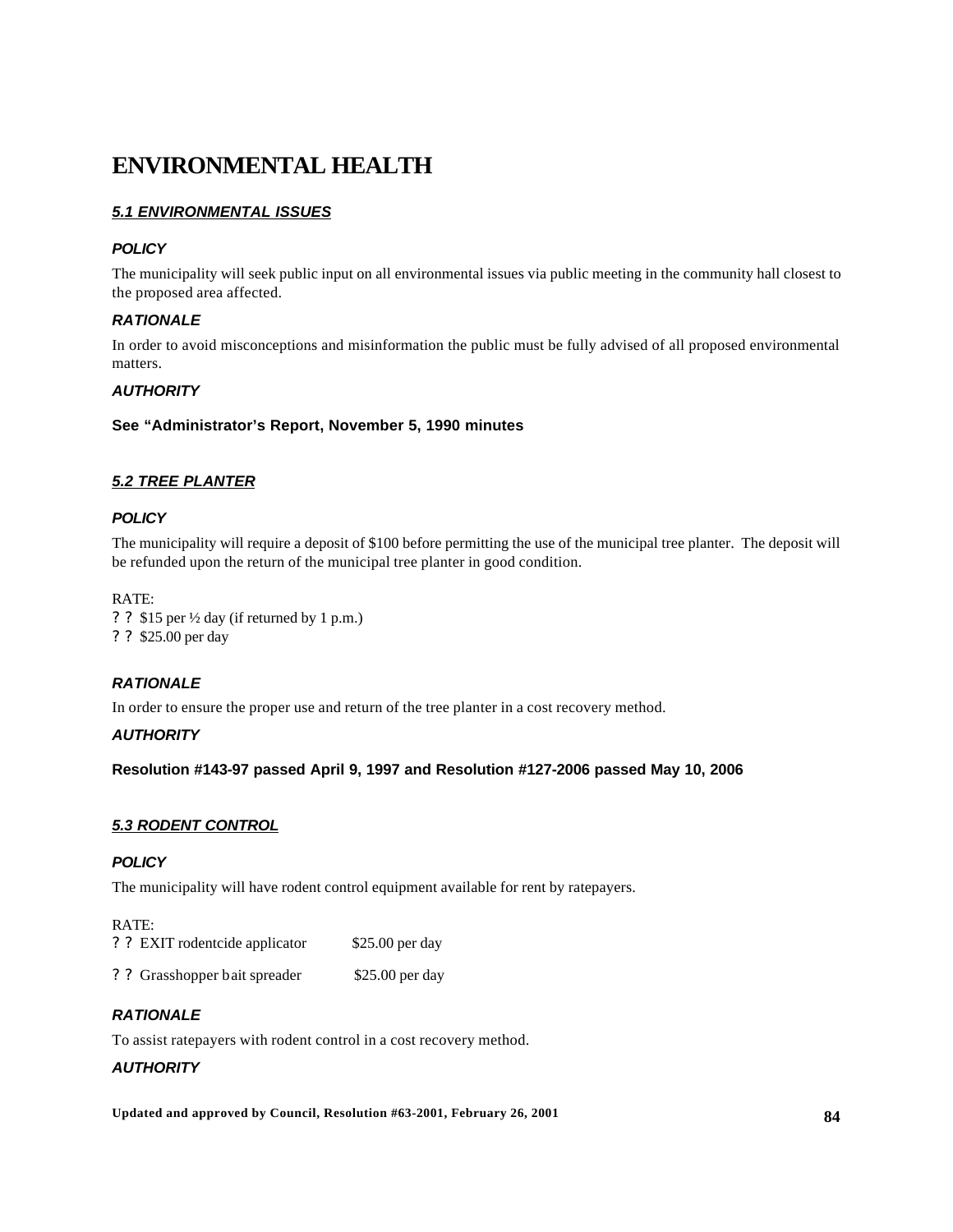**Resolution #112 passed April 13, 2005**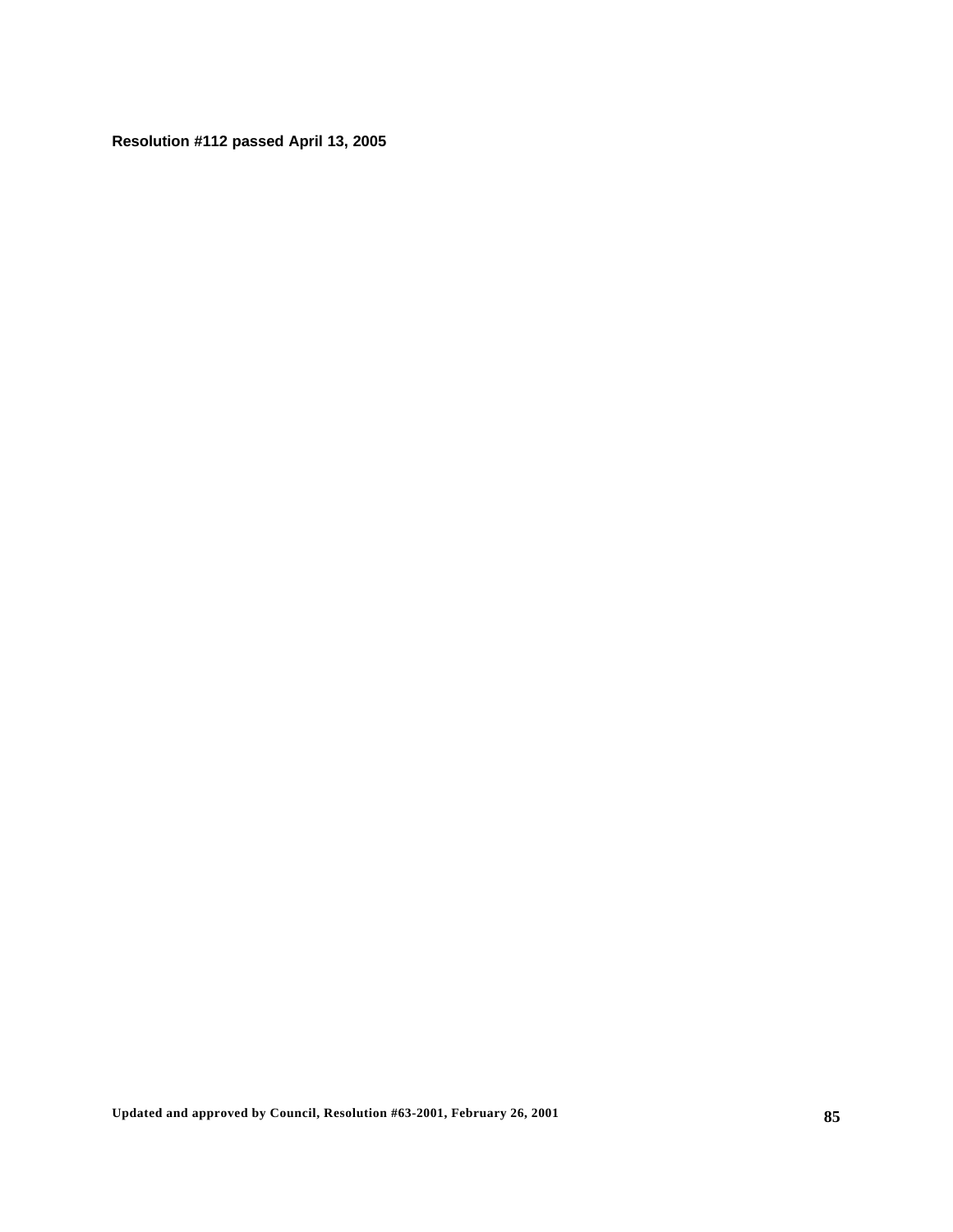# *5.4 BURNING*

# *POLICY*

Burning shall be permitted in the municipality unless otherwise prohibited.

# *TYPES*

Railways shall receive permits/licenses permitting burning for a limited time along rail lines.

## *APPLICATION*

Burning shall be suspended if conditions are too dry.

# *RATIONALE*

We wish to prevent fire hazards caused by burning during dry periods.

## *AUTHORITY*

**Resolution #63-2001 passed February 26, 2001**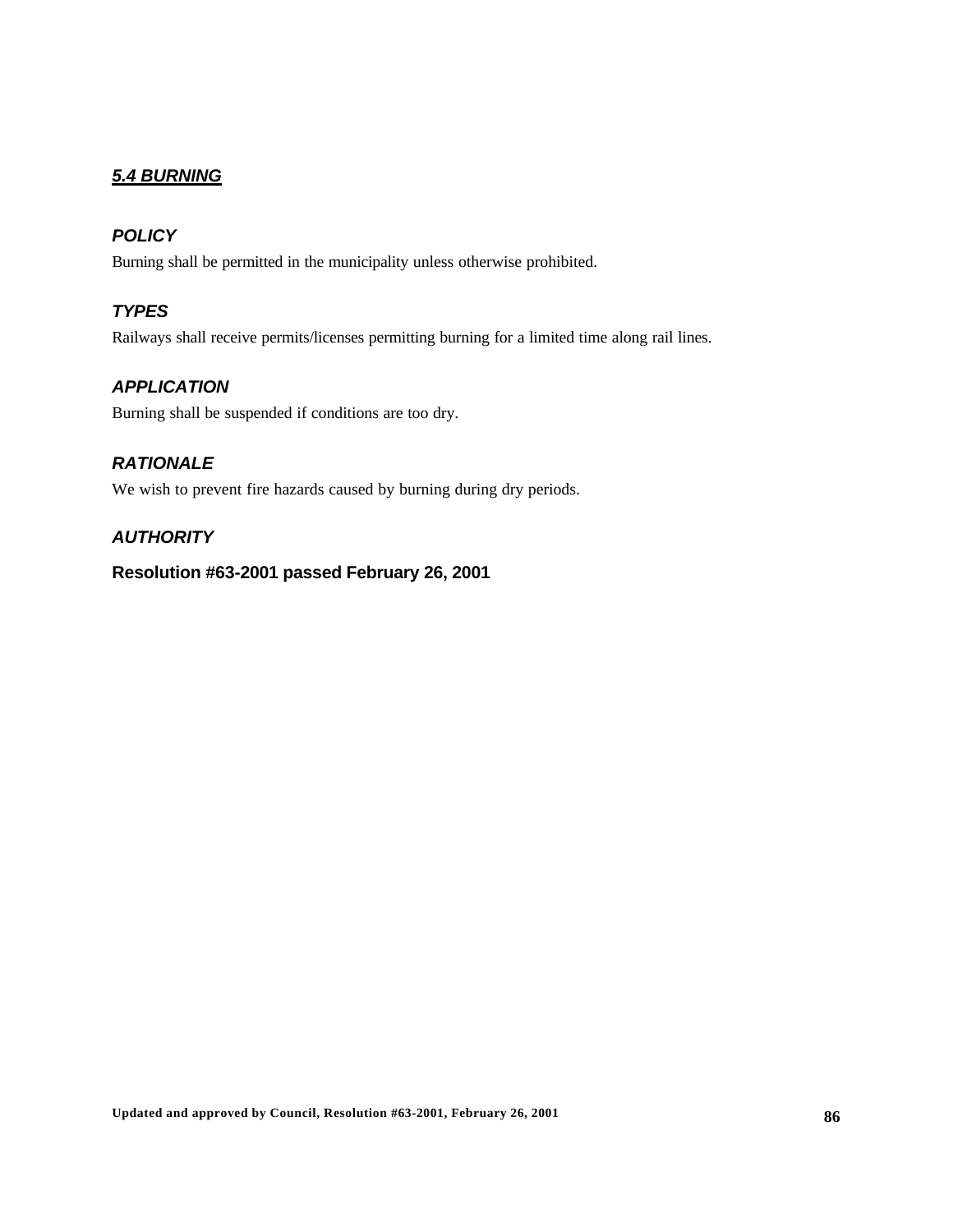## *5.5 WASTE DISPOSAL SITE*

## *POLICY*

A manned waste transfer station will be provided at no charge for the benefit of ratepayers of the municipality and for a fee for non ratepayers. The municipality will also pay the waste disposal charges of any ratepayer using the Allan waste transfer station.

Sunset Estates shall pay the cost of any waste collection and disposal within the mobile home park.

The RM will privately contract the waste disposal services of the transfer station and the waste collection and disposal services of the Sunset Estates mobile home park.

## *OPERATION*

Ratepayers – no charge Closed Public Holidays Hours Tuesday  $-2$  p.m.  $-8$  p.m.  $\blacksquare$  New Years Day Thursday  $-2$  p.m.  $-8$  p.m. Thanksgiving Day Saturday  $-9$  a.m.  $-4$  p.m. Remembrance Day Christmas Day Boxing Day

#### *Fee for Non Ratepayers:*

| ? ? bagged garbage                                         | $$1.00$ per bag            |
|------------------------------------------------------------|----------------------------|
| ? ? ½ ton full of unbagged garbage                         | \$25 per $\frac{1}{2}$ ton |
| ? ? 1/2 ton with extended sides full of unbagged garbage   | \$35 per $\frac{1}{2}$ ton |
| ? ? 1 ton full of unbagged garbage                         | $$50$ per 1 ton            |
| ? ? 3 ton full of unbagged garbage                         | $$100$ per 3 ton           |
| ? ? mattresses, couches, televisions, etc.                 | \$10 per item              |
| ? ? iron, steel, whites, etc.                              | \$15 per item              |
| ? ? clean lumber (no nails, no paint or stained wood, etc) | \$10 per load              |
|                                                            |                            |

# *AUTHORITY*

**Resolution #220-2000 passed September 11, 2000**

**Resolution #221-2000 passed September 11, 2000**

**Resolution #292-2001 passed September 10, 2001**

**Resolution #163-2007 passed May 9, 2007**

**Resolution #323-2009 passed December 16, 2009**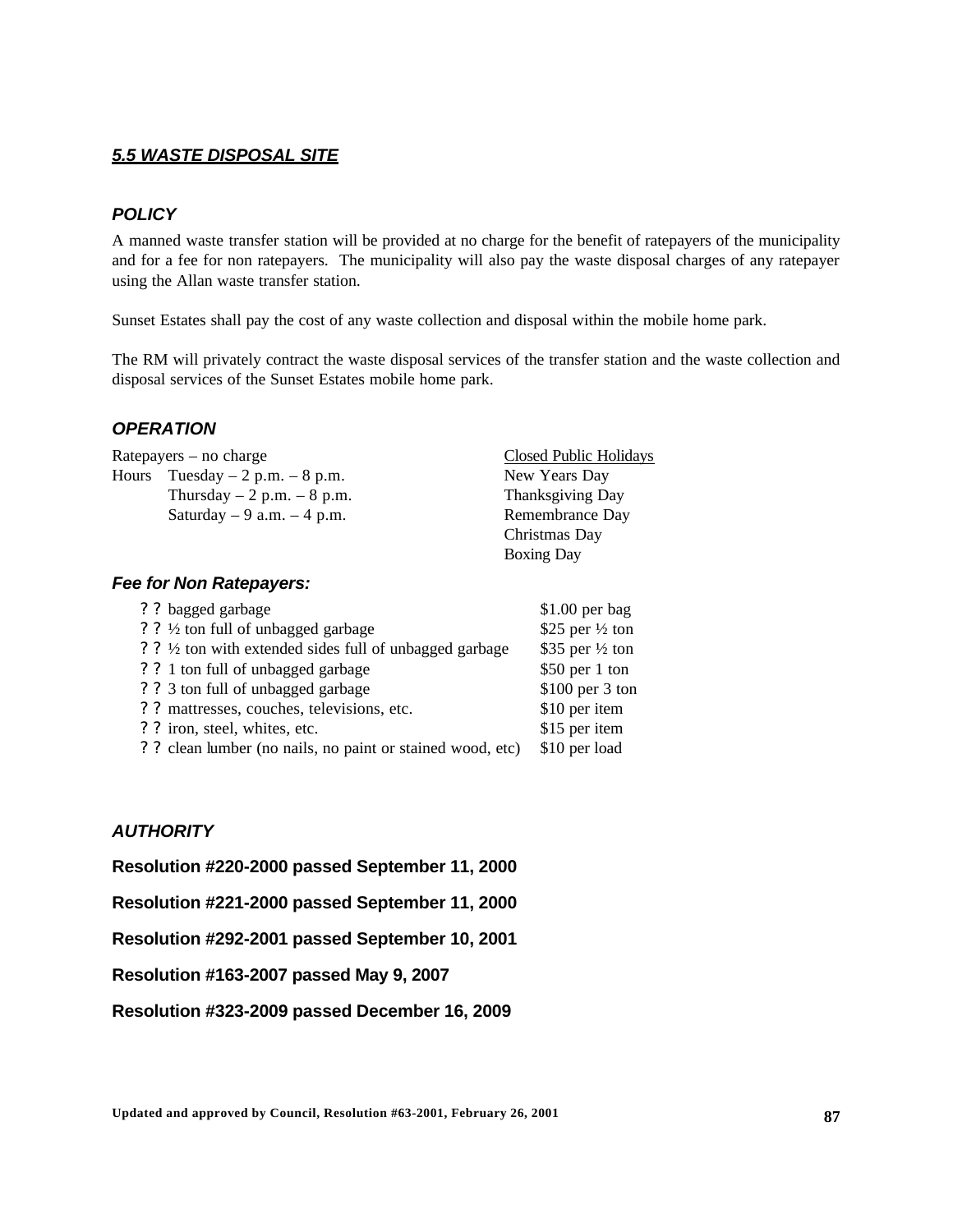## *5.6 MUNICIPAL TANK LOADING FACILITIES*

## *POLICY*

The municipality will locate water tank loading facilities where appropriate.

# *RATES*

- ? ? Tank fill serviced by Sask. Water \$9.00/1,000 gallons
- ? ? Tank fill not serviced by Sask. Water No Charge

## *AUTHORITY*

# **Resolution #155-2006 passed June 7, 2006**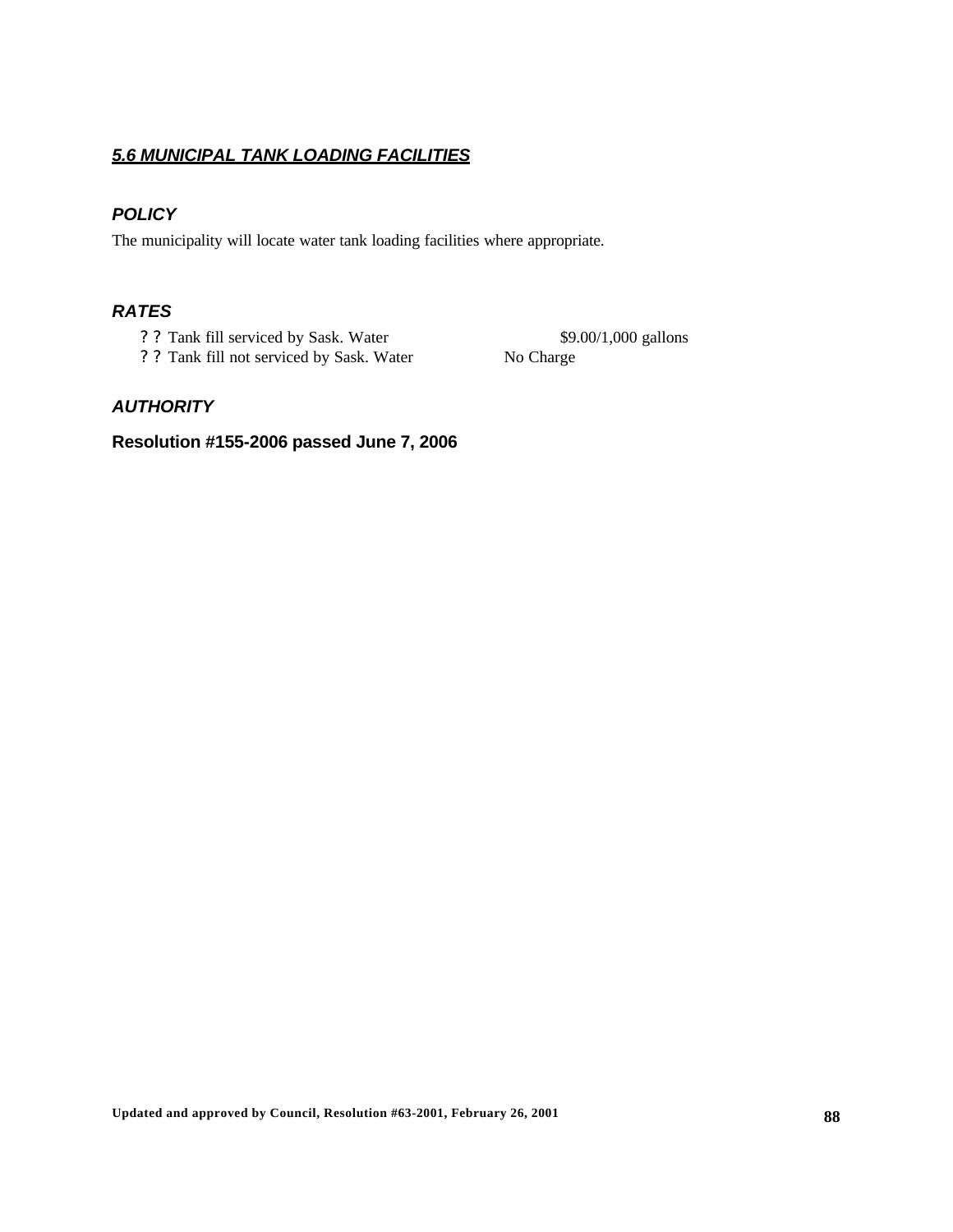## *5.7 MUNICIPAL WATER SUPPLY*

## *POLICY*

That the municipality contract with Sask. Water Corp. to supply water to the Sunset Estates Mobile Home Park and the Blucher Industrial Park.

#### *RATES*

- ? ? Sunset Estates Mobile Home Park \$8.16/1,000 gallons
- ? ? Blucher Industrial Park \$10.86/1,000 gallons
- ? ? Mother Earth Greenhouse \$8.16/1,000 gallons

## *AUTHORITY*

**Bylaw No 6-2007, adopted by resolution of Council, April 11, 2007**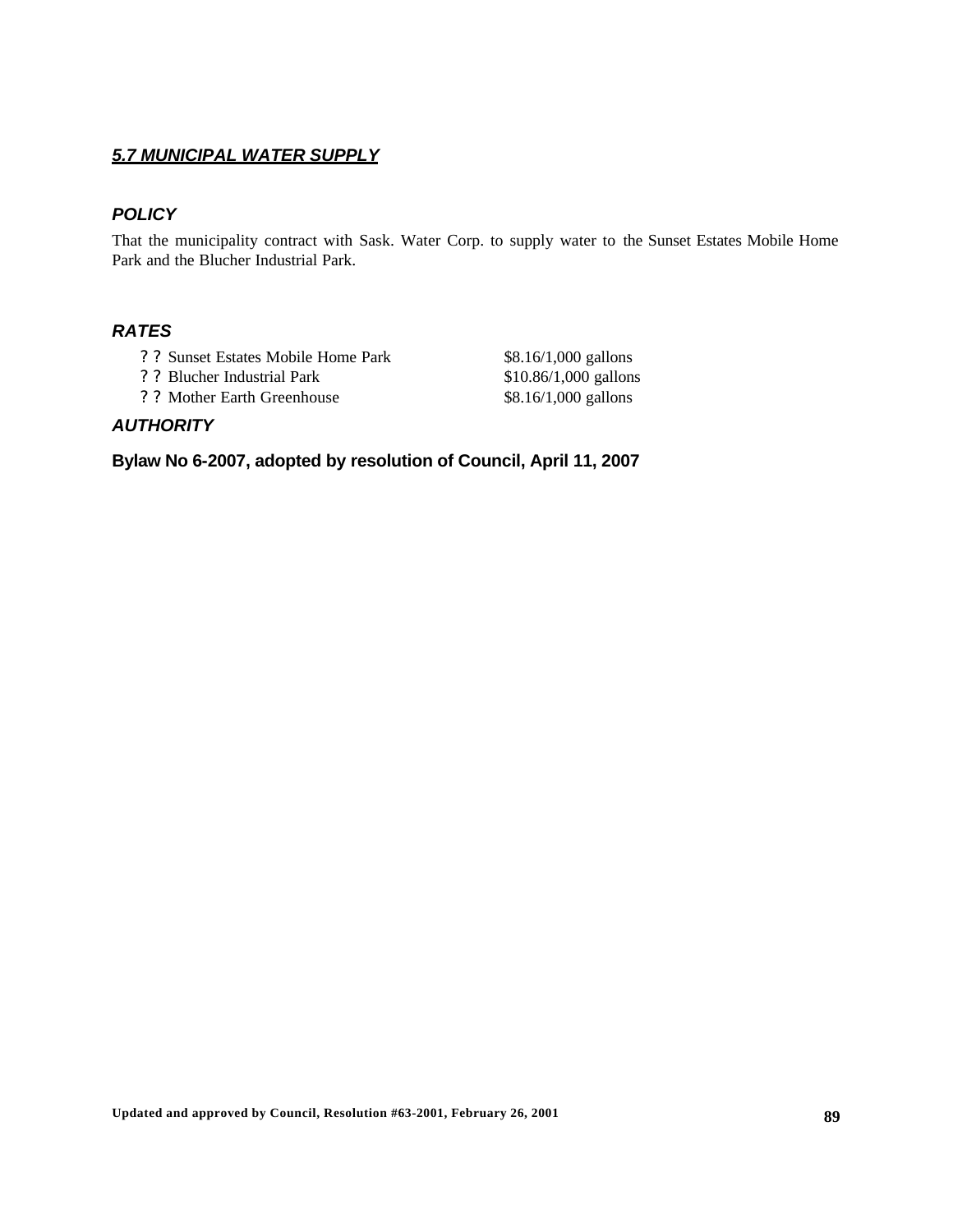# **ENVIRONMENTAL DEVELOPMENT**

# *6.1 VETERINARY SERVICES*

# *POLICY*

We do not wish to provide Veterinary Services through the Western College of Veterinary Medicine at this time due to increased costs.

## *RATIONALE*

It is not feasible for the municipality to provide veterinary services at this time.

## *AUTHORITY*

# **Resolution #181-87 passed June 8, 1987**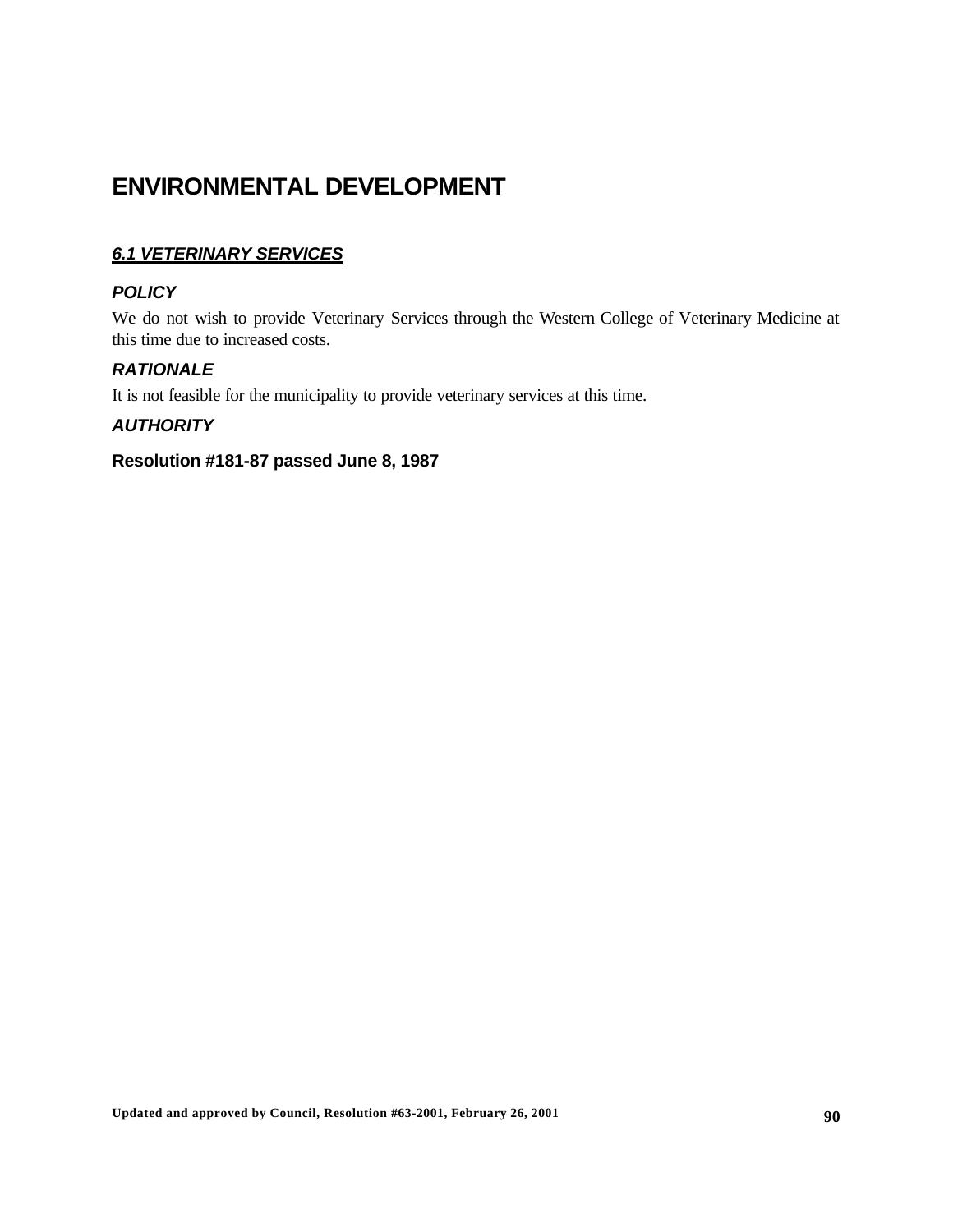## *6.2 WEED CONTROL*

## *6.2.1 REPORTING PROCEDURES*

#### *POLICY*

In order to insure adequate weed control in the municipality, ratepayers should make a reasonable effort to maintain their property in a weed free condition if a weed problem develops, the municipal office should be notified.

## *APPLICATION*

The municipality will use the power of the Noxious Weeds Act to control weeds if necessary.

## *6.2.2 INSPECTING PROCEDURES*

#### *POLICY*

The foreman, pest control officer and weed inspector will advise the municipal office of any potential weed problem

#### *6.2.3 CONTROL PROCEDURES*

#### *POLICY*

That this municipality administers the Noxious Weeds Act.

#### *RATIONALE*

In order to maintain adequate weed control in the municipality, the Noxious Weed Act must be enforced.

#### *AUTHORITY*

## **Spring Ratepayers Meeting, 1986, Resolution:**

**"Be it resolved that the Council of the Municipality be authorized to take whatever action it deems necessary to enforce the Noxious Weed Act in regards to controlling the spread of Primary Noxious Weeds, and any Secondary Noxious Weeds that Council may deem as being desirable to control."**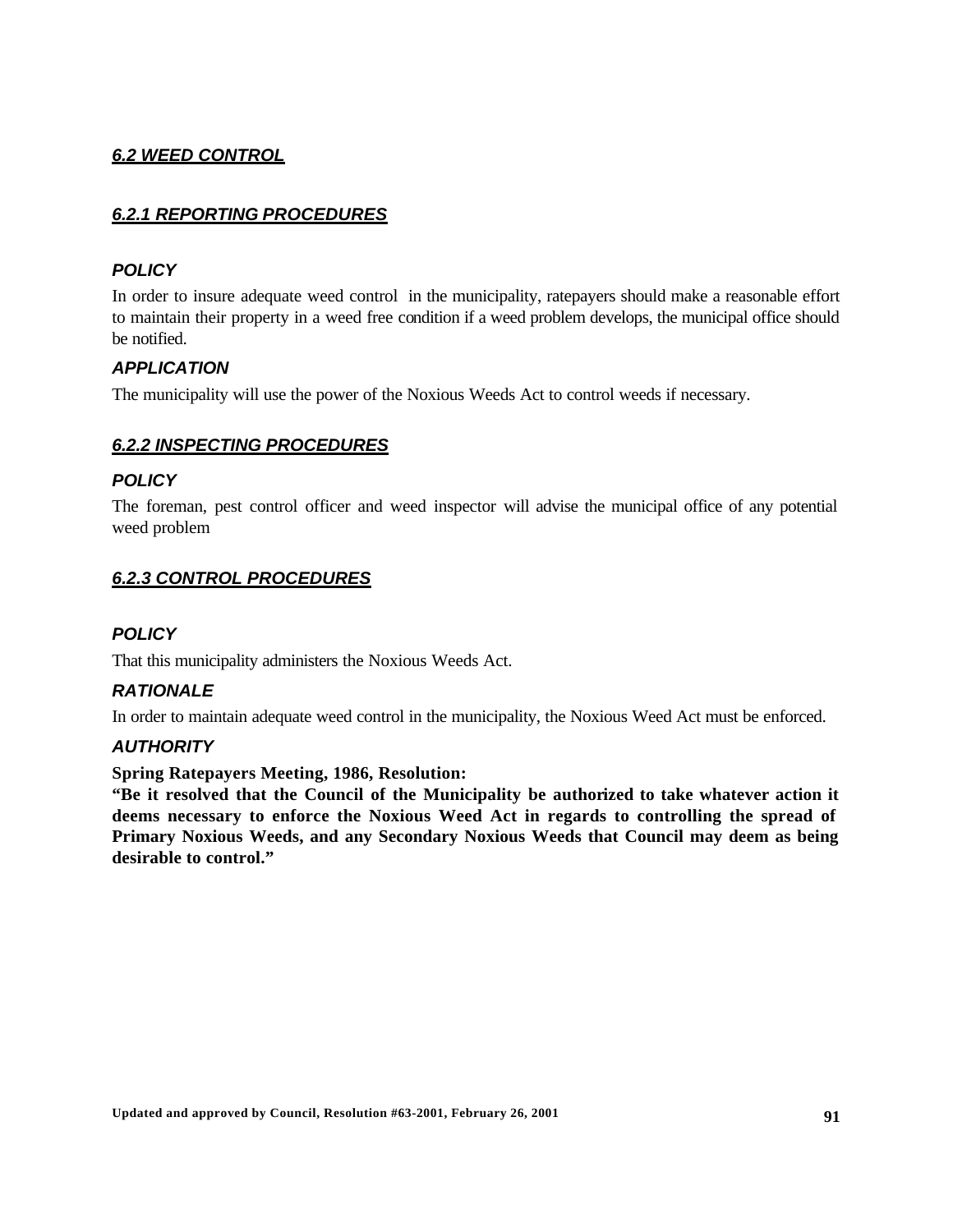## *6.3 ZONING*

## *6.3.1 SUBDIVISIONS - RESIDENTIAL*

#### *POLICY*

Residential subdivisions will be permitted subject to the conditions stated in Bylaw No. 3-2001 and 4-2001 and subject to the approval of council.

## *CONDITIONS*

- Existing occupied farm sites, 9.90 - 40 acres, may be subdivided from a quarter section.

- Any other size residential parcels of 19 to 40 acres may be subdivided in an "A" zoned area, providing there is a permanent direct access to a public all weather road.

- Parcels severed from the rest of the parcel because of road or railway may be subdivided from the existing parcel.

- A plan of proposed subdivision must be submitted showing the land contour or land elevations.

- Upon subdivision approval a fee of \$1,000 per parcel for fire protection services, \$500 per parcel for recreation and \$10,000 infrastructure reserve fee shall be charged.

## *AUTHORITY*

**Bylaw No. 3-2001, adopted by resolution of Council, April 9, 2001**

**Bylaw No. 4-2001, adopted by resolution of Council, April 9, 2001**

**Bylaw No. 2-2007, adopted by resolution of Council, March 7, 2007**

**Section 6 of the Subdivision Regulations**

**Resolution #248-2006 passed October 11, 2006**

**Resolution #104-2007 passed March 7, 2007**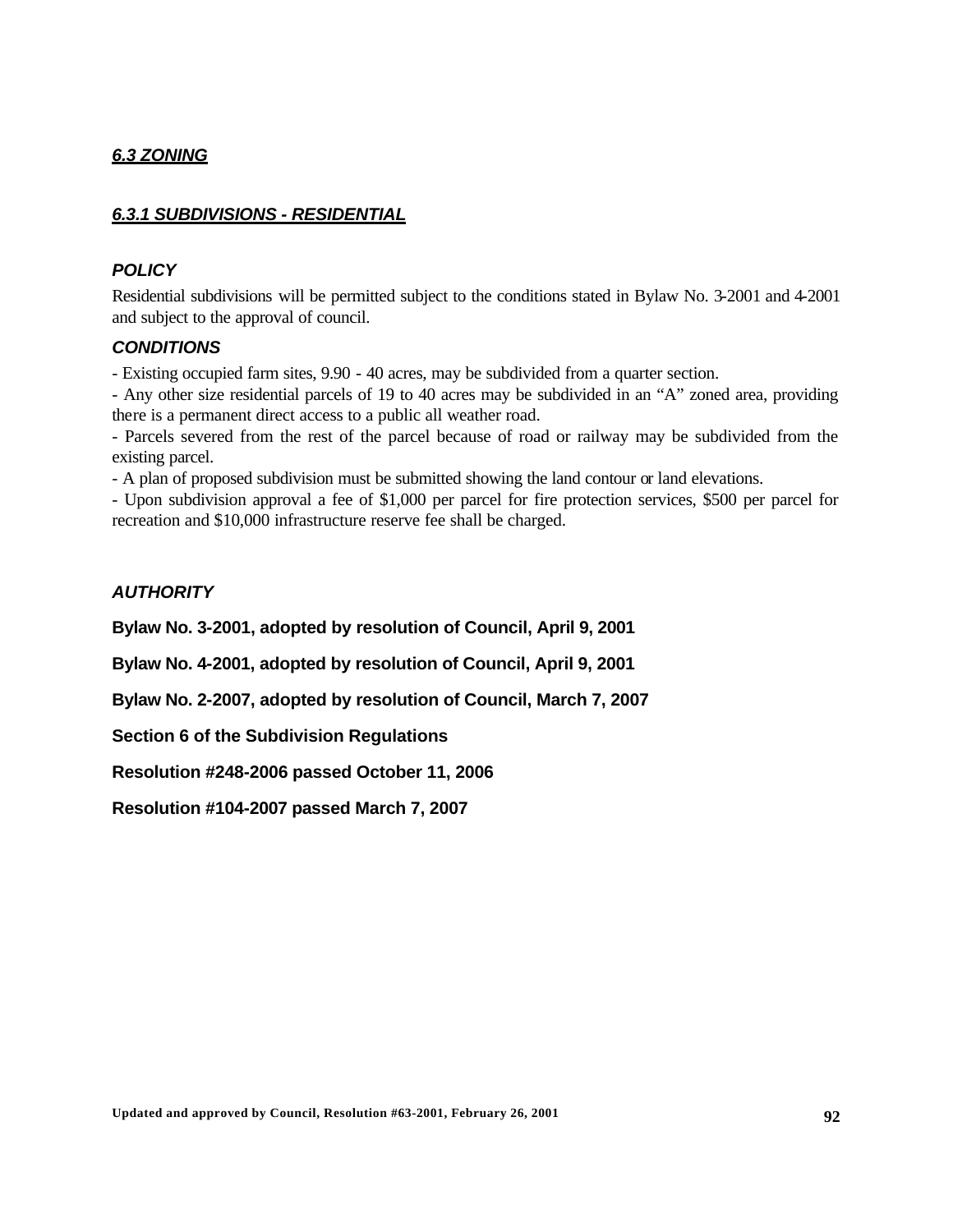## *6.3.2 DEVELOPMENT, RESIDENTIAL*

## *POLICY*

Development will per permitted in the municipality subject to the conditions stated in Bylaw No. 3-2001 and 4-2001.

# *CONDITIONS*

## **(A) Agricultural Districts**

- ? ? Existing occupied farm site 9.90 40 acres
- ? ? Any other residential parcel 19 40 acres
- ? ? One single detached dwelling per parcel except where additional dwellings are required to accommodate full time workers engaged in a principal use of the land and where such additional dwellings are approved by council.
- ? ? Site has access to existing public all weather road.
- ? ? Site is not located on hazard land.
- ? ? Site is not within:
	- ? ? A park (2 km)
	- ? ? Urban center (2 km) and no urban approval received
	- ? ? Intensive livestock operation (500 m 2 km) depending on size of ILO
	- ? ? Lagoon (305 m)
	- ? ? Waste site (457 m)
	- ? ? Aggregate operation (215 m)
	- ? ? Industrial operation (305 m)
	- ? ? Non-refrigerated anhydrous ammonia plant (305 m)
	- ? ? Refrigerated anhydrous ammonia plant (600 m)
	- ? ? Potash Mine (1.61 km)
	- ? ? Potash Mine underground pipeline (48 m)
	- ? ? Above ground pipeline facility (150 m)

unless a reduced separation agreement is in place.

## **(ICR) Intensive Country Residential District**

- ? ? Maximum of 40 sites per quarter (2-40 acres in size)
- ? ? One single detached dwelling per parcel
- ? ? Site has access to a main farm access or better road if greater than 8 parcels
- ? ? Site has access to a municipal all weather road if 8 parcels or less
- ? ? Site is not located on hazard land.
- ? ? Site is not within:
	- ? ? A park (2 km)
	- ? ? Urban center (2 km) and no urban approval received
	- ? ? Intensive livestock operation (500 m 2 km) depending on size of ILO
	- ? ? Lagoon (305 m)
	- ? ? Waste site (457 m)
	- ? ? Aggregate operation (215 m)
	- ? ? Non-refrigerated anhydrous ammonia plant (305 m)
	- ? ? Refrigerated anhydrous ammonia plant (600 m)
	- ? ? Potash Mine (1.61 km)
	- ? ? Potash Mine underground pipeline (48 m)
	- ? ? Existing intensive residential subdivision (1.24 km)
	- ? ? Above ground pipeline facility (150 m)
	- unless a reduced separation agreement is in place.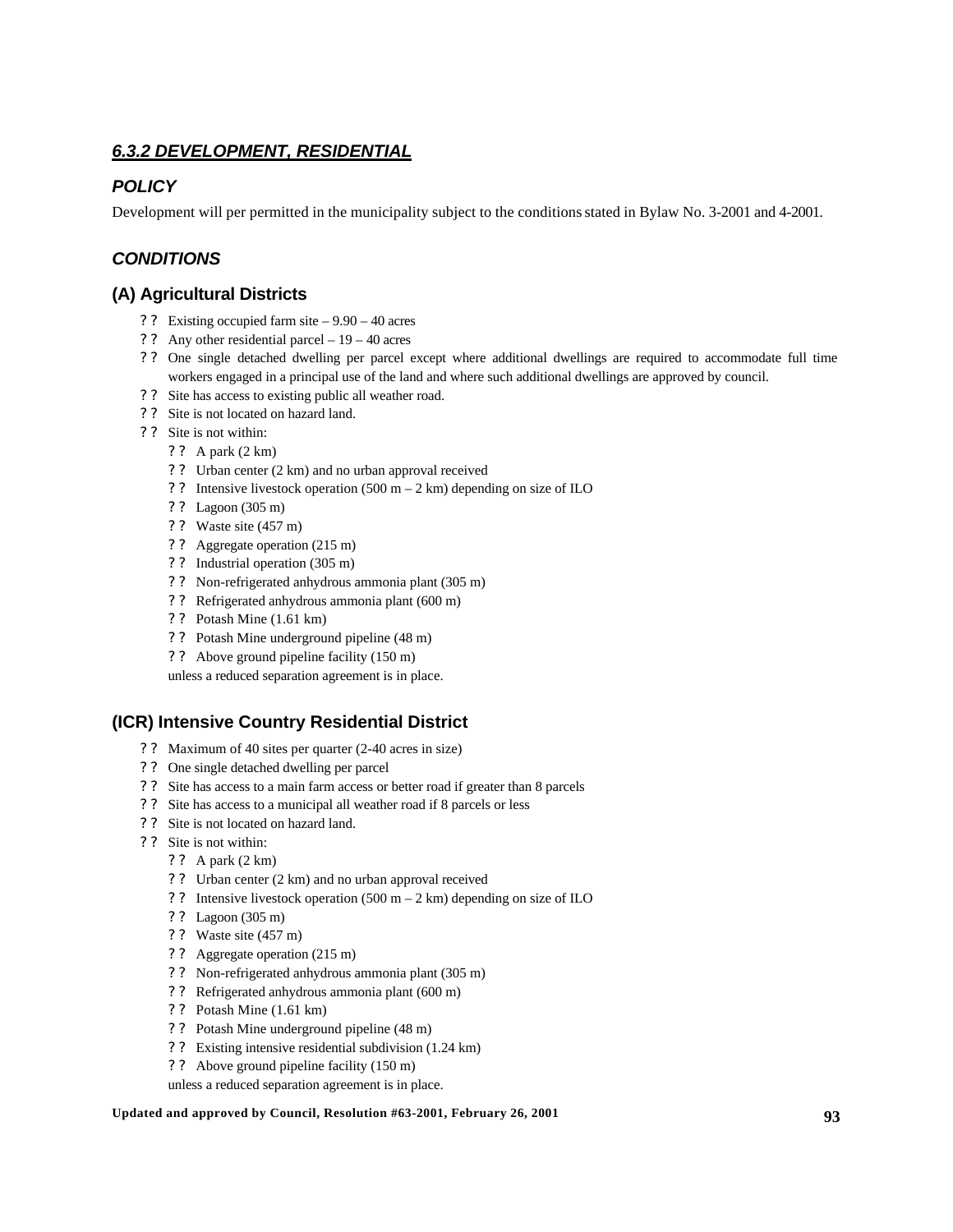## **(MCR) Medium Density Country Residential District**

- ? ? Maximum of 15 sites per quarter (5-40 acres in size)
- ? ? One single detached dwelling per parcel
- ? ? Site has access to a main farm access or better road if greater than 8 parcels
- ? ? Site has access to a municipal all weather road if 8 parcels or less
- ? ? Site is not located on hazard land.
- ? ? Site is not within:
	- ? ? A park (2 km)
	- ? ? Urban center (2 km) and no urban approval received
	- ? ? Intensive livestock operation (500 m 2 km) depending on size of ILO
	- ? ? Lagoon (305 m)
	- ? ? Waste site (457 m)
	- ? ? Aggregate operation (215 m)
	- ? ? Non-refrigerated anhydrous ammonia plant (305 m)
	- ? ? Refrigerated anhydrous ammonia plant (600 m)
	- ? ? Potash Mine (1.61 km)
	- ? ? Potash Mine underground pipeline (48 m)
	- ? ? Above ground pipeline facility (150 m)

unless a reduced separation agreement is in place.

## **(H) Hamlet District**

? ? Single detached dwelling or buildings to facilitate discretionary use as approved by council.

#### **(MH) Mobile Home District**

? ? Single detached dwelling or buildings to facilitate discretionary use as approved by council.

#### **(C) Commercial or (M) Industrial District**

- ? ? Buildings, structures and uses accessory to and located on the same site with the main building or use, including residence for caretakers, owners or manager of any of the permitted uses.
- ? ? Detached residences are not permitted.

#### *AUTHORITY*

**Bylaw No. 3-2001, adopted by resolution of Council, April 9, 2001**

**Bylaw No. 4-2001, adopted by resolution of Council, April 9, 2001**

**Bylaw No. 6-2003, adopted by resolution of Council, October 8, 2003**

**Bylaw No. 1-2004, adopted by resolution of Council, February 11, 2004**

**Bylaw No. 1-2007, adopted by resolution of Council, March 7, 2007**

**Bylaw No. 2-2007, adopted by resolution of Council, March 7, 2007**

**Bylaw No. 8-2007, adopted by resolution of Council, June 6, 2007**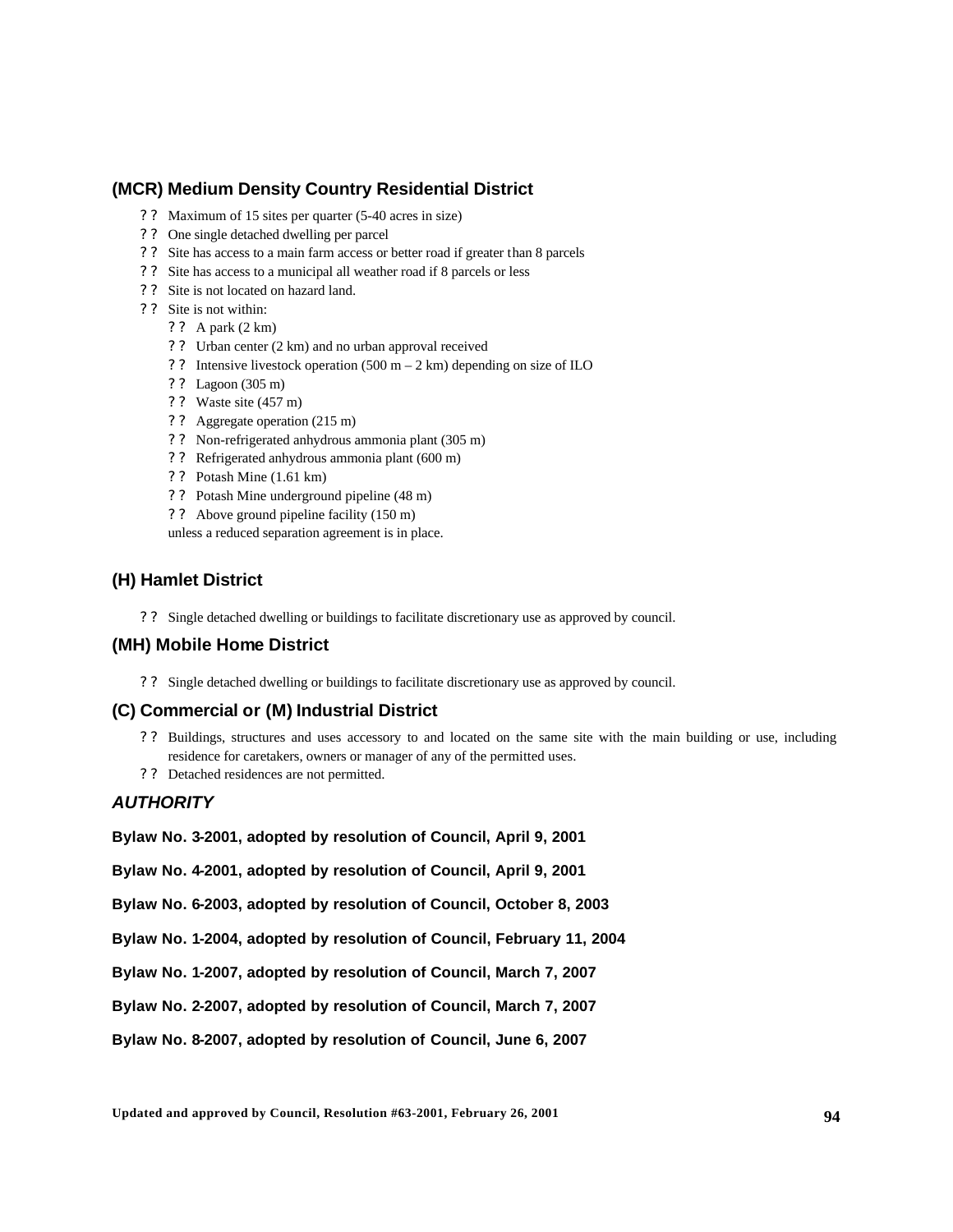# *PERMITTED USES*

# **(A) Agricultural Districts**

- Agricultural
	- ? ? Field Crops, bee keeping, animal and poultry raising, ranching, grazing, and other similar uses customarily carried out in the field of general agriculture, including the sale on the agricultural holding, of any produce grown or raised on the agricultural holding, but not including intensive agriculture or agricultural related commercial operations.
- Grain Elevators.
- Resource based activities:
	- ? ? Natural resource developments including mineral products processing and related development facilities – but not including gravel pit and gravel crushing operations;
- Other:
	- ? ? Public utilities, excluding any solid and or liquid waste disposal facilities.
	- ? ? Historical and archaeological sites, and wildlife and conservation management areas.

## *Uses permitted at Council's Discretion*

- a) Agricultural, which are:
	- i. Farmstead residential;
	- ii. Intensive agricultural uses.
- b) Commercial, which are:
	- i. Adult Day Care Type I;
	- ii. Adult Day Care Type II;
	- iii. Agricultural related commercial and other similar uses;
	- iv. Airports and private airstrips;
	- v. Ambulance Station;
	- vi. Automotive and machinery wrecking yards, R. V. and vehicle storage yards;
	- vii. Bed and Breakfast Home;
	- viii. Day Care Centre;
	- ix. Establishment for the servicing, storage and sale of motor vehicles, farm machinery and equipment;
	- x. Kennel(s);
	- xi. Liquid waste disposal facility;
	- xii. Machine shops and metal fabricators;
	- xiii. Neighbourhood Recycling Collection Depot;
	- xiv. Private Club;
	- xv. Private Art Gallery;
	- xvi. Radio, television & microwave towers;
	- xvii. Research Facility;
	- xviii. Residential Care Facility Type I;
	- xix. Residential Care Facility Type II;
	- xx. Residential Care Facility Type III;
	- xxi. School Private;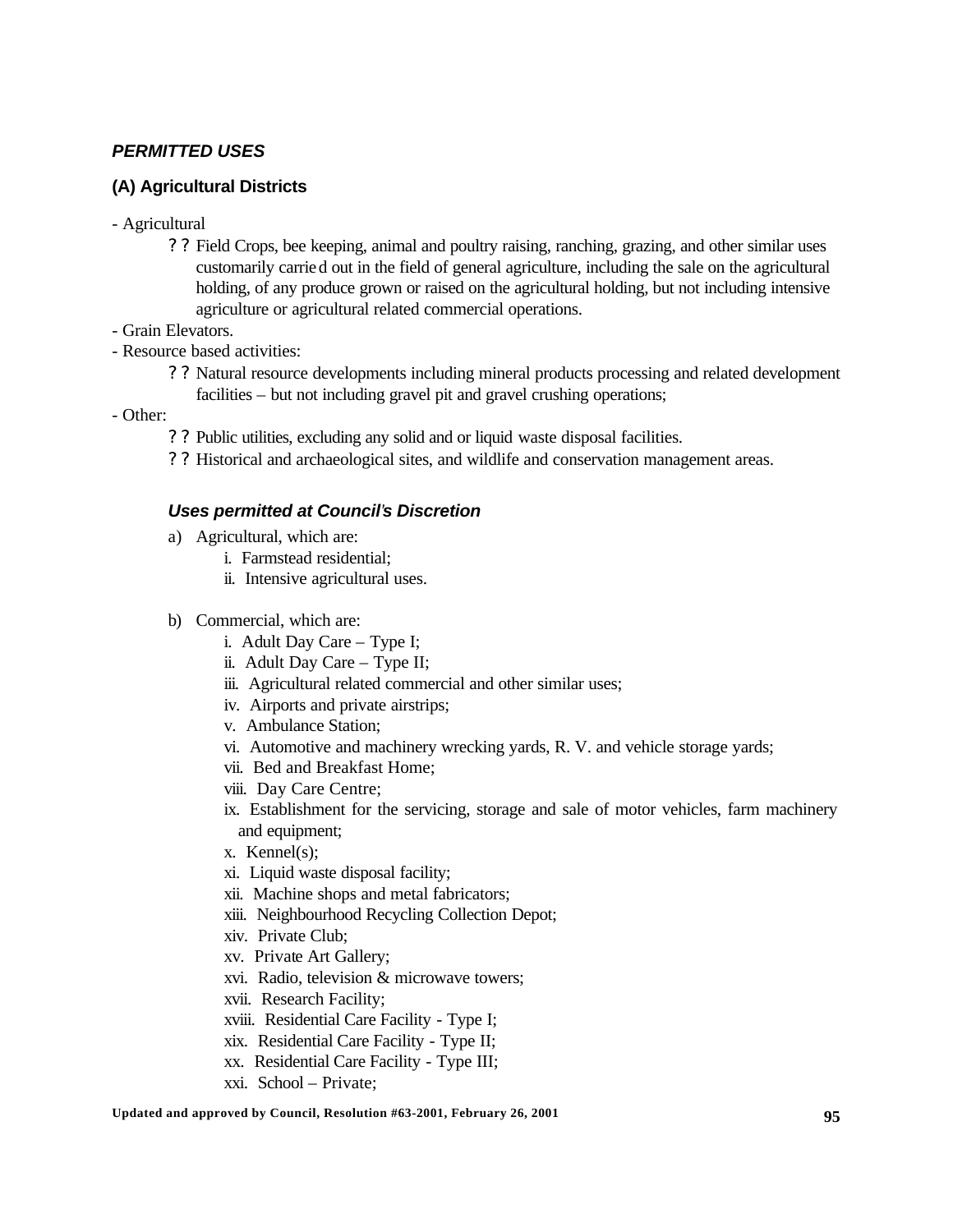xxii. Solid waste disposal facility, soil farms, clean fill sites; xxiii. Vacation farms.

- c) Institutional, which are:
	- i. Cemetery;
	- ii. Community Centre;
	- iii. Convent or Monastery;
	- iv. Educational Institution;
	- v. Place of Worship;
	- vi. Pre-school;
	- vii. Public Art Gallery;
	- viii. Public Hospital;
	- ix. Public Library;
	- x. Recreational including sports fields, golf courses, tourist campsites, parks, and other similar uses;
	- xi. Recreational buildings and facilities;
	- xii. School Public.
- d) Residential, which are:
	- i. Single parcel country residential, including a single detached residence or a mobile home;
	- ii. Special Needs Housing.
- e) Home based businesses, subject to Part III Section 12 of this bylaw.
- f) Other, which are:
	- i. Gravel pits and gravel crushing operations.

#### *Uses accessory to residence*

- a) Buildings, structures or uses secondary to, and located on the same site with a permitted use.
- b) One single detached dwelling or mobile home on a permanent foundation is permitted as an accessory use to the principal agricultural use. Additional single detached dwellings or mobile homes required to accommodate full-time workers engaged in the principle agricultural use of the land will be permitted, subject to a resolution of council.
- c) Dormitory dwelling(s) will be permitted, as required, to accommodate full-time workers engaged in a principal agricultural use of the land.
- d) The temporary confinement of livestock on a farmstead, in numbers and densities that correspond to those in Intensive Livestock Operations, during the period of November 1 – April 30 as part of a permitted use mixed farm operation

## **(ICR) Intensive Country Residential Districts**

#### - Residential: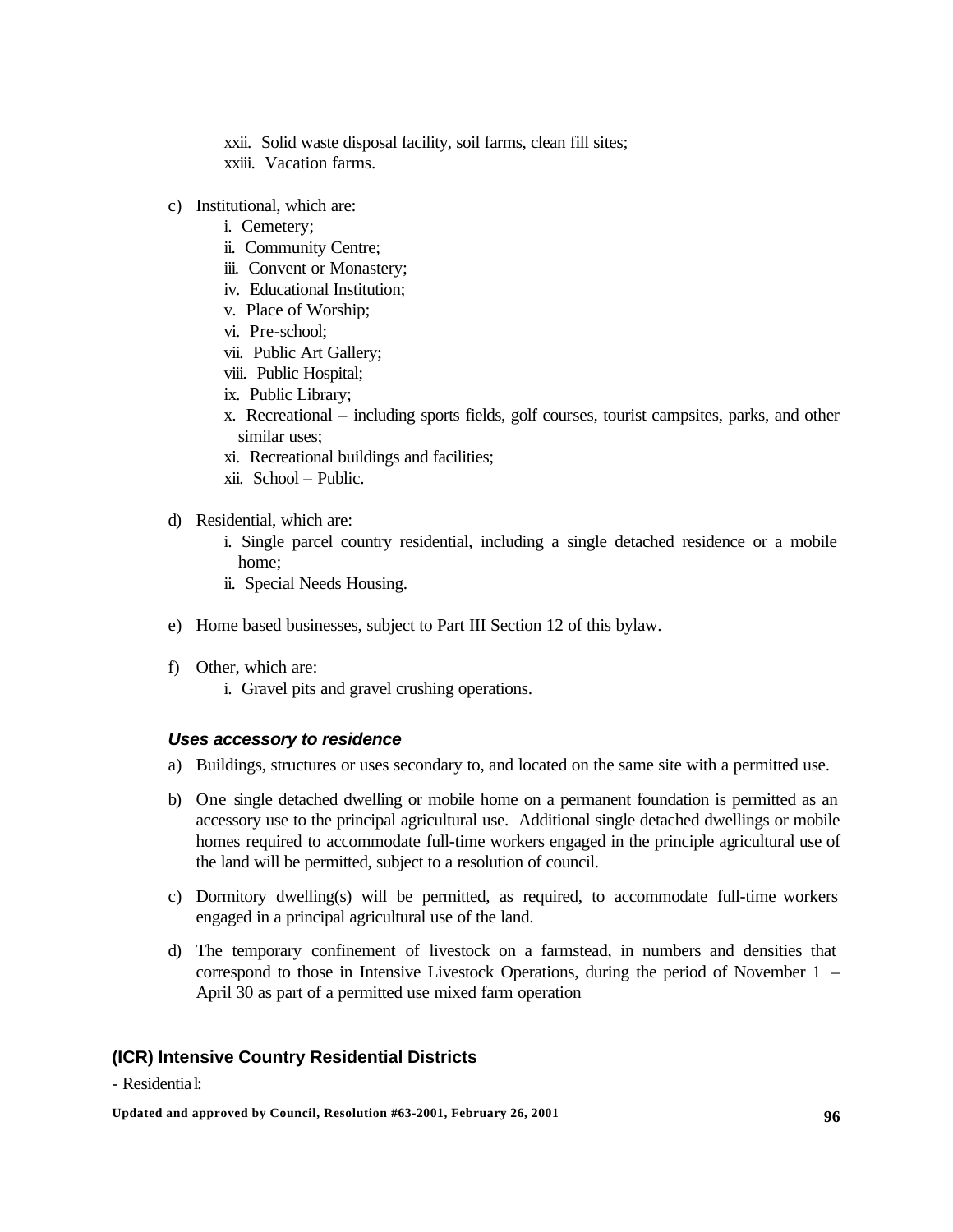- ? ? Single detached dwelling;
- ? ? A mobile home on a permanent foundation.
- Public utilities, except solid and liquid waste disposal facilities

## *Uses permitted at Council's Discretion*

- a) Commercial, which are:
	- i. Ambulance Station;
	- ii. Bed and Breakfast Home;
	- iii. Convenience stores;
	- iv. Day Care Centre;
	- v. Neighbourhood Recycling Collection Depot.
- b) Institutional, which are:
	- i. Community Centre;
	- ii. Parks, playgrounds, golf courses, open air rinks and sports fields;
	- iii. Pre-school.
- c) Home based businesses, subject to Part III Section 12 of this Bylaw.

## *Uses accessory to residence*

- a) Private garages, whether detached or attached to a dwelling unit;
- b) Garden sheds used for the storage of non-industrial yard maintenance equipment;
- c) Greenhouses;
- d) Barns and stables;
- e) Small scale agriculture such as field crops, hobby farming.

# **(MCR) Medium Density Country Residential Districts**

- Residential:
	- ? ? Single detached dwelling.
	- ? ? Mobile home on a permanent foundation.
- Public utilities, except solid and liquid waste disposal facilities.

## *Uses permitted at Council's Discretion*

- a) Commercial, which are:
	- i. Ambulance Station;
	- ii. Bed and Breakfast Home;
	- iii. Day Care Centre;
	- iv. Neighbourhood Recycling Collection Depot.
- b) Institutional, which are:
	- i. Community Centre;
	- ii. Parks, playgrounds, golf courses, open air rinks and sports fields;
	- iii. Pre-school.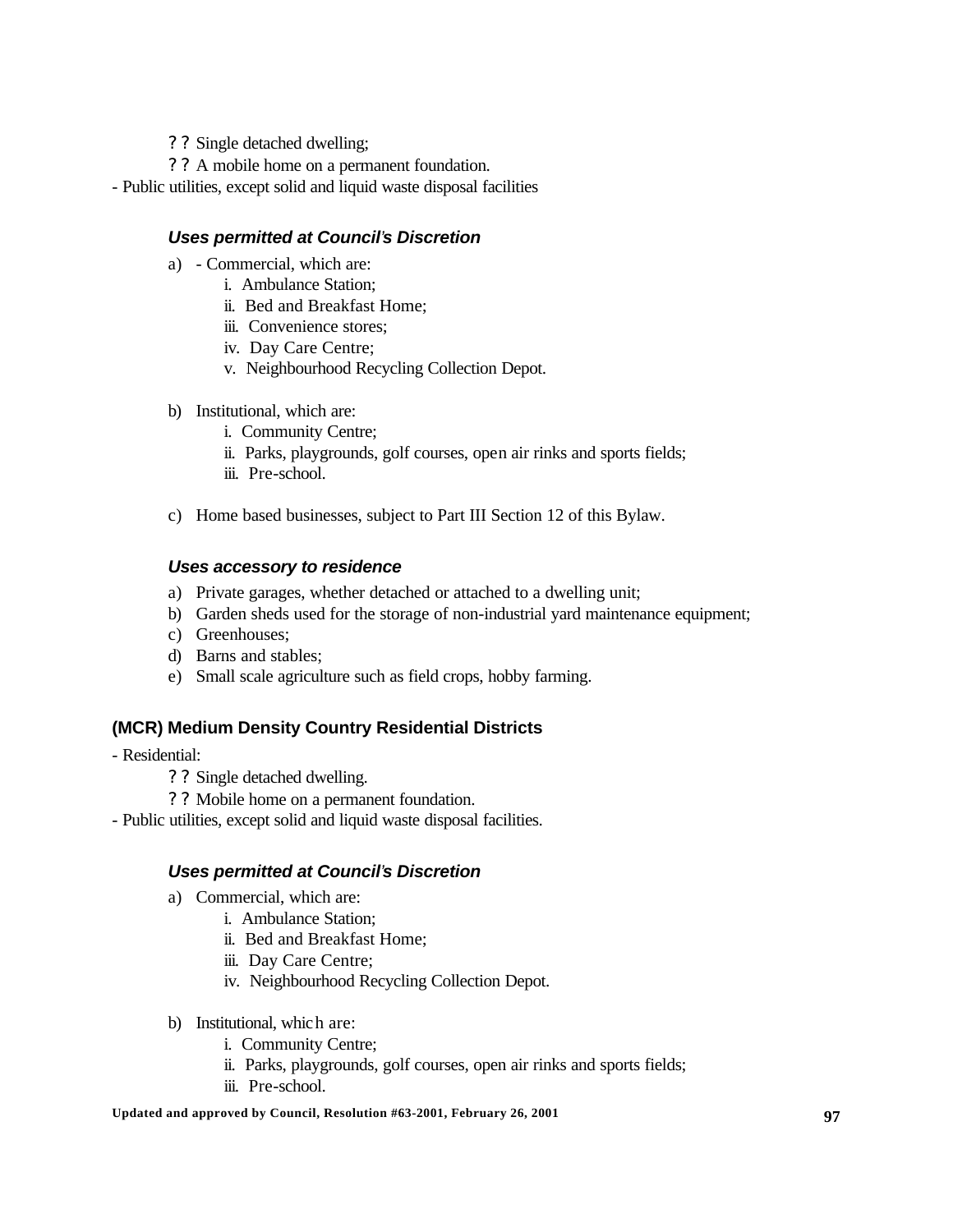c) Home based businesses, subject to Part III Section 12 of this Bylaw.

#### *Uses accessory to residence*

- a) Private garages, whether detached or attached to a dwelling unit;
- b) Garden sheds used for the storage of non-industrial yard maintenance equipment;
- c) Greenhouses;
- d) Barns and stables;
- e) Small scale agriculture such as field crops, hobby farming.

## **(H) Hamlet Districts**

- Residential:
	- ? ? Single detached dwellings, including mobile homes;
	- ? ? Semi-detached dwellings.
- Recreational:
	- ? ? Open Air Rinks;
	- ? ? Parks, playgrounds, golf courses and sports fields;
	- ? ? Other similar outdoor uses.
- Public utilities, excluding solid and liquid waste disposal facilities.

#### *Uses permitted at Council's Discretion*

- a) Commercial, which are:
	- i. Adult Day Care Type I;
	- ii. Ambulance Station;
	- iii. Bed and Breakfast Home;
	- iv. Day Care Centre;
	- v. Establishments for the servicing, storage and sale of motor vehicles, farm machinery and equipment;
	- vi. Grain elevators;
	- vii. Hotels and motels;
	- viii. Neighbourhood Recycling Collection Depot;
	- ix. Private Club;
	- x. Private Art Gallery;
	- xi. Residential Care Facility Type I;
	- xii. Restaurants, confectioneries and other places for the sale and consumption of food and related items;
	- xiii. Retail stores;
	- xiv. School Private;
	- xv. Special Care Home.
- b) Institutional, which are:
	- i. Community Centre;
	- ii. Educational Institution;
	- iii. Place of Worship;
	- iv. Pre-school;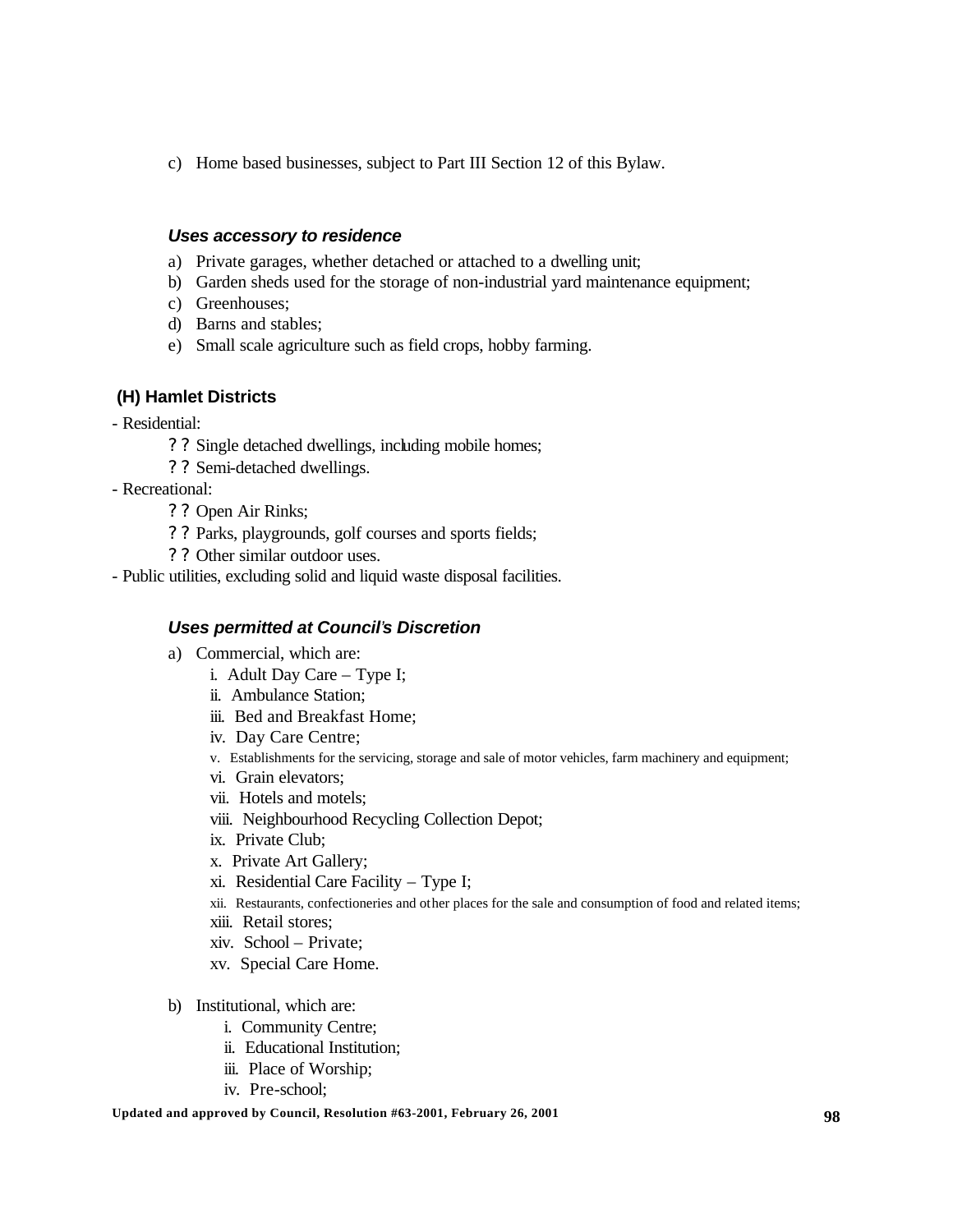- v. Public Art Gallery;
- vi. Public Library;
- vii. Recreational buildings and facilities;
- viii. School Public.
- c) Residential, which are:
	- i. Special Needs Housing.
- d) Home based businesses, subject to Part III Section 12 of this Bylaw.

## *Uses accessory to residence*

a) Buildings, structures, or uses accessory to, and located on the same site with the permitted building or use.

# **(MH) Mobile Home District**

- Residential
	- ? ? Single wide or double wide mobile homes.
- Recreational:
	- ? ? Open Air Rinks;
	- ? ? Parks, playgrounds, golf courses and sports fields;
	- ? ? Other similar outdoor uses.
- Public utilities, excluding solid and liquid waste disposal facilities.

## *Uses permitted at Council's Discretion*

- a) Commercial, which are:
	- i. Adult Day Care Type I;
	- ii. Ambulance Station;
	- iii. Day Care Centre;
	- iv. Neighbourhood Recycling Collection Depot;
	- v. Private Club;
	- vi. Private Art Gallery;
	- vii. Residential Care Facility Type I;
	- viii. Restaurants and confectionaries;
	- ix. Retail stores;
	- x. School Private;
	- xi. Special Care Home.
- b) Institutional, which are:
	- i. Community Centre;
	- ii. Place of Worship;
	- iii. Pre-school;
	- iv. Public Art Gallery;
	- v. Public Library;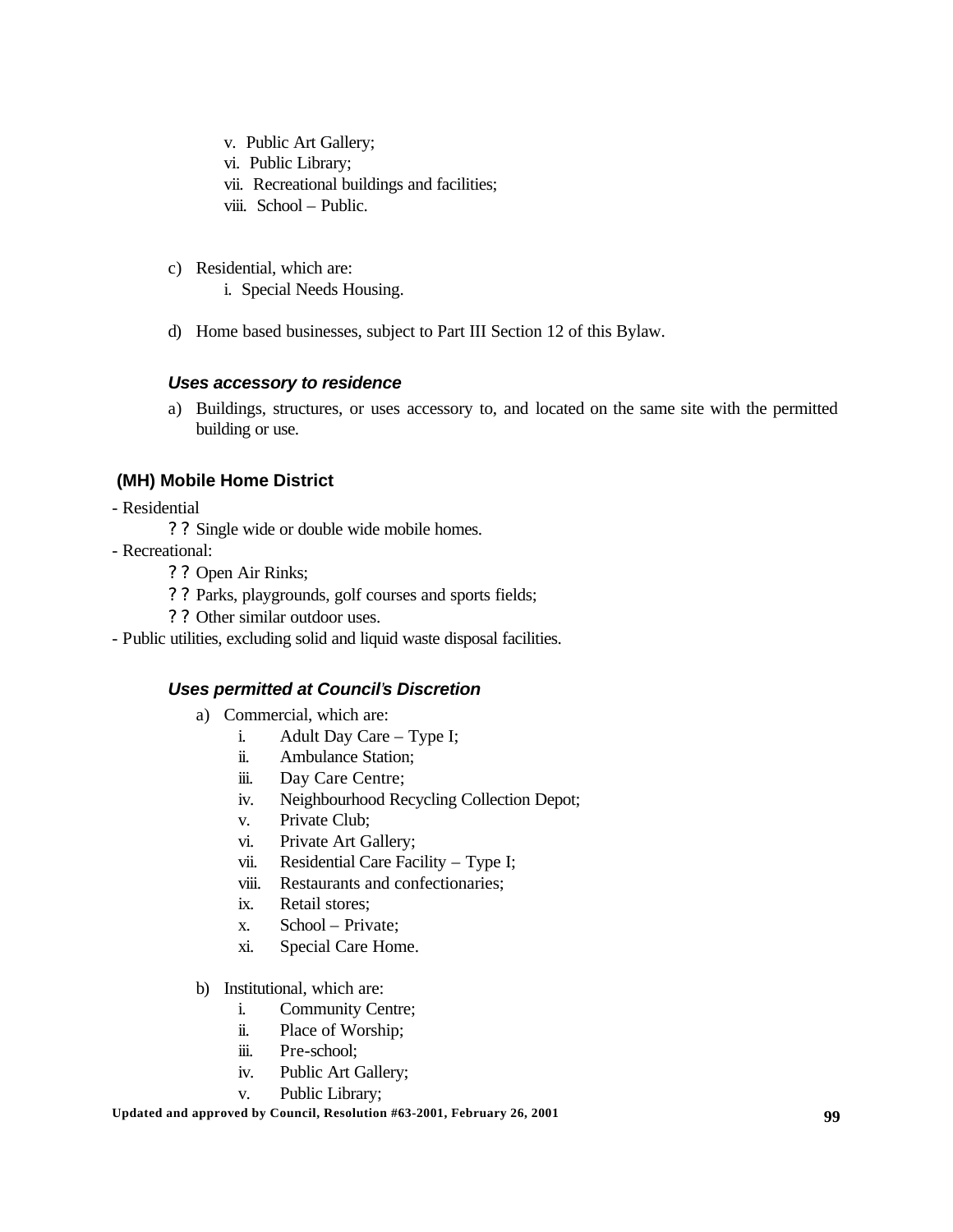- vi. School Public.
- c) Residential, which are:
	- i. Special Needs Housing.
- d) Home based businesses; subject to Part III Section 12 of this Bylaw.

#### *Uses accessory to residence*

a) Buildings, structures or uses secondary and accessory to but located on the same site with the main use

## **(C) Commercial Districts**

- Retail stores;
- Restaurants, confectioneries, and other places for the sale and consumption of food and rela ted items;
- Establishments for the servicing , storage, and sale of motor vehicles, marine and farm equipment and machinery, car wash establishments;
- Nurseries, greenhouses, and veterinary clinics;
- Agriculture related commercial;
- Motels and hotels;
- Public utilities, except solid and liquid waste disposal facilities;

## *Uses permitted at Council's Discretion*

- a) Solid and liquid waste disposal facilities;
- b) Auction marts;
- c) Welding, machine shops, metal fabricating, auto and machinery wreckers;
- d) Product processing and fabrication;
- e) Storage facilities, warehousing, supply and distribution facilities;
- f) Abattoirs, hide defleshing and tanning facilities, and stockyards;
- g) Outdoor storage yards for construction materials and extractive industries, and
- h) Agricultural implement and prefabricated building component manufacturing.
- i) Research Facility.

#### *Uses accessory to residence*

For the purpose of this bylaw, uses customarily incidental and subordinate to the permitted uses shall be considered an accessory use. Single detached residences shall not be permitted, however, living quarters for caretakers, etc., will be allowed subject to a resolution of the council.

## **(M) Industrial Districts**

- Storage facilities, warehousing, supply and distribution facilities, and wholesale establishments;

- Agriculturally related commercial;
- Agricultural implement and prefabricating building component manufacturing and assembly;
- Grain elevators, feed mills, and seed cleaning and drying plants;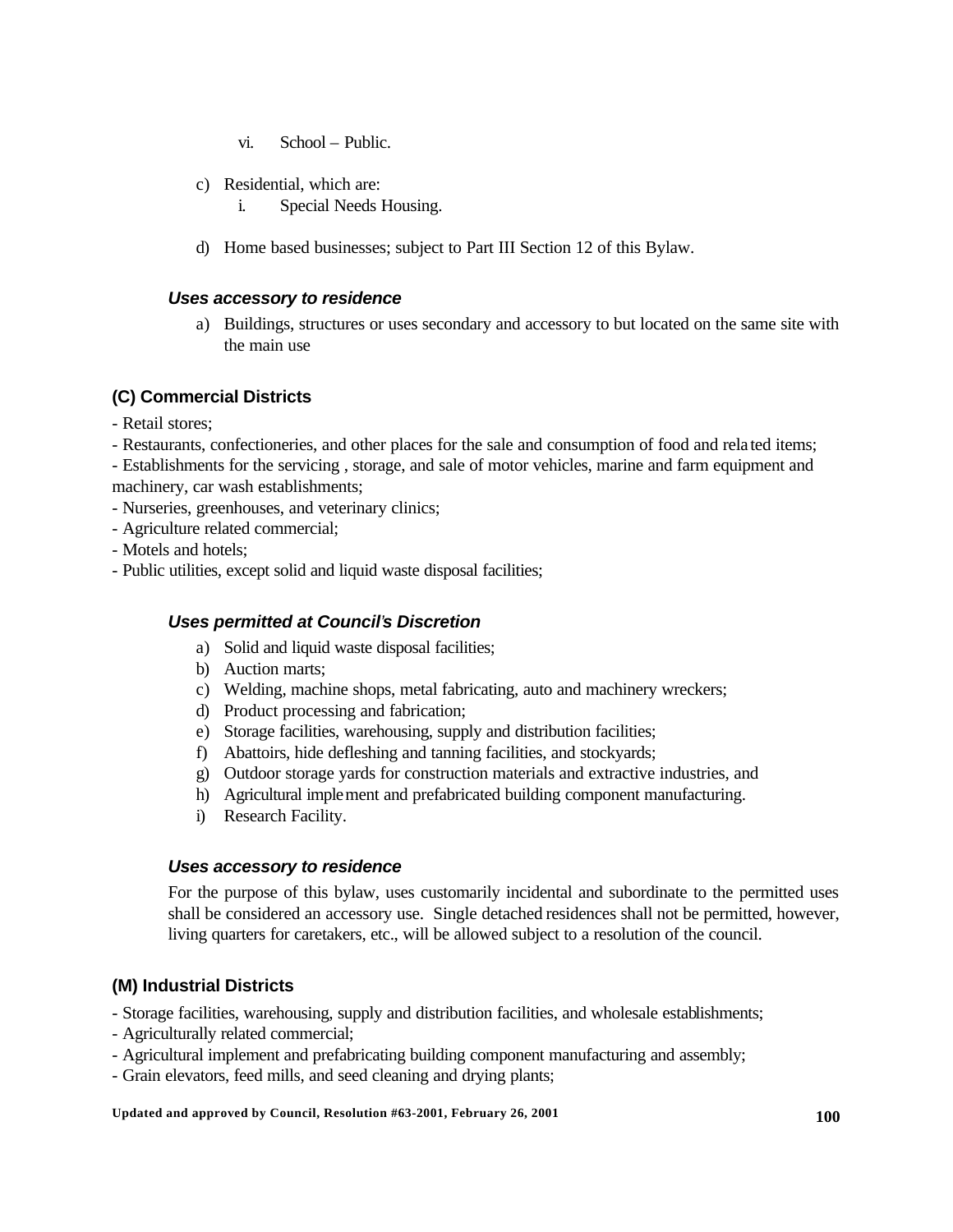- Manufacturing, processing and refining; and
- Public utilities, excluding solid and liquid waste disposal sites.

#### *Uses permitted at Council's Discretion*

- a) Abattoirs, hatcheries, hide defleshing and tanning facilities, and stockyards;
- b) Auto wreckers;
- c) Establishments for the servicing, storage and sale of trailers and construction/recreation equipment;
- d) Machine and welding shops;
- e) Mineral extraction operations;
- f) Outdoor storage yards for construction materials and extractive industries, and contract yards;
- g) Petroleum enterprises, storage sheds, coal yards, and gravel yards;
- h) Solid and liquid waste disposal sites; and
- i) all permitted uses as stated in Schedule E: C Commercial District
- j) Research Facility.

#### *Uses accessory to residence*

For the purpose of this bylaw, uses customarily incidental and subordinate to the permitted uses shall be considered an accessory use. Single detached residences shall not be permitted, however, living quarters for caretakers, etc., will be allowed subject to a resolution of the council.

## *AUTHORITY*

**Bylaw No. 3-2001, adopted by resolution of Council, April 9, 2001**

**Bylaw No. 4-2001, adopted by resolution of Council, April 9, 2001**

**Bylaw No. 3-2002, adopted by resolution of Council, June 3, 2002**

**Bylaw No. 5-2003, adopted by resolution of Council, July 2, 2003**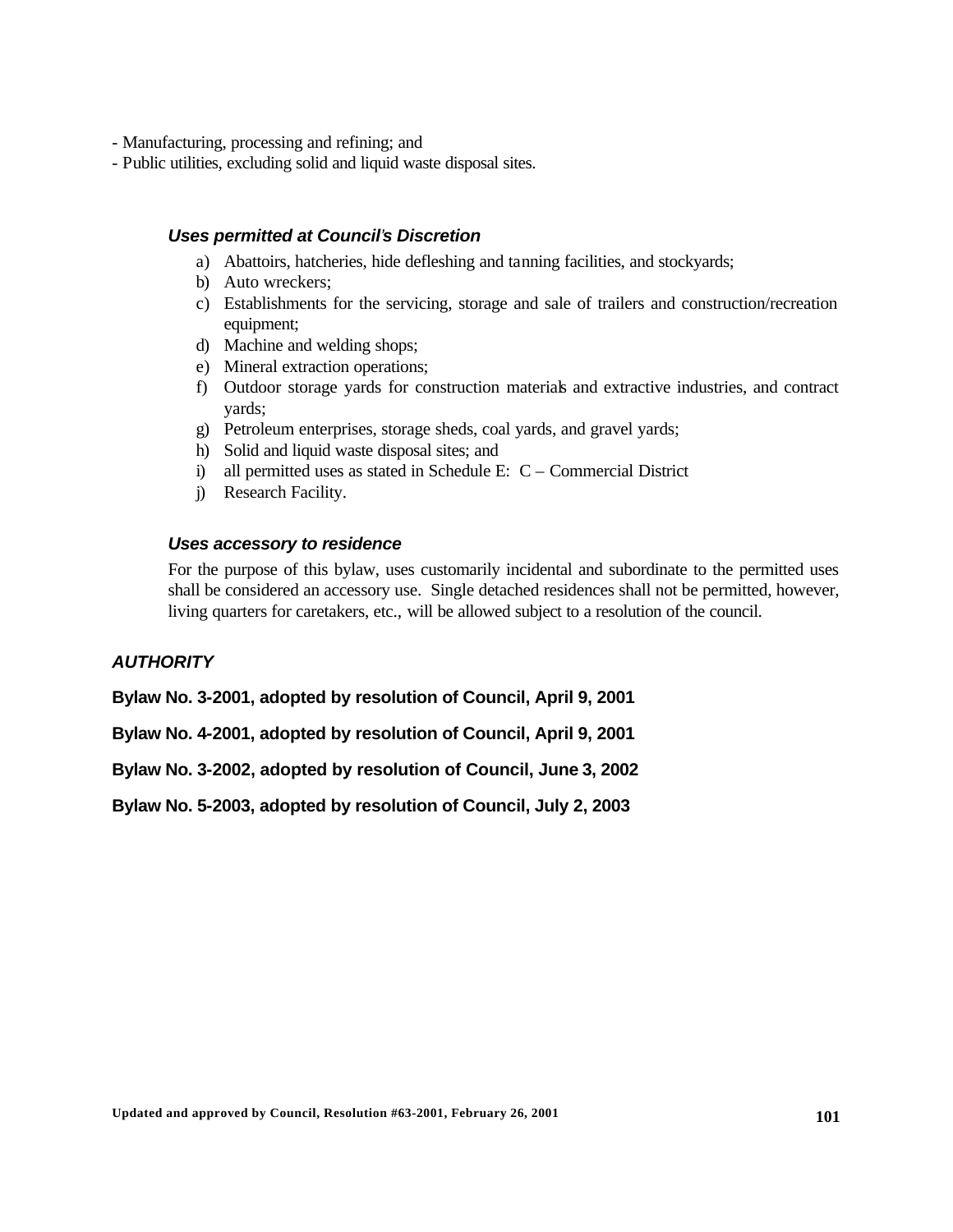# *6.3.3 DISCRETIONARY USE FEES*

## *POLICY*

Pursuant to the Municipality's Zoning Bylaw certain discretionary use developments may be permitted subject to Council's approval and any appropriate conditions.

Pursuant to Part II, Section 5 of the Municipality's Zoning Bylaw public notice of any discretionary use is required. Part II, Section 8 of the Municipality's Zoning Bylaw prescribes the required fees.

Before Council will consider any discretionary use, the following fees must be submitted with the application:

Discretionary Use Application (Other Than Mineral Extraction Or ILO)

> ? ? discretionary accessory use \$30, plus ? ? \$1.00 for every separate property that abuts the subject property ? ? discretionary principal use \$35, plus ? ? \$1.00 for every separate property that abuts the subject property

ILO, Abattoir, Waste Site, etc. Discretionary Use Application

- ? ? discretionary principal use \$35, plus
- ? ? \$1,500 deposit with balance to be refunded after deducting the following charges:
	- ? ? \$1.00 for every separate property within 6.4 km of the subject property
	- ? ? actual newspaper advertising costs

## *RATIONALE*

Council must recover all costs associated with the preparation, advertising and distribution of any discretionary use public notice.

## *AUTHORITY*

#### **Resolution #125-2001 passed April 9, 2001**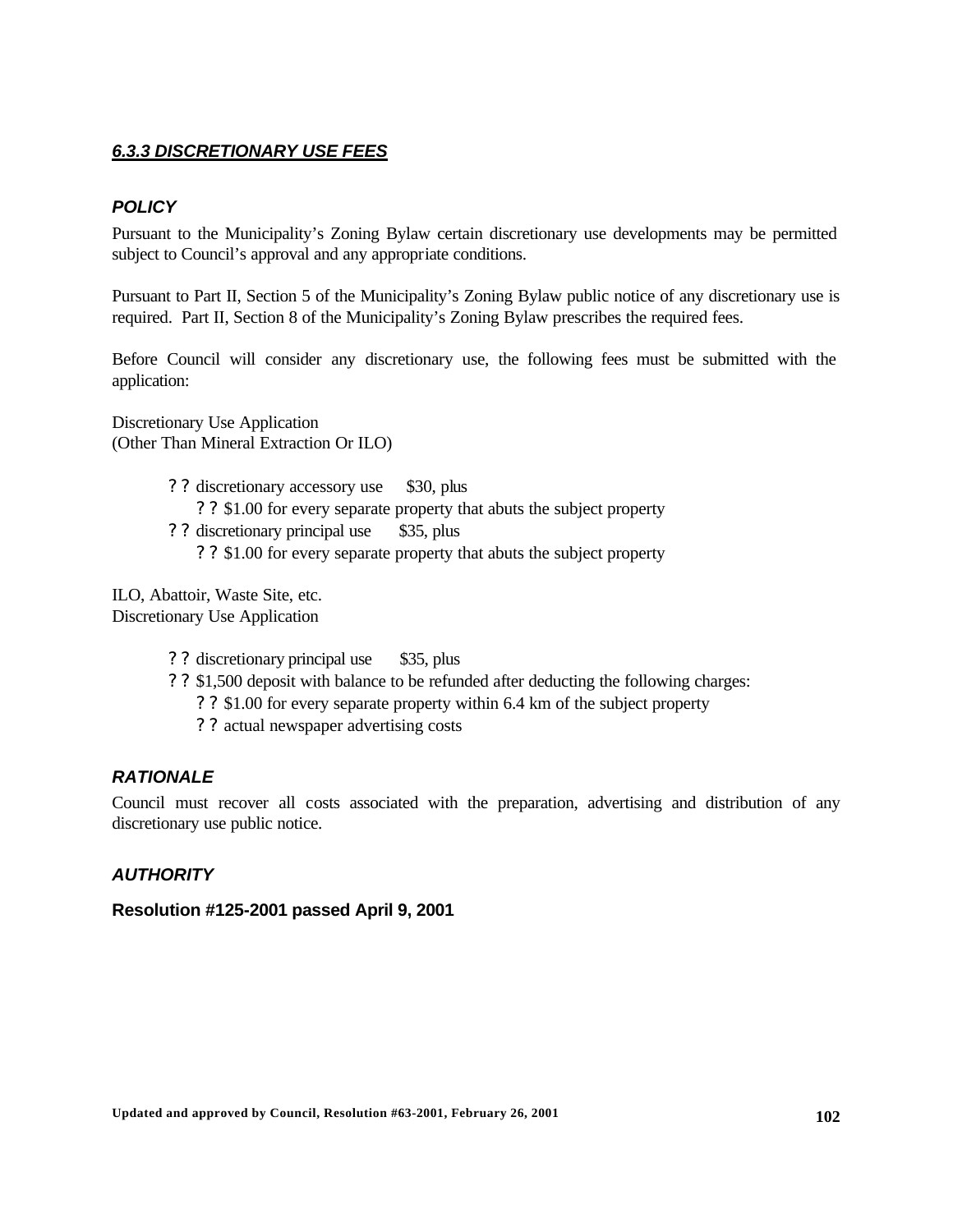# *6.3.3.a REZONING FEES*

# *POLICY*

Pursuant to the Municipality's Zoning Bylaw certain amendments to the Zoning Bylaw may be permitted subject to Council's approval and any appropriate conditions.

Pursuant to Part II, Section 8 of the Municipality's Zoning Bylaw public notice of any zoning bylaw amendment is required. Part II, Section 8 of the Municipality's Zoning Bylaw also prescribes the required fees.

Before Council will consider any zoning bylaw amendment, the following fees must be submitted with the application:

- ? ? 2,000 deposit with balance to be refunded after deducting the following charges:
	- ? ? \$1.00 for every separate property that abuts the subject property
	- ? ? actual newspaper advertising costs

# *RATIONALE*

Council must recover all costs associated with the preparation, advertising and distribution of any zoning bylaw amendment public notice.

## *AUTHORITY*

## **Resolution #125-2001 passed April 9, 2001**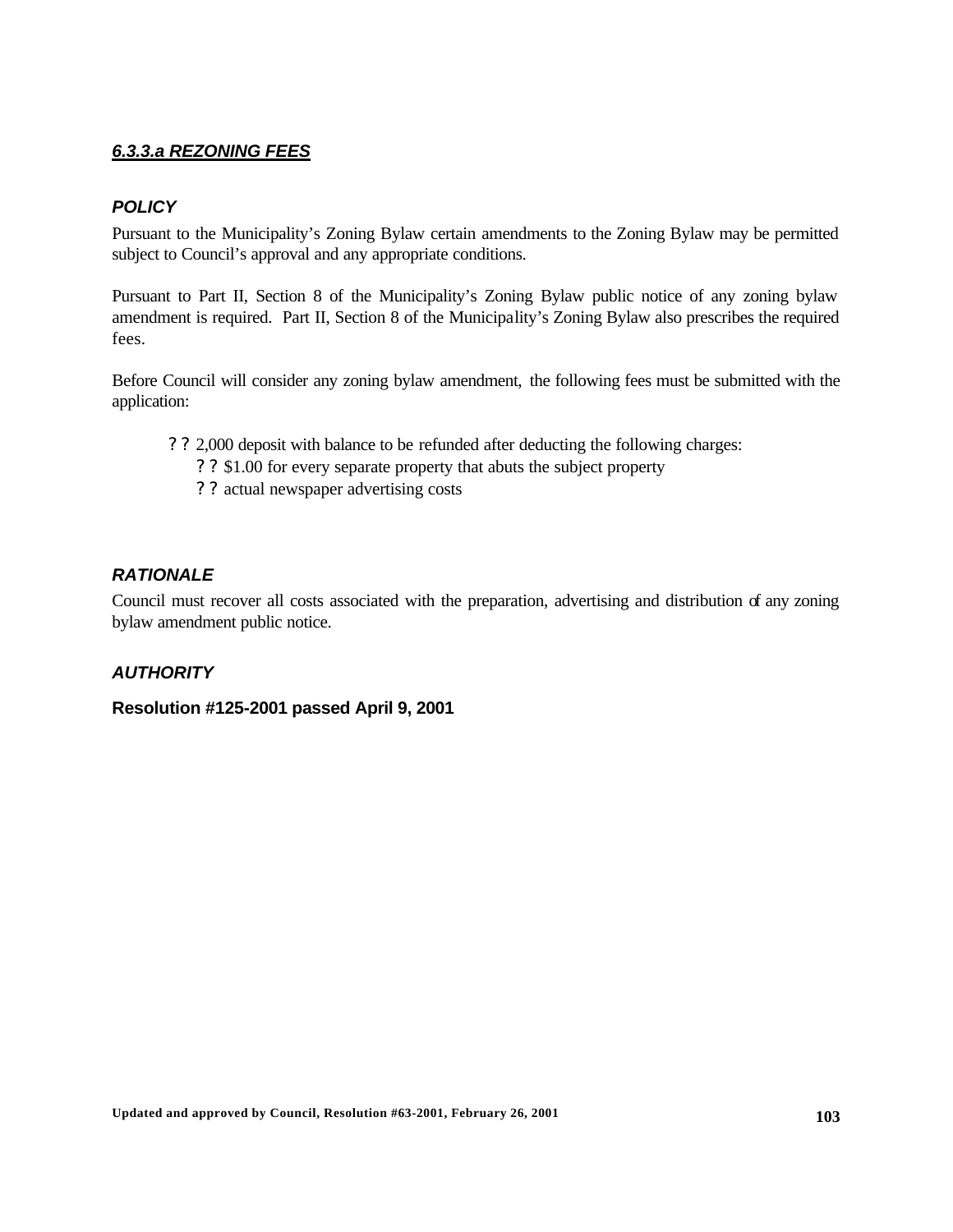# *6.3.4 DEVELOPMENT SETBACKS*

## *POLICY*

No person shall hereafter situate any building: ,

? ? within 45.72 meters (one hundred and fifty feet) from the center line of any road, except as follows:

in those instances where a building has been in existence prior to 1975, and this said non-conforming building is situated within the stated setback, any new building may, upon approval by resolution of the Council, have a reduced setback up to a distance equal to the set back of the said existing pre 1975 non-conforming building;

? ? within 90 meters (three hundred feet) from the intersection of two or more roads.

## *RATIONALE*

In order to prohibit snow accumulation on the roads and to facilitate proper sight triangle clearance at intersections, these regulations must be enforced.

## *AUTHORITY*

**Bylaw No 16-2001, adopted by resolution of Council, July 4, 2001**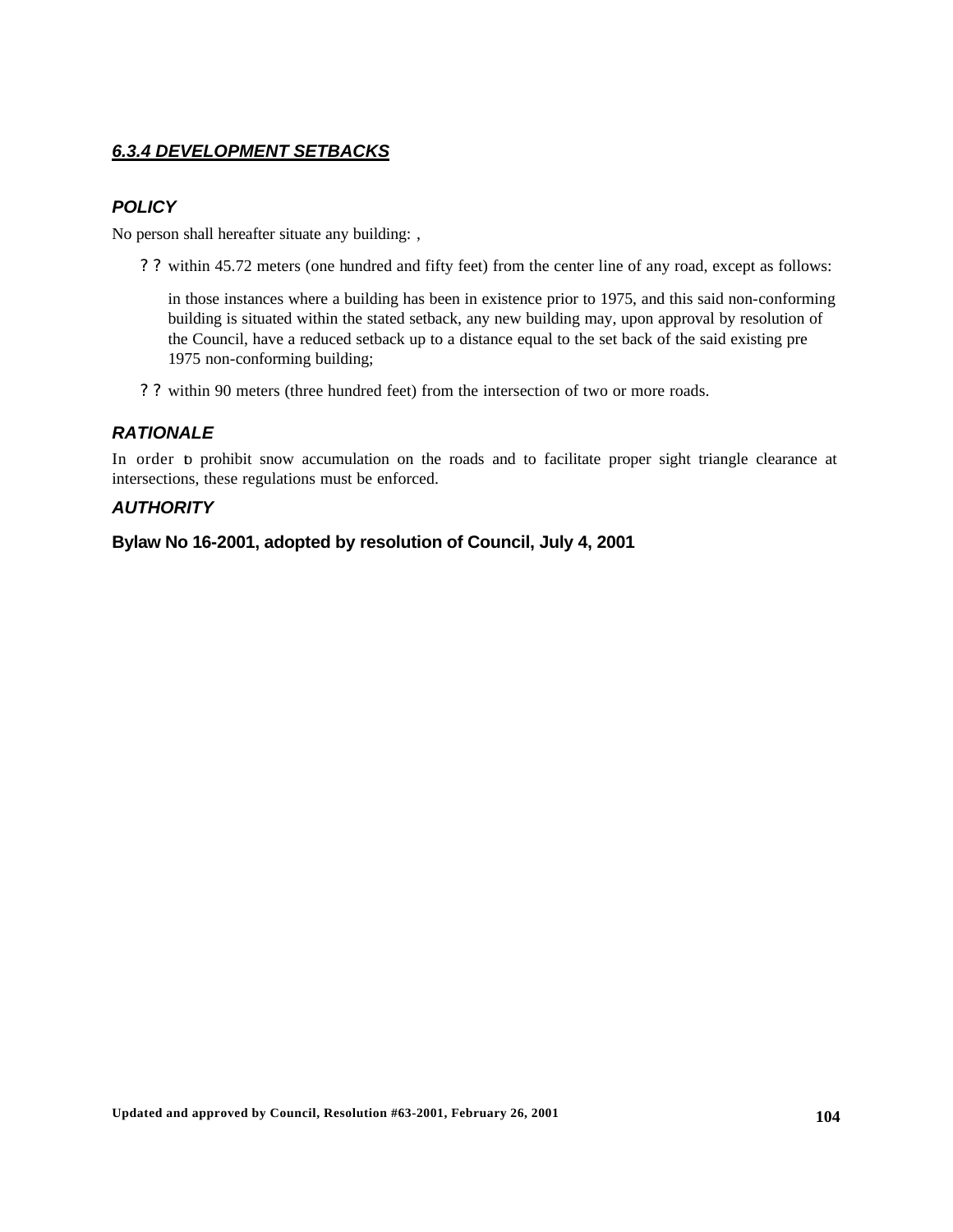## *6.4 ECONOMIC DEVELOPMENT INCENTIVE*

# *POLICY*

Upon request from the developer, the Municipality may consider granting an abatement of 100% municipal tax for economic development purposes on new developments or expansions . Said abatement to commence the year of development and be for a maximum of 5 years.

## *RATIONALE*

In order to attract and promote economic development, the Municipality will consider enacting appropriate municipal tax concessions. However, these concession should not impact school revenues and consequently, the abatement shall apply only to municipal property tax.

## *AUTHORITY*

**Resolution #264-99 passed November 17, 1999**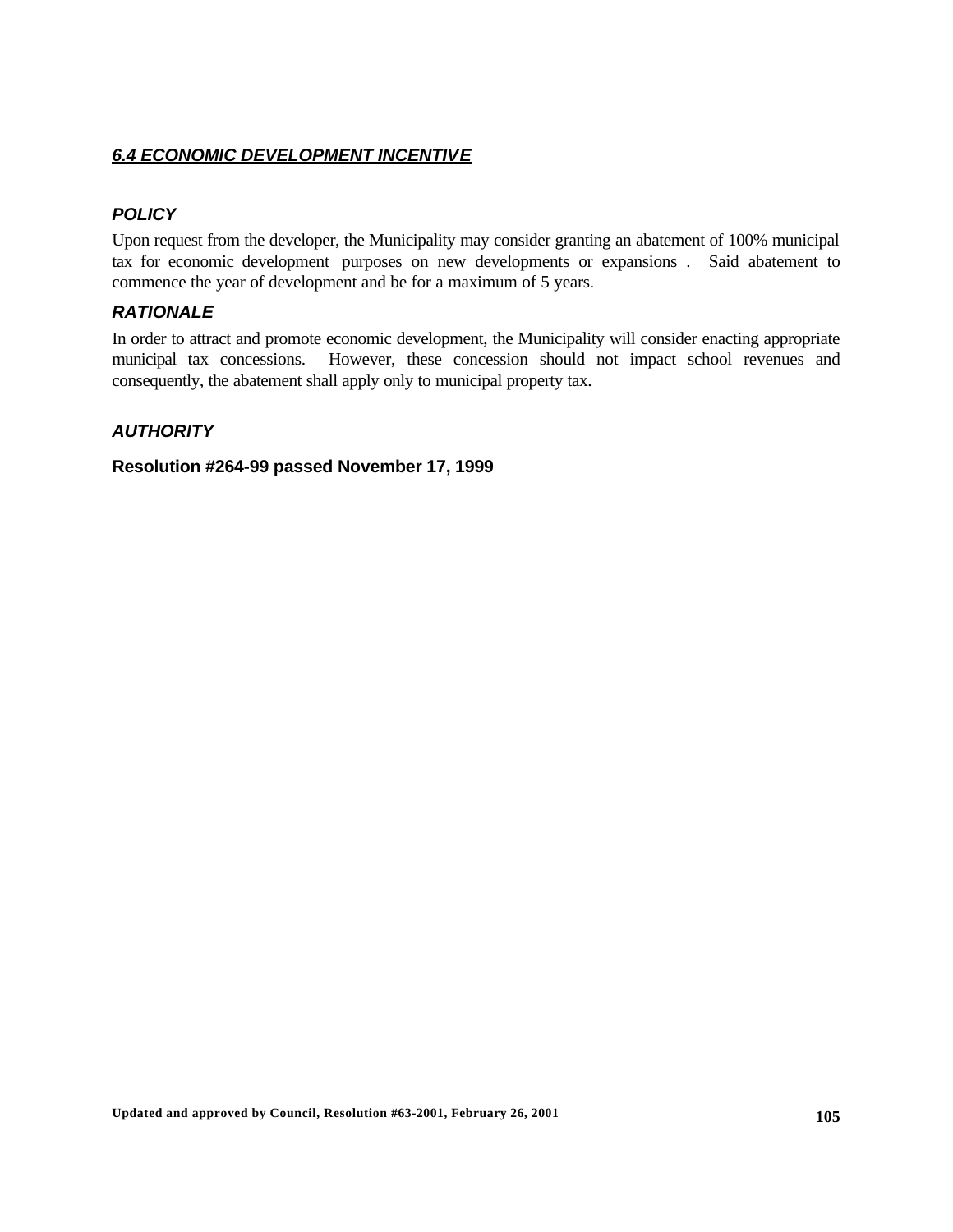# **RECREATION AND CULTURE**

# *7.1 CHARITIES*

# *POLICY*

That we do not contribute to charities.

## *RATIONALE*

Council feels that is not fair to tax the municipal ratepayers for charities and that such donations should be left to individual ratepayers.

# *AUTHORITY*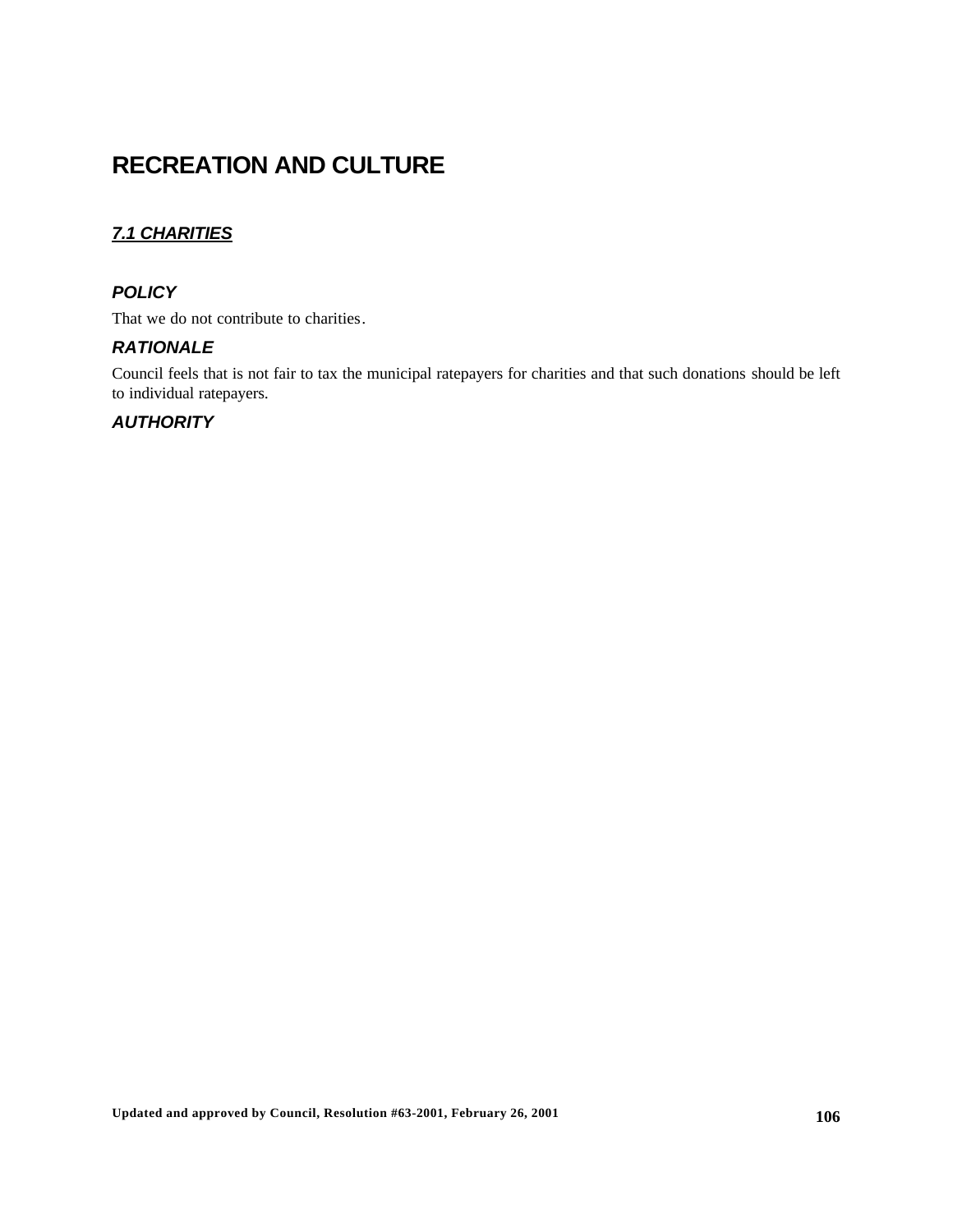## *7.2 GRANT ALLOCATIONS*

# *POLICY*

That we will make allocations of municipal population among the various recreation boards within the municipality with respect to Sask. Recreation's T.I.P. grant

## *APPLICATION*

| Allan Recreation Board           | 150 population |
|----------------------------------|----------------|
| <b>Bradwell Recreation Board</b> | 100 population |
| <b>Clavet Recreation Board</b>   | 620 population |
| <b>Sunset Recreation Assoc.</b>  | 670 population |
| Club Cultural de St. Denis       | 53 population  |

# *RATIONALE*

Since this municipality does not operate any sports, cultural or recreational programs, any grant available to this municipality shall be equitably distributed among the various recreation boards within the municipality.

## *AUTHORITY*

## **Resolution #337-2009 passed December 16, 2009**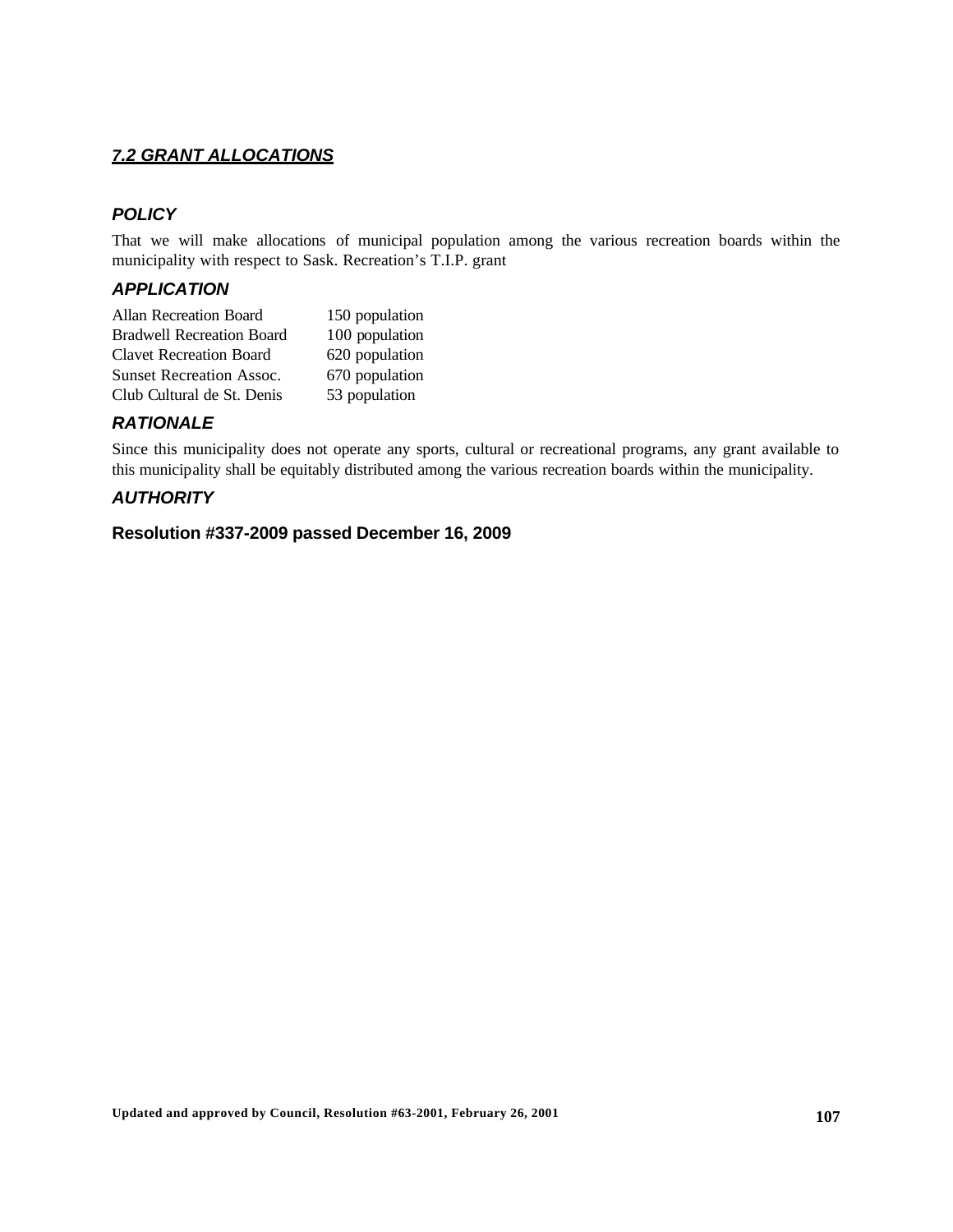## *7.3 COMMUNITY HALLS*

# *POLICY*

That as with charities, we will not donate to community halls, however, we will join in agreements to secure funding. We will also assist in the construction of new facilities by supplying municipal equipment at no cost, except for labour and fuel costs, and by supplying gravel at the same cost as that charged to ratepayers.

## *RATIONALE*

Though we do support recreation in the municipality, we must strive to be equitable and fair between the various community recreational facilities in such things as grant allocations and direct funding. We recognize that our ratepayers benefit from community halls and consequently we shall assist in the facilities construction at a discounted rate.

## *AUTHORITY*

## **Resolution #286-88 passed September 19, 1988**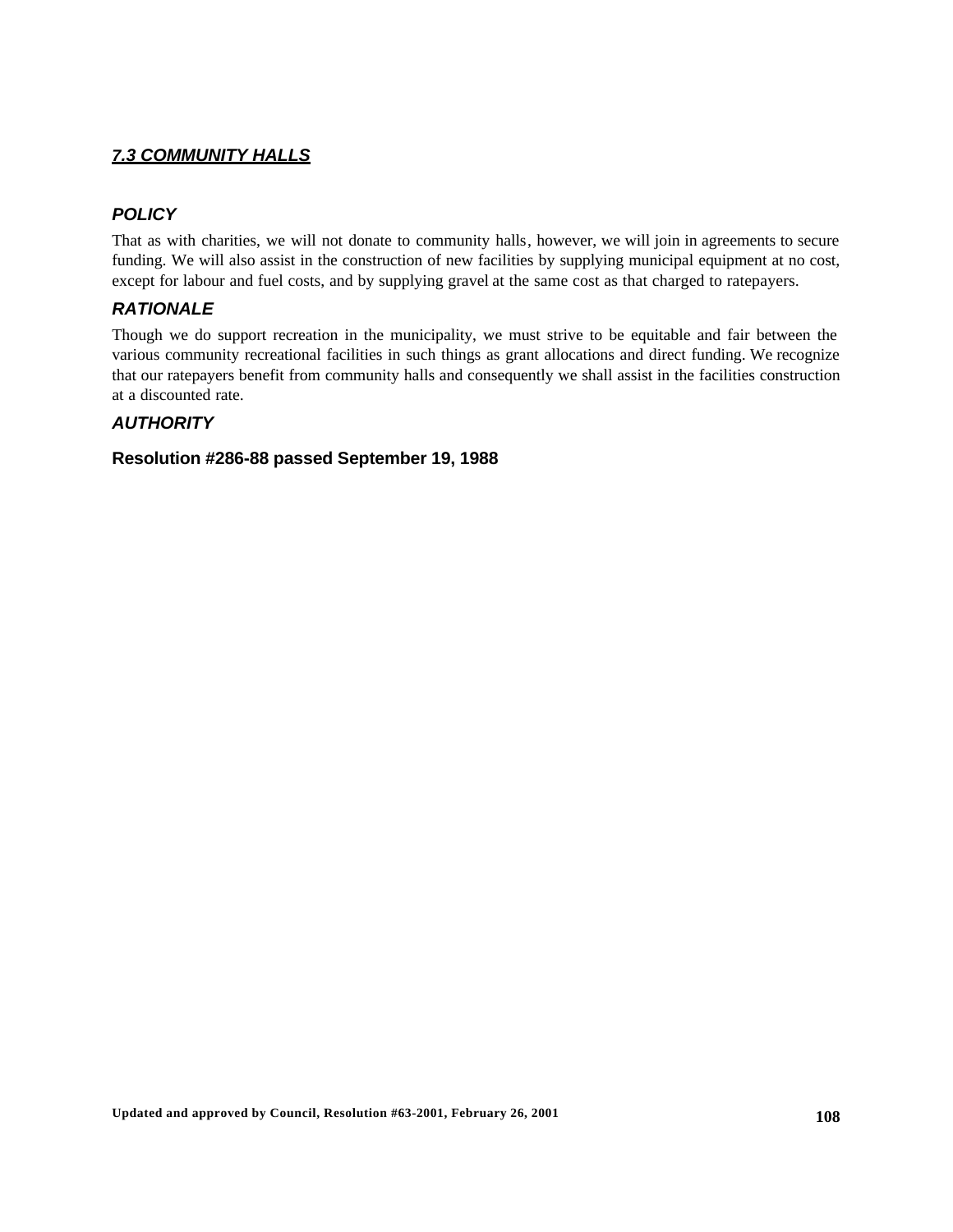# *7.4 LIBRARY*

# *POLICY*

That we will continue our association with the Wheatland Regional Library.

## *RATIONALE*

Current usage of the library service does justify the library cost incurred.

# *AUTHORITY*

# **Resolution #253-90 passed October 15, 1990**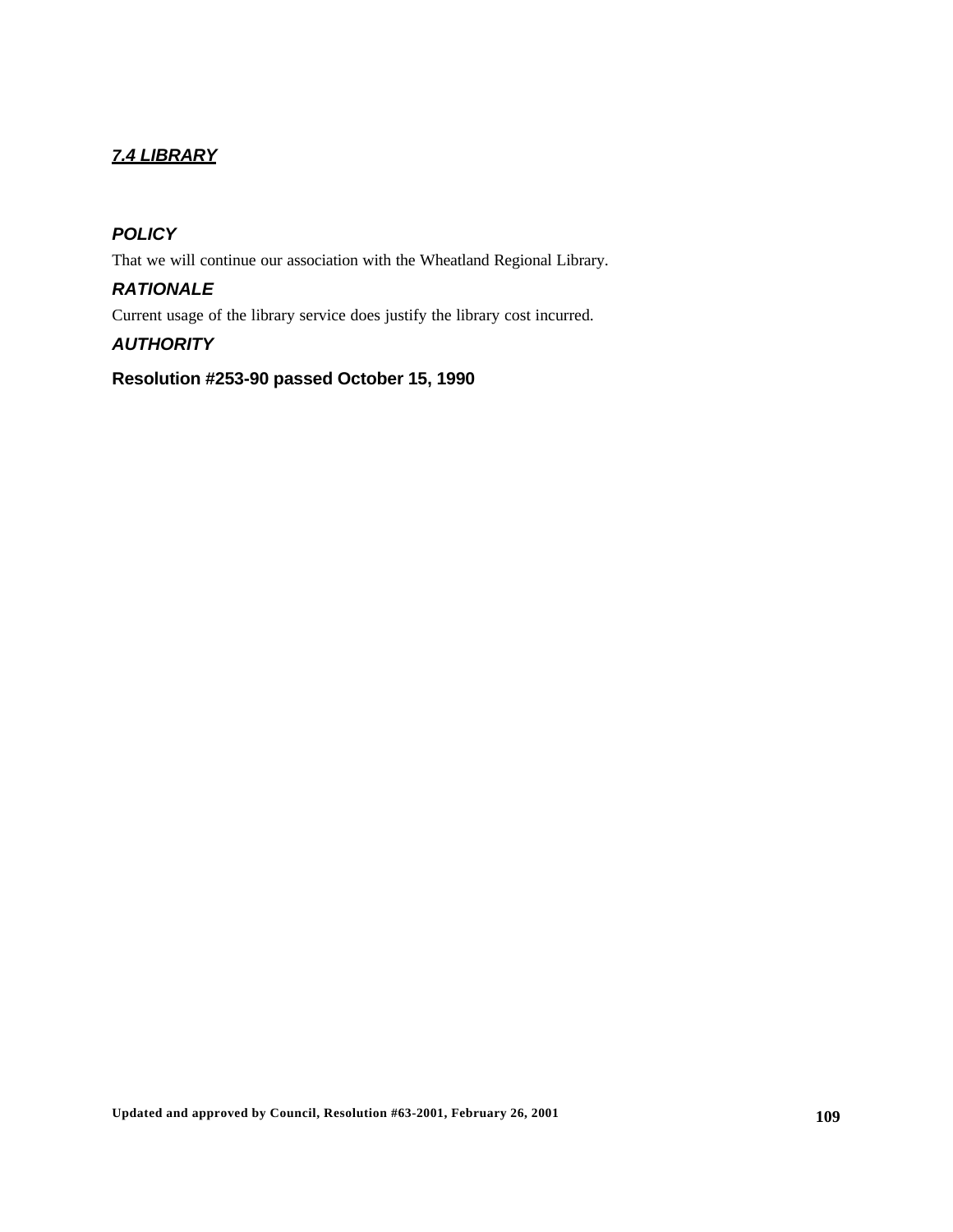# **OFFICE PROCEDURES**

# *8.1 TAX CERTIFICATES*

# *POLICY*

Anyone requesting a tax certificate shall be issued same. Tax certificates cost \$10.00 each per lot or parcel of land. The fee must be paid before the tax certificate will be issued.

Anyone requesting a statement with respect to the amount of taxes owing on any parcel of land shall be issued same. The statements to any person other than the owner of the parcel shall cost \$2.00 per parcel.

## *AUTHORITY*

## **The Municipalities Act - Section 118 & 276**

## **Bylaw No. 22-2001, adopted by resolution of Council, October 9, 2001.**

## *8.2 TAX/ASSESSMENT INFORMATION*

# *POLICY*

Access to tax and assessment information shall be available, at costs as follows:

| <b>Type</b>        | <b>Action</b>                                                       | <b>Charge</b>                   |
|--------------------|---------------------------------------------------------------------|---------------------------------|
| <b>Written Tax</b> | ? ? Provide to anyone requesting information                        | ? ? No charge to owner          |
| Balance            |                                                                     | ? ? \$2.00 per parcel to anyone |
| Information        |                                                                     | else                            |
| Verbal Tax         | ? ? Provide to anyone requesting information                        | ? ? No charge                   |
| Balance            |                                                                     |                                 |
| Information        |                                                                     |                                 |
| Assessment         | ? ? Provide to anyone requesting information.                       | ? ? No charge to owner          |
| Field sheet        | ? ? Delete information describing the interior of a residence if    | \$5.00 per field sheet to<br>22 |
| Information        | provided to anyone other than the owner or agent.                   | anyone else                     |
| <b>Tax Roll</b>    | ? ? Address to be disclosed only when this information clearly      | ? ? No Charge                   |
| Owner's            | benefits the individual to whom the information relates.            |                                 |
| Address            | ? ? Requests for information must be in writing stating who is      |                                 |
|                    | requesting the information and for what purpose the information     |                                 |
|                    | is to be used.                                                      |                                 |
| Certificate of     | ? ? Address to be disclosed only when this information clearly      | ? ? \$5.00 per copy             |
| Title              | benefits the individual to whom the information relates.            |                                 |
| Information        | ? ? Requests for information must be in writing stating who is      |                                 |
|                    | requesting the information and for what purpose the information     |                                 |
|                    | is to be used.                                                      |                                 |
|                    | ? Price 2. Direct anyone else to the Land Titles Office for further |                                 |
|                    | information.                                                        |                                 |
|                    |                                                                     |                                 |

# *AUTHORITY*

## **Resolution #235-95 passed August 2, 1995**

### **Bylaw No 22-2001, adopted by resolution of Council, October 9, 2001**

**Updated and approved by Council, Resolution #63-2001, February 26, 2001 110**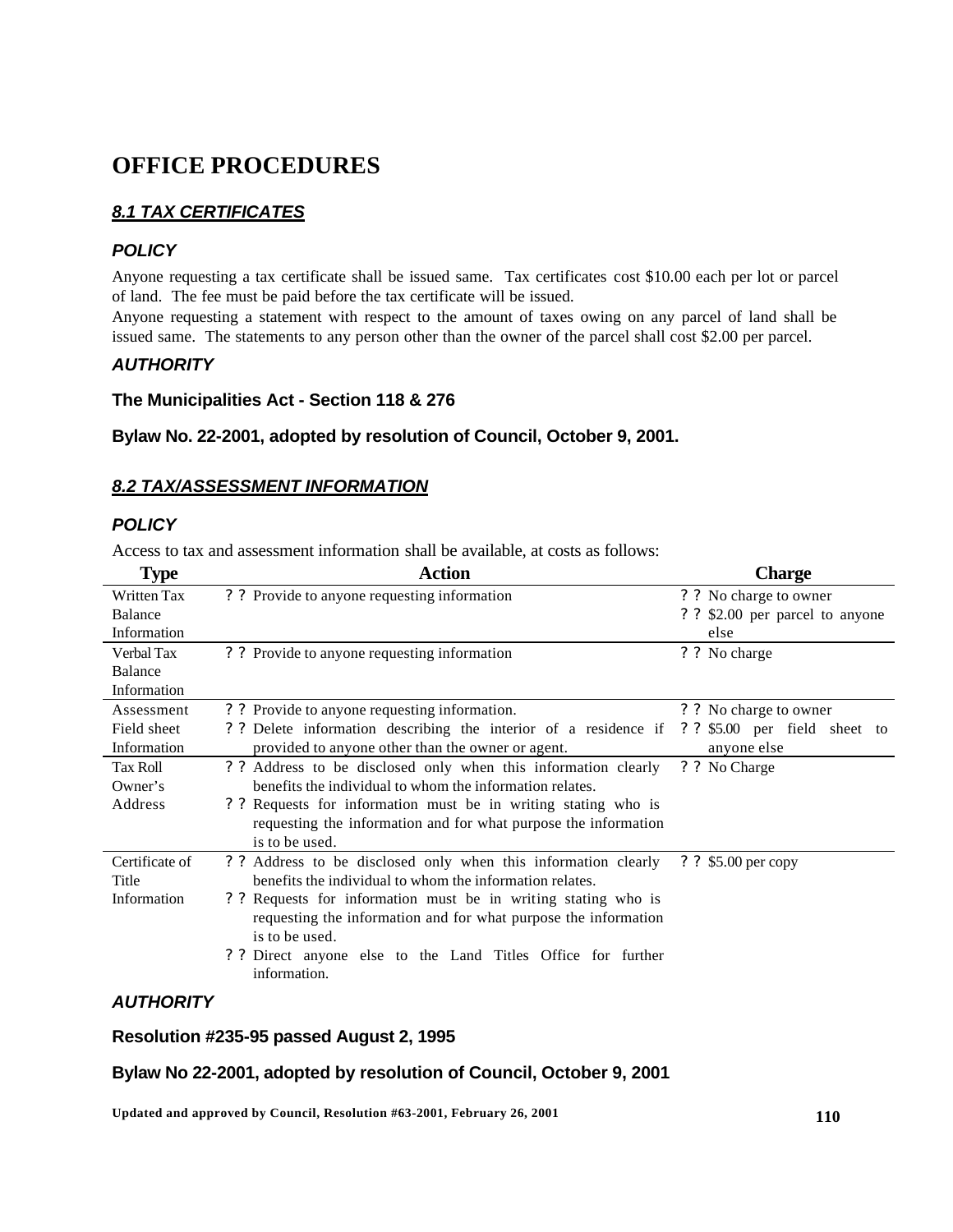# *8.3 SALE OF MUNICIPAL MAPS*

# *POLICY*

We shall have available for sale, municipal maps indicating the owner of each quarter section of land, the tax assessed value of each ¼ section of land and the location of farm sites, roads, railways, waterways, etc.

This shall be updated at the discretion of Council.

# *APPLICATION*

The maps shall be sold at cost. The fee for a map must be paid before the map will be distributed. See Policy 2.7.2 for fee.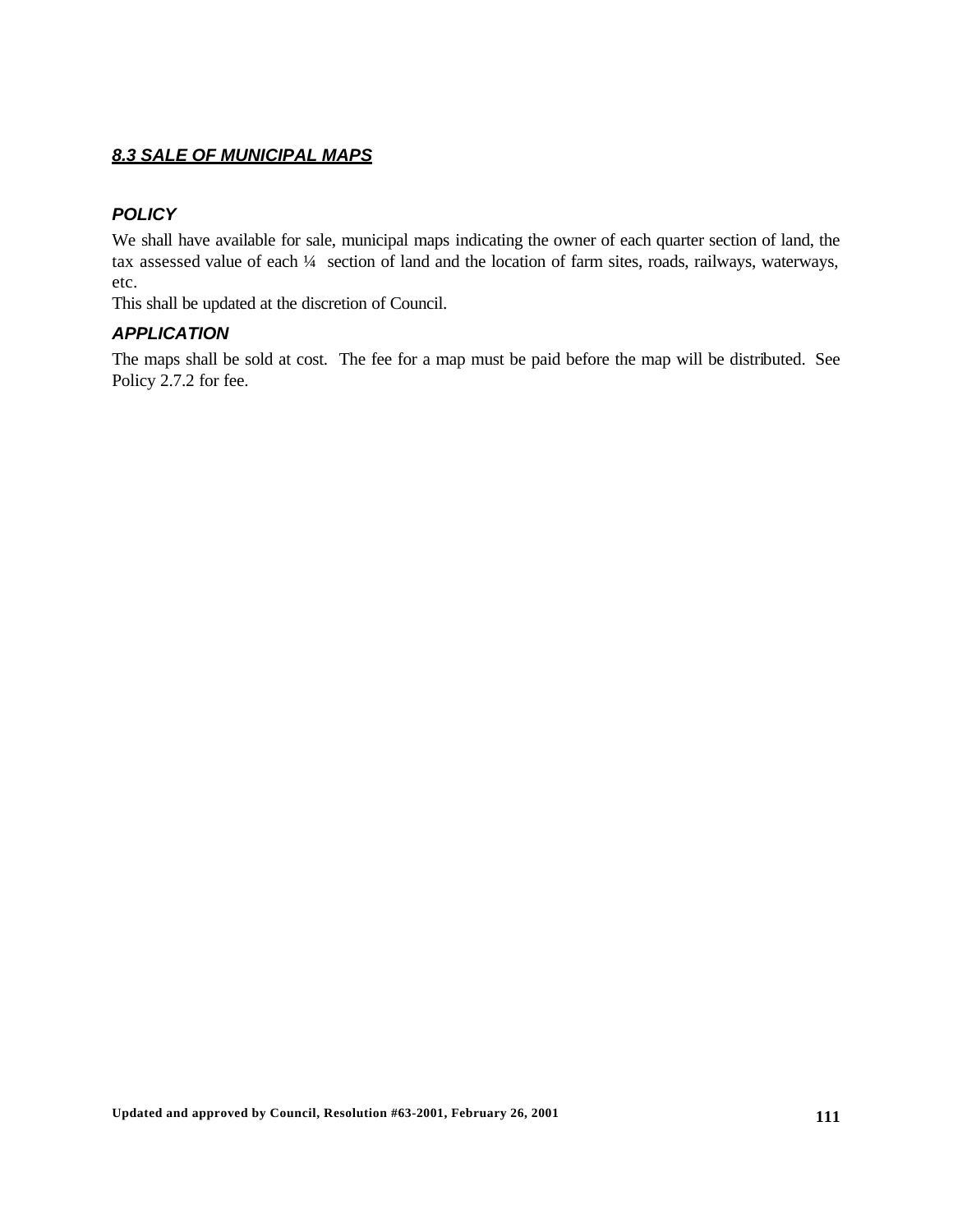# *8.4 FREEDOM OF INFORMATION*

# *POLICY*

That information may be given to individuals as prescribed in the Local Authority Freedom of Information and Protection of Privacy Act.

# *TYPES*

- 1. Contracts or bylaws and any account paid by the council relating thereto;
- 2. Any report of any committee or employees after it has been submitted to the council, other than an opinion or report of legal counsel.
- 3. The minutes of council, once adopted;
- 4. Any reports and records authorized by council;

Such information is to be given out within reasonable time to the individual, following the request and receipt of appropriate charges.

Upon payment of \$25.00, any voter shall be mailed the minutes, after adoption by Council, from the date of payment to December 31 in that year.

# *AUTHORITY*

**The Municipalities Act - Section 118 & 276**

**The Local Authority Freedom of Information and Protection of Privacy Act**

**Resolution #327-2009 passed December 16, 2009**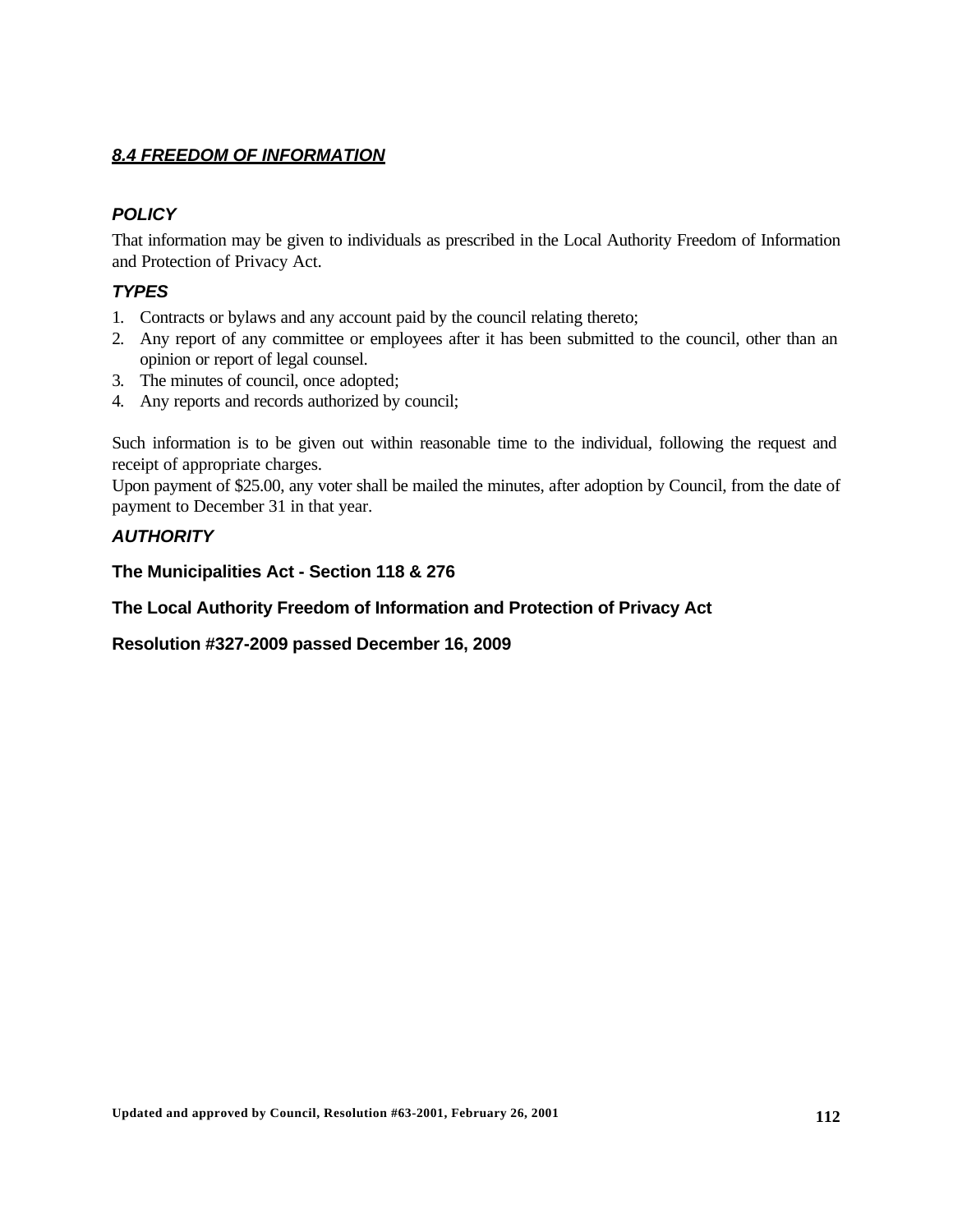# *8.5 N.S.F. CHEQUES*

# *POLICY*

That those issuing N.S.F. cheques will be contacted by telephone. If contact is not made, or the cheque is not cleared up after a month, the issuer will be warned by letter of possible prosecution.

If after a reasonable time the N.S.F. cheque is still not attended to, the matter shall be brought to the attention of council for possible prosecution.

Any financial institution charges resulting from the NSF cheque will be charged back to the issuer.

# *AUTHORITY*

## **Resolution #63-2001 passed February 26, 2001**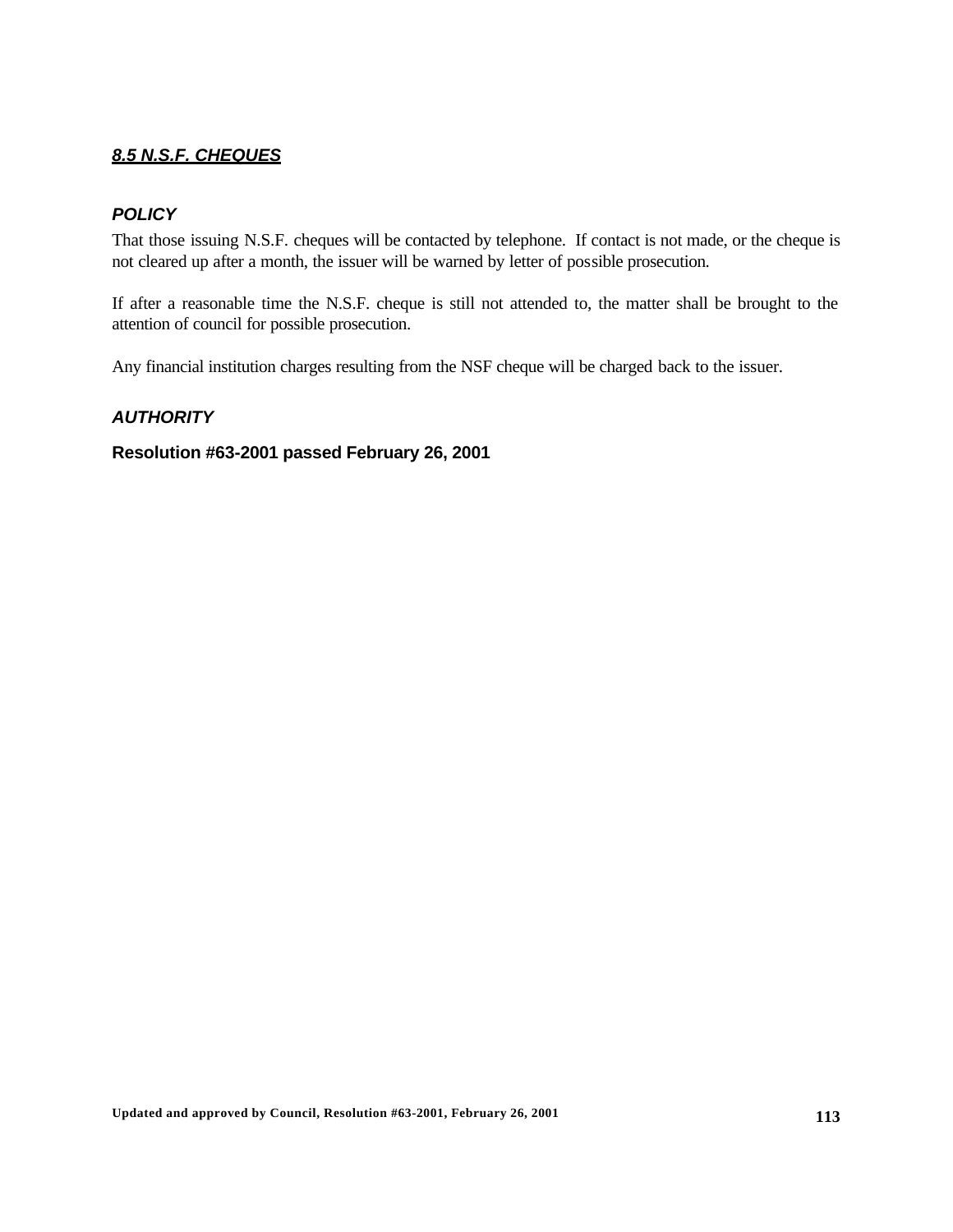# **Index**

#### **—A—**

Administrator, 14 Administrator Duties, 14 Agreement, Haul Maintenance, 54 **Agreements** Fire Protection, 76 Inter-Municipal Fire Protection, 76 Agricultural Bylaws, 9 Agricultural Districts, 90 Allan Recreation Board, 104 Allocations, Grant, 104 Anti-Discrimination Policy, 7 Approaches, 68 Assessment Information, 107

## **—B—**

Baling, 59 Benefits Disability, 15 Employee, 15 Health & Dental, 15 Bereavement/Hospitalization Employees, 46 Blucher-Lost River Volunteer Fire Department, 75 Borrow Pits, 30 Bradwell Recreation Board, 104 Bridges, 29 Burning, 83 Business Licensing & Taxation, 17 Business Taxes Business Licenses, 17 Bylaw Enforcement, 71 Bylaw Summary, 10 Bylaws, 9 Agricultural, 9 Licensing, 9 Other Municipalities, 9 Protection, 9 Vehicles, 9

# **—C—**

Cellular Telephones, 48 Certificates, tax, 107 Charities, 103

Cheques, N.S.F., 110 Clavet Recreation Board, 104 Clavet Volunteer Fire Department, 75 Closure Road, 70 Club Cultural de St. Denis, 104 Clubs Snow Plow, 65 Code of Ethics, 6 Commercial District, 91 Committees, 12 Community Halls, 105 Construction, 30 New Development Access, 36 Construction Inspection, 34 Contract Work, 37 Control Procedures – Weed Control, 88 Council Duties, 13 Crop Damage, 32 Culverts, 38 Custom Work, 39 **Cutting** Bailing, 59 Hay, 59

#### **—D—**

Damage Crop, 32 Land, 32 Development Incentives, 102 Development Residential Zoning, 90 Development Setbacks, 101 Disability Benefits S.A.R.M. Short and Long Term, 15 Discipline Outside Employees, 18 Discretionary Use Fees, 99 Ditch-Hay Cutting & Baling, 59 Donations, 103 Dust Control, 61 Duties Council, 13 Duties Administrator, 14 Foreman, 41, 60

**Updated and approved by Council, Resolution #63-2001, February 26, 2001 114**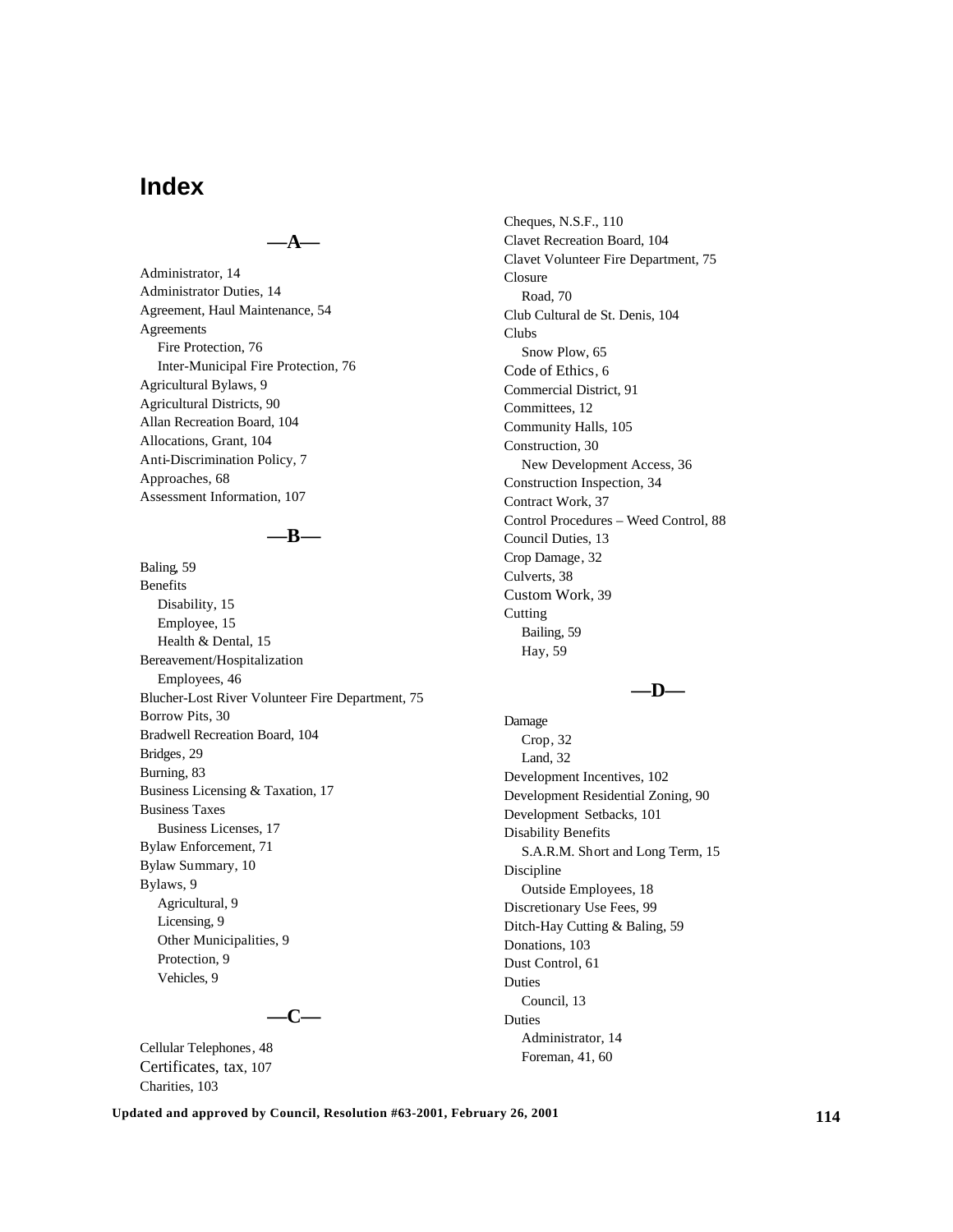#### **—E—**

Easements, 33 Economic Development Incentives, 102 Emergency Response, Funding, 72 Emergency Services, 74 EMO, 72 Employee Benefits, 15 Employee Severance, 16 Employees Bereavement/Hospitalization, 46 Employees Inside, 14 Outside, 40 Enforcement. See Bylaw Enforcement Environmental Issues, 82 Equipment Municipal, 69 Equipment - Rodent Control, 82 Equipment Listing, 47 Insurance, 47 Equipment, RM – Fire Fighting, 78 Ethics, Code of, 6 Evaluation Outside Employees, 45

#### **—F—**

Fax Price for Service, 21 Fences, 31 Fire Department Blucher-Lost River, 75 Clavet, 75 Sunset Estates, 75 Fire Department, Honorarium, 77 Fire Department, Remuneration, 77 Fire Fighting – RM Equipment, 78 Fire Protection, 74 Fire Protection Agreements, 76 Fire Protection, Funding, 78 Fire Warden, 13 Firearms, 73 First Responders, 79 Foreman Position Description, 41 Foreman Duties, 41, 60 Freedom of Information, 109 Funding, Fire Protection, 78 Funding, Emergency Response, 72 Funding, Fire Department, 78 Funding, First Responders, 79

#### **—G—**

General Government Services, 9 Gopher Control, 82 Grant Allocations, 104 Grant, T.I.P, 104 Grasshopper Control, 82 Gravel Crushing, 37 Gravel Pit, 49 Gravel Sales, 50 Graveling, 52

## **—H—**

Halls Community, 105 Hamlet District, 91 Harassment Policy, 8 Hats Price, 21 Haul Maintenance Agreement, 54 Hay, 59 Hay Cutting, 59 Health & Dental Benefits, 15 Health & Safety Occupational, 28 Hiring Outside Employees, 44 History Books Price, 21 Honorarium, Fire Department, 77

# **—I—**

Incentives, Economic Development, 102 Industrial District, 91 Information Freedom of, 109 Inside Employees, 14 Inspecting Procedures - Pest Control, 81 Inspecting Procedures – Weed Control, 88 Inspection Construction, 34 Road, 13 Insurance Equipment Listing, 47 Intensive Country Residential District, 90 Inter-Municipal Fire Protection Agreements, 76

#### **—L—**

Land Damage, 32 Lease Road, 70 Library, 106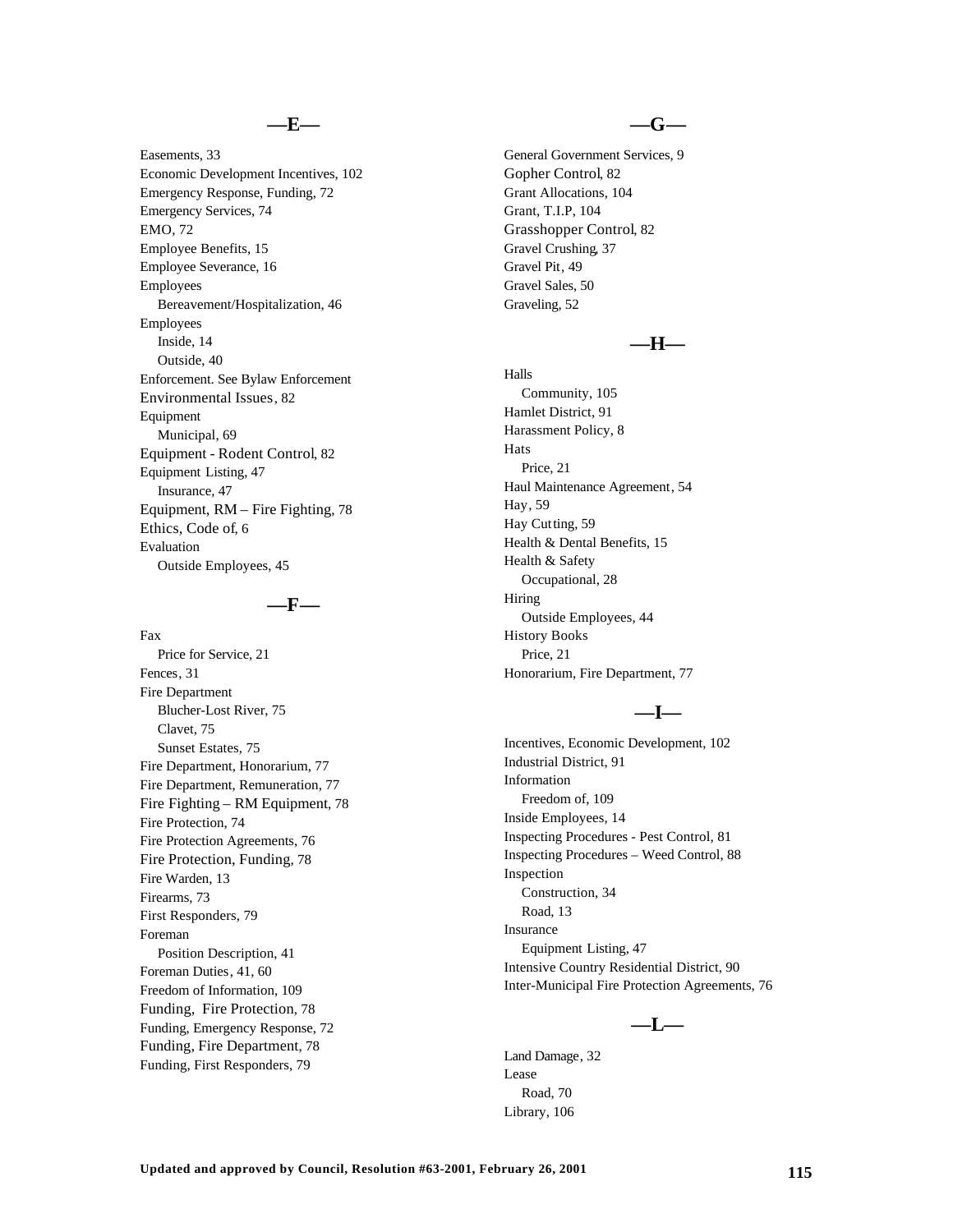Licensing – Business & Taxation, 17 Licensing Bylaws, 9 Licensing of Mobile Homes, 23 Not within a Mobile Home Park, 24 Liquor Permits for a Mobile Home Park, 26

#### **—M—**

Maintenance, 60 Maintenance - Dust Control, 61 Maps Price, 21 Medium Density Country Residential District, 91 Mobile Home District, 91 Mobile Home Park Liquor Permits, 26 Trailer License Fees, 25 Mobile Homes, 22 Licensing, 23 Tax Prepayments, 22 Mobile Homes not in a Mobile Home Park Licensing Fees, 24 Mowing, 39, 59 Municipal Equipment, 69 Municipal Foreman Description, 41 Municipal Maps, 108 Municipal Road Allowances Public Utilities, 62 Municipal Road Construction, 35 Municipal Superannuation, 15 Municipal Vehicles, 69 Municipal Water Supply, 86 Municipal Water Tankfills, 85

#### **—N—**

N.S.F. cheques, 110 New Development Access Construction, 36 Non Public Pipelines and Utilities, 63

### **—O—**

Occupational Health & Safety, 28 Office Procedures, 20, 107 Other Municipalities, Agreements, 9 Outside Employees, 40 Discipline, 18 Evaluation, 45 Hiring, 44 Recall, 44 Overweight Permits Road Ban, 53

#### **—P—**

Permits Overweight, 53 Permitted Uses, at Council's Discretion, 94, 95, 96, 98 Permitted Uses, Zoning, 92 Pest Control, 80 Inspections, 81 Reporting, 80 Photocopies, 20 Pins Price, 21 Pipelines & Utilities Private, 63 Pipelines and Utilities Non-Public, 63 Pit Borrow, 30 Gravel, 49 Policy - Anti-Discrimination, 7 Policy - Harassment, 8 Practices Tendering, 27 Prices Fax Service, 21 Hats, 21 History Books, 21 Maps, 21 Pins, 21 Private Pipelines & Utilities, 63 Procedures Office, 20, 107 Protection Fire, 74 Protection Bylaws, 9 Public Utility, 62

#### **—R—**

Recall Outside Employees, 44 Remuneration Volunteer Fire Department, 77 Reporting Procedures Pest Control, 80 Weed Control, 88 Residential Subdivisions, 89 Rezoning Fees, 100 Right-of-Ways, 33 RM Equipment – Fire Fighting, 78 Road Approaches, 68 Road Ban Overweight Permits, 53 Road Building, 37